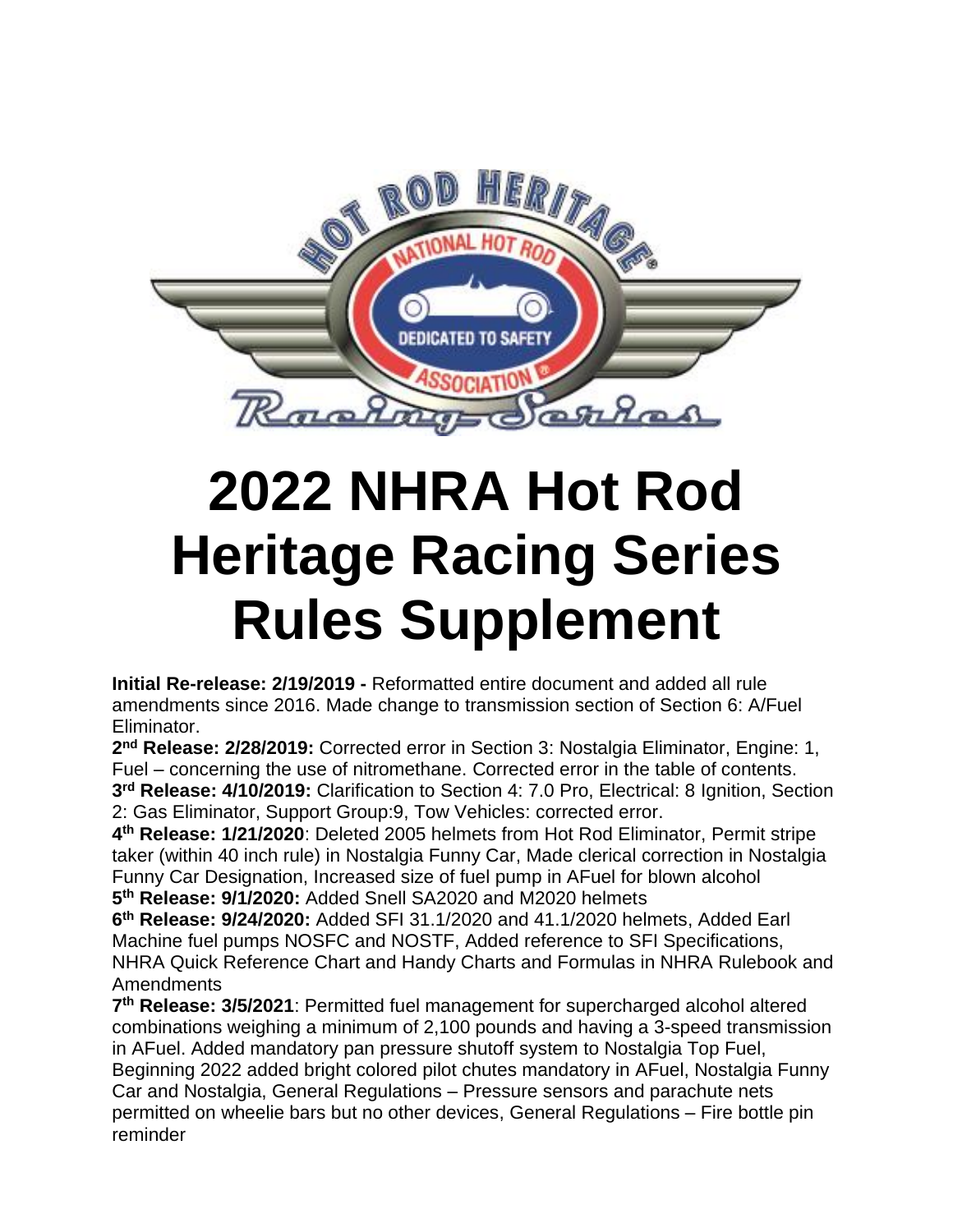### Hot Rod Heritage Racing Series Rules Supplement

**8 th Release: 6/4/2021:** Added FIA 8860-2010. FIA 8860-2015 and FIA 8860-2018 **Helmets** 

**9 th Release: 9/22/2021**: Beginning January 1, 2022, added helmet removal system, additional Protective Clothing requirements for A/Fuel Eliminator, Nostalgia Funny Car and Nostalgia Top Fuel (edits shown in yellow highlights)

**10th Release:** 2/2/2022: Changed year in title from 2021 to 2022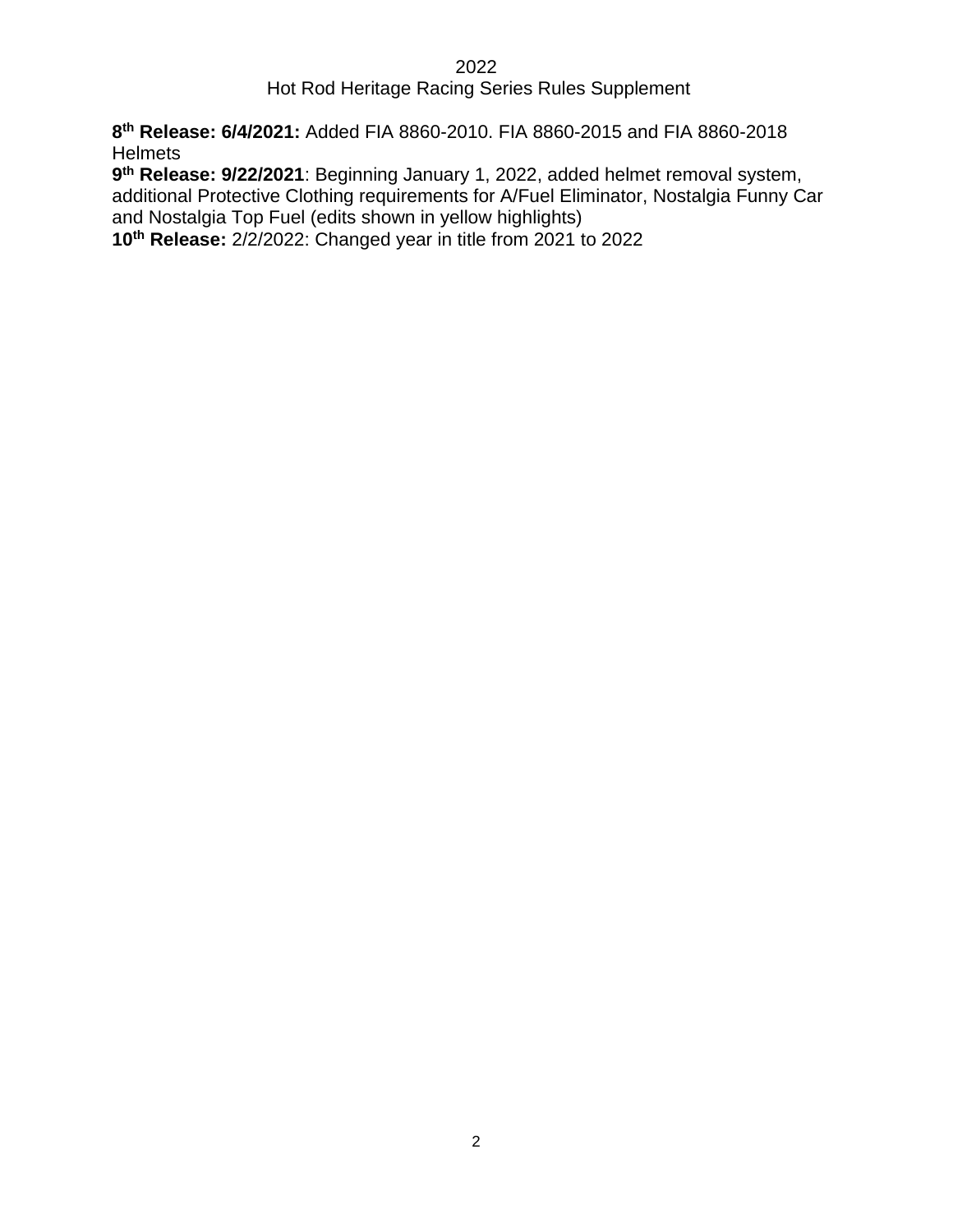### **TABLE OF CONTENTS**

| 2022 NHRA HOT ROD HERITAGE RACING SERIES RULES SUPPLEMENT  1 |  |
|--------------------------------------------------------------|--|
| NHRA HOT ROD HERITAGE RACING SERIES RULES SUPPLEMENT  6      |  |
|                                                              |  |
|                                                              |  |
|                                                              |  |
|                                                              |  |
|                                                              |  |
|                                                              |  |
|                                                              |  |
|                                                              |  |
|                                                              |  |
|                                                              |  |
|                                                              |  |
|                                                              |  |
|                                                              |  |
|                                                              |  |
|                                                              |  |
|                                                              |  |
|                                                              |  |
|                                                              |  |
|                                                              |  |
|                                                              |  |
|                                                              |  |
|                                                              |  |
|                                                              |  |
|                                                              |  |
|                                                              |  |
|                                                              |  |
|                                                              |  |
|                                                              |  |
|                                                              |  |
| FRAME A                                                      |  |
|                                                              |  |
|                                                              |  |
|                                                              |  |
|                                                              |  |
|                                                              |  |
|                                                              |  |
|                                                              |  |
|                                                              |  |
|                                                              |  |
|                                                              |  |
|                                                              |  |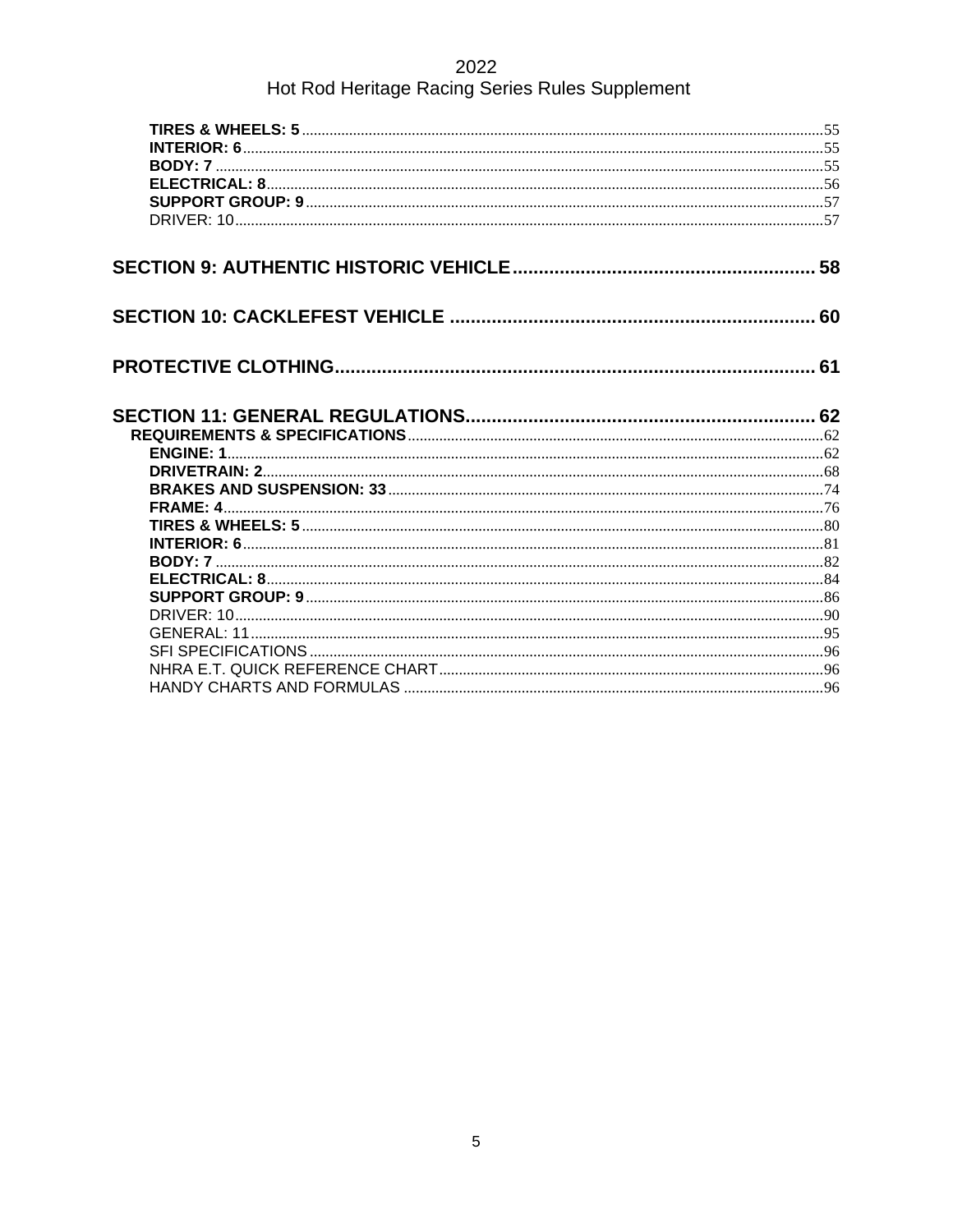### <span id="page-5-0"></span>**NHRA HOT ROD HERITAGE RACING SERIES RULES SUPPLEMENT**

**Drag racing is a dangerous sport. There is no such thing as a guaranteed safe drag race. Drag racing always carries with it the risk of serious injury or death in any number of ways. This risk will always exist no matter how much everyone connected with drag racing tries to make our sport safer. Although NHRA works to promote and enhance the safety of the sport, there are no guarantees that such safety measures will guarantee or ensure safety. The participant always has the responsibility for the participant's own safety, and by participating in drag racing, the participant accepts all risks of injury, whether due to negligence, vehicle failure, or otherwise. If at any time a participant does not accept these risks, the participant agrees not to participate in drag racing.**

NHRA has developed this Hot Rod Heritage Racing Series Rules Supplement program, which incorporates technical and competition guidelines, to accommodate those categories in an accepted Alternate Sanctioning Organization and not clearly defined by the NHRA Rulebook.

The rules and regulations set forth in this Supplement apply specifically to such vehicles and drivers and to performance and conduct at any NHRA event or member track.

These rules and regulations are excerpts from or supplements to the NHRA Rulebook, and participants and track officials should consult the current NHRA Rulebook for additional applicable information.

#### **CATEGORIES OR OTHER EXHIBITION NOSTALGIA CLASSES (FOR EXAMPLE, NOSTALGIA SUPER STOCK) THAT ARE NOT IN THIS HOT ROD HERITAGE RACING SERIES RULES SUPPLEMENT WILL BE GOVERNED BY SECTION 4A (SUPER PRO, PRO, SPORTSMAN) AND SECTION 4B (ADVANCED E.T.) OF THE NHRA RULEBOOK.**

The NHRA Hot Rod Heritage Racing Series Rules Supplement provides guidelines and minimum standards for the construction and operation of vehicles used in NHRA Championship Drag Racing and at member-track events. Additional safety equipment or safety-enhancing equipment is always permitted, and the levels of safety equipment stated in this Rulebook are minimum prescribed levels for a particular type of competition and do not prohibit the individual racer from using additional safety equipment. Participants are encouraged to investigate the utility of additional safety devices for their type of competition. In disputed cases, whether an item of equipment is safety-enhancing or performance-enhancing will be determined by NHRA in NHRA's sole and absolute discretion.

Regarding performance equipment, it is the general rule that unless optional performance equipment or performance-related modification is specifically permitted by this Supplement, it is prohibited. All model, engine, or equipment changes or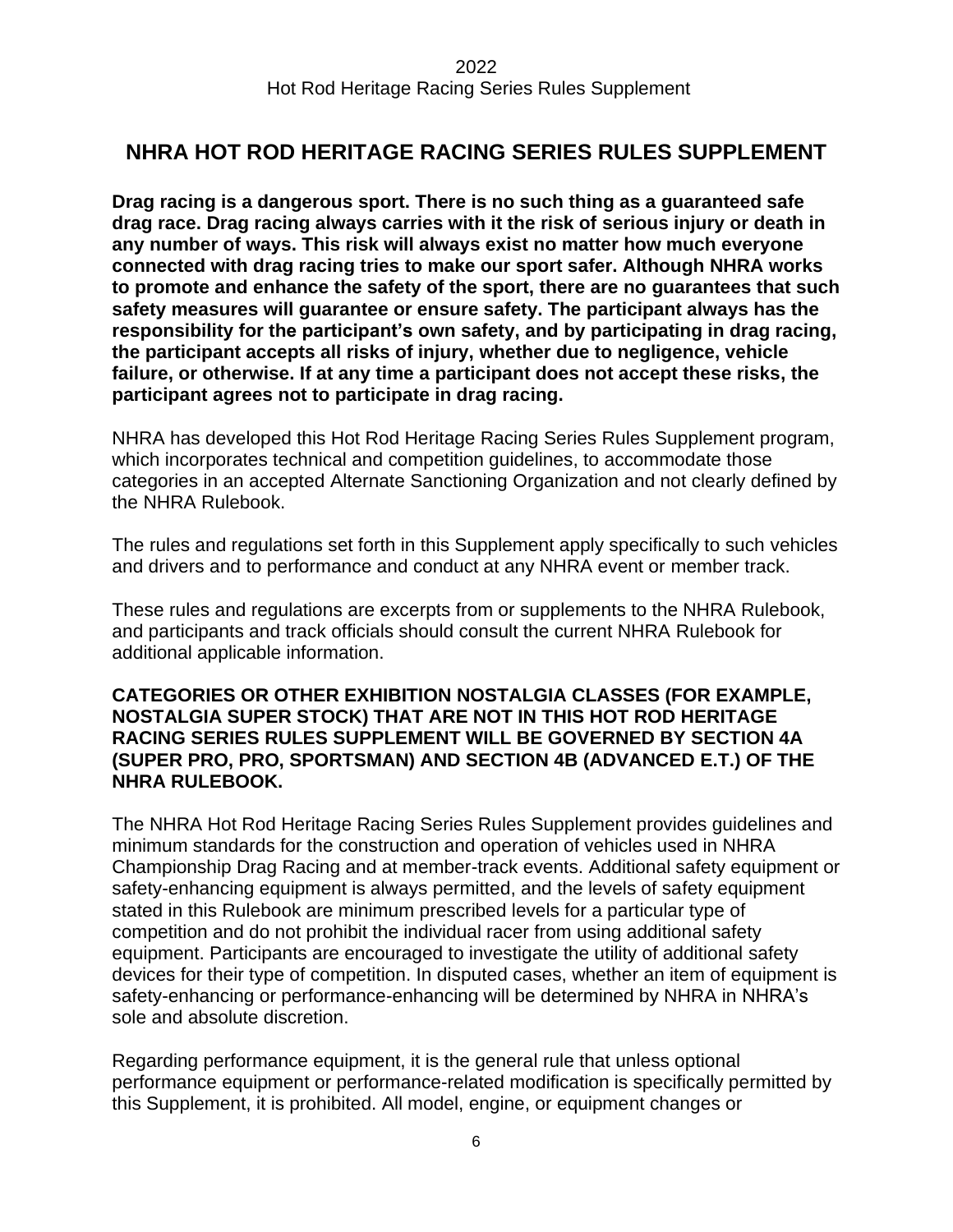modifications not specifically addressed in this Supplement must be submitted in writing to NHRA for consideration prior to competition. Approval will be granted or denied in NHRA's sole and absolute discretion. The applicant will be notified of approval or rejection in writing from NHRA headquarters in Glendora, Calif. Unauthorized cars, parts, and/or equipment will not be considered approved by reason of having passed through technical inspection at any time or any number of times. Moreover, having passed through technical inspection at any time or any number of times is not a defense to a violation found on further inspection.

It is essential for every participant to understand this fundamental rule of drag racing: Prime responsibility for the safe condition and operation of a vehicle in competition rests with the vehicle owner, driver, and crewmembers. The track operator's main concern is to provide a place to conduct events. NHRA produces guidelines based on experience and circulates information to help perpetuate the sport. Close observance of the standards set forth in this Supplement is required for all participants, including owners, drivers, and crewmembers. However, drag racing is dangerous. Therefore, no express or implied warranty of safety is created from publication of or compliance with NHRA rules, nor does compliance with NHRA rules guarantee against injury or death to participants, spectators or others.

**It is the responsibility of the participant to be familiar with the contents of this Supplement and to comply with its requirements. Do not leave it up to track officials to catch all potential rule compliance problems. That responsibility rests first and foremost with YOU — the participant. Additional safety equipment or safety-enhancing equipment is always permitted and the levels of safety equipment stated in this Supplement are minimum prescribed levels for a particular type of competition and do not prohibit the individual racer from using additional safety equipment. Participants are encouraged to investigate the utility of additional safety devices for your type of competition. In disputed cases, whether an item of equipment is safety-enhancing or performance enhancing will be determined by NHRA in NHRA's sole and absolute discretion.**

**On the other hand, as to performance equipment, it is the general rule that unless optional performance equipment or performance-related modification is specifically permitted by this Supplement, it is prohibited. All model, engine, or equipment changes or modifications not specifically addressed in this Supplement must be submitted in writing to NHRA for consideration prior to competition. Approval will be granted or denied in NHRA's sole and absolute discretion. The applicant will be notified of approval or rejection in writing from NHRA headquarters in Glendora, Calif.**

**Throughout this Supplement, a number of references are made for particular products to meet certain specifications (i.e., SFI Specs, Snell, DOT, etc.). It is important to realize that these products are manufactured to meet certain specifications, and upon completion, the manufacturer labels the product as meeting that spec. Therefore, except as outlined under SFI requirements, any change to the product voids that certification. Under no circumstances may any**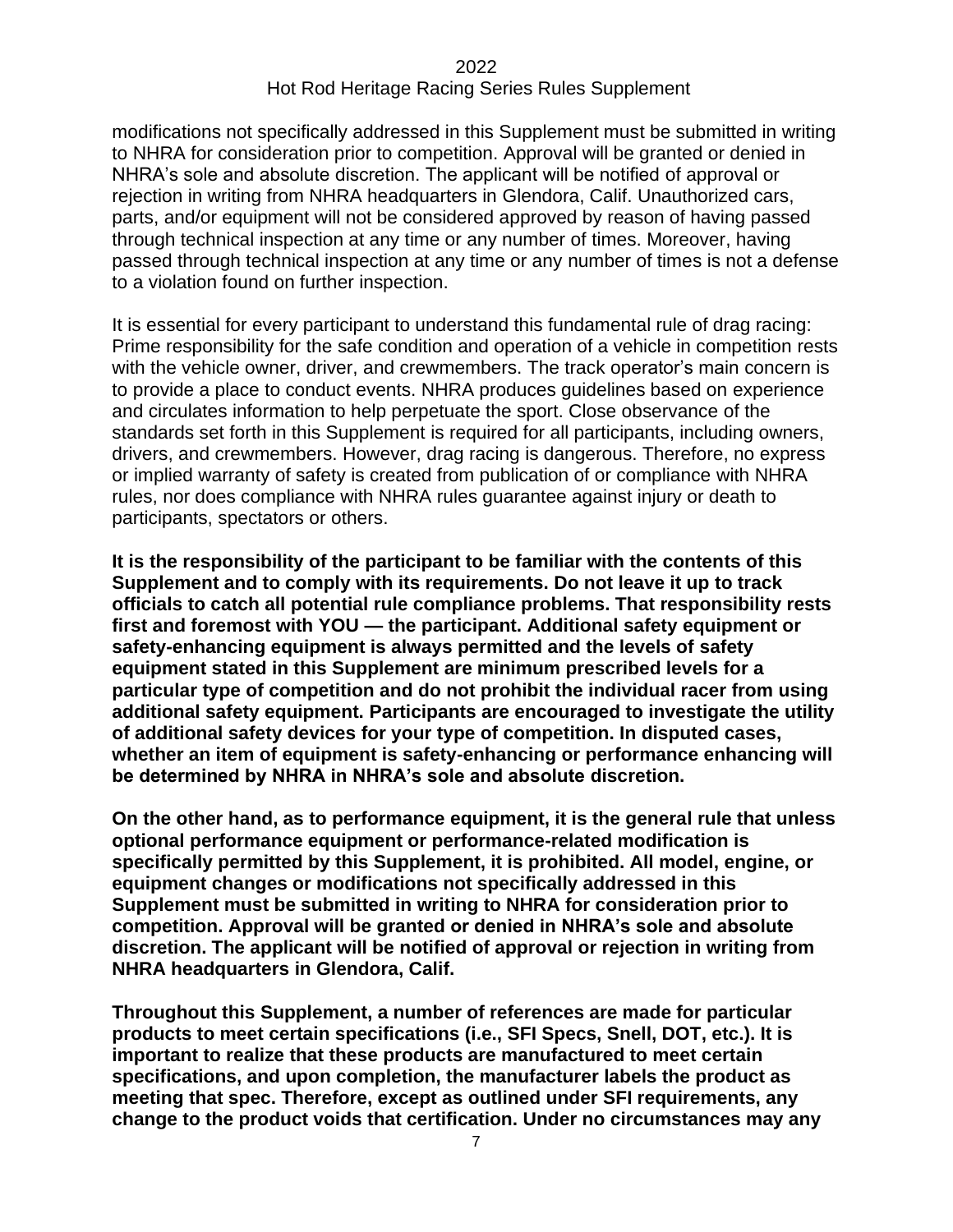**certified product be modified, altered, or in any way vary from the "as manufactured" condition. Such a practice is in violation of the SFI, Snell, DOT, etc. program, voids such certification and therefore will not be accepted by NHRA.**

**NOTICE: It is the responsibility of the participant, not NHRA or any track, to ensure that all safety equipment is approved and is correctly installed, worn, maintained and used.**

**Remember, it is your responsibility to follow the standards in this Supplement that pertain to your vehicle.**

**Each and every participant is bound by this Supplement and is held responsible for knowledge of and compliance with this Supplement. Ignorance or misunderstanding of a rule does not excuse non-compliance. Participants' knowledge of and compliance with this Supplement contributes to the safety of the sport and is required. By participating in the sport, every participant affirms that he or she has read, understands and agrees to be bound by all NHRA rules and regulations, including those contained in the NHRA Rulebook, including amendments.**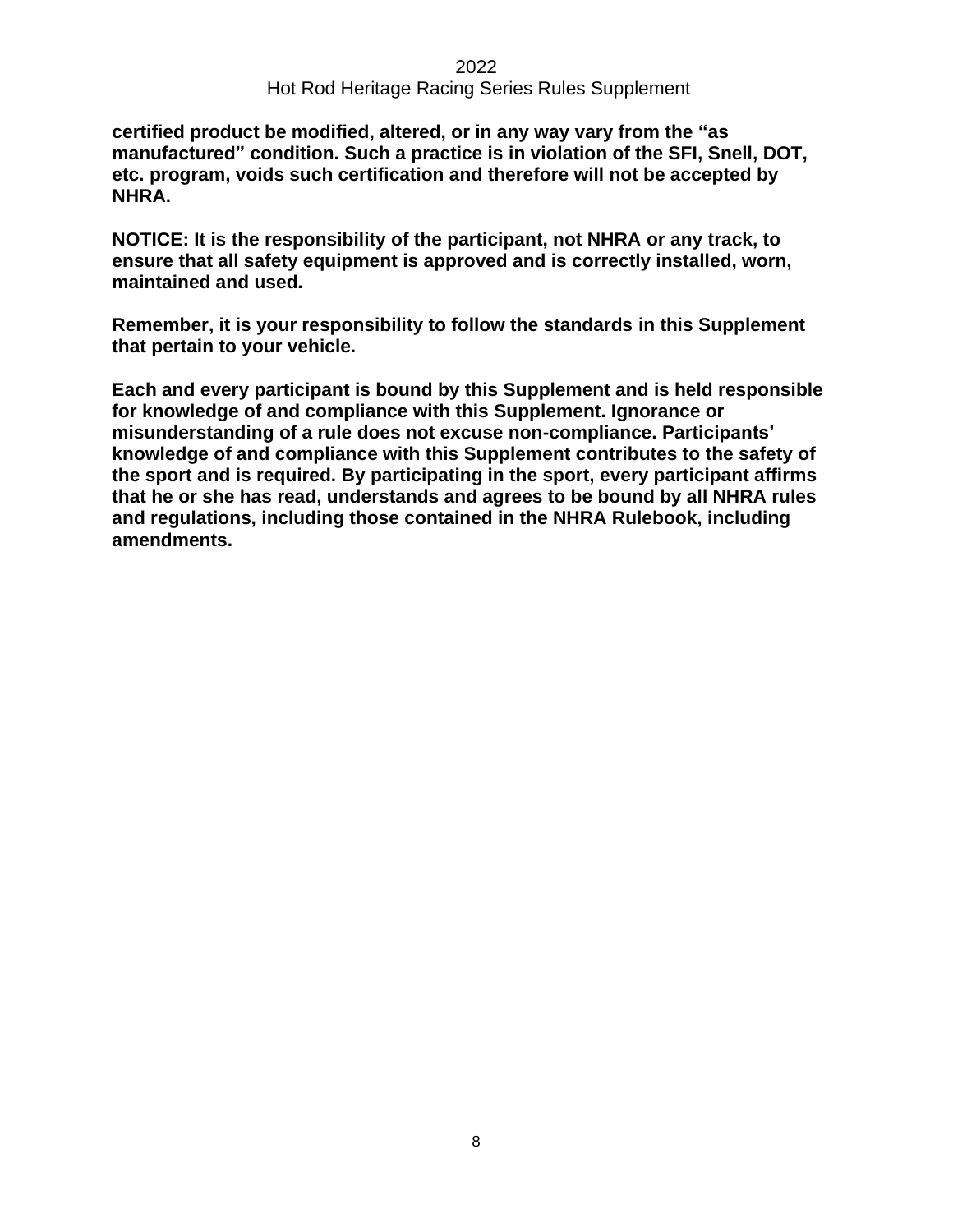# <span id="page-8-0"></span>**SECTION 1: HOT ROD ELIMINATOR**

### **DESIGNATION**

H/R, preceded by number.

Reserved for pre-1986 left-hand-steer full-bodied vehicles. Front-engine dragster, altereds, or any other open-cockpit car prohibited.

Competition structure will be conducted in an e.t. dial-your-own format, with dial-in limited from 8.50 minimum to 13.99 seconds maximum. Class uses a five-tenths full Tree start.

# <span id="page-8-2"></span><span id="page-8-1"></span>**REQUIREMENTS & SPECIFICATIONS**

# **ENGINE: 1**

### **ENGINE**

One internal-combustion automotive-type engine permitted. Harmonic balancer meeting SFI Spec 18.1 mandatory in any car running 10.99 (6.99\*) or quicker. See General Regulations 1:1.

### **EXHAUST SYSTEM**

Competition exhaust permitted. Exhaust must be directed out of car to rear, away from driver and fuel tank. See General Regulations 1:3.

### **FUEL**

Racing gasoline, gasoline, alcohol, gasohol, diesel, ethanol, natural gas, and propane permitted. Nitromethane prohibited.

### **FUEL SYSTEM**

All fuel-tank filler necks located inside trunk must have filler neck vented to outside of body. Vented caps prohibited. All batteries, fuel lines, fuel pumps, or filler necks located inside trunk require complete bulkhead of at least .024-inch steel or .032-inch aluminum to isolate driver compartment from trunk. Fuel lines must be located outside driver compartment. Fuel tanks must be within confines of the body. No pressurized fuel tanks allowed. See General Regulations 1:5.

### **LIQUID OVERFLOW**

Catch can mandatory for coolant overflow; one-pint (16-ounce) minimum capacity. See General Regulations 1:7.

### **OIL RETENTION DEVICE**

All vehicles running 7.49 or quicker must utilize an SFI Spec 7.1, 7.2 or NHRA-accepted lower engine oil retention device; may use a belly pan in lieu of a device attached to the engine. The belly pan must extend from framerail to framerail and extend forward of the harmonic balancer and rearward to rear engine plate and must incorporate a minimum 2- inch-high lip on all sides. A nonflammable, oil-absorbent liner mandatory inside of retention device. See General Regulations 1:8.

### **NITROUS OXIDE**

Nitrous oxide prohibited.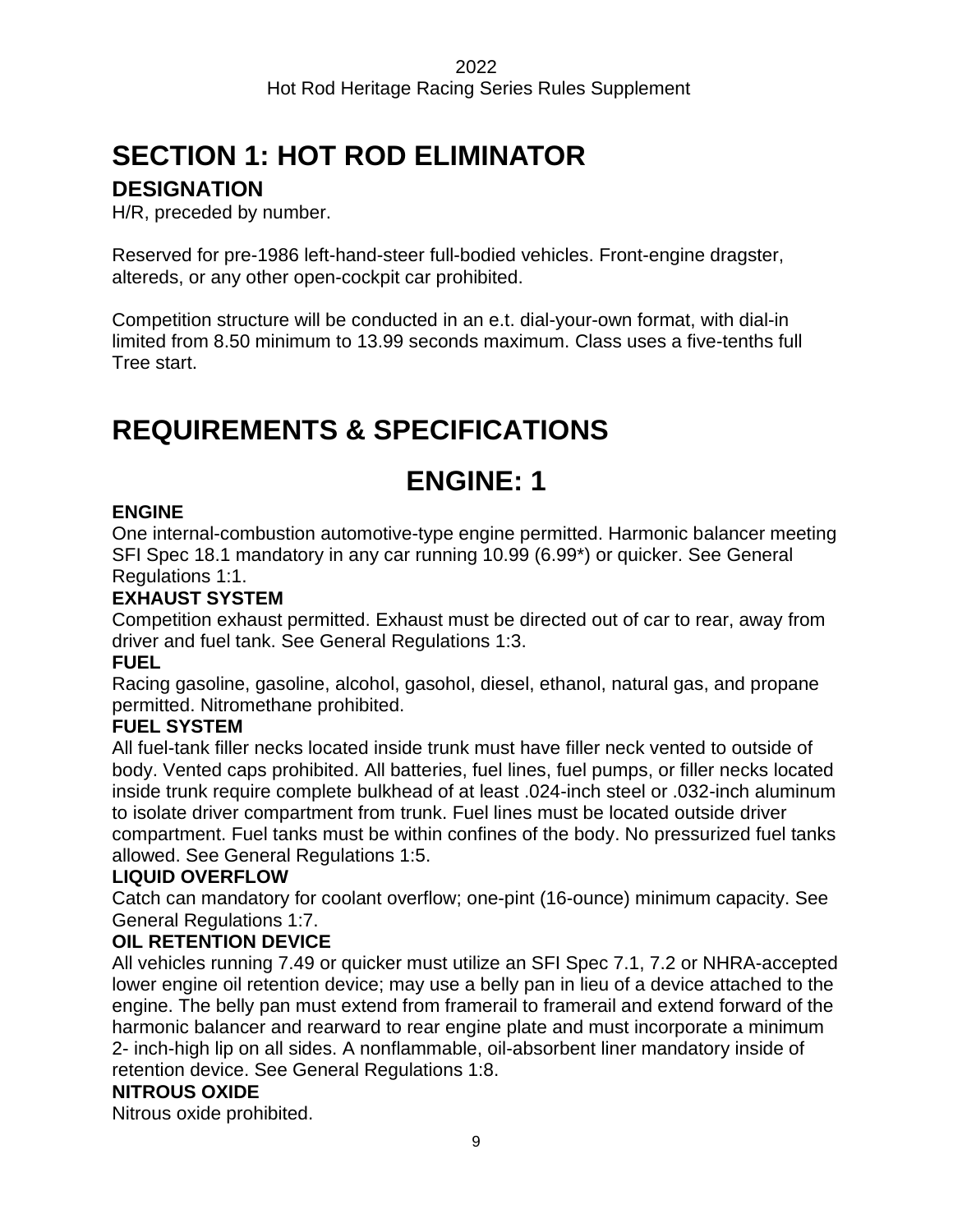### Hot Rod Heritage Racing Series Rules Supplement

### **THROTTLE**

Positive throttle return required. Each car must have a foot throttle incorporating a positive-acting return spring attached directly to the carburetor/injector throttle arm. Throttle control must be manually operated by driver's foot, incorporating a positiveaction return system. See General Regulations 1:12.

### **SUPERCHARGER**

Permitted on gasoline-, racing-gasoline-, and alcohol-burning cars. Supercharger restraint system meeting SFI Spec 14.1 mandatory on supercharger when alcohol is used as fuel. Manifold burst panel mandatory. Supercharger restraint straps must be covered with a fire-resistant material. The blower restraint straps and fuel lines must be installed such that when the restraint straps are fully extended no load is placed on any of the fuel lines. Supercharger belt guard that protects all fuel, oil, and water lines required. No composite materials in injector hat and/or scoop allowed. Composite materials include but are not limited to carbon fiber, Kevlar, and weave-graphite fiber. Hat/scoop must be nostalgic in appearance. Internal modifications permitted. Scoops limited to 12.5 inches above throttle body. Air intake limited to 65 square inches. See General Regulations 1:10.

### **VALVE COVERS**

<span id="page-9-0"></span>Cast or fabricated metal valve covers, using all attachment bolt holes, mandatory on supercharged, methanol-burning cars.

# **DRIVETRAIN: 2**

### **CLUTCH, FLYWHEEL, FLYWHEEL SHIELD**

Flywheel and clutch meeting SFI Spec 1.1 or 1.2 (two-disc maximum) mandatory on any car running 11.49 (7.35\*) or quicker. Flywheel shield meeting SFI Spec 6.1, 6.2, 6.3, or 9.1 mandatory on all cars running 11.49 (7.35\*) or quicker. See General Regulations 2:3, 2:5, 2:6, 2:10.

### **DRIVELINE**

Driveshaft loop required on all cars utilizing slicks, except vehicles running 11.49 (7.35\*) seconds or slower equipped with street tires. In all cars where the driveline passes any part of the driver's body, the driveshaft must be completely enclosed in a minimum 1/8 inch-thick steel plate securely mounted to frame structure, bellhousing, and/or rear-end center section. See General Regulations 2:4.

### **REAR END**

Aftermarket axles and axle-retention device mandatory on any car running 10.99 (6.99\*) or quicker or any car with locked differential. See General Regulations 2:11.

### **TRANSMISSION, AFTERMARKET PLANETARY**

Transmission shield meeting SFI Spec 4.1 mandatory on any supercharged vehicle or any vehicle burning methanol, running 9.99 seconds or quicker, and equipped with aftermarket planetary transmission. See General Regulations 2:12, 2:13.

### **TRANSMISSION, AUTOMATIC**

Spring-loaded, positive reverse lockout device and functional neutral safety switch mandatory. Transmission shield meeting SFI Spec 4.1 mandatory on any car running 10.99 (6.99\*) or quicker or any car exceeding 135 mph. Automatic transmission flexplate meeting SFI Spec 29.1 and flexplate shield meeting SFI Spec 30.1 mandatory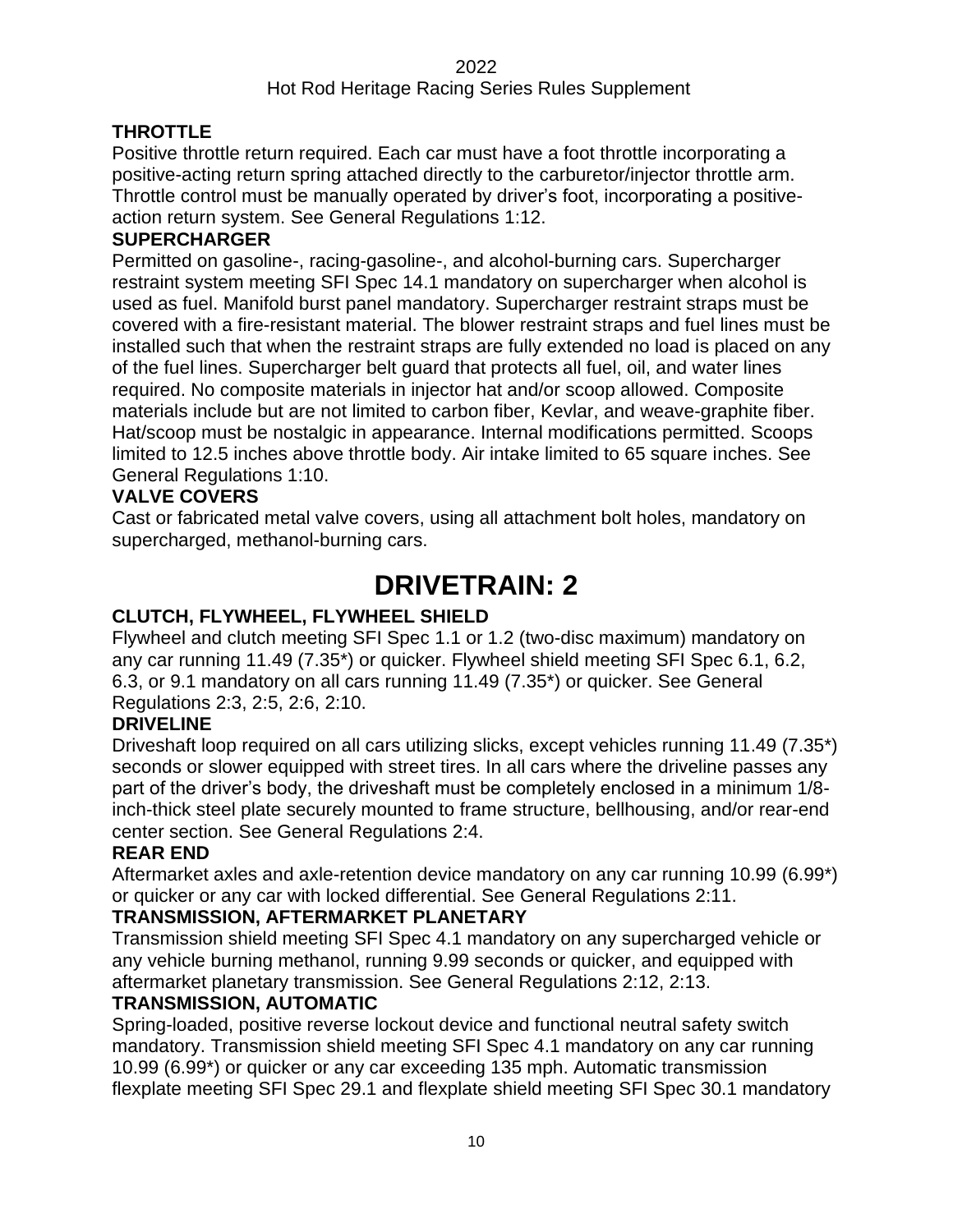Hot Rod Heritage Racing Series Rules Supplement

<span id="page-10-0"></span>on cars running 9.99 (6.39\*) or quicker or any car exceeding 135 mph. See General Regulations 2:12, 2:14.

# **BRAKES AND SUSPENSION: 33**

### **BRAKES**

Four-wheel hydraulic brakes mandatory on any bodied car running 7.99 (4.99\*) or quicker. Minimum two rear-wheel (one caliper per wheel) hydraulic brakes mandatory on any car running slower than 8.00 (5.00\*) seconds. See General Regulations 3:1.

### **STEERING**

See General Regulations 3:3, 4:1.

### **SUSPENSION, STOCK-BODIED CARS**

Full automotive-type suspension mandatory. Minimum one operating hydraulic shock absorber per wheel. Lightening of stock components prohibited. Rigid-mounted suspensions prohibited. See General Regulations 3:2, 3:4, 3:5.

### **WHEELIE BARS**

<span id="page-10-1"></span>Permitted. Wheels must be nonmetallic. See General Regulations 3:6.

### **FRAME: 4**

### **BALLAST**

Permitted. See General Regulations 4:2.

### **GROUND CLEARANCE**

Minimum 3 inches from front of car to 12 inches behind centerline of front axle, 2 inches for remainder of car, except oil pan and headers. See General Regulations 4:5.

### **PARACHUTE**

Mandatory on any car that runs 150 mph or faster. See General Regulations 4:8. **ROLL BAR**

Roll bar mandatory in all cars running 11.00 (7.00\*) to 11.49 (7.35\*), in convertibles running 11.00 (7.00\*) to 13.49 (8.25\*). Permitted in all cars. See General Regulations 4:10, 10:6.

### **ROLL CAGE**

Roll cage mandatory in cars running 10.99 (6.99\*) or quicker or any car exceeding 135 mph. In full-bodied cars with unaltered firewall, floor, and body (from firewall rearward, wheel tubs permitted), running between 10.00 (6.40\*) and 10.99 (6.99\*), roll bar permitted in place of roll cage. In convertibles running 10.99 (6.99\*) or quicker or exceeding 135 mph, roll cage mandatory. Cars running between 7.50 (4.50\*) and 9.99 (6.39\*) must have chassis inspected every three years by NHRA and have a serialized sticker affixed to cage before participation. Plating of chassis prohibited for all cars manufactured after Jan. 1, 2003. Vehicles running 8.49 to 7.50 (5.40 to 4.50\*) and/or exceeding 180 mph must meet appropriate SFI Spec for body used. All others must conform to specs for body style used, as listed in General Regulations 4:11, 10:6. **ROLL-CAGE PADDING**

Roll-cage padding meeting SFI Spec 45.1 mandatory on any vehicle running 9.99 (\*6.39) and quicker. Padding must be used anywhere driver's helmet may come in contact with roll-cage components. See General Regulations 4:11, 10:6. **WHEELBASE**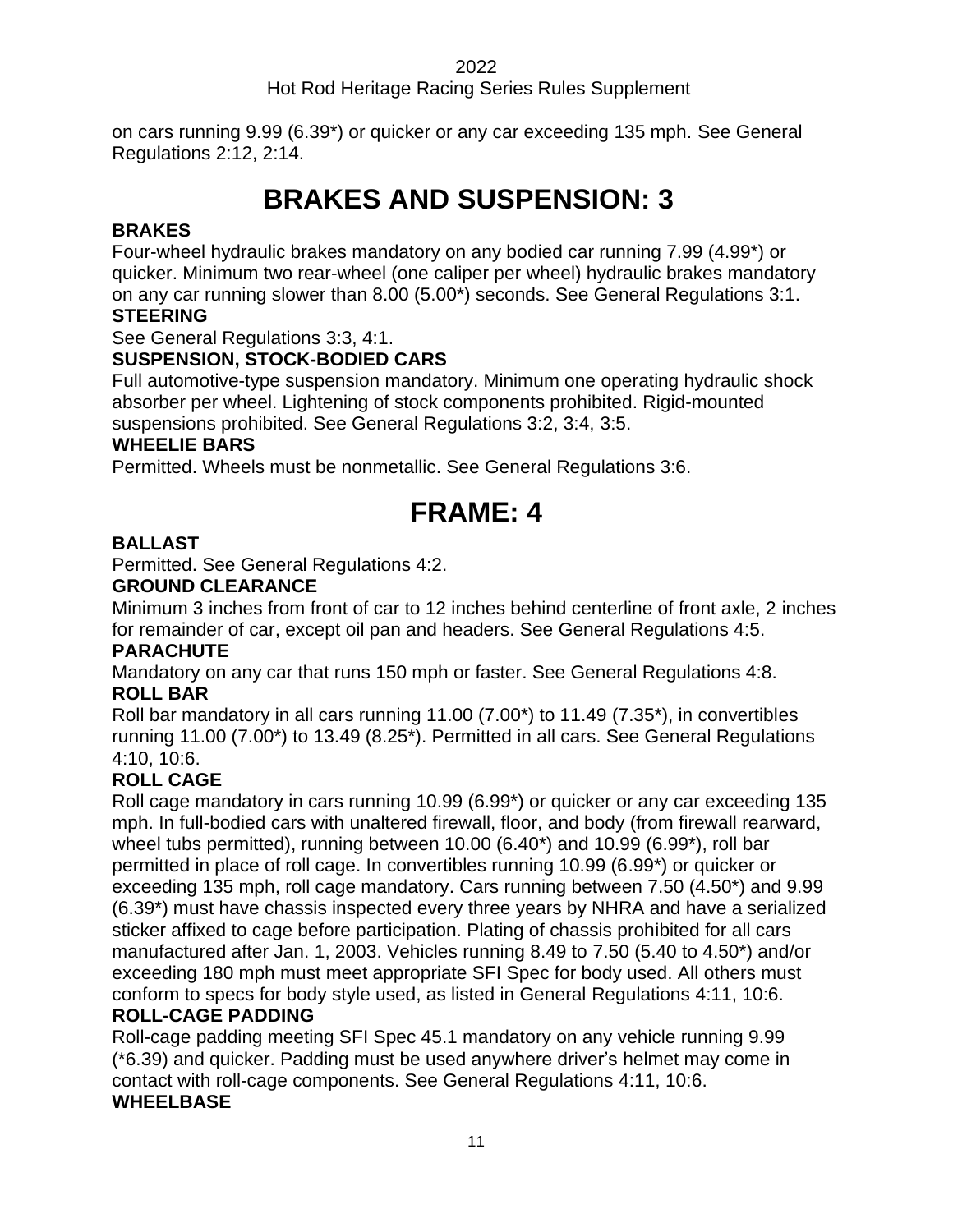### Hot Rod Heritage Racing Series Rules Supplement

<span id="page-11-0"></span>Minimum 90 inches, unless car has original engine. Maximum wheelbase variation from left to right: 1 inch.

# **TIRES & WHEELS: 5**

### **TIRES**

Racing slicks permitted.

### **WHEELS**

Must be automotive-type wheels suitable for street use. Minimum wheel size: 13 inches (unless originally equipped with smaller wheels and vehicle is equipped with original engine). The thread engagement on all wheel studs to the lug nut, or lug bolt to wheel hubs, must be equivalent to or greater than the diameter of the stud. Length of the stud/bolt does not determine permissibility; length of the engagement between the stud and lug determines permissibility. Snap-on hubcaps prohibited. See General Regulations 5:2.

# **INTERIOR: 6**

### <span id="page-11-1"></span>**SEATS**

Properly braced, framed, and supported seats constructed of aluminum, fiberglass, carbon fiber, or double-layer poly (automotive accessory seats) permitted. See General Regulations 6:2.

### **UPHOLSTERY**

Optional. See General Regulations 6:2.

### **WINDOW NET**

A ribbon-type or SFI 27.1 mesh-type window net is mandatory for any full-bodied car running 7.50 (\*4.50) to 9.99 (\*6.39) or if vehicle runs 135 mph or faster. See General Regulations 6:3.

# **BODY: 7**

### <span id="page-11-2"></span>**BODY**

Full-bodied vehicles: Must have full top and windshield. All full-bodied cars must have two driver exits. Four stock-production fenders mandatory, fiberglass duplicates permitted. Fenders may be trimmed for tire clearance; altered fenders must have edges re-rolled or beaded.

### **FIREWALL**

Mandatory. See General Regulations 6:1, 7:4.

### **FLOOR**

Mandatory. See General Regulations 6:1, 7:5.

### **HOOD**

Optional. Carburetors must be covered by flash shield or scoop. Hood scoop permitted. See General Regulations 4:1, 7:6.

### **WINDSHIELD, WINDOWS**

Stock-bodied vehicles: mandatory; must be in good condition and free from cracks. May be replaced with shatterproof material, 1/8-inch-minimum thickness. OEM windshield may not be cut for scoops, carb, etc. Windshield/window tint must meet the applicable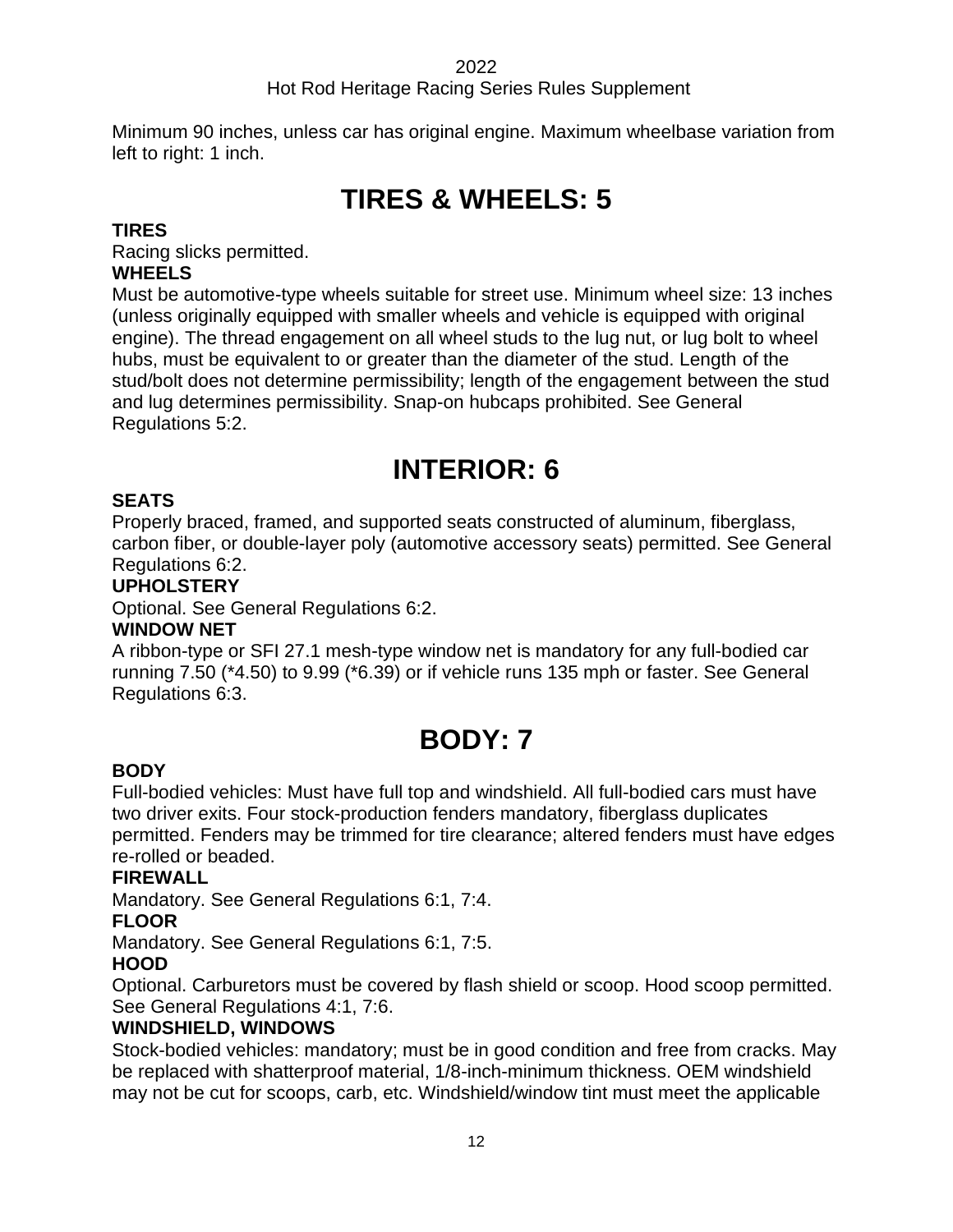### Hot Rod Heritage Racing Series Rules Supplement

<span id="page-12-0"></span>state requirements. Windows must be closed during races, need not be operable. Decals permitted on rear quarter and rear window only. See General Regulations 7:8.

# **ELECTRICAL: 8**

### **BATTERIES**

Batteries must be securely mounted; may not be located in driver compartment. Relocated battery(s) must be fastened to frame or frame structure with a minimum of two 3/8-inch-diameter bolts. See General Regulations 8:1.

### **DELAY BOX/DEVICES**

Prohibited. Electronic devices include but are not limited to throttle stops, delay boxes, cross-over boxes, rpm or timer shifters, and rpm or pressure-activated switches. See General Regulations 8:2.

### **IGNITION**

Timed ignition-interruption devices (stutter boxes) prohibited. Starting-line and/or "highside" rev limiters permitted. Two-steps, rev limiters, or any other rpm-limiting devices, legal unto themselves but altered or installed so as to function as a downtrack rpm controller, prohibited.

### **INSTRUMENTS**

One tachometer allowed. No wiring (other than the two-step/launch-control wire that splices into the transbrake or line-loc control wire) shall be connected.

### **MASTER CUTOFF**

Mandatory on any car with a battery running 9.99 (6.39\*) or quicker, any car exceeding 135 mph, or any car where the battery is relocated into the trunk area. See General Regulations 8:4.

### **TAILLIGHTS**

<span id="page-12-1"></span>One functional taillight mandatory. Flashing, blinking, or strobe lights prohibited. See General Regulations 8:6.

# **SUPPORT GROUP: 9**

### **COMPUTER**

Prohibited. See General Regulations 9:1. **DATA RECORDER** Data recorders permitted. See General Regulations 9:2. **FIRE-EXTINGUISHER SYSTEM**

Permitted; must be securely mounted. See General Regulations 9:3.

### **PUSH BAR**

Push bar must be designed to prevent push car from riding up on rear wheel of openwheeled race cars. See General Regulations 9:8.

### **TOW VEHICLES**

Prohibited.

### **WARM-UPS**

<span id="page-12-2"></span>See General Regulations 9:4, 9:12.

### **DRIVER: 10**

**CREDENTIALS**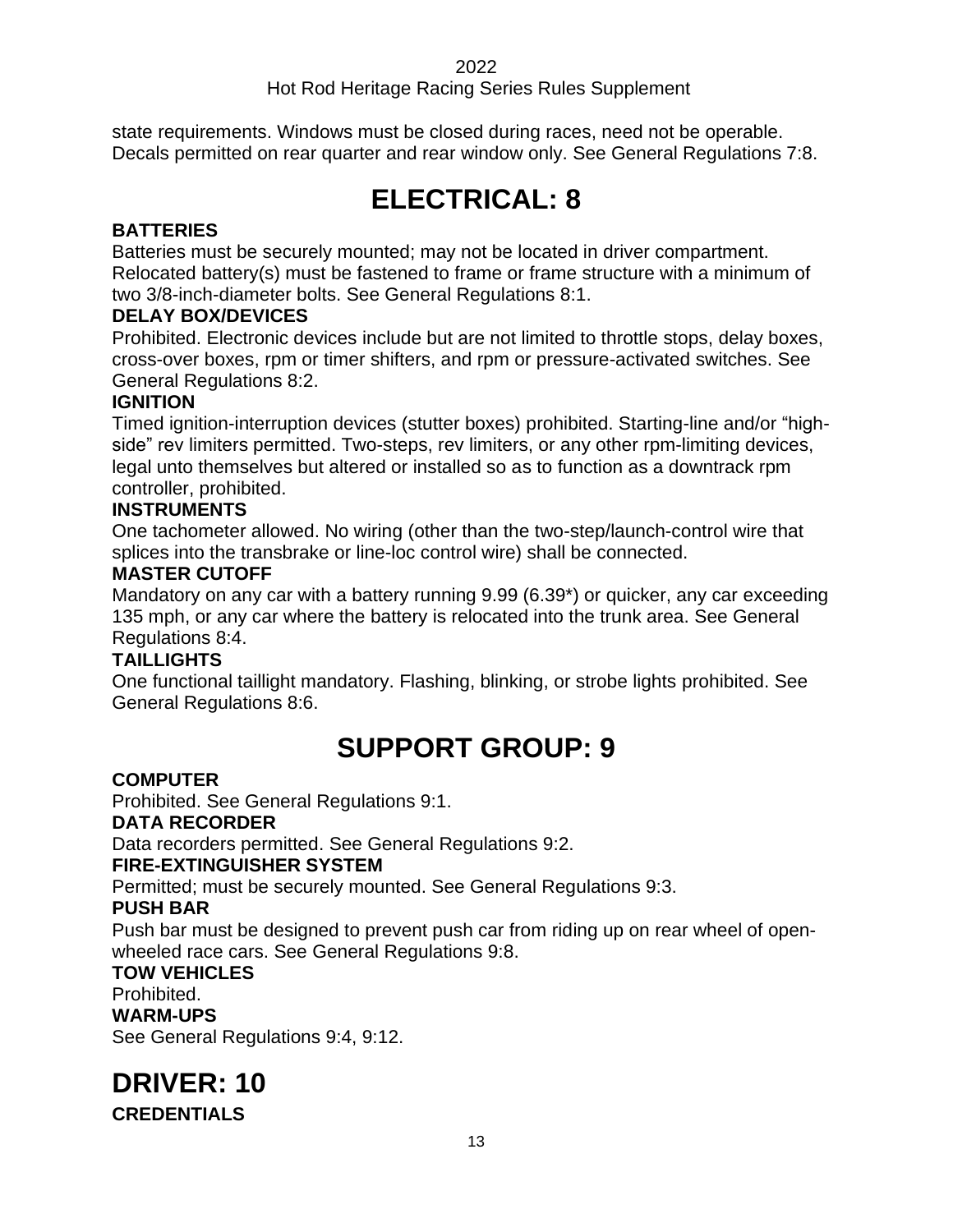Valid NHRA competition license mandatory for cars running 9.99 (6.39\*) or quicker. Valid state- or government-issued driver's license beyond a learner's-permit level mandatory for cars running 10.00 (6.40\*) or slower. See General Regulations 10:4.

### **DRIVER RESTRAINT SYSTEM**

Seat belt mandatory in all cars. Driver restraint system meeting SFI Spec 16.1 or 16.5 mandatory in any car running 11.49 (7.35\*) or quicker, in convertibles running 13.49 (8.25\*) or quicker. SFI 16.1 restraint system, when required, includes crotch strap and must be updated at two-year intervals from date of manufacture. See General Regulations 10:5, 10:11.

### **HEAD PROTECTOR**

Mandatory on any car with a roll bar or roll cage. See General Regulations 10:6. **HELMET**

For all 10.00 to 13.99 closed-bodied cars, either an open-face or a full-face Snell: M2010, M2015, M2020, SA2010, SA2015, SA2020 or SFI: 31.1/2010, 31.1/2015, 31.1/2020, 41.1/2010, 41.1/2015, 41.1/2020 or FIA: 8860-2010, 8860-2015 or 8860- 2018 helmet with or without a shield is mandatory.

For all 9.99 and quicker closed-bodied cars, a full-face Snell: M2010, M2015, M2020, SA2010, SA2015, SA2020 or FIA: 8860-2010, 8860-2015 or 8860-2018 helmet mandatory; shield permitted (goggles prohibited).

For all 9.99 and quicker supercharged cars, a full-face Snell: SA2010, SA2015, SA2020 or FIA: 8860-2010, 8860-2015 or 8860-2018 helmet mandatory; shield permitted (goggles prohibited).

### **NECK COLLAR**

Neck collar meeting SFI Spec 3.3 mandatory in all cars running 9.99 (6.39\*) or quicker or cars exceeding 135 mph. A head and neck restraint device/system may be used in lieu of a neck collar. See General Regulations 10:8.

### **PROTECTIVE CLOTHING**

Shorts, bare legs, tank tops, or bare torsos prohibited when driving in competition. All drivers are required to wear full-length pants, shoes, and socks. Nylon or nylon-type clothing and open-toe shoes prohibited. See General Regulations 10:10.

### **10.00 (6.40\*) TO 13.99 (8.59\*); ALL E.T. NON-OEM**

**SUPERCHARGED WITH AN OEM OR .024-INCH STEEL FIREWALL:** Jacket meeting SFI Spec 3.2A/1 mandatory.

**10.00 (6.40\*) TO 13.99 (8.59\*); ALL E.T. SUPERCHARGED WITHOUT A FULL OEM OR .024-INCH STEEL FIREWALL:** Jacket meeting SFI Spec 3.2A/5 and gloves meeting SFI Spec 3.3/1 mandatory.

**9.99 (6.39\*) TO 7.50 (4.50\*); CLOSED-BODIED WITHOUT AN OEM OR FULL .024- INCH STEEL FIREWALL WITH SUPERCHARGER:** Jacket and pants meeting SFI Spec 3.2A/15, and gloves and shoes or boots meeting SFI Spec 3.3/5 mandatory.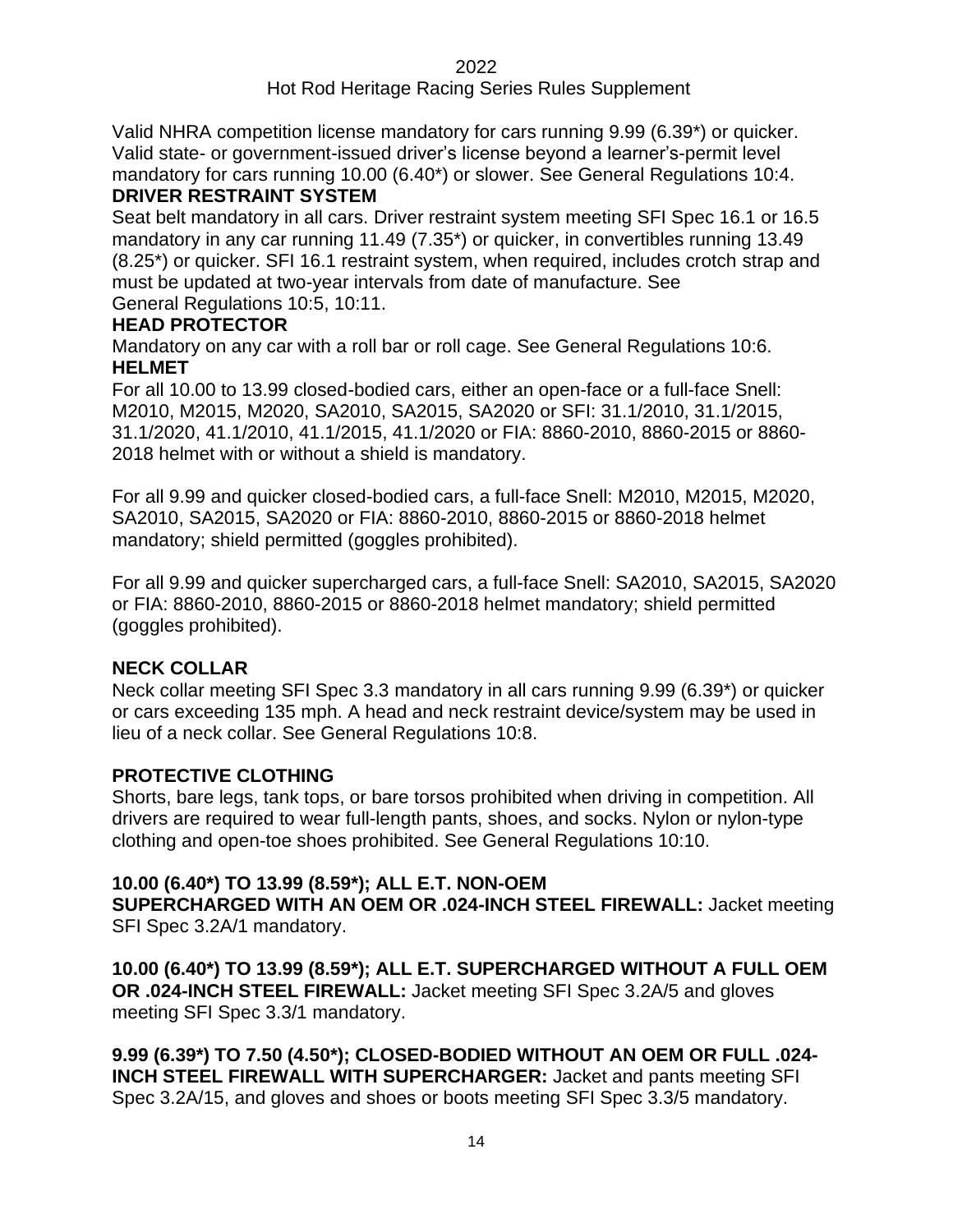**10.00 (6.40\*) TO 11.49 (7.35\*); ALL E.T. NATURALLY ASPIRATED, OEM SUPERCHARGED, WITH A FULL OEM OR .024-INCH STEEL FIREWALL:** Jacket meeting SFI Spec 3.2A/1 mandatory.

**9.99 (6.39\*) TO 7.50 (4.50\*) OR ANY VEHICLE EXCEEDING 135 MPH:** Jacket and pants meeting SFI Spec 3.2A/5 and gloves meeting SFI Spec 3.3/1 mandatory, except as noted above.

### **ANY VEHICLE WITH AN AUTOMATIC TRANSMISSION IN DRIVER COMPARTMENT (NO FLOOR COVERING TRANSMISSION):** Jacket and

pants or suit meeting SFI Spec 3.2A/15, gloves meeting SFI Spec 3.3/5, and boots or shoes meeting SFI Spec 3.3/5 mandatory.

### **9.99 AND FASTER, ANY VEHICLE, SUPERCHARGED WITH ALCOHOL:** Suit

meeting SFI Spec 3.2A/15, and gloves and boots meeting SFI Spec 3.3/5 mandatory. **\* = eighth-mile equivalent**

# <span id="page-14-0"></span>**SECTION 2: GAS ELIMINATOR**

### **DESIGNATION**

A/Gas, B/Gas, C/Gas, D/Gas, preceded by number.

### **CLASSES**

A/Gas: 7.60 standard B/Gas: 8.60 standard C/Gas: 9.60 standard D/Gas: 10.60 standard

Competition is based on using a four-tenths heads-up Pro Tree.

Reserved for pre-1979 coupe or sedan only that must readily resemble intended body style.

# <span id="page-14-2"></span><span id="page-14-1"></span>**REQUIREMENTS & SPECIFICATIONS**

### **ENGINE: 1**

### **ENGINE**

One internal-combustion automotive-type engine permitted. Harmonic balancer meeting SFI Spec 18.1 mandatory. See General Regulations 1:1.

### **EXHAUST SYSTEM**

Competition exhaust permitted. Exhaust must be directed out of car to rear, away from driver and fuel tank. See General Regulations 1:3.

### **FUEL**

Racing gasoline, gasoline, alcohol, gasohol, diesel, ethanol, natural gas, and propane permitted. Nitromethane prohibited.

### **FUEL SYSTEM**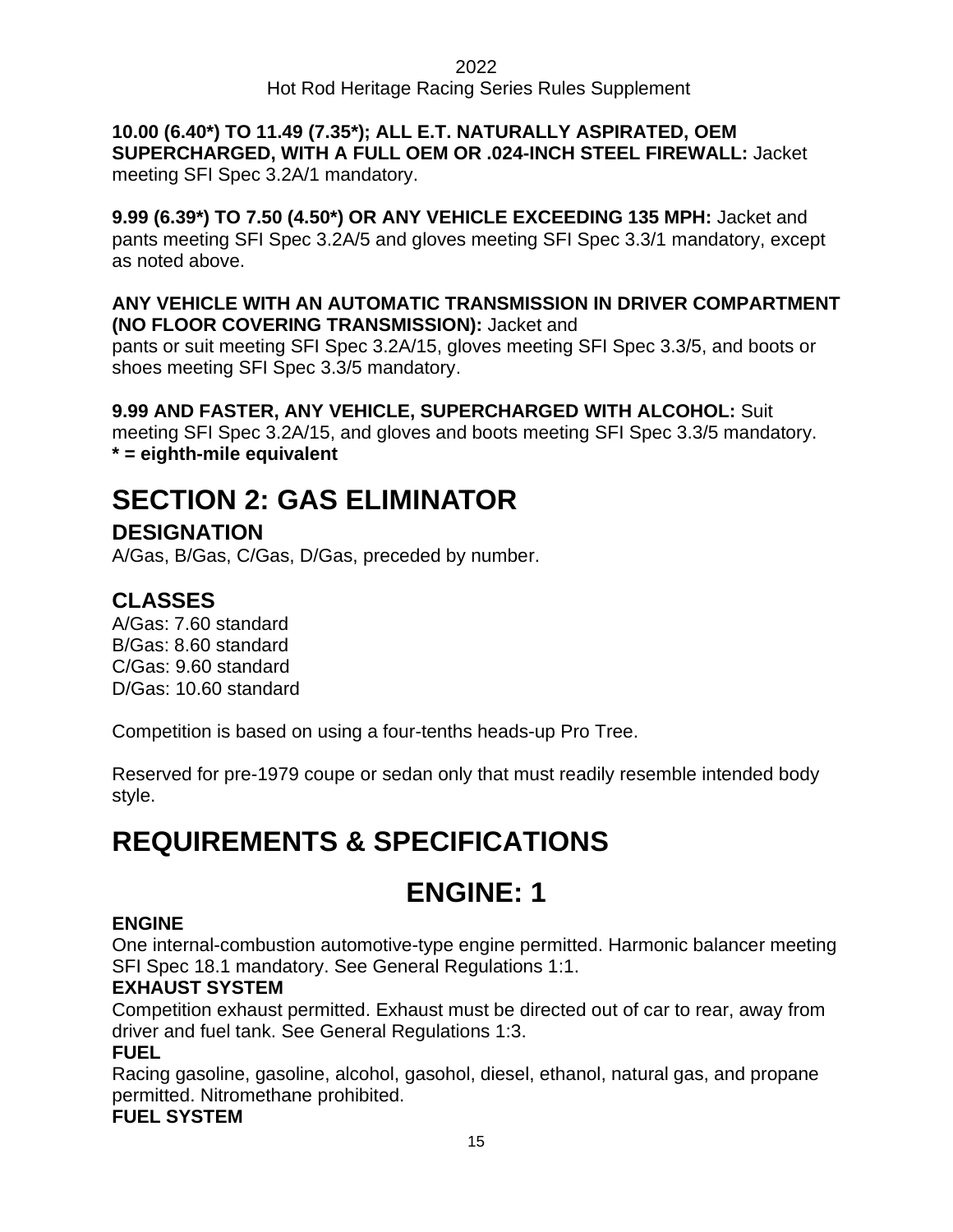All fuel-tank filler necks located inside trunk must have filler neck vented to outside of body. Vented caps prohibited. All batteries, fuel lines, fuel pumps, or filler necks located inside trunk require complete bulkhead of at least .024-inch steel or .032-inch aluminum to isolate driver compartment from trunk. Fuel lines must be located outside driver compartment. Fuel tanks must be within confines of the body. No pressurized fuel tanks allowed. See General Regulations 1:5.

### **LIQUID OVERFLOW**

Catch can mandatory for coolant overflow; one-pint (16-ounce) minimum capacity. See General Regulations 1:7.

### **OIL RETENTION DEVICE**

A properly fitting, SFI Spec 7.1, 7.2, or NHRA-accepted lower engine oil retention device is mandatory, may use a belly pan in lieu of a device attached to the engine. The belly pan must extend from framerail to framerail and extend forward of the harmonic balancer and rearward to rear engine plate and must incorporate a minimum 2-inch-high lip on all sides. A nonflammable, oil-absorbent liner mandatory inside of retention device. See General Regulations 1:8.

#### **NITROUS OXIDE**

Nitrous oxide prohibited.

### **THROTTLE**

Positive throttle return required. Each car must have a foot throttle incorporating a positive-acting return spring attached directly to the carburetor/injector throttle arm. Throttle control must be manually operated by driver's foot, incorporating a positiveaction return system. See General Regulations 1:12.

#### **SUPERCHARGER**

Permitted on gasoline-, racing-gasoline-, and alcohol-burning cars. Rotors must be driven from the front; both external drive and internal gearing. Supercharger restraint system meeting SFI Spec 14.1 mandatory on supercharger when alcohol is used as fuel. Manifold burst panel mandatory. Supercharger restraint straps must be covered with a fire-resistant material. The blower restraint straps and fuel lines must be installed such that when the restraint straps are fully extended no load is placed on any of the fuel lines.

Supercharger belt guard that protects all fuel, oil, and water lines required. No composite materials in injector hat and/or scoop allowed. Composite materials include but are not limited to carbon fiber, Kevlar, and weave-graphite fiber. Hat/scoop must be nostalgic in appearance. Internal modifications permitted. Scoops limited to 12.5 inches above throttle body. Air intake limited to 65 square inches. See General Regulations 1:10.

### **VALVE COVERS**

<span id="page-15-0"></span>Cast or fabricated metal valve covers, using all attachment bolt holes, mandatory on supercharged, methanol-burning cars.

### **DRIVETRAIN: 2**

### **CLUTCH, FLYWHEEL, FLYWHEEL SHIELD**

Flywheel and clutch meeting SFI Spec 1.1 or 1.2 (two-disc maximum) mandatory on any car running 11.49 (7.35\*) or quicker. Flywheel shield meeting SFI Spec 6.1, 6.2,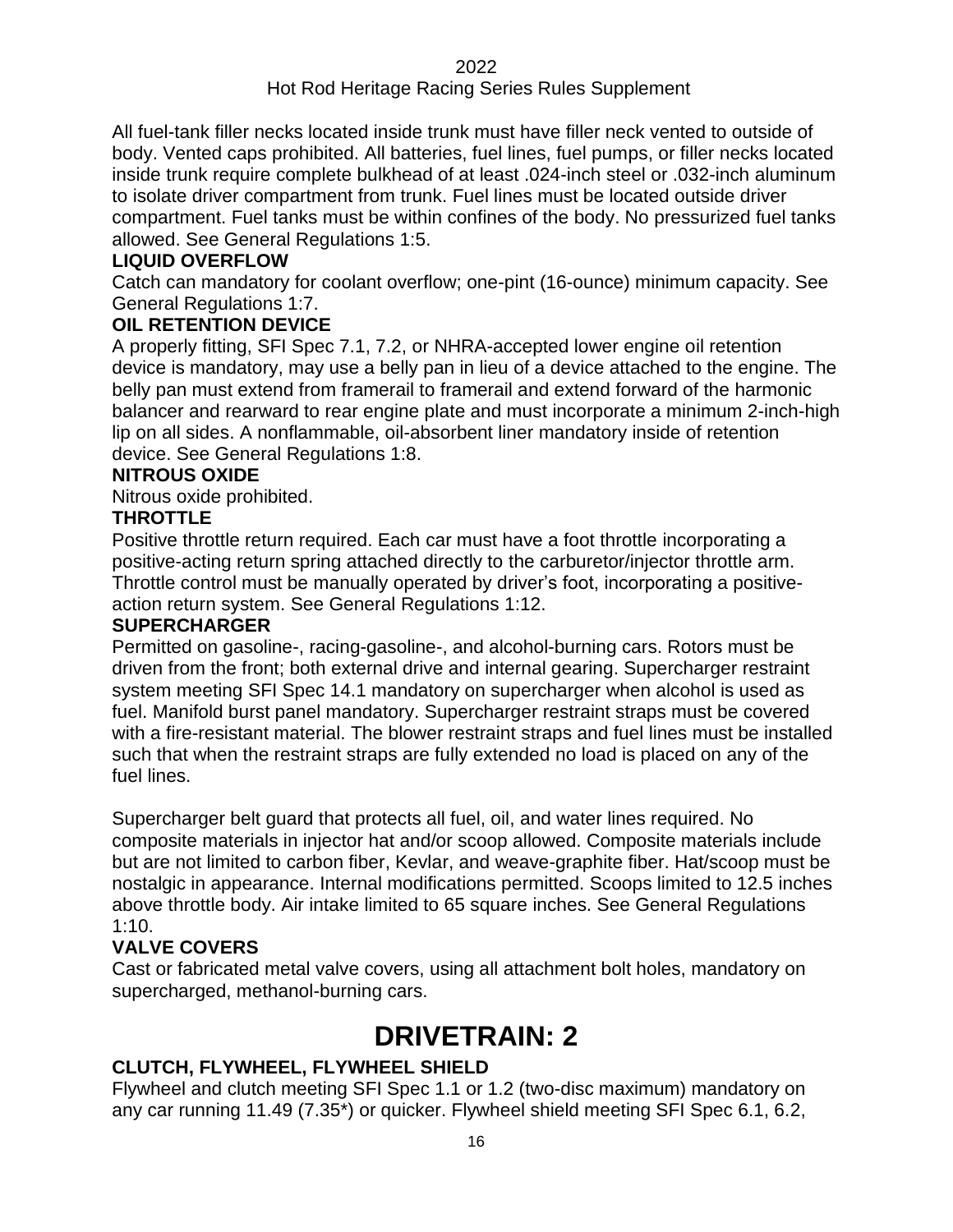### Hot Rod Heritage Racing Series Rules Supplement

6.3, or 9.1 mandatory on all cars running 11.49 (7.35\*) or quicker. See General Regulations 2:3, 2:5, 2:6, 2:10.

### **DRIVELINE**

Driveline loop mandatory. See General Regulations 2:4.

### **REAR END**

Aftermarket axles and axle-retention device mandatory on any car running 10.99 (6.99\*) or quicker or any car with locked differential. See General Regulations 2:11.

### **TRANSMISSION, AFTERMARKET PLANETARY**

Transmission shield meeting SFI Spec 4.1 mandatory on any supercharged vehicle or any vehicle burning methanol, running 9.99 seconds or quicker, and equipped with aftermarket planetary transmission. See General Regulations 2:12, 2:13.

### **TRANSMISSION, AUTOMATIC**

Spring-loaded, positive reverse lockout device and functional neutral safety switch mandatory. Transmission shield meeting SFI Spec 4.1 mandatory. Automatic transmission flexplate meeting SFI Spec 29.1 and flexplate shield meeting SFI Spec 30.1 mandatory on cars running 9.99 (6.39\*) or quicker or any car exceeding 135 mph. See General Regulations 2:12, 2:14.

# **BRAKES AND SUSPENSION: 33**

### <span id="page-16-0"></span>**BRAKES**

Four-wheel hydraulic brakes mandatory on any bodied car running 7.99 (4.99\*) or quicker. Minimum two rear-wheel (one caliper per wheel) hydraulic brakes mandatory on any car running slower than 8.00 (5.00\*) seconds. See General Regulations 3:1.

### **STEERING**

See General Regulations 3:3, 4:1.

### **SUSPENSION, STOCK-BODIED CARS**

Full automotive-type suspension mandatory. Minimum one operating hydraulic shock absorber per wheel. Lightening of stock components prohibited. Rigid-mounted suspensions prohibited. See General Regulations 3:2, 3:4, 3:5.

### **WHEELIE BARS**

<span id="page-16-1"></span>Permitted. Wheels must be nonmetallic. See General Regulations 3:6.

### **FRAME: 4**

### **BALLAST**

Permitted. See General Regulations 4:2.

### **GROUND CLEARANCE**

Minimum 3 inches from front of car to 12 inches behind centerline of front axle, 2 inches for remainder of car, except oil pan and headers. See General Regulations 4:5.

### **PARACHUTE**

Mandatory on any car that runs 150 mph or faster. See General Regulations 4:8. **ROLL BAR**

Roll bar mandatory in all cars running 11.00 (7.00\*) to 11.49 (7.35\*), in convertibles running 11.00 (7.00\*) to 13.49 (8.25\*). Permitted in all cars. See General Regulations 4:10, 10:6.

### **ROLL CAGE**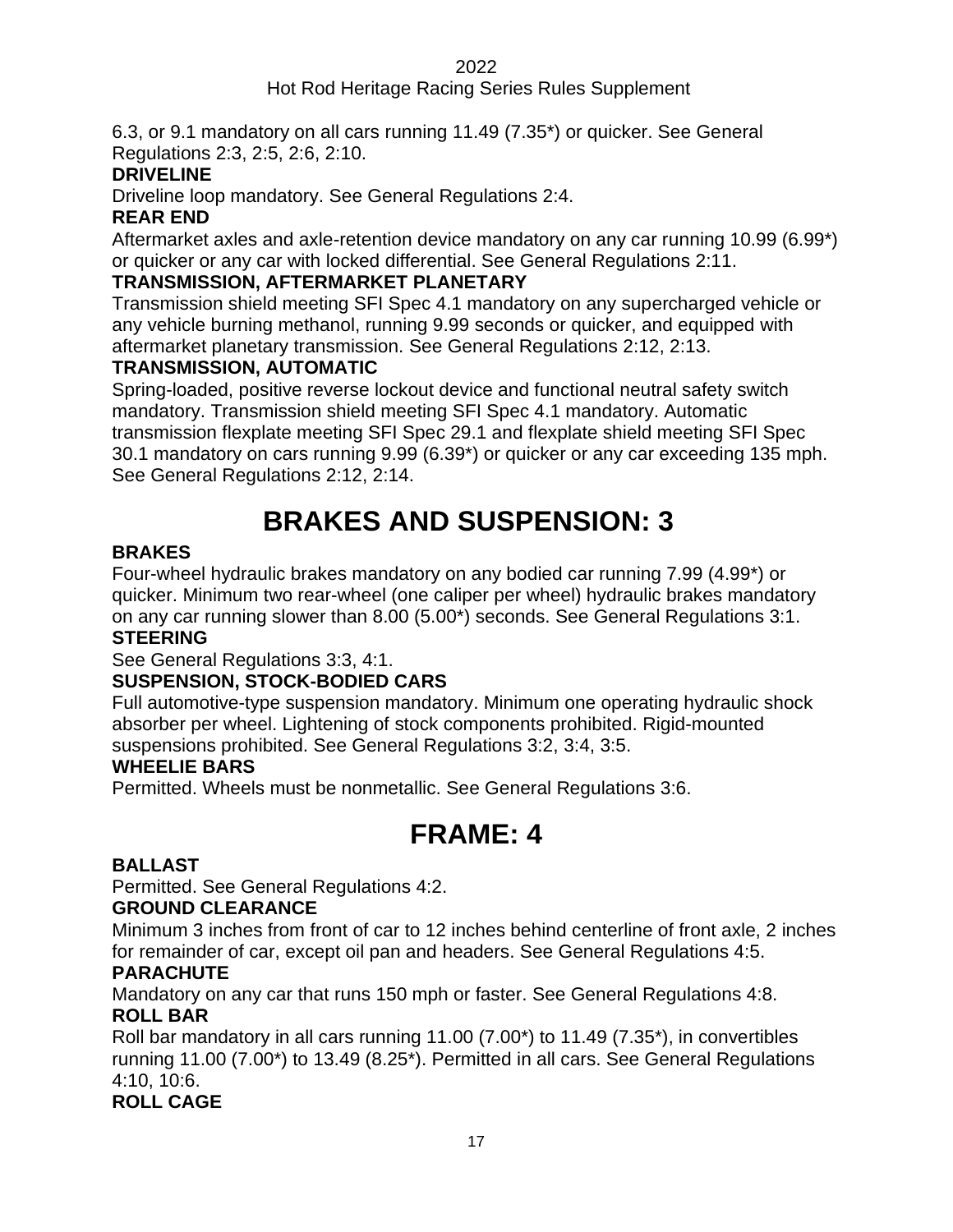Roll cage mandatory if vehicle has altered floor or if vehicle runs 135 mph or faster. In D/Gas, if vehicle is equipped with unaltered firewall, floor, and body (from firewall rearward, wheel tubs permitted), roll bar permitted in place of roll cage. In convertibles running 10.99 (6.99\*) or quicker or exceeding 135 mph, roll cage mandatory. Cars running between 7.50 (4.50\*) and 9.99 (6.39\*) must have chassis inspected every three years by NHRA and have a serialized sticker affixed to cage before participation. Plating of chassis prohibited for all cars manufactured after Jan. 1, 2003. In A/Gas, vehicle must meet either SFI Spec 25.4 or 25.5. All other classes, any vehicles running 8.49 to 7.50 (5.49\* to 4.50\*) and/or exceeding 180 mph must meet appropriate SFI Spec for body used. All others must conform to specs for body style used, as listed in General Regulations 4:11, 10:6.

### **ROLL-CAGE PADDING**

Roll-cage padding meeting SFI Spec 45.1 mandatory on any vehicle running 9.99 (\*6.39) and quicker. Padding must be used anywhere driver's helmet may come in contact with roll-cage components. See General Regulations 4:11, 10:6.

### **WHEELBASE**

<span id="page-17-0"></span>Minimum 90 inches, unless car has original engine. Maximum wheelbase variation from left to right: 1 inch.

# **TIRES & WHEELS: 5**

### **TIRES**

Racing slicks permitted.

### **WHEELS**

Must be automotive-type wheels suitable for street use. Minimum wheel size: 13 inches (unless originally equipped with smaller wheels and vehicle is equipped with original engine). The thread engagement on all wheel studs to the lug nut, or lug bolt to wheel hubs, must be equivalent to or greater than the diameter of the stud. Length of the stud/bolt does not determine permissibility; length of the engagement between the stud and lug determines permissibility. Snap-on hubcaps prohibited. See General Regulations 5:2.

# **INTERIOR: 6**

### <span id="page-17-1"></span>**SEATS**

Properly braced, framed, and supported seats constructed of aluminum, fiberglass, carbon fiber, or double-layer poly (automotive accessory seats) permitted. See General Regulations 6:2.

### **UPHOLSTERY**

Optional. See General Regulations 6:2.

### **WINDOW NET**

A ribbon-type or SFI 27.1 mesh-type window net is mandatory for any full-bodied car running 7.50 (\*4.50) to 9.99 (\*6.39) or if vehicle runs 135 mph or faster. See General Regulations 6:3.

# **BODY: 7**

### <span id="page-17-2"></span>**BODY**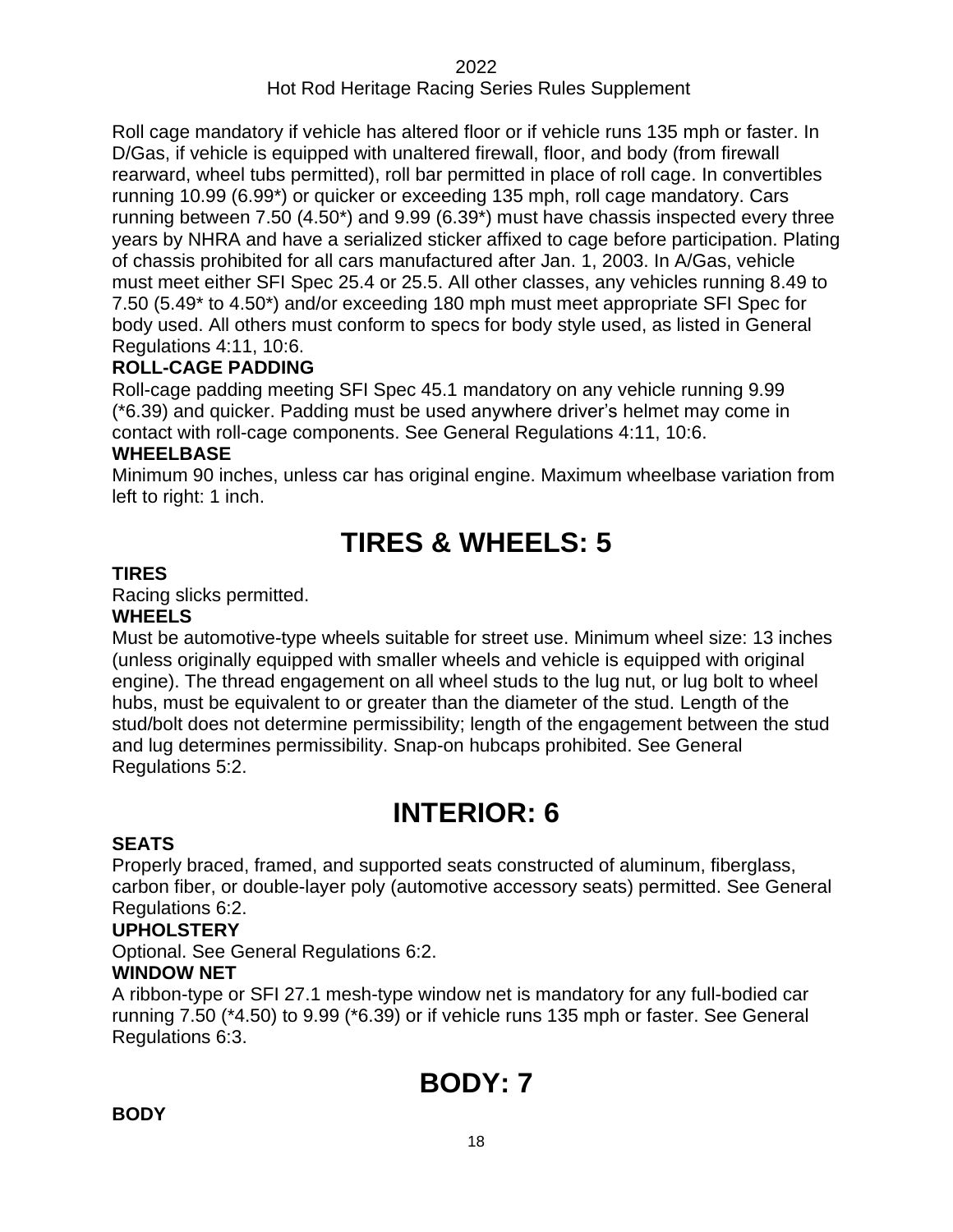### Hot Rod Heritage Racing Series Rules Supplement

Full-bodied vehicles: Must have full top and windshield. All full-bodied cars must have two driver exits. Four stock-production fenders mandatory, fiberglass duplicates permitted. Fenders may be trimmed for tire clearance; altered fenders must have edges re-rolled or beaded.

### **FIREWALL**

Mandatory. See General Regulations 6:1, 7:4.

### **FLOOR**

Mandatory. See General Regulations 6:1, 7:5.

### **HOOD**

Optional. Carburetors must be covered by flash shield or scoop. Hood scoop permitted. See General Regulations 4:1, 7:6.

### **WINDSHIELD, WINDOWS**

Stock-bodied vehicles: mandatory; must be in good condition and free from cracks. May be replaced with shatterproof material, 1/8-inch-minimum thickness. OEM windshield may not be cut for scoops, carb, etc. Windshield/window tint must meet the applicable state requirements. Windows must be closed during races, need not be operable. Decals permitted on rear quarter and rear window only. See General Regulations 7:8.

# **ELECTRICAL: 8**

### <span id="page-18-0"></span>**BATTERIES**

Batteries must be securely mounted; may not be located in driver compartment. Relocated battery(s) must be fastened to frame or frame structure with a minimum of two 3/8-inch-diameter bolts. See General Regulations 8:1.

### **DELAY BOX/DEVICES**

Prohibited. Electronic devices include but are not limited to throttle stops, delay boxes, cross-over boxes, rpm or timer shifters, and rpm or pressure-activated switches. See General Regulations 8:2.

### **IGNITION**

Timed ignition-interruption devices (stutter boxes) prohibited. Starting-line and/or "highside" rev limiters permitted. Two-steps, rev limiters, or any other rpm-limiting devices, legal unto themselves but altered or installed so as to function as a downtrack rpm controller, prohibited.

### **INSTRUMENTS**

One tachometer allowed. No wiring (other than the two-step/launch-control wire that splices into the transbrake or line-loc control wire) shall be connected.

### **MASTER CUTOFF**

Mandatory on any car with a battery running 9.99 (6.39\*) or quicker, any car exceeding 135 mph, or any car where the battery is relocated into the trunk area. See General Regulations 8:4.

### **TAILLIGHTS**

<span id="page-18-1"></span>One functional taillight mandatory. Flashing, blinking, or strobe lights prohibited. See General Regulations 8:6.

# **SUPPORT GROUP: 9**

### **COMPUTER**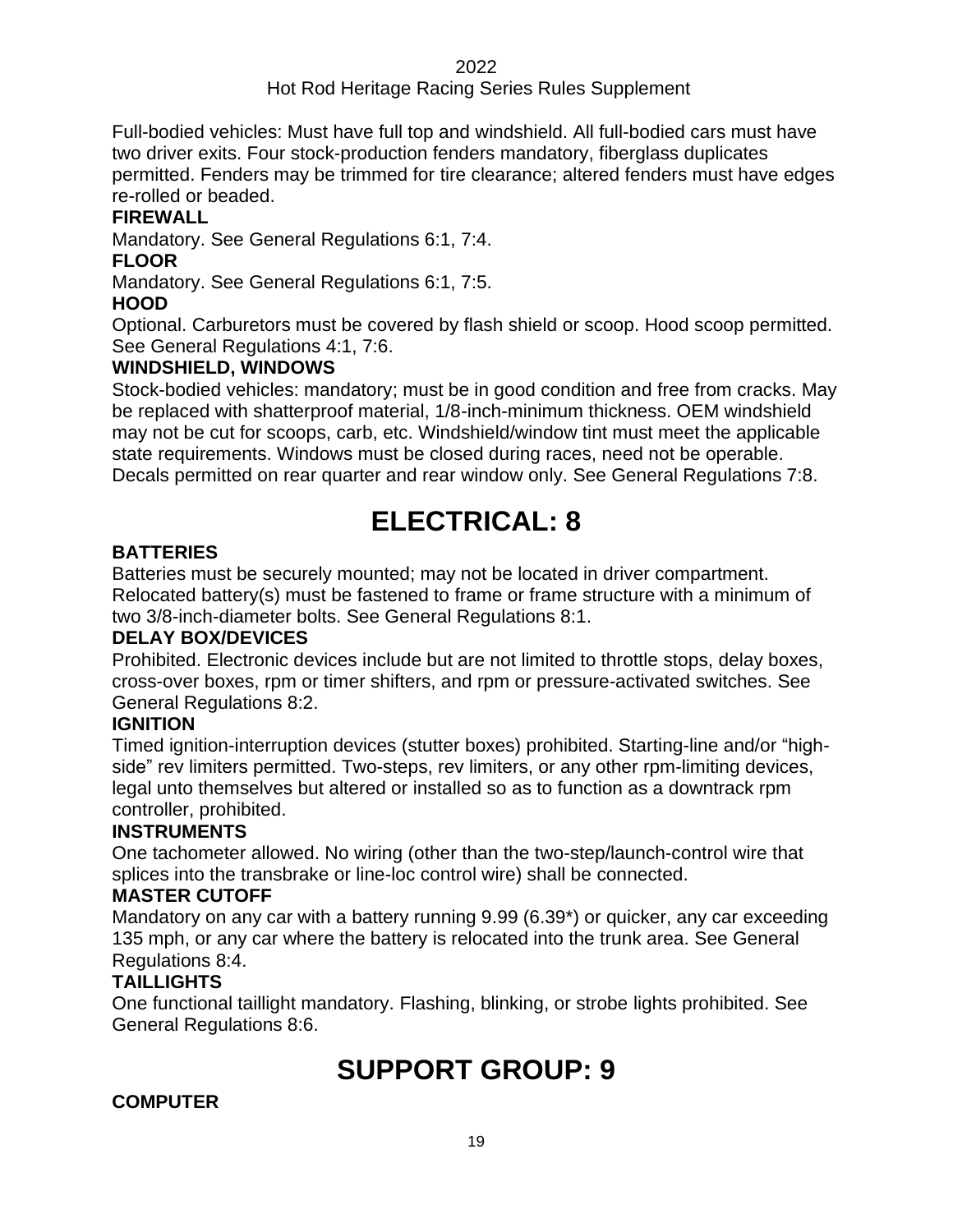### Hot Rod Heritage Racing Series Rules Supplement

Prohibited. See General Regulations 9:1.

### **DATA RECORDER**

Data recorders permitted. See General Regulations 9:2.

### **FIRE-EXTINGUISHER SYSTEM**

Permitted; must be securely mounted. See General Regulations 9:3.

### **PUSH BAR**

Push bar must be designed to prevent push car from riding up on rear wheel of openwheeled race cars. See General Regulations 9:8.

**TOW VEHICLES**

**Permitted** 

### **WARM-UPS**

See General Regulations 9:4, 9:12.

### <span id="page-19-0"></span>**DRIVER: 10**

### **CREDENTIALS**

Valid NHRA competition license mandatory in A/Gas, B/Gas, and C/Gas or any vehicle running faster than 135 mph. Valid state- or government-issued driver's license beyond a learner's-permit level mandatory for cars running 10.00 (6.40\*) or slower. See General Regulations 10:4.

### **DRIVER RESTRAINT SYSTEM**

Seat belt mandatory in all cars. Driver restraint system meeting SFI Spec 16.1 or 16.5 mandatory. SFI 16.1 restraint system, when required, includes crotch strap and must be updated at two-year intervals from date of manufacture. See General Regulations 10:5, 10:11.

### **HEAD PROTECTOR**

Mandatory on any car with a roll bar or roll cage. See General Regulations 10:6. **HELMET**

For all 10.00 to 13.99 closed-bodied cars, either an open-face or a full-face Snell: M2010, M2015, M2020, SA2010, SA2015, SA2020 or SFI: 31.1/2010, 31.1/2015, 31.1/2020, 41.1/2010, 41.1./2015, 41.1/2020 or FIA: 8860-2010, 8860-2015 or 8860- 2018 helmet with or without a shield is mandatory.

For all 9.99 and quicker closed-bodied cars, a full-face Snell: M2010, M2015, M2020, SA2010, SA2015, SA2020 or FIA: 8860-2010, 8860-2015 or 8860-2018 helmet mandatory; shield permitted (goggles prohibited).

For all 9.99 and quicker supercharged cars, a full-face Snell: SA2010, SA2015, SA2020 or FIA: 8860-2010, 8860-2015 or 8860-2018 helmet mandatory; shield permitted (goggles prohibited).

### **NECK COLLAR/HEAD AND NECK RESTRAINT DEVICE/SYSTEM**

Neck collar meeting SFI Spec 3.3 mandatory in A/Gas, B/Gas, and C/Gas or cars exceeding 135 mph. A head and neck restraint device/system may be used in lieu of a neck collar. See General Regulations 10:8.

### **Head and neck restraint device/system meeting SFI Spec 38.1 mandatory in A/Gas.**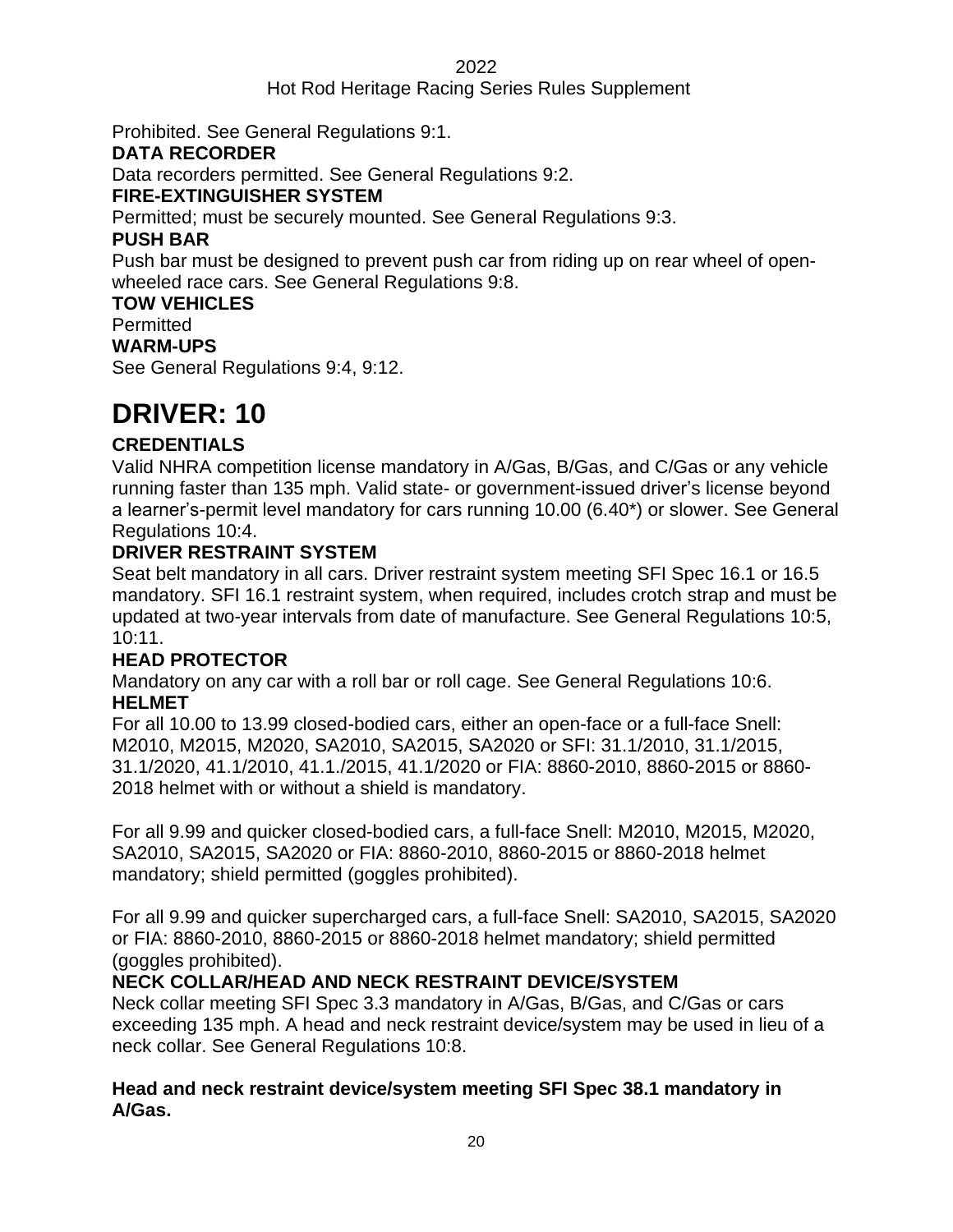### Hot Rod Heritage Racing Series Rules Supplement

### **PROTECTIVE CLOTHING**

Shorts, bare legs, tank tops, or bare torsos prohibited when driving in competition. All drivers are required to wear full-length pants, shoes, and socks. Nylon or nylon-type clothing and open-toe shoes prohibited. See General Regulations 10:10.

### **10.00 (6.40\*) TO 13.99 (8.59\*); ALL E.T. NON-OEM**

**SUPERCHARGED WITH AN OEM OR .024-INCH STEEL FIREWALL:** Jacket meeting SFI Spec 3.2A/1 mandatory.

**10.00 (6.40\*) TO 13.99 (8.59\*); ALL E.T. SUPERCHARGED WITHOUT A FULL OEM OR .024-INCH STEEL FIREWALL:** Jacket meeting SFI Spec 3.2A/5 and gloves meeting SFI Spec 3.3/1 mandatory.

**9.99 (6.39\*) TO 7.50 (4.50\*); CLOSED-BODIED WITHOUT AN OEM OR FULL .024- INCH STEEL FIREWALL WITH SUPERCHARGER:** Jacket and pants meeting SFI Spec 3.2A/15, and gloves and shoes or boots meeting SFI Spec 3.3/5 mandatory.

**10.00 (6.40\*) TO 11.49 (7.35\*); ALL E.T. NATURALLY ASPIRATED, OEM SUPERCHARGED, WITH A FULL OEM OR .024-INCH STEEL FIREWALL:** Jacket meeting SFI Spec 3.2A/1 mandatory.

**9.99 (6.39\*) TO 7.50 (4.50\*) OR ANY VEHICLE EXCEEDING 135 MPH:** Jacket and pants meeting SFI Spec 3.2A/5 and gloves meeting SFI Spec 3.3/1 mandatory, except as noted above.

**ANY VEHICLE WITH AN AUTOMATIC TRANSMISSION IN DRIVER COMPARTMENT (NO FLOOR COVERING TRANSMISSION):** Jacket and pants or suit meeting SFI Spec 3.2A/15, gloves meeting SFI Spec 3.3/5, and boots or shoes meeting SFI Spec 3.3/5 mandatory.

**9.99 AND FASTER, ANY VEHICLE, SUPERCHARGED WITH ALCOHOL:** Suit meeting SFI Spec 3.2A/15, and gloves and boots meeting SFI Spec 3.3/5 mandatory. **\* = eighth-mile equivalent**

# <span id="page-20-0"></span>**SECTION 3: NOSTALGIA ELIMINATOR**

**DESIGNATION** N/E, N/E II, N/E III, preceded by number

### **CLASSES**

N/E: 7.60 standard N/E II: 8.60 standard N/E III: 9.60 standard

Competition is based on using a four-tenths heads-up Pro Tree.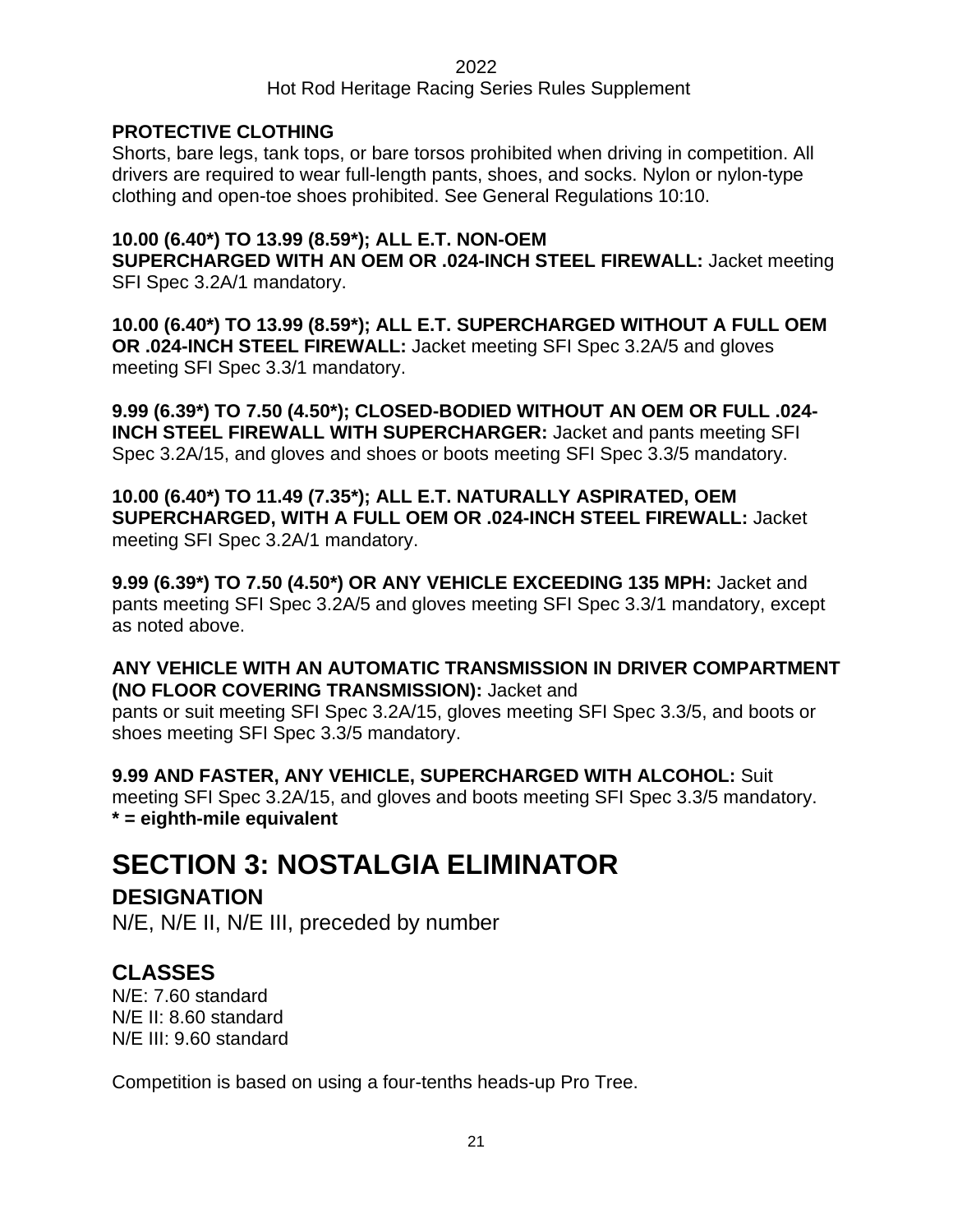### Hot Rod Heritage Racing Series Rules Supplement

N/E: Reserved for front-engine center-steer cars only (dragsters, altereds, and pre-1973 Funny Cars). Left-hand- and right-hand-steered roadsters and altereds will be allowed to run in N/E II and N/E III.

### <span id="page-21-1"></span><span id="page-21-0"></span>**REQUIREMENTS & SPECIFICATIONS**

### **ENGINE: 1**

### **ENGINE**

One internal-combustion automotive-type engine permitted. Harmonic balancer meeting SFI Spec 18.1 mandatory. See General Regulations 1:1.

### **EXHAUST SYSTEM**

Competition exhaust permitted. Exhaust must be directed out of car to rear, away from driver and fuel tank. See General Regulations 1:3.

### **FUEL**

Racing gasoline, gasoline, alcohol, gasohol, diesel, ethanol, natural gas, and propane permitted. Nitromethane accepted.

### **FUEL SYSTEM**

Fuel lines must be located outside driver compartment. Fuel tank must be within the confines of the body. No pressurized fuel tanks allowed. See General Regulations 1:5.

### **LIQUID OVERFLOW**

Catch can mandatory for coolant overflow; one-pint (16-ounce) minimum capacity. See General Regulations 1:7.

### **OIL RETENTION DEVICE**

A properly fitting, SFI Spec 7.1, 7.2, or NHRA-accepted lower engine oil retention device is mandatory. Dragsters may utilize a belly pan in lieu of a device attached to the engine. Belly pan must extend from framerail to framerail and extend forward of the harmonic balancer and rearward of the flywheel and must incorporate minimum 2-inchhigh lips on all sides. See General Regulations 1:8.

### **NITROUS OXIDE**

Nitrous oxide prohibited.

### **THROTTLE**

Positive throttle return required. Each car must have a foot throttle incorporating a positive-acting return spring attached directly to the carburetor/injector throttle arm. Throttle control must be manually operated by driver's foot, incorporating a positiveaction return system. See General Regulations 1:12.

### **SUPERCHARGER**

Permitted on gasoline-, racing-gasoline-, and alcohol-burning cars. Rotors must be driven from the front; both external drive and internal gearing. Supercharger restraint system meeting SFI Spec 14.1 mandatory on supercharger when alcohol is used as fuel or Roots-type 6.71 with nitromethane. Manifold burst panel mandatory. Supercharger restraint straps must be covered with a fire-resistant material. The blower restraint straps and fuel lines must be installed such that when the restraint straps are fully extended no load is placed on any of the fuel lines. Supercharger belt guard that protects all fuel, oil, and water lines required. No composite materials in injector hat and/or scoop allowed. Composite materials include but are not limited to carbon fiber, Kevlar, and weave-graphite fiber. Hat/scoop must be nostalgic in appearance. Internal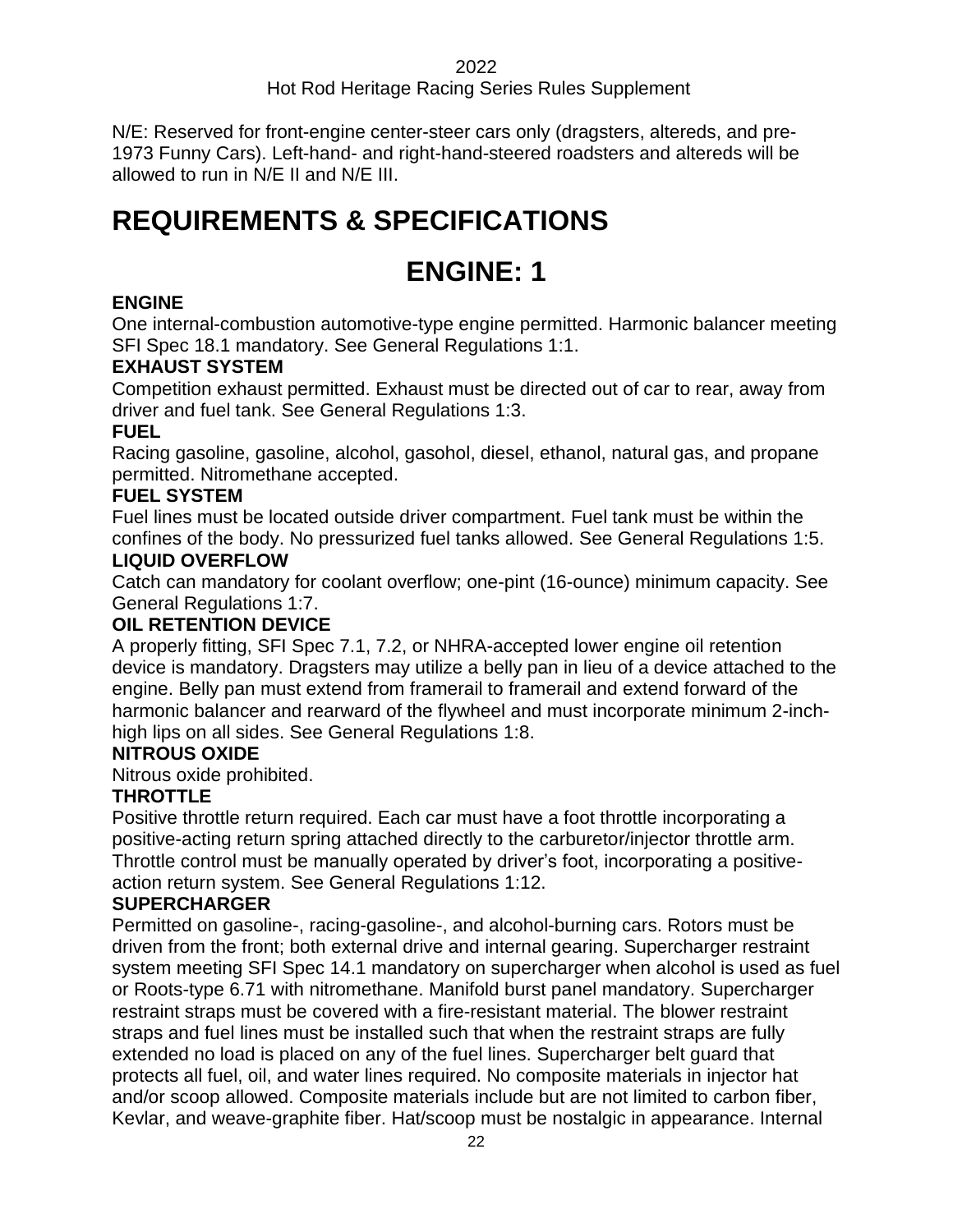### Hot Rod Heritage Racing Series Rules Supplement

modifications permitted. Scoops limited to 12.5 inches above throttle body. Air intake limited to 65 square inches. See General Regulations 1:10.

### **VALVE COVERS**

<span id="page-22-0"></span>Cast or fabricated metal valve covers, using all attachment bolt holes, mandatory on supercharged, methanol-burning cars.

### **DRIVETRAIN: 2**

### **CLUTCH, FLYWHEEL, FLYWHEEL SHIELD**

Flywheel and clutch meeting SFI Spec 1.1 or 1.2 (two-disc maximum) mandatory. Flywheel shield meeting SFI Spec 6.1, 6.2, 6.3, or 9.1 mandatory. See General Regulations 2:3, 2:5, 2:6, 2:10.

### **DRIVELINE**

Driveline loop mandatory. See General Regulations 2:4.

### **REAR END**

Aftermarket axles and axle-retention device mandatory. See General Regulations 2:11. **TRANSMISSION, AFTERMARKET PLANETARY**

Transmission shield meeting SFI Spec 4.1 mandatory on any supercharged vehicle or any vehicle burning methanol, running 9.99 seconds or quicker, and equipped with aftermarket planetary transmission. See General Regulations 2:12, 2:13.

### **TRANSMISSION, AUTOMATIC**

Spring-loaded, positive reverse lockout device and functional neutral safety switch mandatory. Transmission shield meeting SFI Spec 4.1 mandatory. Automatic transmission flexplate meeting SFI Spec 29.1 and flexplate shield meeting SFI Spec 30.1 mandatory on cars running 9.99 (6.39\*) or quicker or any car exceeding 135 mph. See General Regulations 2:12, 2:14.

# **BRAKES AND SUSPENSION: 33**

### <span id="page-22-1"></span>**BRAKES**

Minimum two rear-wheel (one caliper per wheel) hydraulic brakes mandatory. See General Regulations 3:1.

### **STEERING**

See General Regulations 3:3, 4:1.

### **WHEELIE BARS**

<span id="page-22-2"></span>Permitted. Wheels must be nonmetallic. See General Regulations 3:6.

# **FRAME: 4**

### **BALLAST**

Permitted. See General Regulations 4:2.

### **GROUND CLEARANCE**

Minimum 3 inches from front of car to 12 inches behind centerline of front axle, 2 inches for remainder of car, except oil pan and headers. See General Regulations 4:5.

### **PARACHUTE**

Mandatory on any car that runs 150 mph or faster. See General Regulations 4:8. **ROLL CAGE**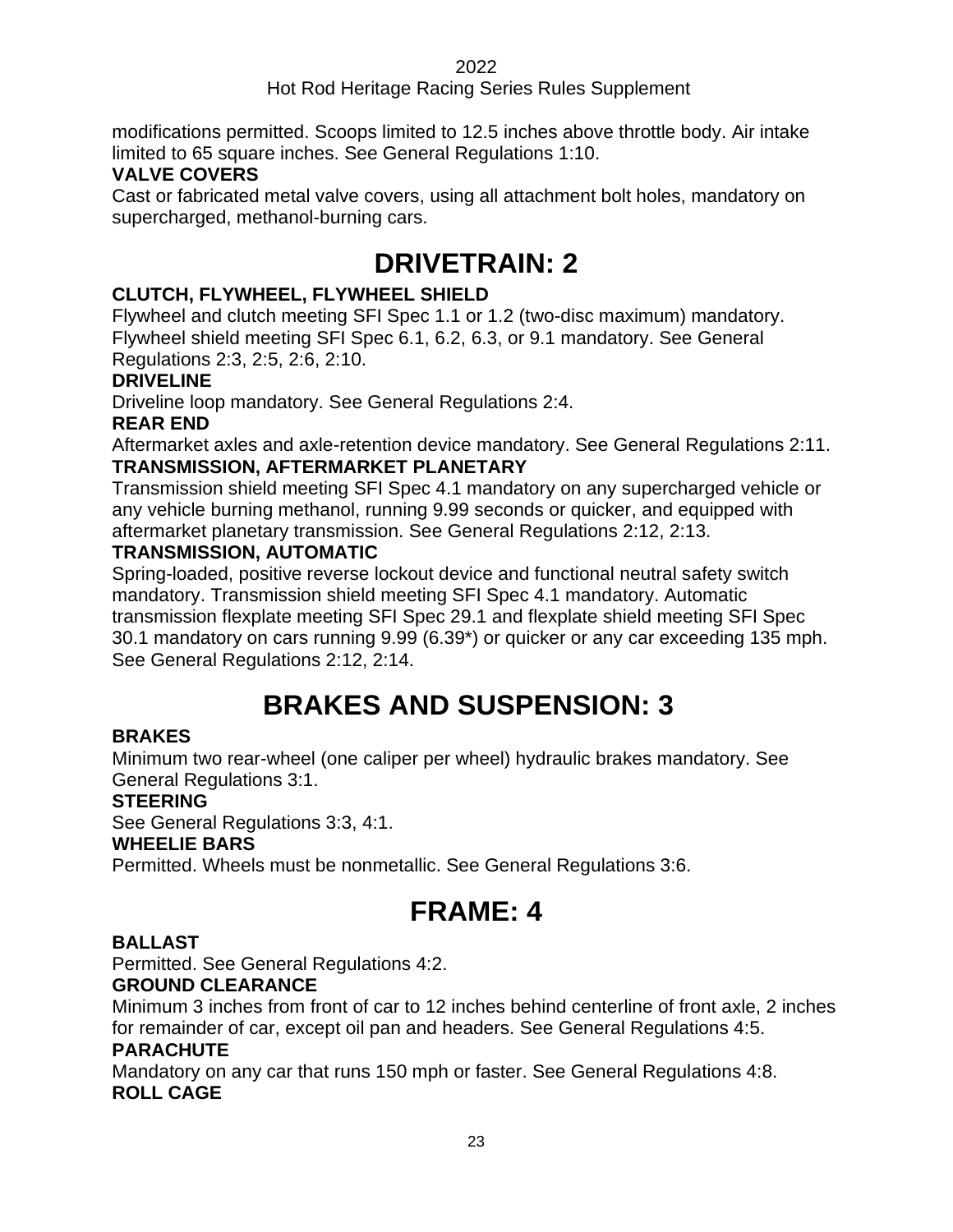Mandatory. Must have chassis inspected every three years by NHRA and have a serialized sticker affixed to cage before participation. Plating of chassis prohibited for all cars manufactured after Jan. 1, 2003. Vehicle must meet appropriate SFI Specification. See General Regulations 4:11, 10:6.

### **ROLL-CAGE PADDING**

Roll-cage padding meeting SFI Spec 45.1 mandatory on any vehicle running 9.99 (\*6.39) and quicker. Padding must be used anywhere driver's helmet may come in contact with roll-cage components. See General Regulations 4:11, 10:6.

### **WHEELBASE**

Minimum 90 inches, unless car has original engine. Maximum wheelbase variation from left to right: 1 inch; dragsters, 2 inches. Minimum front tread width: 26 inches on any dragster.

# **TIRES & WHEELS: 5**

### <span id="page-23-0"></span>**TIRES**

Minimum diameter of 13 inches on front tires of any dragster. See General Regulations 5:1.

### **WHEELS**

Wire wheels permitted on front of dragsters only, provided total weight of car does not exceed 1,800 pounds, excluding driver. The thread engagement on all wheel studs to the lug nut, or lug bolt to wheel hubs, must be equivalent to or greater than the diameter of the stud. Length of the stud/bolt does not determine permissibility; length of the engagement between the stud and lug determines permissibility. Snap-on hubcaps prohibited. See General Regulations 5:2.

### **INTERIOR: 6**

### <span id="page-23-1"></span>**UPHOLSTERY**

<span id="page-23-2"></span>Optional. See General Regulations 6:2.

# **BODY: 7**

### **BODY**

**Altered-body vehicles:** May be chopped, channeled, sectioned, streamlined, etc. Sedan delivery, pickup trucks (maximum, one ton), or sedan pickups (Ranchero, El Camino) permitted. Fiberglass bodies permitted. Door hinges on any lift-off door must have safety pins or locks.

**Dragsters:** Body and cowl must be constructed of metal, fiberglass, or carbon fiber and extend forward to firewall. Driver compartment must be designed to prevent driver's body or limbs from making contact with wheels, tires, exhaust system, or track surface should an incident occur. Subflooring independent of car body is mandatory in dragster that allows driver's legs to rest on belly pan or chassis. On front-engine cars, intake scoop may not extend more than 11 inches above height of carburetor top. Front wheel fairings prohibited.

### **FIREWALL**

Mandatory. See General Regulations 6:1, 7:4.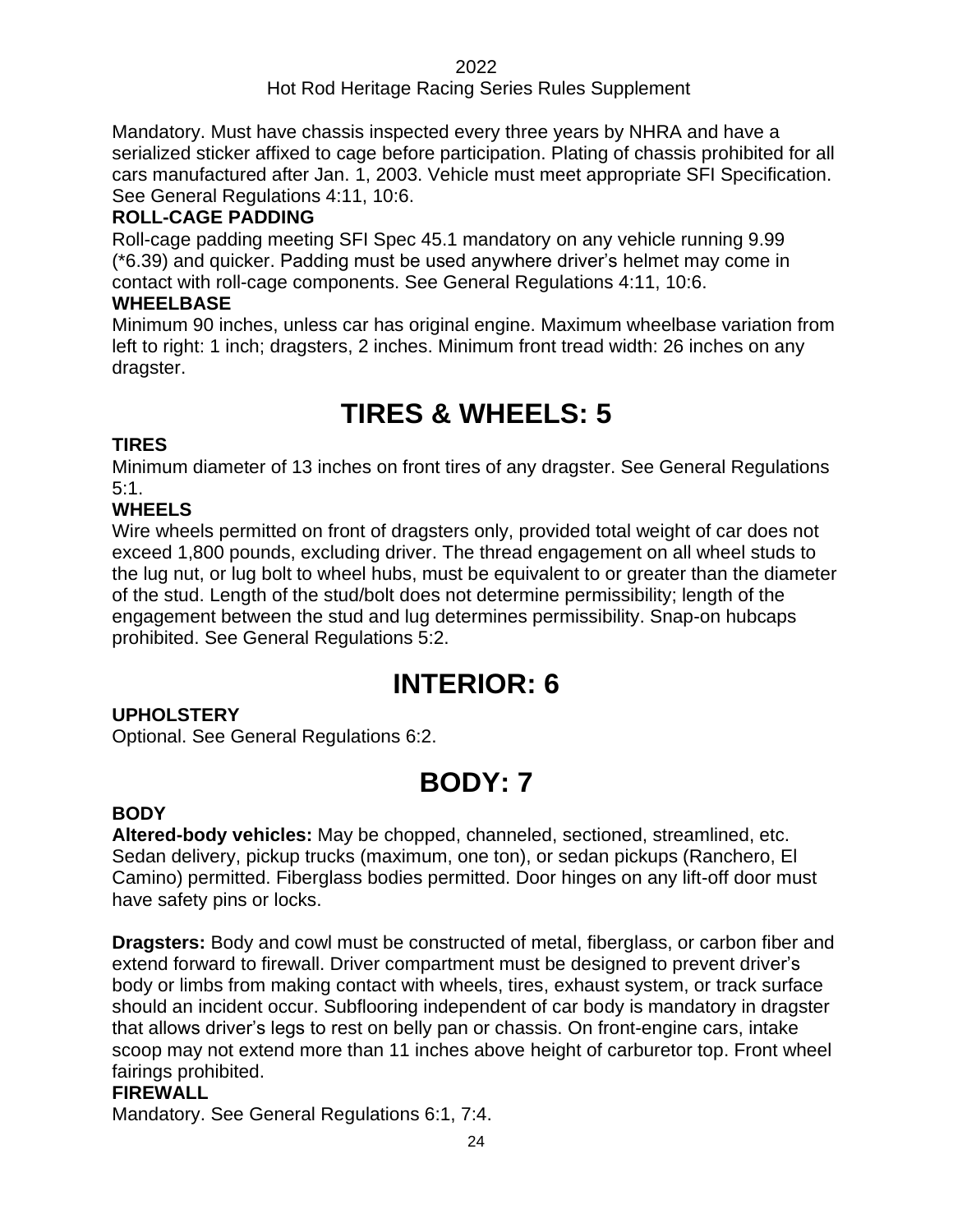### Hot Rod Heritage Racing Series Rules Supplement

### **FLOOR**

Mandatory. See General Regulations 6:1, 7:5.

### **WINDSHIELD, WINDOWS**

<span id="page-24-0"></span>Optional. Windscreen mandatory. See General Regulations 7:7, 7:8.

# **ELECTRICAL: 8**

### **BATTERIES**

Batteries must be securely mounted; may not be located in driver compartment. See General Regulations 8:1.

### **DELAY BOX/DEVICES**

Prohibited. Electronic devices include but are not limited to throttle stops, delay boxes, cross-over boxes, rpm or timer shifters, and rpm or pressure-activated switches. See General Regulations 8:2.

### **IGNITION**

Timed ignition-interruption devices (stutter boxes) prohibited. Starting-line and/or "highside" rev limiters permitted. Two-steps, rev limiters, or any other rpm-limiting devices, legal unto themselves but altered or installed so as to function as a downtrack rpm controller, prohibited.

### **INSTRUMENTS**

One tachometer allowed. No wiring (other than the two-step/launch-control wire that splices into the transbrake or line-loc control wire) shall be connected.

### **MASTER CUTOFF**

Mandatory. See General Regulations 8:4.

### **TAILLIGHTS**

<span id="page-24-1"></span>One functional taillight mandatory. Flashing, blinking, or strobe lights prohibited. See General Regulations 8:6.

# **SUPPORT GROUP: 9**

### **COMPUTER**

Prohibited. See General Regulations 9:1.

### **DATA RECORDER**

Data recorders permitted. See General Regulations 9:2.

### **FIRE-EXTINGUISHER SYSTEM**

Permitted; must be securely mounted. See General Regulations 9:3.

### **TOW VEHICLES**

Permitted. Full-size tow vehicle permitted in N/E; small tow vehicle allowed in N/E II and N/E III.

### **WARM-UPS**

See General Regulations 9:4, 9:12.

# <span id="page-24-2"></span>**DRIVER: 10**

### **ARM RESTRAINTS**

Mandatory. See General Regulations 10:3.

### **CREDENTIALS**

Valid NHRA competition license mandatory. See General Regulations 10:4.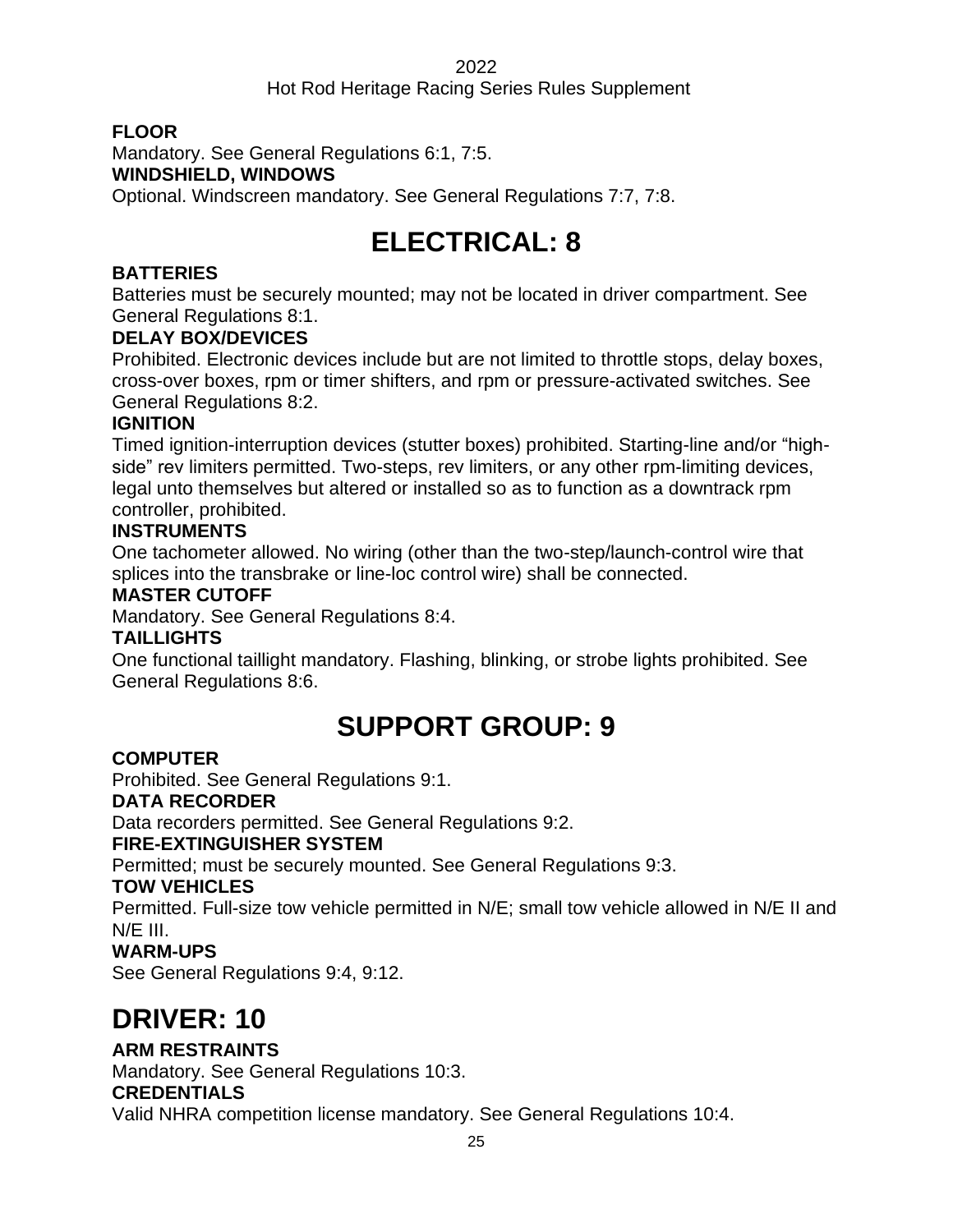### Hot Rod Heritage Racing Series Rules Supplement

### **DRIVER RESTRAINT SYSTEM**

Driver restraint system meeting SFI Spec 16.1 mandatory. SFI 16.1 restraint system must be updated at two-year intervals from date of manufacture. See General Regulations 10:5, 10:11.

### **HEAD PROTECTOR**

Mandatory. See General Regulations 10:6.

### **HELMET**

For all 9.99 and quicker open-bodied cars, a full-face Snell: M2010, M2015, M2020, SA2010, SA2015, SA2020 or FIA: 8860-2010, 8860-2015 or 8860-2018 helmet mandatory; shield mandatory (goggles prohibited).

For all 9.99 and quicker supercharged cars, a full-face Snell: SA2010, SA2015, SA2020 or FIA: 8860-2010, 8860-2015 or 8860-2018 helmet mandatory; shield mandatory (goggles prohibited).

### **NECK COLLAR/HEAD AND NECK RESTRAINT DEVICE/SYSTEM**

Neck collar meeting SFI Spec 3.3 mandatory. A head and neck restraint device/system may be used in lieu of a neck collar. See General Regulations 10:8.

### **Head and neck restraint device/system meeting SFI Spec 38.1 mandatory in N/E I. PROTECTIVE CLOTHING**

If no specific Protective Clothing requirements are stated for a particular class, then the minimum requirements are as follows: full-length pants; short- or long-sleeved shirt; closed shoes; and socks. No shorts. No bare legs. No bare torsos. No tank tops. No open-toe or open-heel shoes or sandals. Synthetic clothing not recommended. See General Regulations 10:10.

An SFI 3.3 head sock or SFI 3.3 skirted helmet is required on all open-bodied cars or all cars 7.49 & quicker, where a neck collar is not used.

### **9.99 (6.39\*) TO 7.50 (4.50\*) FRONT-ENGINE, OPEN-BODIED VEHICLES**

**SUPERCHARGED:** Jacket and pants meeting SFI Spec 3.2A/15, gloves and shoes/boots meeting SFI Spec 3.3/15 mandatory.

### **9.99 (6.39\*) TO 7.50 (4.50\*) OR ANY VEHICLE EXCEEDING 135 MPH:**

Jacket and pants meeting SFI Spec 3.2A/5 and gloves meeting SFI Spec 3.3/1 mandatory, except as noted above.

**ALL OPEN-BODY VEHICLES:** Gloves meeting SFI Spec 3.3/1 and arm restraints mandatory, except as noted above.

**ANY VEHICLE WITH AN AUTOMATIC TRANSMISSION IN DRIVER COMPARTMENT (NO FLOOR COVERING TRANSMISSION):** Jacket and pants or suit meeting SFI Spec 3.2A/15, gloves meeting SFI Spec 3.3/5, and boots or shoes meeting SFI Spec 3.3/5 mandatory.

**9.99 AND FASTER, ANY VEHICLE, SUPERCHARGED WITH ALCOHOL:** Suit meeting SFI Spec 3.2A/15, gloves and boots meeting SFI Spec 3.3/5 mandatory. **\* = eighth-mile equivalent**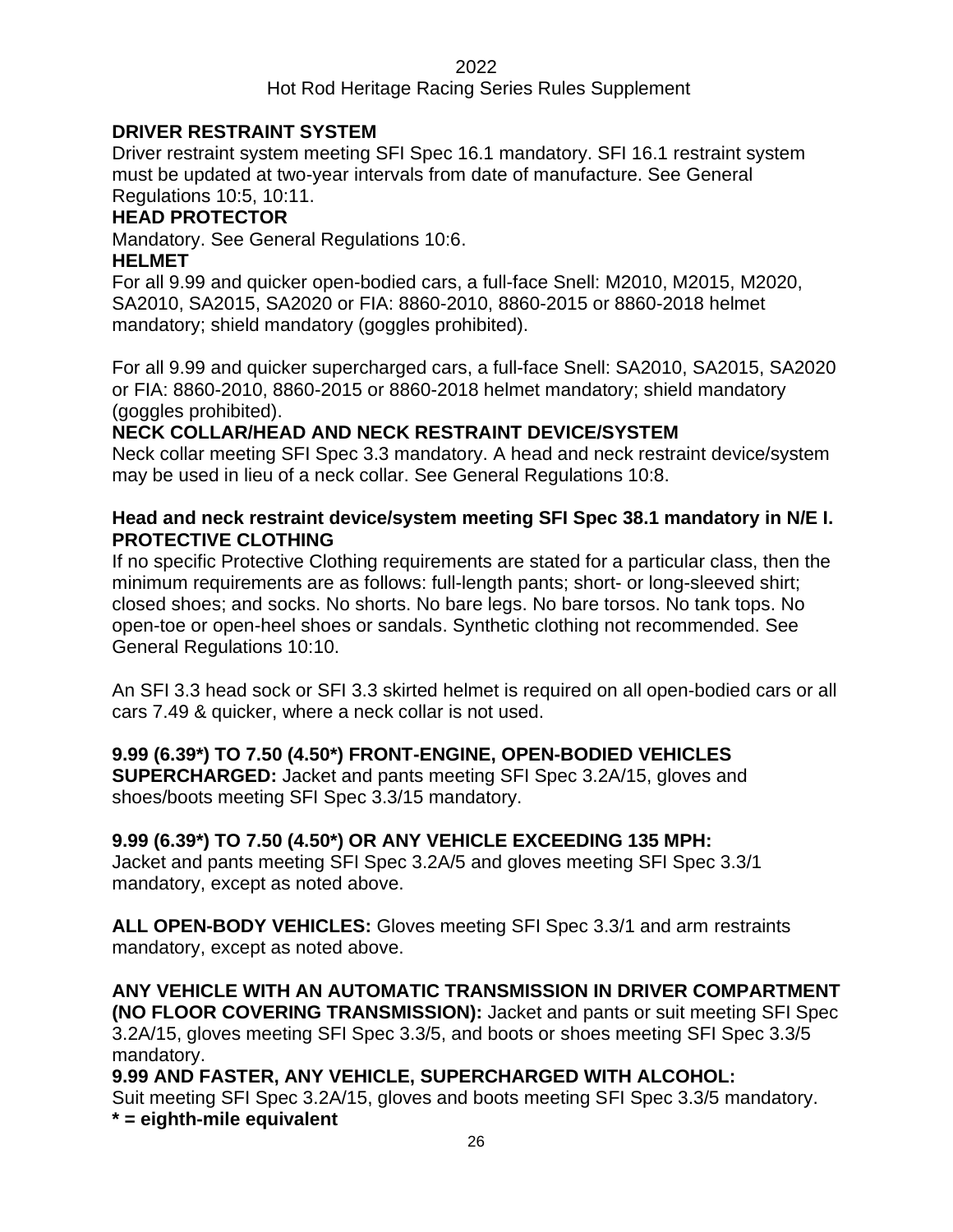# <span id="page-26-0"></span>**SECTION 4: 7.0 ELIMINATOR**

### **DESIGNATION**

7/E, preceded by car number.

Reserved for supercharged, methanol-burning and injected nitromethane-burning frontengine dragsters, center-steer altered, and (pre-1980) Funny Cars permitted.

# <span id="page-26-2"></span><span id="page-26-1"></span>**REQUIREMENTS & SPECIFICATIONS**

# **ENGINE: 1**

### **CYLINDER HEADS**

Aftermarket alloy heads permitted.

### **ENGINE**

Block may be cast or aluminum.

### **EXHAUST SYSTEM**

Competition exhaust permitted. No collector-style headers allowed. Exhaust must be directed away from driver. See General Regulations 1:3.

### **FUEL SYSTEM**

Fuel lines not permitted in driver's compartment. Fuel shutoff operable from the driver's seat mandatory. Fuel tank must be mounted above lower framerail and must be equipped with a positive locking screw-on cap. See General Regulations 1:5.

### **OIL RETENTION DEVICE**

A properly fitting SFI Spec 7.1, 7.2 or NHRA-accepted lower engine oil retention device; may use a belly pan in lieu of a device attached to the engine. The belly pan must extend from framerail to framerail and extend forward of the harmonic balancer and rearward to rear engine plate and must incorporate a minimum 2-inch-high lip on all sides. A nonflammable, oil-absorbent liner mandatory inside of retention device. See General Regulations 1:8.

### **SUPERCHARGER**

Roots-type, only. High helix permitted. Manifold burst panel meeting SFI Spec 23.1, plus restraint system meeting SFI Spec 14.1 mandatory. Belt guard that protects all fuel, oil, and water lines required.

### **THROTTLE**

Throttle control must be manually operated by driver's foot: Electronics, pneumatics, hydraulics, or any other device may in no way affect the throttle operation. A mechanical device for controlling engine rpm during burnouts may be attached to the injector or throttle linkage but may not be driver-controlled.

### **VALVE COVERS**

Cast or fabricated metal valve covers using all attachment bolt holes mandatory. Valvecover gaskets, O-rings, etc. must be completely bonded/glued to either the valve cover or cylinder-head sealing surface. Vent tube adapters on the valve covers must either be fully welded to the valve covers or incorporate a gasket or O-ring that is bonded/glued to either the adapter or the valve cover. Valve covers must be fastened to the cylinder heads with studs and nuts in lieu of bolts where possible. Spark-plug tubes that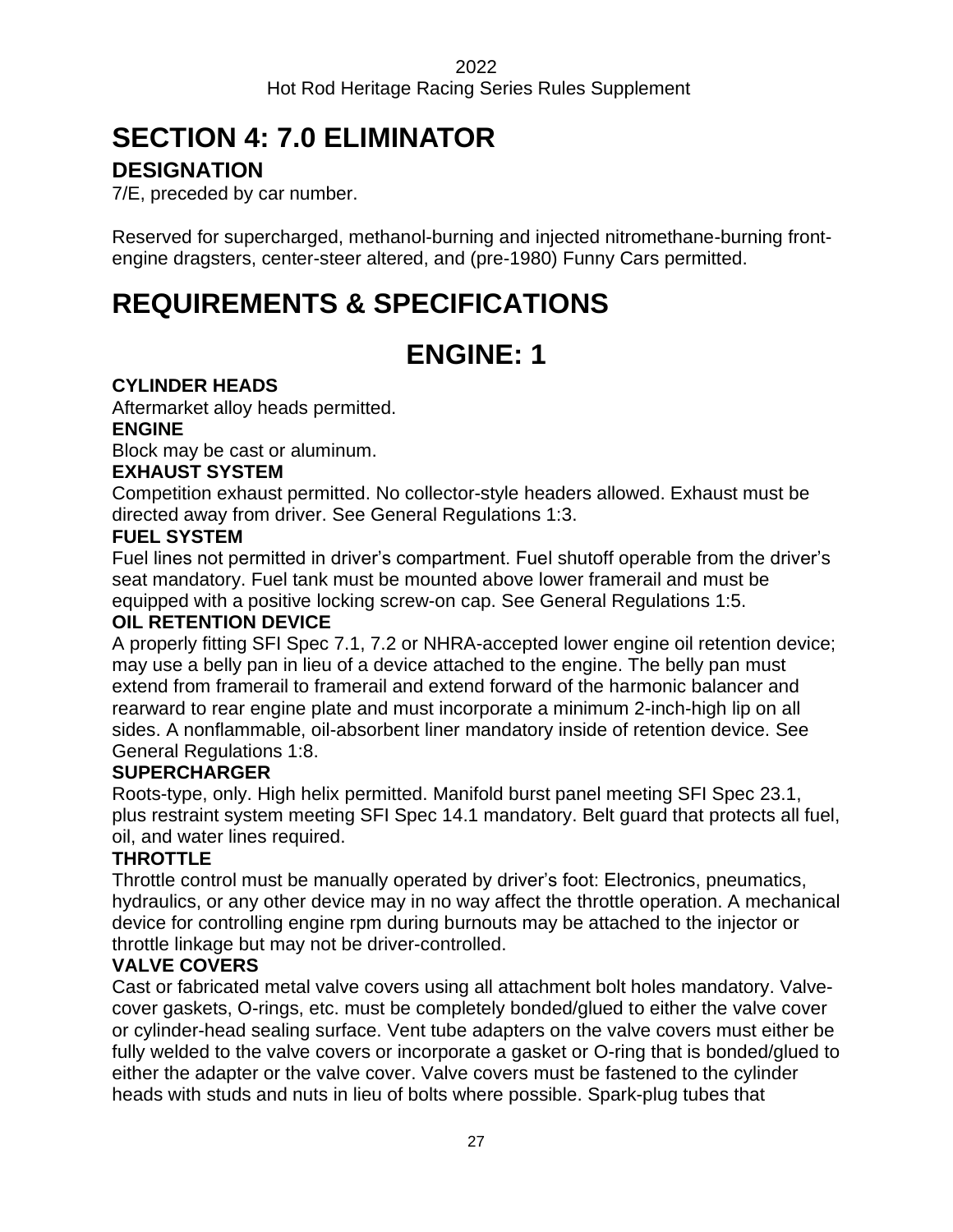penetrate the valve covers must have a restraining device to contain the spark-plug tube in the valve cover in the event the spark plug is discharged.

### **VENT-TUBE BREATHERS**

NHRA-accepted catch-can/vent-tube system mandatory for all supercharged engines. Twist-on/quick-disconnect fittings between the vent-tube hoses and the valve-cover vent-tube adapters must incorporate a secondary locking device such as a hasp pin, ball lock pin, etc. Tape is not a satisfactory primary or secondary locking device. Double clamps are required on each end of all hoses used in the vent system, including the drysump vents. Minimum 1-inch-inside-diameter hoses are required from each valve cover to the catch-can inlets and/or framerails and from each framerail outlet to both catchcan inlets. Minimum catch-can(s) capacity is a 1-gallon sump. Catch cans must have adequate internal baffling. Minimum catch-can inlet configuration is one 1-inch-insidediameter (or equivalent area) tubes. Minimum catch-can outlet/discharge configuration is one 1-inch-inside-diameter openings (or equivalent area). Vent tubes must be unobstructed from the interior of the valve cover to the interior of the catch can; i.e., no orifices, reduced areas, filler materials, etc.

## **DRIVETRAIN: 2**

### <span id="page-27-0"></span>**CLUTCH, FLYWHEEL, FLYWHEEL SHIELD**

Flywheel and clutch meeting SFI Spec 1.4 and flywheel shield meeting SFI Spec 6.2 mandatory on all cars. Three discs maximum. Clutch must be manually operated by driver's foot: Electronics, pneumatics, hydraulics, or any other device may in no way affect the clutch system. Throwout bearing must release all fingers, levers, stages, etc. simultaneously. Staged or variable release clutches of any description prohibited. Clutch/bellhousing exhaust filter mandatory.

### **DRIVELINE**

A full cover of minimum .063-inch aluminum must enclose the driveline. Couplers mandatory. See General Regulations 2:4.

### **REAR END**

Aftermarket axles and axle-retention device mandatory. See General Regulations 2:2, 2:11.

### **TRANSMISSION**

Maximum forward gears limited to three. Reverser mandatory. OEM transmission case accepted. Automatic trans must be covered by a trans shield meeting SFI 4.1, also a flexplate meeting SFI spec 29.1 with a SFI 30.1 flexplate shield. Planetary transmission permitted with a SFI spec 4.1 blanket required. Clutch hold-down device recommended. Automated shifters and/or timers-type shifting devices prohibited; each individual shift must be a function of the driver.

### **TRANSMISSION SHIELD**

<span id="page-27-1"></span>A one-piece ballistic shield covering all units mandatory. Must meet SFI Spec 4.1.

# **BRAKES AND SUSPENSION: 33**

### **BRAKES**

Automated brakes prohibited. Application and release of brakes must be a function of the driver. Dual spots or equivalent oval pucks mandatory; minimum two rear-wheel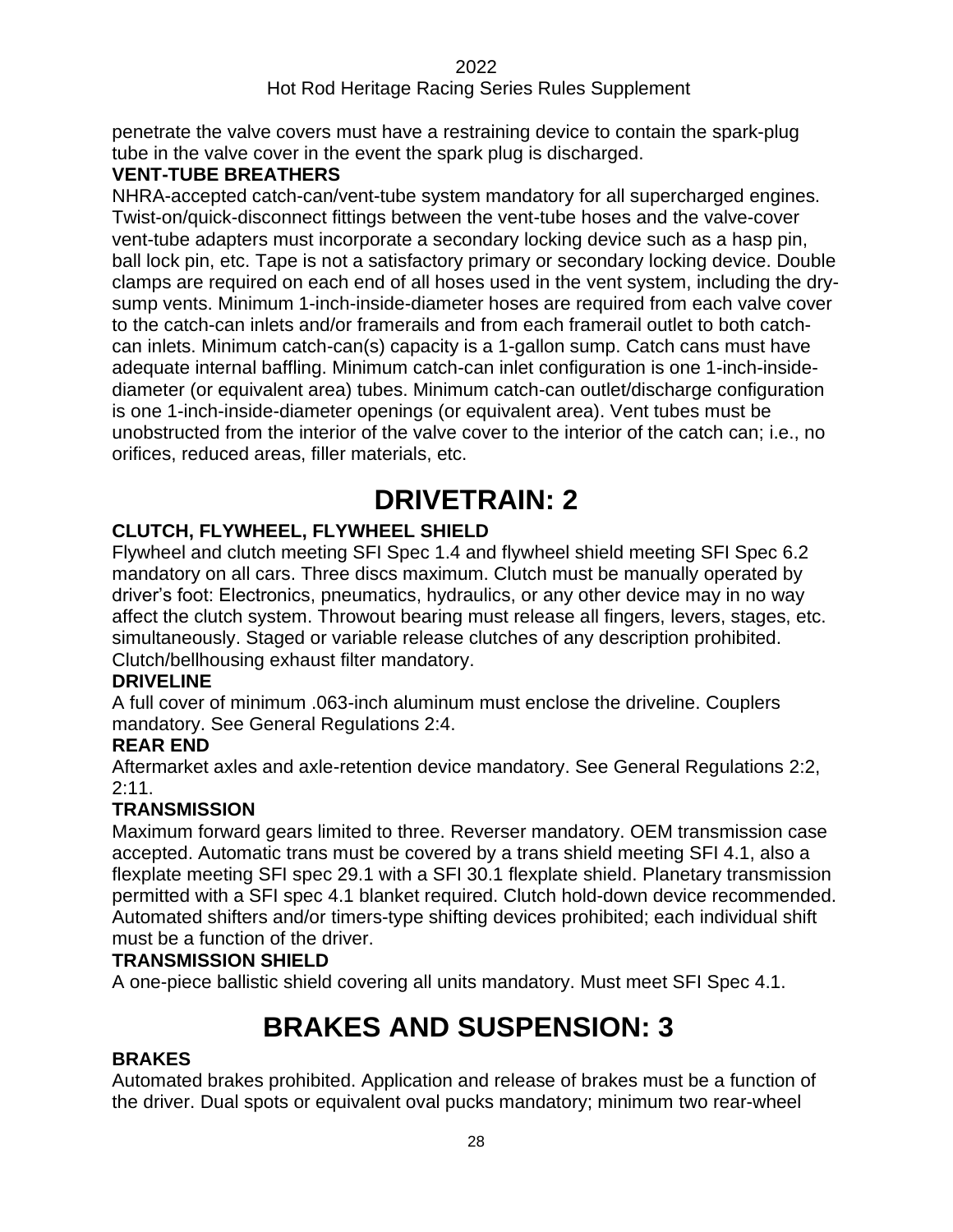### Hot Rod Heritage Racing Series Rules Supplement

hydraulic brakes. Hand brake, if used, must be located inside body or driver compartment. Steel brake lines mandatory. Brake lines passing engine or blower drive must be shielded. Four-wheel brakes with dual master cylinder mounted above framerails mandatory on any full-bodied vehicle.

#### **STEERING**

Commercially available quick-disconnect steering wheel meeting SFI Spec 42.1 or steering box crossmember mandatory. Use of a pinned steering crossmember in lieu of an SFI quick-disconnect steering wheel prohibited on front-engine cars. A device must be used to prevent a long steering shaft from injuring driver in case of frontal impact. **SUSPENSION**

Front suspension optional.

### **WHEELIE BARS**

<span id="page-28-0"></span>Permitted. Wheels must be nonmetallic.

### **FRAME: 4**

#### **BALLAST**

Permitted. Maximum total ballast (welded or bolted), 250 pounds.

#### **GROUND CLEARANCE**

Minimum 3 inches from front of car to 12 inches behind centerline of front axle, 2 inches for remainder of car, except oil pan.

#### **PARACHUTE**

Fire-resistant protective covers must be on all parachute packs and unpacked shroud lines.

#### **ROLL CAGE**

Chassis must meet SFI Spec 10.1 (front-engine, driver in front of rear end) or SFI Spec 10.2 (altered) or SFI Spec 2.2 or 2.4 (front-engine, driver behind rear end). Plating of chassis prohibited; painting permitted. Chassis must be inspected every three years by NHRA and have serialized sticker affixed to frame before participation. Roll-cage padding meeting SFI Spec 45.1 mandatory where driver's helmet may come in contact with roll-cage components. Additional padding, mounted on flat stock and fastened to the roll cage on both sides of the driver's helmet, mandatory. Additional padding must be NHRA accepted (with manufacturer's name displayed), securely mounted using bolts or locking fasteners, and must include a flame-retardant covering. A current list of NHRA-accepted lateral head supports is available on NHRARacer.com. All wiring must be external of the framerails; routing of cables, hydraulic, or pneumatic lines inside the chassis is permitted. Pressurization of framerails in lieu of air bottles is prohibited. **WHEELBASE**

<span id="page-28-1"></span>Maximum 225 inches.

### **TIRES & WHEELS: 5**

#### **TIRES**

<span id="page-28-2"></span>Tires must be specified for racing use by manufacturer.

### **INTERIOR: 6**

### **SEATS**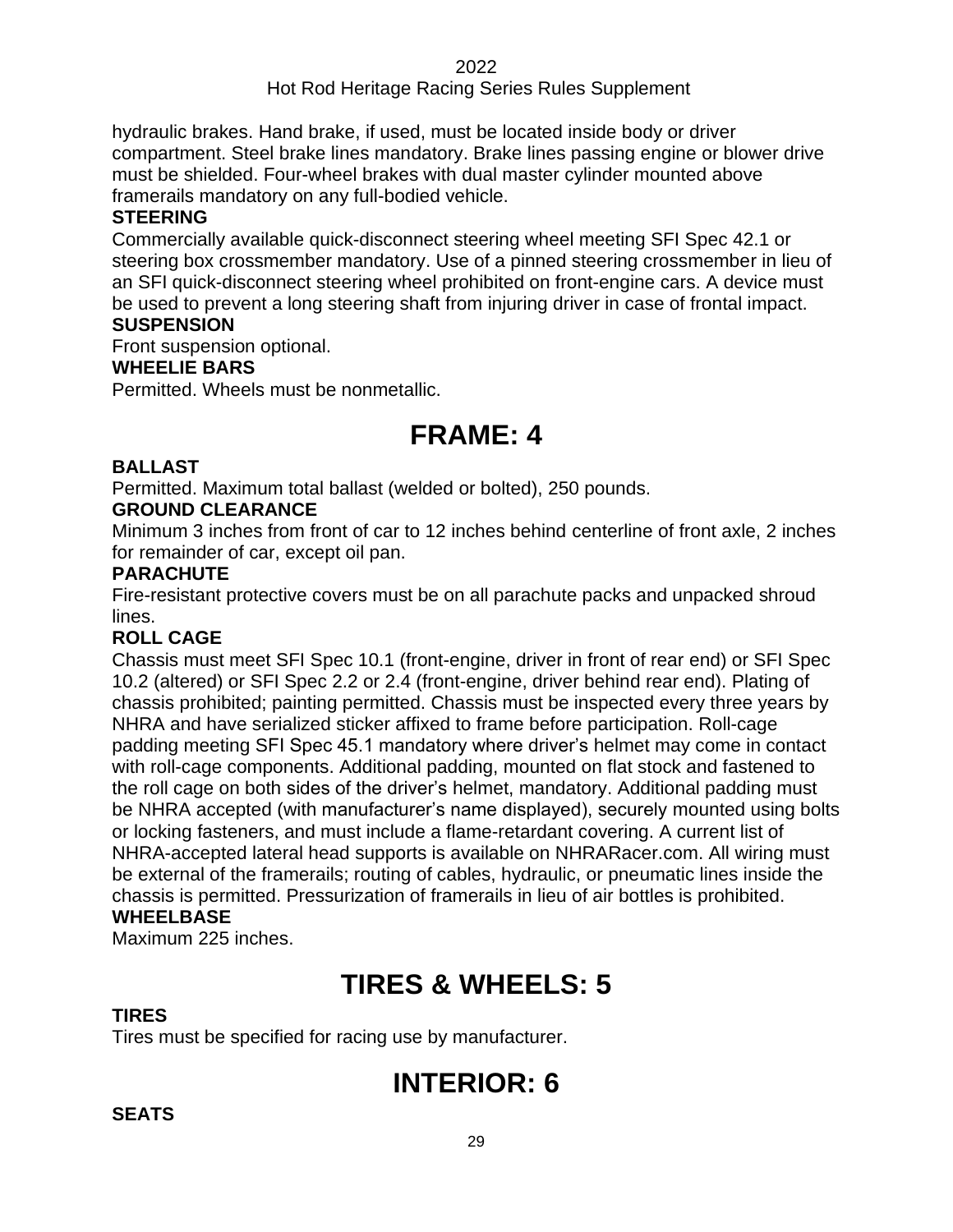Magnesium seats prohibited. See General Regulations 6:2. **UPHOLSTERY** Optional. See General Regulations 6:2.

# **BODY: 7**

### <span id="page-29-0"></span>**BODY**

Body and cowl must be metal, carbon fiber, or fiberglass. Driver compartment, frame structure, roll bars, and body must be designed to prevent driver's body or limbs from contact with track surface. Subflooring, inside but independent of body, mandatory where driver's legs rest on belly pan or chassis. Front overhang not to exceed 40 inches, measured from centerline of front spindle to forward-most point of car. Ground effects of any description prohibited. Ground effects include but are not limited to rocker skirts, belly pans, sheet-metal work under the body that produces a "tunnel" for the passage of air, etc.

### **WINDSCREEN**

Mandatory.

### **WINGS/SUPPORTS**

Maximum canard wing restricted to 400 square inches per side. Canards may not extend more than 1 inch outside rear tire. Front wing must be below front tire and may not extend outside of front tires. Total front-wing surface may not exceed 400 square inches. Canards and front wing, only aero surfaces allowed, except for altereds, a wing restricted to 750 square inches is permitted. Adjustment of spoiler during run prohibited.

### **ELECTRICAL: 8**

### <span id="page-29-1"></span>**IGNITION**

Single magneto or single coil ignition only. Mag advance or retard must be function of the driver. No digital or programmable ignitions allowed. Single over-rev (high-side only) rpm chip box allowed.

### **SUPPORT GROUP: 9**

### <span id="page-29-2"></span>**COMPUTERS**

Computers prohibited.

### **DATA RECORDERS**

Data recorders permitted. Cannot perform any function in fuel, clutch, or driver management.

### **FIRE EXTINGUISHER SYSTEM**

Fire extinguisher system meeting SFI Spec 17.1 mandatory. Minimum 20-pound or more NHRA-accepted fire extinguishing system mandatory on all front-engine openbodied alcohol-burning supercharged cars. Activation cables must be protected in bellhousing and engine area. Activation cables and distribution tubing must be steel. Must be installed per manufacturer's specifications. Carbon-fiber bottles prohibited. See General Regulations 9:3.

### **TOW VEHICLES**

Permitted. **WARM-UPS**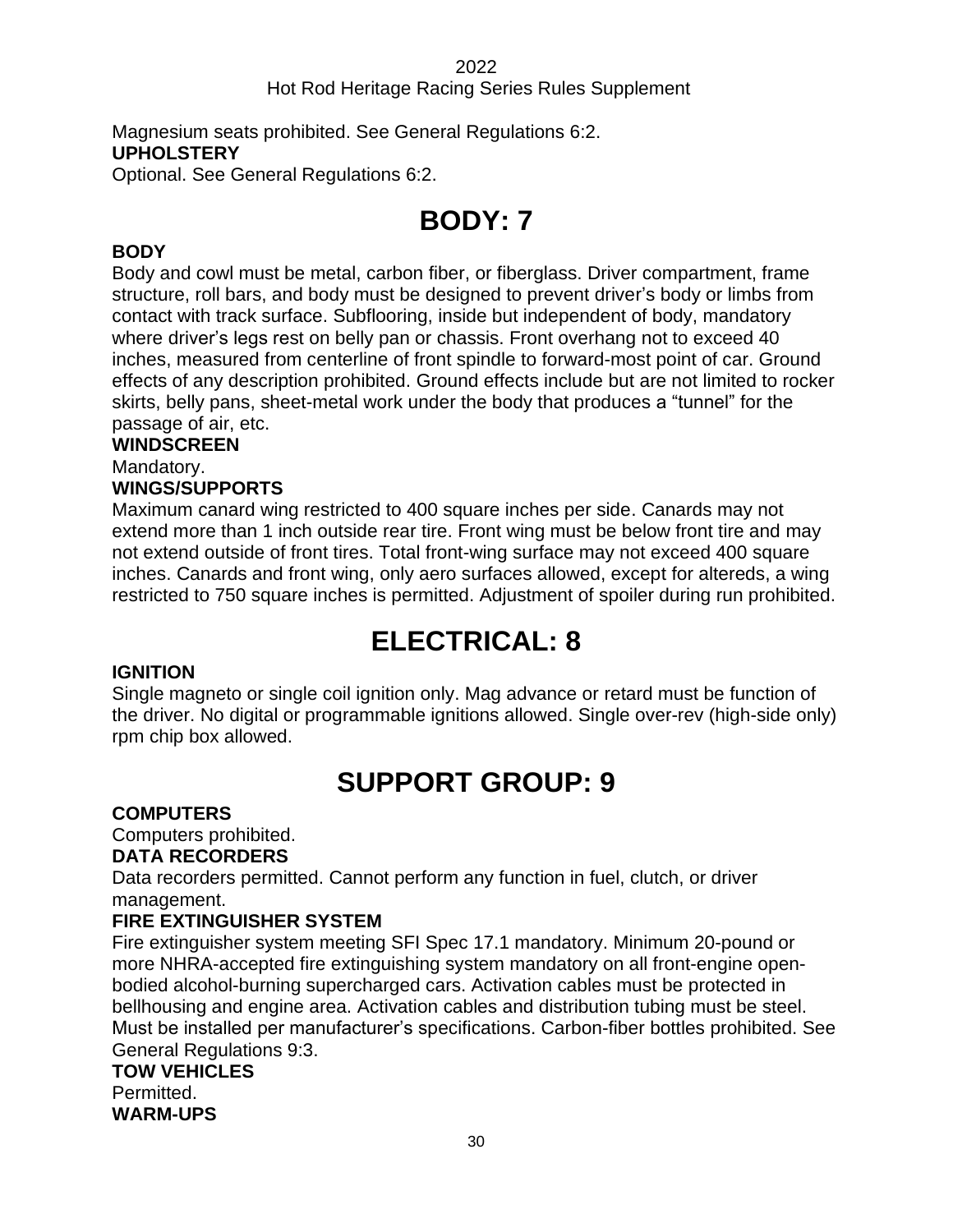### Hot Rod Heritage Racing Series Rules Supplement

See General Regulations 9:4, 9:12.

# <span id="page-30-0"></span>**DRIVER: 10**

### **ARM RESTRAINTS**

Mandatory in any open-bodied cars and Funny Cars.

### **CREDENTIALS**

Valid NHRA Advanced E.T. license mandatory.

### **DRIVER RESTRAINT SYSTEM**

Driver-restraint system meeting SFI Spec 16.1 or 16.5 mandatory. All belts must be covered with a fire-resistant covering. Restraint system must be updated at two-year intervals from date of manufacture. See General Regulations 10:5.

### **HELMET**

A full-face helmet with shield meeting Snell: SA2010, SA2015, SA2020, SFI: 31.1/2010, 31.1/2015, 31.1/2020 or FIA: 8860-2010, 8860-2015 or 8860-2018 mandatory. See General Regulations 10:7.

### **HEAD AND NECK RESTRAINT DEVICE/SYSTEM**

A head and neck restraint device/system is mandatory. At all times that the driver is in the race vehicle, from the ready line until the vehicle is on the return road, driver must properly utilize an SFI-approved head and neck restraint device/system, including connecting the helmet as required for full functionality of the device. The device/system must meet SFI Spec 38.1 and must display a valid SFI label. The head and neck restraint device/system, when connected, must conform to the manufacturer's mounting instructions, and it must be configured, maintained, and used in accordance with the manufacturer's instructions.

### **PROTECTIVE CLOTHING**

Driver's suit meeting SFI Spec 3.3/20, gloves 3.2A/15, boots 3.3/15, and head sock 3.3. All jacket and pants or driver suit that meet the SFI Spec 3.2A/20 must be recertified on a five-year interval. Head sock is not mandatory when helmet is manufactured with a skirt labeled as meeting SFI Spec. 3.3.

# <span id="page-30-1"></span>**SECTION 5: JUNIOR FUEL ELIMINATOR**

### **DESIGNATION**

Class designation (below) preceded by car number. Three classes – front-engine methanol-burning dragsters.

Handicap starts, using .4 Pro Tree. Handicaps based on recognized class records at time of event.

### **CLASSES**

A/ND: 3.50 pounds per cubic inch, 1,300-pound minimum weight (refer to NHRA A/ND rules)

B/ND: 3.50 pounds per cubic inch, 1,300-pound minimum weight. Limited to OEM castiron Hemi; 23-degree small-block Chevy, big-block Chevy and Ford may use aftermarket cast-iron cylinder head, but stock valve angles must be retained. Raised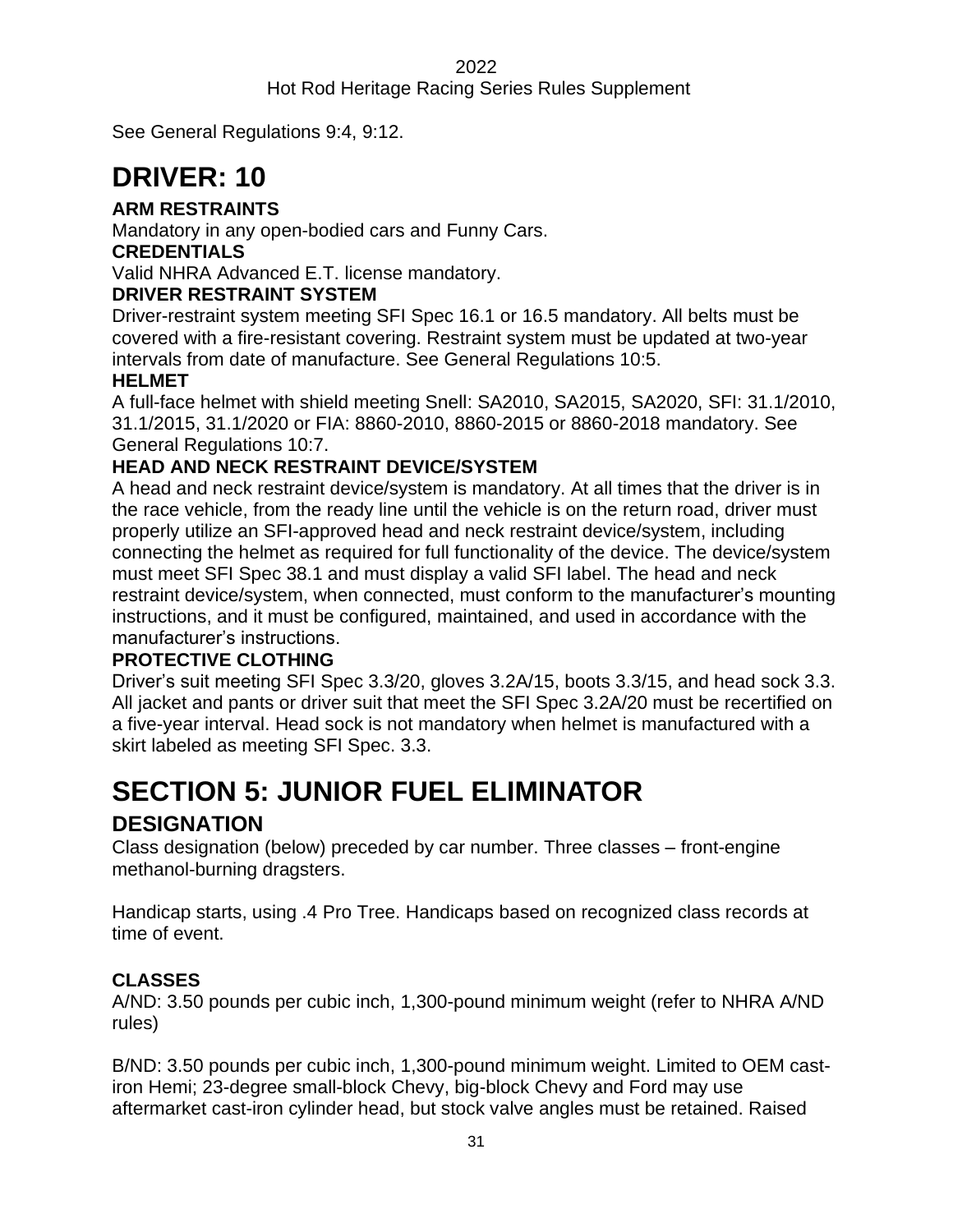### Hot Rod Heritage Racing Series Rules Supplement

runner 23-degree small-block Chevy cast-iron heads permitted (refer to NHRA B/ND rules)

C/ND: 3.50 pounds per cubic inch, 1,350-pound minimum weight. 23-degree Chevy (no raised runner) OEM or aftermarket replacement style, OEM Ford or aftermarket replacement style heads. Other makes fall under same category as above. Plus or minus (+ or -) 3 degrees maximum allowance for milling of heads (refer to NHRA B/ND rules)

# <span id="page-31-1"></span><span id="page-31-0"></span>**REQUIREMENTS & SPECIFICATIONS**

## **ENGINE: 1**

### **CYLINDER HEAD**

Alloy heads prohibited. Cylinder heads limited to current technology. Any new cylinderhead design must be NHRA accepted prior to competition. Chevy SB2 heads prohibited.

### **ENGINE**

One internal-combustion, reciprocating, automobile-type engine permitted. Cast-iron block mandatory. Maximum 430 cid. No collector-style headers allowed. Dry sumps and evacuation system permitted. See General Regulations 1:2.

### **EXHAUST SYSTEM**

Collector-style headers prohibited. See General Regulations 1:3.

### **FUEL**

Methanol mandatory; all other fuels prohibited. Propylene oxide and/or nitrous oxide prohibited. See General Regulations 1:6.

### **FUEL SYSTEM**

Injector diameter limited to 2.875 inches as measured across throttle butterfly shaft; round butterflies only. Down nozzles prohibited. Fuel lines must be isolated from driver compartment. Artificial cooling or heating of fuel prohibited. Circulating pumps prohibited. Maximum one fuel pump. Electric/electronic control of fuel system prohibited. Pneumatic allowed, must be controlled by the driver. Mechanical fuel injection, with individual stacks and cast manifold only, or NHRA accepted, mandatory. See General Regulations 1:5.

### **OIL RETENTION DEVICE**

Effective January 1, 2008, a properly fitting, SFI Spec 7.1, 7.2, or NHRA accepted Lower Engine Oil Retention Device is mandatory. Dragsters may utilize a belly pan in lieu of a device attached to the engine. Belly pan must extend from frame rail to frame rail, and extend forward of the harmonic balancer and rearward of the flywheel, and must incorporate minimum 2-inch high lips on all sides. See General Regulations 1:8.

# **DRIVETRAIN: 2**

### <span id="page-31-2"></span>**DRIVELINE**

A full cover must enclose the driveline if universal joints are used. Cover material must be minimum .063-inch steel or .125-inch aluminum. See General Regulations 2:4. **REAR END**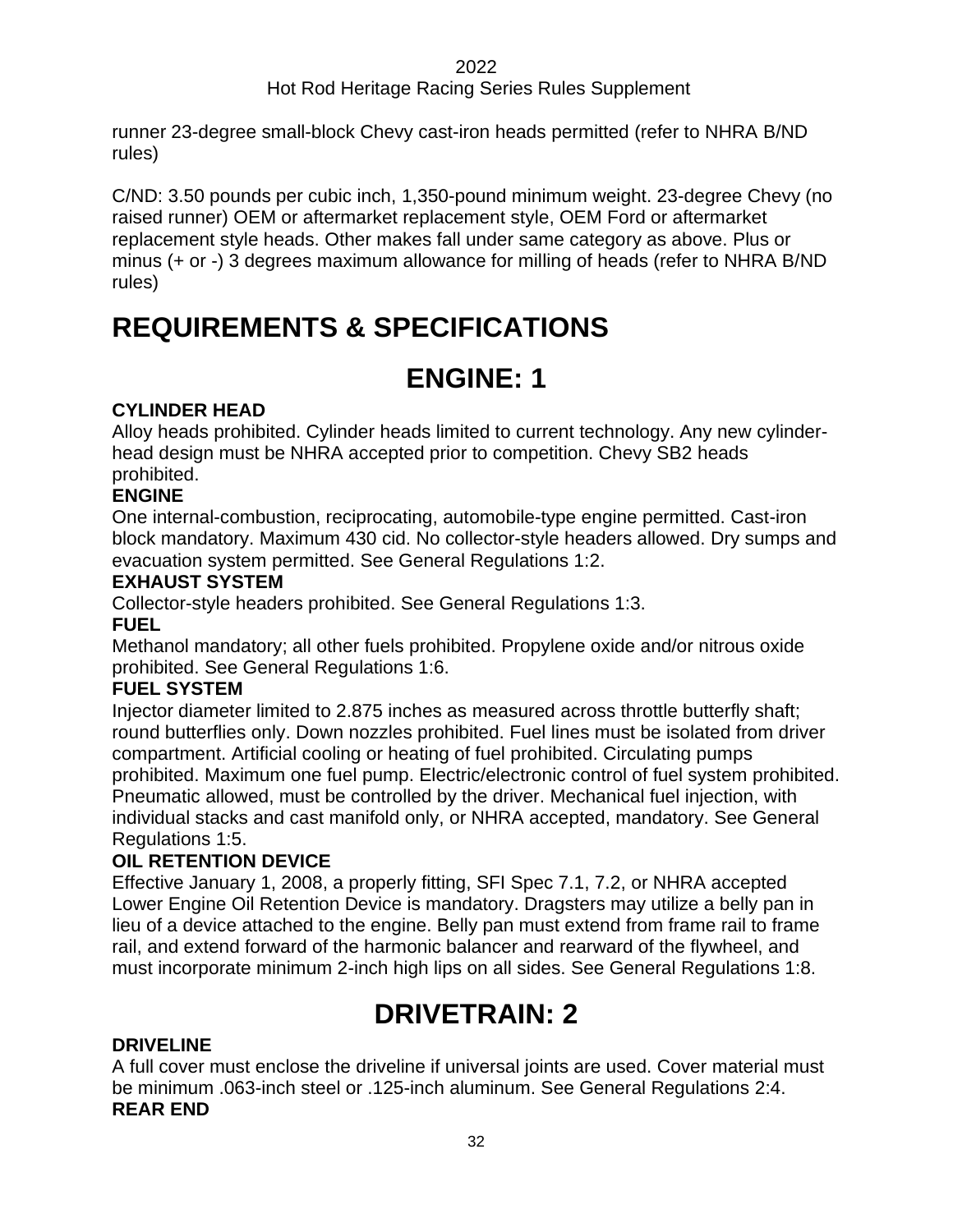### Hot Rod Heritage Racing Series Rules Supplement

Aftermarket axles and axle-retention device mandatory. Spool permitted. See General Regulations 2:2, 2:11.

### **TRANSMISSION**

Limited to automotive production, automatic transmission with torque converter, maximum two forward speeds. Full shift pattern mandatory. Mechanical lockup converters prohibited. Transmission brake permitted. Electric transbrake release system only. Maximum one transmission brake solenoid permitted. Automatic transmission flexplate meeting SFI Spec 29.1 mandatory. Aftermarket replacement transmission case, OEM replica, and accepted by NHRA, permitted. Overdrive/underdrive units prohibited. Pneumatic, electric, or other non-OEM automatic shifters prohibited. See General Regulations 2:14.

### **TRANSMISSION SHIELD**

<span id="page-32-0"></span>Transmission shield meeting SFI Spec 4.1 mandatory. Automatic transmission flexplate shield meeting SFI Spec 30.1 mandatory. See General Regulations 2:14.

# **BRAKES AND SUSPENSION: 33**

### **BRAKES**

Two rear-wheel hydraulic disc brakes mandatory. Hand brake, if used, must be located inside roll cage. See General Regulations 3:1.

### **STEERING**

A device must be used to prevent long steering shaft from injuring driver in case of frontal impact. If removable steering wheel is used, commercially available quickdisconnect steering-wheel adapter meeting SFI Spec 42.1 mandatory. See General Regulations 3:3.

### **SUSPENSION**

Rigid-mounted rear axles permitted. Rigid-mounted front axles permitted if wheelbase is 120 inches or more. Any front suspension using a beam or tubular axle must have radius rods attached to frame. Radius rods not mandatory on front axles rigidly mounted 18 inches or less from kingpin axis. See General Regulations 3:4.

### **WHEELIE BARS**

<span id="page-32-1"></span>Permitted. Wheels must be nonmetallic. See General Regulations 3:6.

### **FRAME: 4**

### **BALLAST**

Permitted. See General Regulations 4:2.

### **GROUND CLEARANCE**

Minimum 3 inches from front of car to 12 inches behind centerline of front axle, 2 inches for remainder of car, except oil pan and exhaust headers.

### **PARACHUTE**

Mandatory. See General Regulations 4:8.

### **PINION SUPPORT**

Mandatory. See General Regulations 4:9.

### **ROLL CAGE**

Mandatory. Chassis must be inspected every three years by NHRA and have serialized sticker affixed to frame before participation. Chassis must conform to SFI Spec 2.4.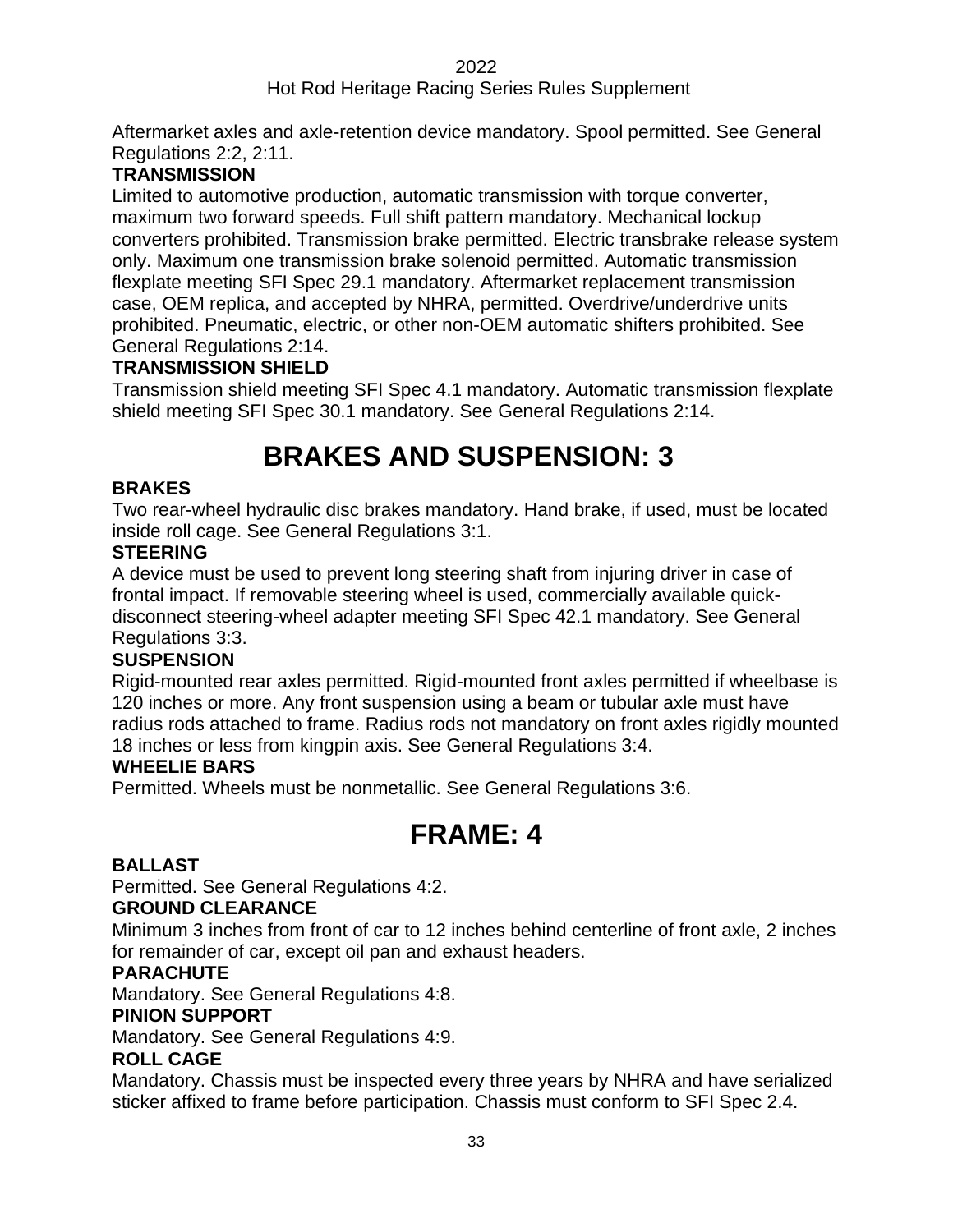### Hot Rod Heritage Racing Series Rules Supplement

Roll-cage padding meeting SFI Spec 45.1 mandatory anywhere driver's helmet may come in contact with roll-cage components. See General Regulations 4:4, 4:11, 10:6. **WHEELBASE & TREAD WIDTH**

<span id="page-33-0"></span>Minimum wheelbase 90 inches, maximum 225 inches. Maximum wheelbase variation from left to right: 2 inches. Minimum front tread width: 26 inches.

# **TIRES & WHEELS: 5**

### **TIRES**

Maximum width 12 inches as measured across tread surface or indicated by manufacturer on the sidewall. See General Regulations 5:1.

### **WHEELS**

Lightweight automotive-type wire wheels permitted on front axle only, provided total car weight does not exceed 1,800 pounds, excluding driver. Maximum rear-wheel width: 12 inches. See General Regulations 5:2.

### **INTERIOR: 6**

### <span id="page-33-1"></span>**UPHOLSTERY**

<span id="page-33-2"></span>Optional.

# **BODY: 7**

### **AIRFOIL**

Side-mounted canard-type units permitted, maximum 400 square inches per side. Canards may not extend more than 1 inch outside rear tire. Front wing must be below the top of the front tire and may not extend outside of front tires. Maximum wicker on canards and wings: .500-inch. No disguised aerodynamics permitted. Maximum front overhang 30 inches. Ground clearance must be 3 inches. See General Regulations 7:1. **BODY**

Body and cowl must be metal, fiberglass, or carbon fiber and extend forward to firewall. Driver compartment, frame structure, roll bars, and body must be designed to prevent driver's body or limbs from making contact with wheels, tires, exhaust system, or track surface. If driver's body is in contact with belly pan, crossmember and subfloor mandatory. Altered-type bodies prohibited. Driver's legs must be retained inside frame by subflooring or other retaining device that is independent of car's body.

### **FRONT-WHEEL FAIRINGS**

Prohibited.

### **WINDSCREEN**

<span id="page-33-3"></span>Mandatory. See General Regulations 7:7.

### **ELECTRICAL: 8**

### **BATTERIES**

See General Regulations 8:1, 8:3, 8:4. **DELAY BOXES/DEVICES** Prohibited. See General Regulations 8:2, 8:8. **IGNITION**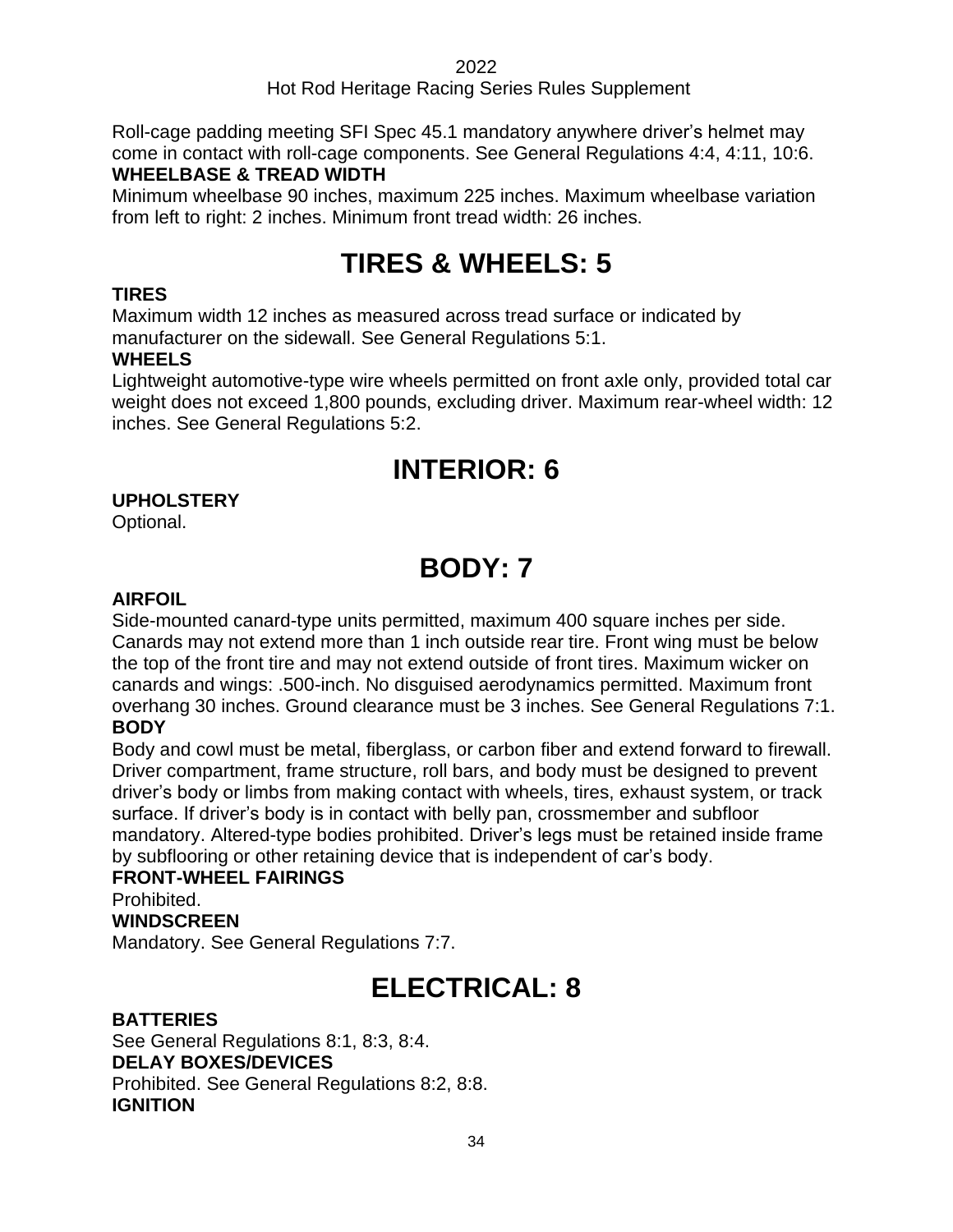### Hot Rod Heritage Racing Series Rules Supplement

Single magneto or single coil ignition only. Mag advance or retard must be function of the driver. No rpm chip boxes allowed. See General Regulations 8:1, 8:3, 8:4, 8:5.

### **MASTER CUTOFF**

<span id="page-34-0"></span>Mandatory on all cars with a battery. See General Regulations 8:4.

# **SUPPORT GROUP: 9**

### **COMPUTER/DATA RECORDERS**

See General Regulations 9:1, 9:2.

### **FIRE EXTINGUISHER SYSTEM**

Fire extinguishing system must meet SFI Spec 17.1. Minimum 5-pound, NHRAaccepted fire extinguishing system mandatory. System must be divided with one nozzle on driver's side and one nozzle on engine. See General Regulations 9:3.

### **TOW VEHICLES**

Permitted. See General Regulations 9:10.

### **WARM-UPS**

See General Regulations 9:4, 9:12.

# <span id="page-34-1"></span>**DRIVER: 10**

### **ARM RESTRAINTS**

Mandatory. See General Regulations 10:3.

### **CREDENTIALS**

Valid NHRA competition license mandatory. See General Regulations 10:4.

### **DRIVER**

Any car with no crossmember above driver's legs must have a strap or device to prevent legs from projecting outside chassis.

### **DRIVER RESTRAINT SYSTEM**

Three-inch driver restraint system meeting SFI Spec 16.1 mandatory. Restraint system must be updated at two-year intervals from date of manufacture. See General Regulations 10:5.

### **HEAD PROTECTOR**

Mandatory. See General Regulations 10:6.

### **HELMET**

Full-face helmet with shield meeting Snell: SA2010, SA2015, SA2020 or SFI: 31.1/2010, 31.1/2015, 31.1/2020, 41.1/2010, 41.1/2015, 41.1/2020 or FIA: 8860-2010, 8860-2015 or 8860-2018 mandatory. See General Regulations 10:7.

### **NECK COLLAR/HEAD AND NECK RESTRAINT**

### **DEVICE/SYSTEM**

Neck collar meeting SFI Spec 3.3 mandatory in all cars running 9.99 (6.39\*) or quicker or cars exceeding 135 mph. A head and neck restraint device/system may be used in lieu of a neck collar. See General Regulations 10:8.

#### **Beginning Jan. 1, 2012, all drivers in the class will be required to wear a head and neck restraint device/system meeting SFI Spec 38.1. PROTECTIVE CLOTHING**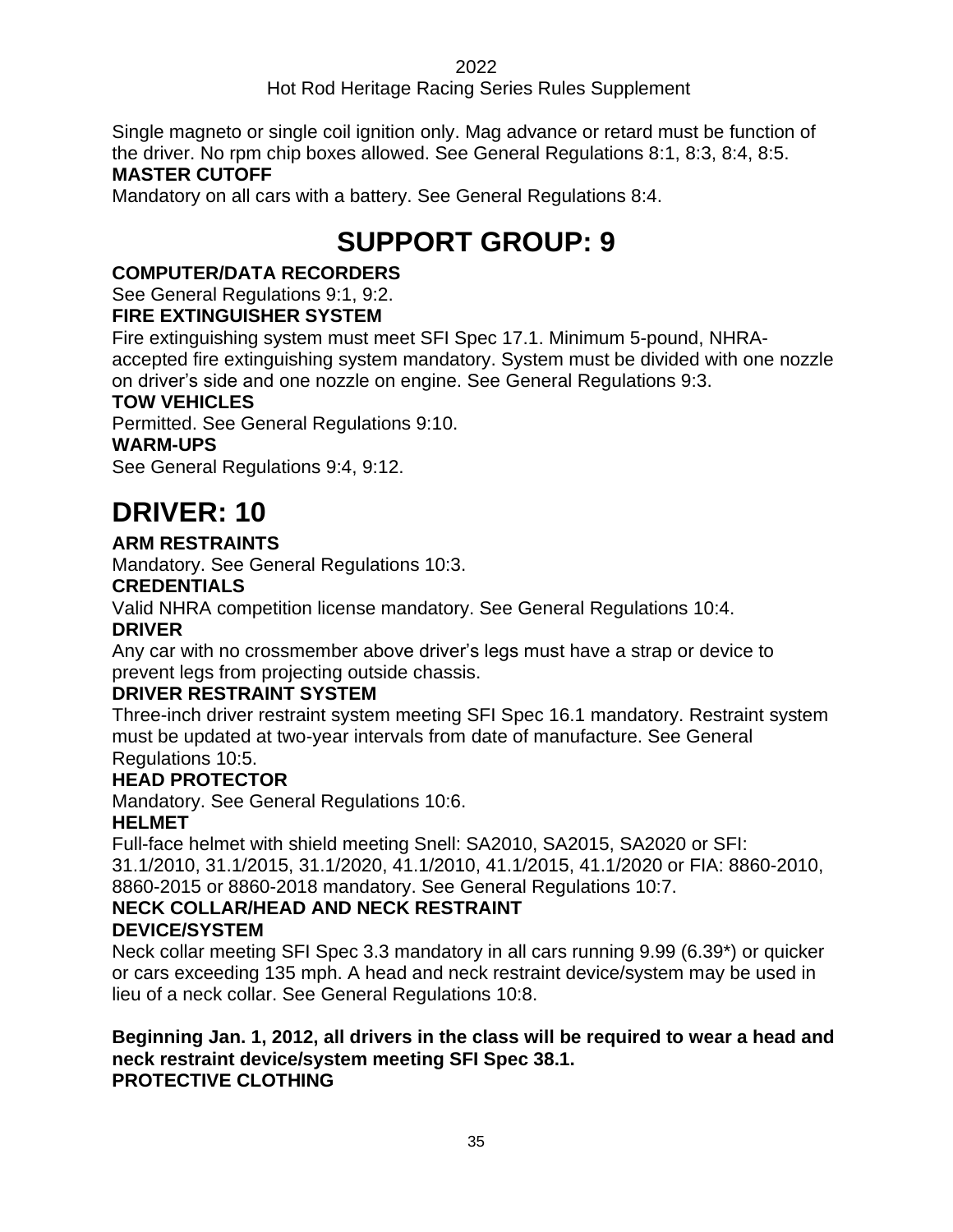Jacket and pants meeting SFI Spec 3.2A/15, gloves 3.3/5, and boots/shoes 3.3/5 mandatory. Head sock or skirted helmet required if transmission is located in driver compartment. See General Regulations 10:10

### <span id="page-35-0"></span>**SECTION 6: A/FUEL ELIMINATOR**

### **DESIGNATION**

A/F, preceded by car number.

Reserved for supercharged, methanol-burning and injected nitromethane-burning frontengine dragsters and center-steer altered and 1965 to 1979 Funny Cars. Cars are weighed at conclusion of run, including driver. Class limited to 550-cubic-inch maximum. 1,925-pound minimum weight. For cars using a Small Block Chevy engine (4.40" cylinder bore spacing and siamesed center exhaust head ports); 1,825-pound minimum weight.

### <span id="page-35-2"></span><span id="page-35-1"></span>**REQUIREMENTS & SPECIFICATIONS**

# **ENGINE: 1**

### **CYLINDER HEADS**

Aftermarket alloy heads permitted.

### **ENGINE**

Block may be cast or aluminum.

### **EXHAUST SYSTEM**

Competition exhaust permitted. No collector-style headers allowed. Exhaust must be directed away from driver. See General Regulations 1:3.

### **FUEL SYSTEM**

Fuel lines not permitted in driver's compartment. Fuel shutoff operable from the driver's seat mandatory. Fuel tank must be mounted above lower framerail and must be equipped with a positive locking screw-on cap. Minimum temperature of fuel in the staging lanes to the completion of the run and subsequent NHRA fuel check is 50 degrees F. Maximum of one fuel pump, no overdrive. Fuel pump for blown alcohol restricted to a total fuel delivery limited to 10.60 gpm at 4,000 rpm pump speed measured at 100 psi. Fuel pump for injected nitro restricted to a total fuel delivery limited to 11.60 gpm at 4,000 rpm pump speed measured at 100 psi. All competitors must submit their fuel pump(s) to the NHRA-accepted testing facility (KJ Crawford Inc. Fuel Injection; phone, 707-542-9551) for certification prior to competition. All pumps must be sealed by KJ Crawford Inc. with a lead seal. Pump must be driven 1/2 crankshaft speed. NHRA reserves the right to confiscate fuel pumps or uphold competitor(s) protest request regarding fuel pumps at any time during or after the event for further inspection.

Down nozzles prohibited. Maximum fuel-injector air-inlet opening: 65 square inches measured at butterfly or throttle bodies, excluding cross shaft in fully open position. Fuel-injector hat/scoops must be NHRA-accepted prior to competition. No composite materials (i.e., carbon fiber/Kevlar, graphite, etc.) can be used in injector hat and/or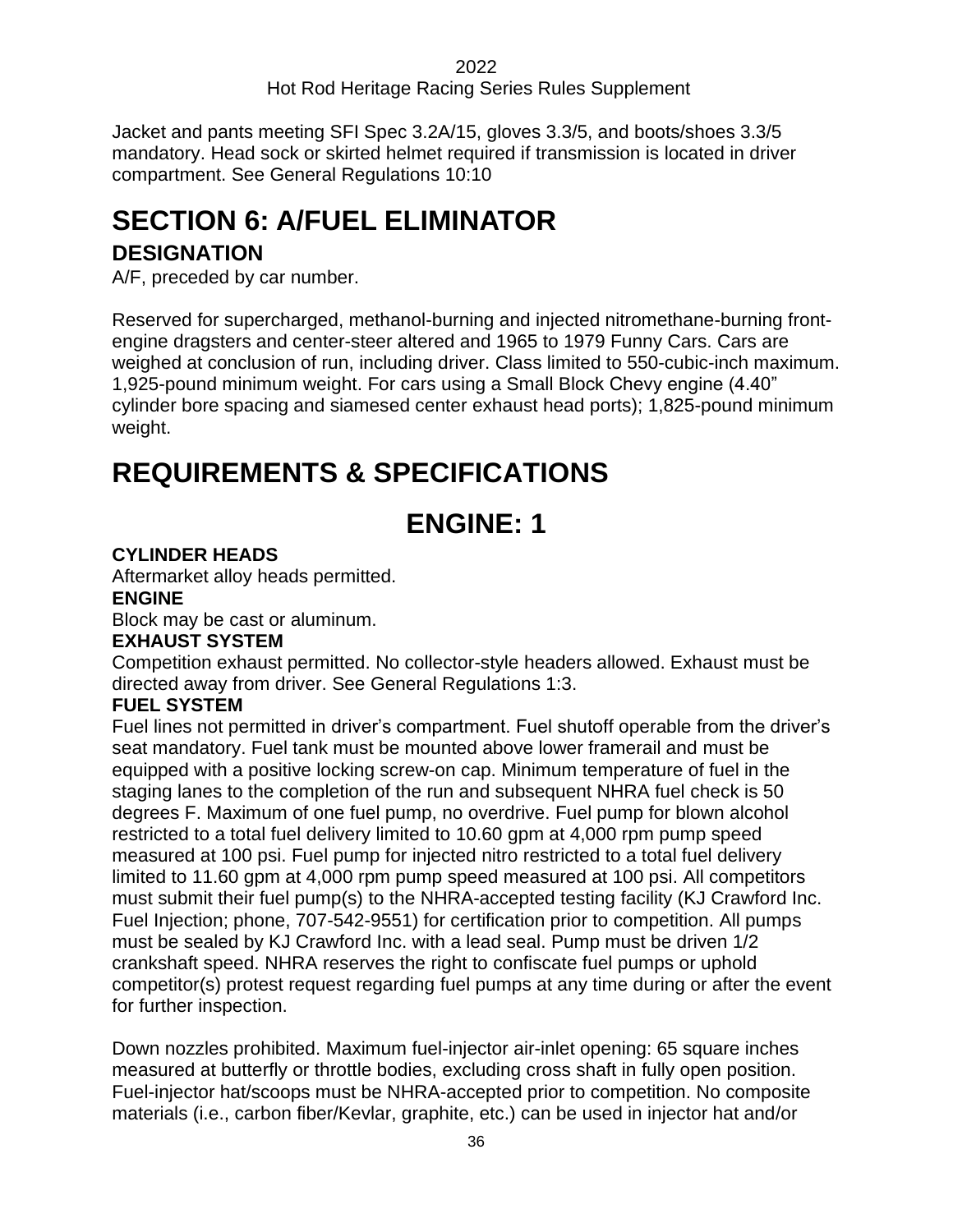scoop. Hat/scoop must be nostalgic in appearance; internal modifications permitted. Scoops limited to 12 1/2 inches above throttle body as measured from centerline of throttle shaft to top of scoop. The use of electric, pneumatic, or any other automatic way of switching or sequencing of fuel system is prohibited. Fuel system must operate on its own pressure as far as adding or subtracting fuel volume. Manual high-speed fuel system permitted. The use of electrical/electronic timers to control pneumatic fuelsystem valves and/or electric fuel control solenoid valves is **only** permitted on supercharged alcohol altered combinations weighing a minimum of 2,100 pounds and having a 3-speed transmission. The fuel control system may use only movement of the throttle or clutch pedal, a transmission shift, electric/electronic timers, and/or an engine rpm switch to control the fuel-system valves and/or to start the timers that control the fuel-system valves. See General Regulations 1:6.

## **INJECTOR SCOOP**

Scoop limited to 12 1/5 inches above throttle body as measured from centerline of throttle shaft to top of scoop. Air intake limited to 65 square inches. No composite materials in injector hat and/or scoop. Composite materials include but are not limited to carbon fiber, Kevlar, and weave-graphite fiber.

#### **OIL RETENTION DEVICE**

All vehicles must utilize an SFI Spec 7.1. The lower-engine-ballistic/restraint device must be specific for the oil pan and pump configuration being used and must fit according to the requirements of SFI Spec 7.1 and be used as appropriately designed for the specific application. See General Regulations 1:8.

#### **SUPERCHARGER**

Restricted to Roots-type supercharger. Rotor helix angle not to exceed that of standard 71-series GM-type rotor. High-helix rotors prohibited. Maximum size: 6-71, 17.250-inch case length, 15-inch rotor length; maximum rotor diameter: 5.840 inches including fixed stripping. Rotors must be driven from the front; both external drive and internal gearing. Blower setback may not allow any portion of blower to extend behind bellhousing mounting surface on cylinder block. Spacer or components between top of supercharger case and bottom of fuel-injector hat restricted to 2-inch maximum. The case must be one piece with removable front and rear bearing end plates: Rotor must be contained within one-piece case. OEM manufacturer's cast or extruded billet blower case mandatory. No modifications to case as manufactured. Inlet shoes for inlet sizing permitted. Manifold burst panel meeting SFI Spec 23.1, plus restraint system meeting SFI Spec 14.1 mandatory. Maximum supercharger overdrive limit is 70.00 percent. Intercoolers prohibited on supercharged vehicles. Belt guard that protects all fuel, oil, and water lines required. Supercharger must be in a conventional location above the intake manifold and cylinder heads. Manifolds are limited to a maximum manifold height of 8 inches as measured from valley gasket surface to blower mounting surface. Supercharger restraint device may not be modified. See General Regulations 1:10, 1:11.

## **THROTTLE**

Throttle control must be manually operated by driver's foot: Electronics, pneumatics, hydraulics, or any other device may in no way affect the throttle operation. A mechanical device for controlling engine rpm during burnouts may be attached to the injector or throttle linkage but may not be driver-controlled. See General Regulations 1:12. **VALVE COVERS**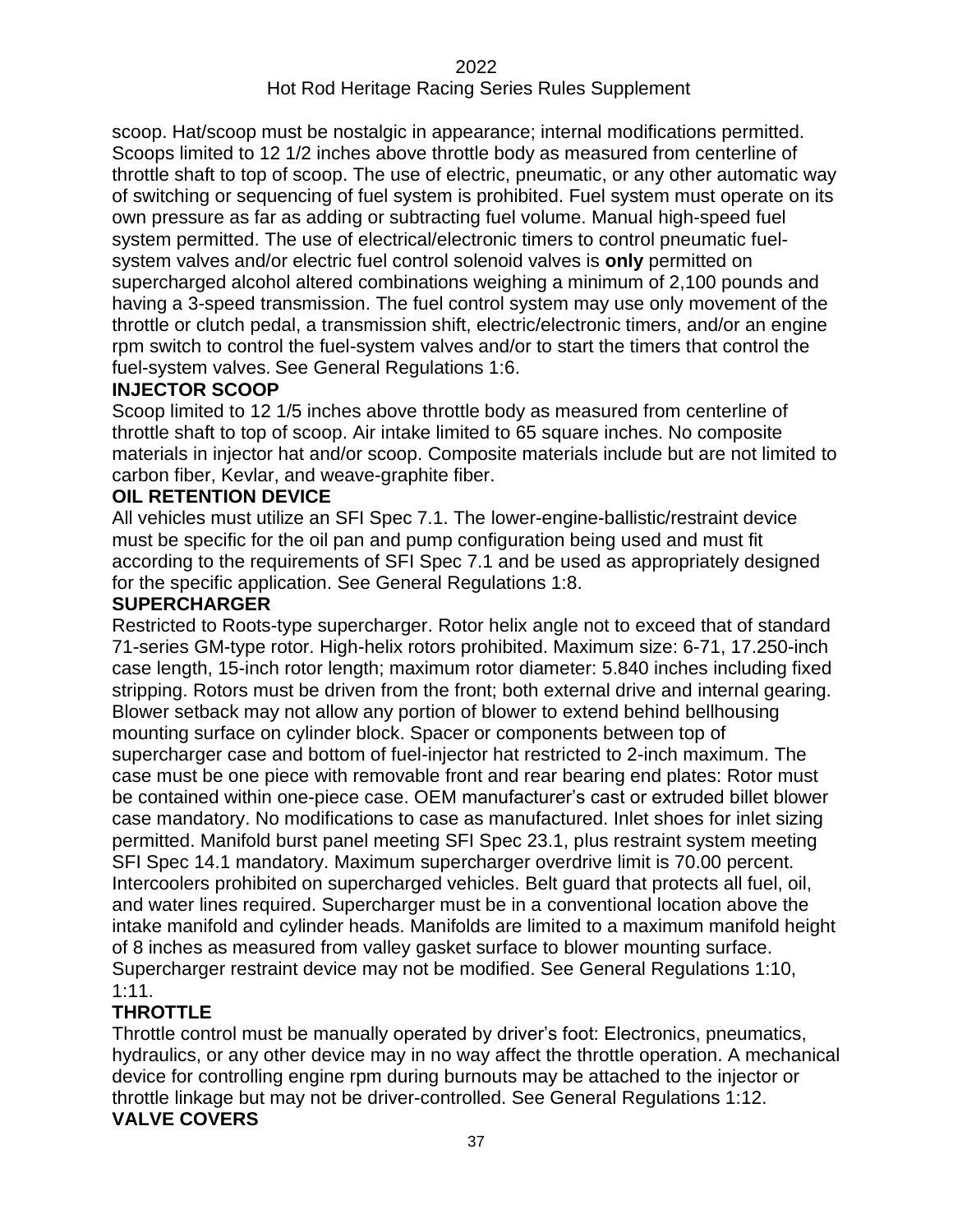Cast or fabricated metal valve covers using all attachment bolt holes mandatory. Valvecover gaskets, O-rings, etc. must be completely bonded/glued to either the valve cover or cylinder-head sealing surface. Vent tube adapters on the valve covers must either be fully welded to the valve covers or incorporate a gasket or O-ring that is bonded/glued to either the adapter or the valve cover. Valve covers must be fastened to the cylinder heads with studs and nuts in lieu of bolts where possible. Spark-plug tubes that penetrate the valve covers must have a restraining device to contain the spark-plug tube in the valve cover in the event the spark plug is discharged.

#### **VENT-TUBE BREATHERS**

NHRA-accepted catch-can/vent-tube system mandatory. Twist-on/quick-disconnect fittings between the vent-tube hoses and the valve-cover vent-tube adapters must incorporate a secondary locking device such as a hasp pin, ball lock pin, etc. Tape is not a satisfactory primary or secondary locking device. Double clamps are required on each end of all hoses used in the vent system, including the dry-sump vents. Minimum 1-inch-inside diameter hoses are required from each valve cover to the catch-can inlets and/or framerails and from each framerail outlet to both catch-can inlets. Minimum catch-can(s) capacity is an 8-quart sump. Catch cans must have adequate internal baffling. Minimum catch-can inlet configuration is one 1-inch-inside-diameter (or equivalent area) tubes. Minimum catch-can outlet/discharge configuration is one 1-inchinside-diameter openings (or equivalent area). Vent tubes must be unobstructed from the interior of the valve cover to the interior of the catch can; i.e., no orifices, reduced areas, filler materials, etc. Pan/crankcase vacuum systems, of any description, are prohibited. See General Regulations 1:13.

# **DRIVETRAIN: 2**

## **CLUTCH, FLYWHEEL, FLYWHEEL SHIELD**

Flywheel and clutch meeting SFI Spec 1.4 and flywheel shield meeting SFI Spec 6.2 mandatory on all cars. Three discs maximum. Maximum depth of flywheel shield: 8 5/8 inches. Clutch must be manually operated by driver's foot: Electronics, pneumatics, hydraulics, or any other device may in no way affect the clutch system. Throwout bearing must release all fingers, levers, stages, etc. simultaneously. Staged or variable release clutches of any description prohibited. See General Regulations 2:3, 2:5, 2:6, 2:8.

## **DRIVELINE**

A full cover of minimum .063-inch aluminum must enclose the driveline. Couplers mandatory. See General Regulations 2:1.

#### **REAR END**

Aftermarket full-floating or live axle assembly mandatory. Rear end must be secured with pinion support. See General Regulations 2:11.

#### **TRANSMISSION**

NHRA-accepted aftermarket automatic transmission or aftermarket planetary is limited to maximum two forward speeds (for Altereds or Funny Cars equipped with a clutch, and weighing 2,100 lbs. minimum, three forward speeds allowed) and reverse permitted; when an approved aftermarket automatic transmission is used, an SFI Spec 30.1 flexplate shield, an SFI Spec 29.1 flexplate, and an SFI 4.1 transmission shield are mandatory. When a planetary transmission is used with an aftermarket converter drive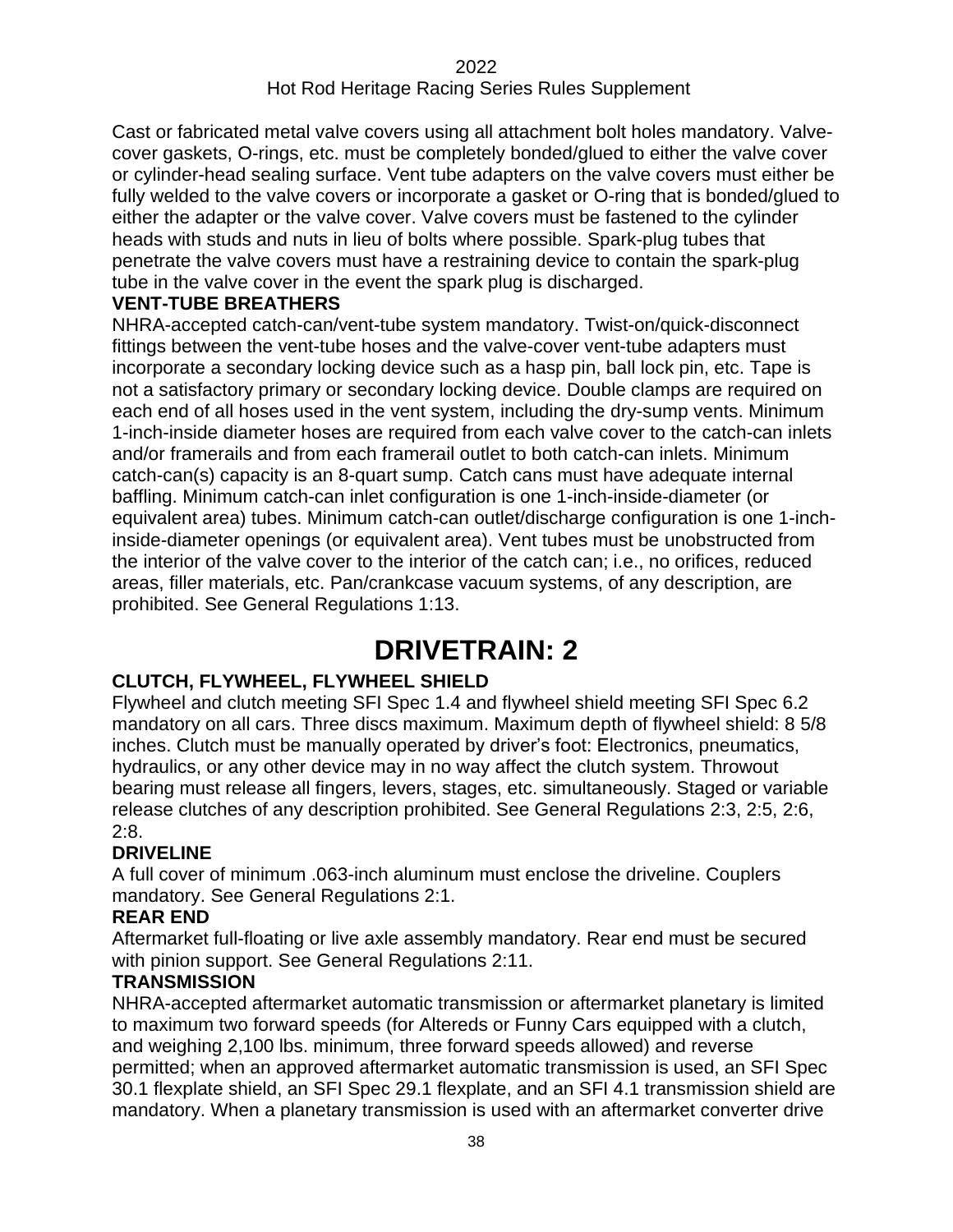unit, the transmission must use an SFI Spec 4.1 transmission shield. The flexplate must be SFI Spec 29.1, and either an SFI Spec 30.1 flexplate shield or an SFI Spec 6.1, 6.2 or 6.3 flywheel shield are mandatory. When an approved planetary transmission is used in conjunction with a clutch, the transmission must use an SFI Spec 4.1 transmission shield, and an SFI Spec 6.1, 6.2, or 6.3 flywheel shield is mandatory. All entries utilizing a converter must be equipped with a neutral safety switch and a reverse lockout. Transmission brake permitted on all converter-equipped entries. (No delay allowed.) Lockup converters and overdrive units are prohibited. A 1-to-1 relationship is mandatory in high gear for all transmission types. Automated shifters and/or timer/rpm-type shifting devices prohibited; each individual shift must be a function of the driver. Shifting must be controlled by manual or pneumatic means only (driver pulls the lever or pushes the button); electronics may in no way affect the shifting mechanism.

# **BRAKES AND SUSPENSION: 33**

## **BRAKES**

Automated brakes prohibited: Application and release of brakes must be a function of the driver. Dual spots or equivalent oval pucks mandatory; minimum two rear-wheel hydraulic brakes. Hand brake, if used, must be located inside body or driver compartment. Steel brake lines mandatory. Brake lines passing engine or blower drive must be shielded. See General Regulations 3:1.

#### **STEERING**

Commercially available quick-disconnect steering wheel meeting SFI Spec 42.1 or steering box crossmember mandatory. Use of a pinned steering crossmember in lieu of an SFI quick-disconnect steering wheel prohibited on front-engine cars. A device must be used to prevent a long steering shaft from injuring driver in case of frontal impact. See General Regulations 3:3.

#### **SUSPENSION**

Front suspension optional. See General Regulations 3:4.

#### **WHEELIE BARS**

Permitted. Wheels must be nonmetallic. See General Regulations 3:6.

# **FRAME: 4**

## **BALLAST**

Permitted. Maximum total ballast (welded or bolted), 250 pounds. See General Regulations 4:2.

## **GROUND CLEARANCE**

Minimum 3 inches from front of car to 12 inches behind centerline of front axle, 2 inches for remainder of car, except oil pan.

## **PARACHUTE**

Dual parachutes mandatory. Two separate shroud line mounting points mandatory. Beginning January 1, 2022, pilot chutes must be made of a bright color, not black, to be visible on the racing surface if detached from the main chute. See General Regulations 4:8.

## **ROLL CAGE**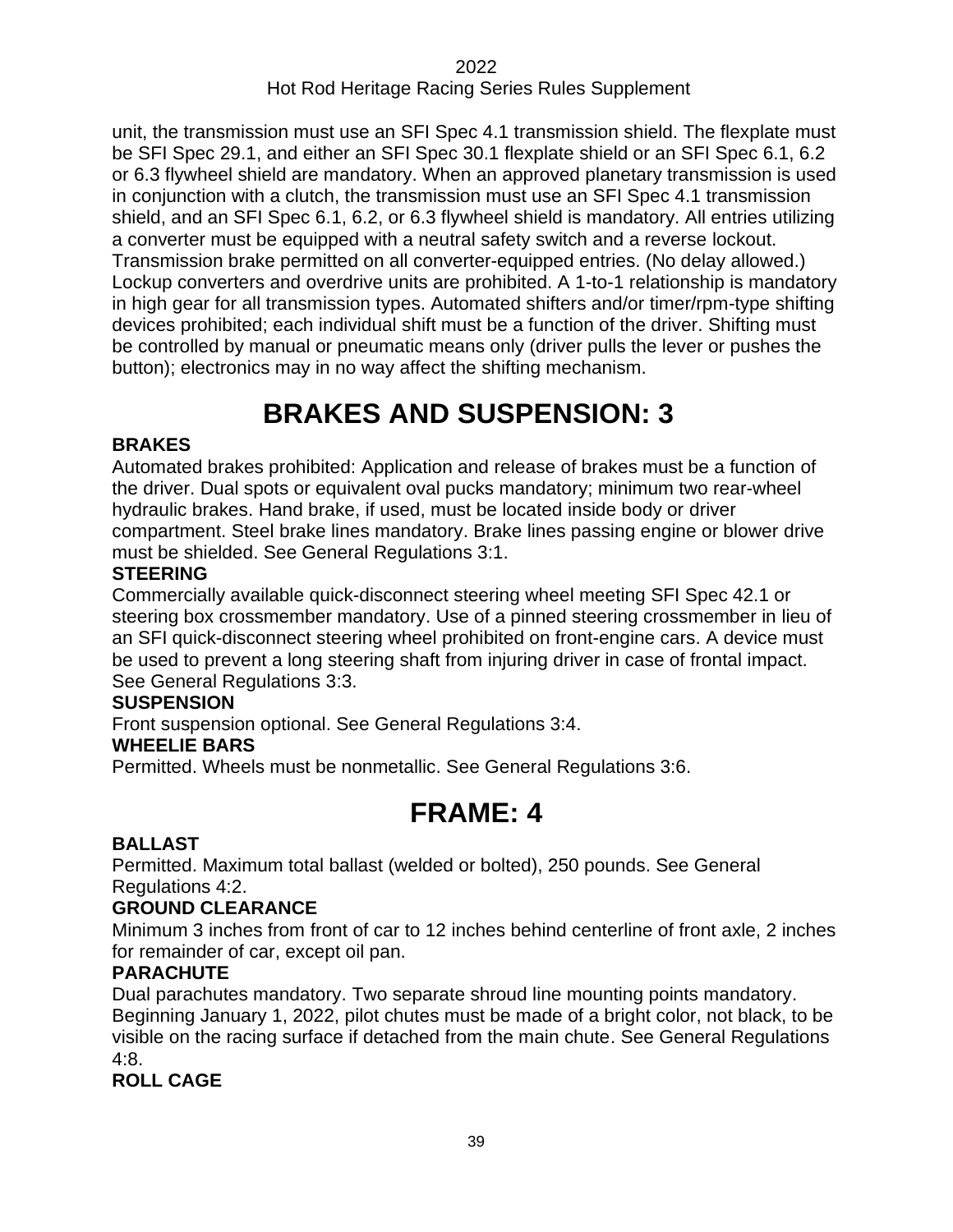Chassis must meet SFI Spec 10.1 or 10.2 (front-engine, driver in front of rear end) or SFI Spec 2.2 or 2.4 (front-engine, driver behind rear end). Plating of chassis prohibited; painting permitted. Chassis must be inspected yearly by NHRA and have serialized sticker affixed to frame before participation. Roll-cage padding meeting SFI Spec 45.1 mandatory where driver's helmet may come in contact with roll-cage components. Additional padding, mounted on flat stock and fastened to the roll cage on both sides of the driver's helmet, mandatory. Additional padding must be NHRA-accepted, securely mounted using bolts or locking fasteners, and must include a flame-retardant covering. A current list of NHRA-accepted lateral head supports is available on NHRARacer.com. All wiring must be external of the framerails; routing of cables, hydraulic, or pneumatic lines inside the chassis is permitted. Pressurization of framerails in lieu of air bottles is prohibited.

#### **WHEELBASE**

Maximum 225 inches.

# **TIRES & WHEELS: 5**

#### **TIRES**

Tires must be specified for racing use by the manufacturer. Maximum tire width: 15 inches measured across the tread or as specified by the manufacturer.

#### **WHEELS**

Maximum width: 16 inches. Must be either beadlock design or use of a liner mandatory on non-beadlock wheels.

# **INTERIOR: 6**

## **UPHOLSTERY**

Optional. Magnesium seats prohibited.

# **BODY: 7**

## **BODY**

Body and cowl must be metal, carbon fiber, or fiberglass. Driver compartment, frame structure, roll bars, and body must be designed to prevent driver's body or limbs from contact with track surface. Subflooring, inside but independent of body, mandatory where driver's legs rest on belly pan or chassis. Front overhang not to exceed 40 inches, measured from centerline of front spindle to forward most point of car. Ground effects of any description prohibited. Ground effects include but are not limited to rocker skirts, belly pans, sheet-metal work under the body that produces a "tunnel" for the passage of air, etc. Maximum overhang limit 40 inches.

## **BODY, FUNNY CAR**

See Nostalgia Funny Car Section 7, Body: 7, Body **ESCAPE HATCH** See Nostalgia Funny Car Section 7, Body: 7, Escape Hatch **FIREWALL & FLOORS** See Nostalgia Funny Car Section 7, Body: 7, Firewall & Floors **SPOILER** See Nostalgia Funny Car Section 7, Body: 7, Spoiler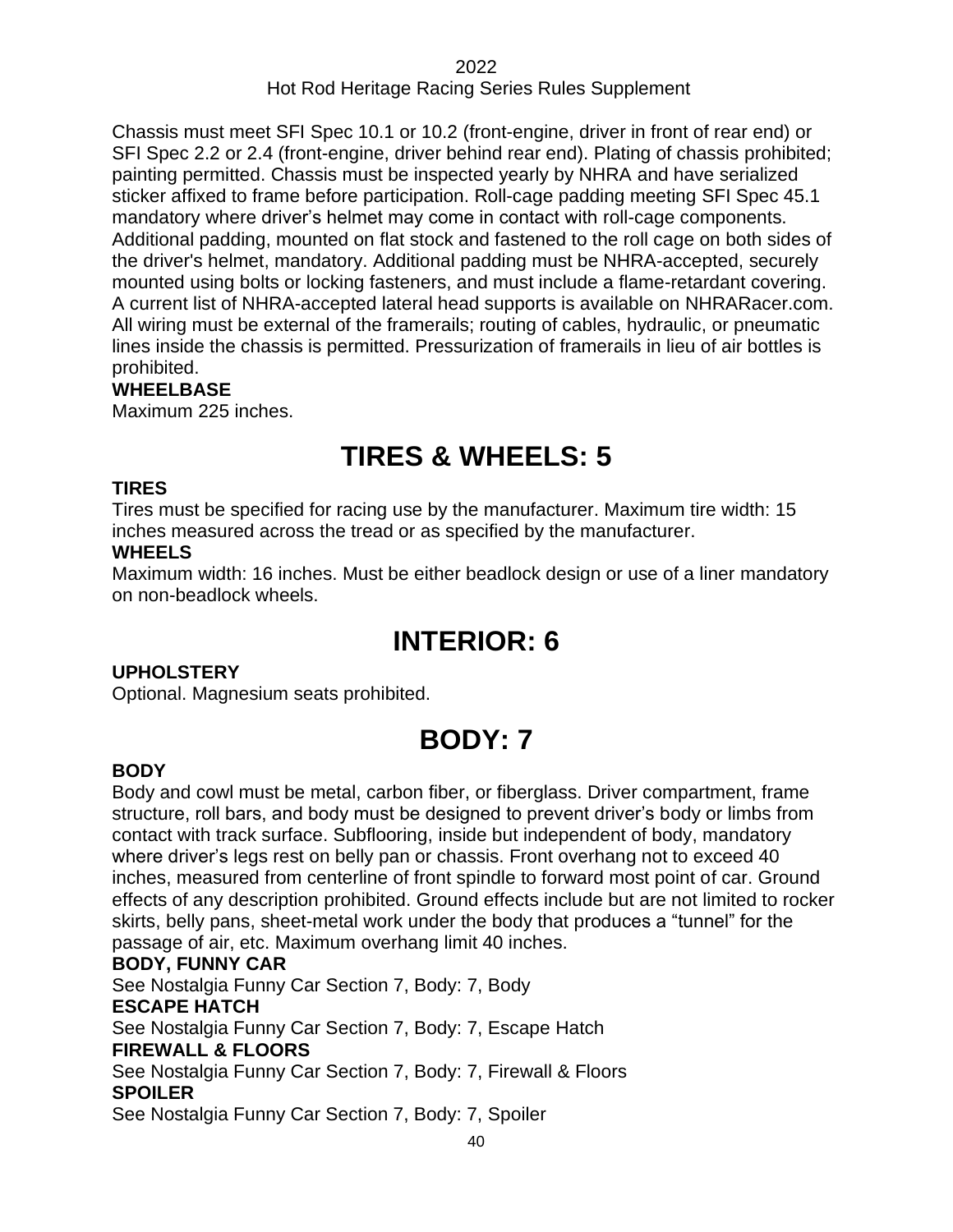#### **WINDSCREEN**

Mandatory. See General Regulations 7:7.

#### **WINGS/SUPPORTS**

Maximum canard wing restricted to 400 square inches per side. Canards may not extend more than 1 inch outside rear tire. Front wing must be below front tire and may not extend outside of front tires. Total front-wing surface may not exceed 400 square inches. Maximum wicker on canards and wings: 1/2-inch. Canards and front wings, only aero surfaces allowed, except for altereds, a wing restricted to 750 square inches is permitted. Adjustment of spoiler during run prohibited.

# **ELECTRICAL: 8**

## **COMPUTERS**

Computers prohibited.

#### **DATA RECORDERS**

Data recorders permitted. Cannot perform any function in fuel, clutch, or driver management.

## **IGNITION**

Limited to single magneto, single point box, single crank trigger, single coil ignition only. Magneto system limited to a single 44-amp maximum. All external map or gauge sensors that change timing prohibited. Magneto advance or retard devices must be driver-activated by mechanical, pneumatic, or electronic means; timers permitted. Maximum one spark plug per cylinder. Ignition system must be verified before competition. See General Regulations 8:1, 8:3, 8:4, 8:5.

# **SUPPORT GROUP: 9**

## **FIRE EXTINGUISHER SYSTEM**

Fire extinguisher system meeting SFI Spec 17.1 mandatory. A minimum 20-pound system required with a minimum one nozzle aimed at the driver and one at the front of the engine.

## **TOW VEHICLES**

Permitted. See General Regulations 9:10.

#### **WARM-UPS**

See General Regulations 9:4, 9:12.

# **DRIVER: 10**

## **ARM RESTRAINTS**

Mandatory. See General Regulations 10:3.

## **CREDENTIALS**

Valid NHRA competition license mandatory. See General Regulations 10:4.

## **DRIVER RESTRAINT SYSTEM**

Driver restraint system meeting SFI Spec 16.1 or 16.5 mandatory. All belts must be covered with a fire-resistant covering. Restraint system must be updated at two year intervals from date of manufacture. See General Regulations 10:5. **HELMET**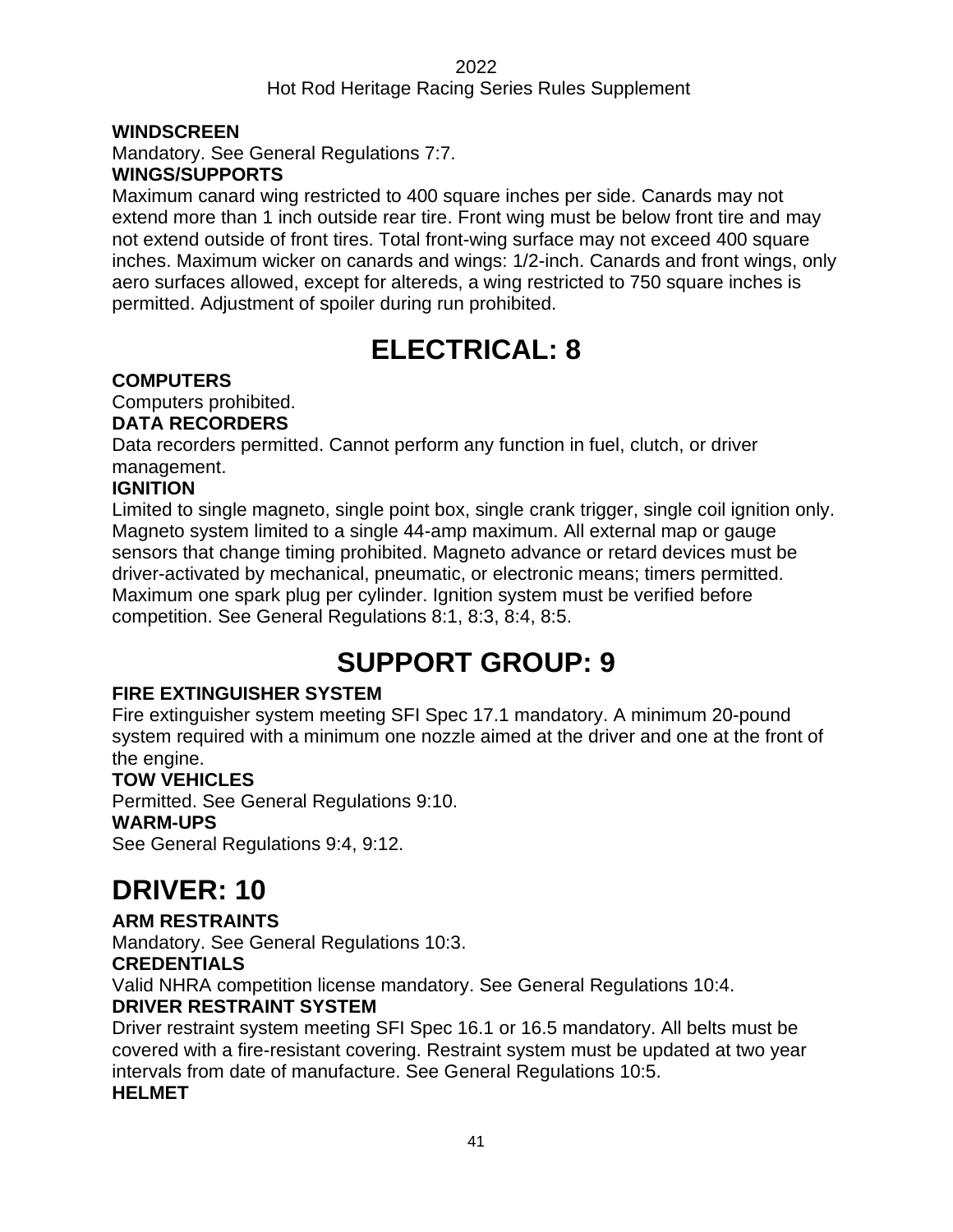## Hot Rod Heritage Racing Series Rules Supplement

Full-face helmet with shield meeting Snell: SA2010, SA2015, SA2020 or SFI: 31.1/2010, 31.1/2015, 31.1/2020 or FIA: 8860-2010, 8860-2015 or 8860-2018 mandatory. **Beginning January 1, 2022, Eject Helmet Removal System (part number SDR 890-01-30) mandatory and must be installed per manufacturer instructions. A Stand 21 Lid Lifter head sock meeting SFI 3.3 may be used in lieu of the Eject Helmet Removal System.** See General Regulations 10:7.

## **HEAD AND NECK RESTRAINT DEVICE/SYSTEM**

At all times that the driver is in the race vehicle, from the ready line until the vehicle is on the return road, driver must properly utilize an SFI-approved head and neck restraint device/system, including connecting the helmet as required for full functionality of the device. The device/system must meet SFI Spec 38.1 and must display a valid SFI label. The head and neck restraint device/system, when connected, must conform to the manufacturer's mounting instructions, and it must be configured, maintained, and used in accordance with the manufacturer's instructions.

#### **PROTECTIVE CLOTHING**

Driver's suit meeting SFI Spec 3.2A/20, gloves 3.2A/15, boots 3.3/15, and head sock 3.3. All jacket and pants or driver suit that meet the SFI Spec 3.2A/15 or 3.2A/20 must be recertified on a five-year interval. Head sock is not mandatory when helmet is manufactured with a skirt labeled as meeting SFI Spec. 3.3. See General Regulations 10:10.

**Beginning January 1, 2022, the following language will replace the paragraph above: Driver's suit meeting SFI Spec 3.2A/20, long sleeve underwear shirt meeting SFI 3.3, long underwear pants meeting SFI 3.3, SFI Spec 3.3/20 gloves, glove under-liners made of flame retardant material, SFI Spec 3.3/20 boots, socks meeting SFI 3.3, SFI Spec 3.3 head sock, and SFI Spec 3.3/10 helmet skirt mandatory. All clothing containing metal or plastic prohibited. Undergarments that are worn in addition to those mandated that are made of flammable materials (e.g., nylon, rayon, polyester, spandex etc.) are prohibited. All jewelry prohibited. All jacket and pants or driver suit that meet the SFI Spec 3.2A/20 must be recertified on a five-year interval. See General Regulations 10:10.**

# **SECTION 7: NOSTALGIA FUNNY CAR**

## **DESIGNATION**

N/FC, preceded by number.

Reserved for pre-1980 American bodies, nitro-burning Funny Cars built specifically for all-out drag racing competition. Minimum weight at conclusion of run: 2,300 pounds, including driver.

These rules are the minimum standards for operation of an Alternative Sanctioning Organization using NHRA member tracks or the standard an NHRA member track must use when booking in this type of exhibition show.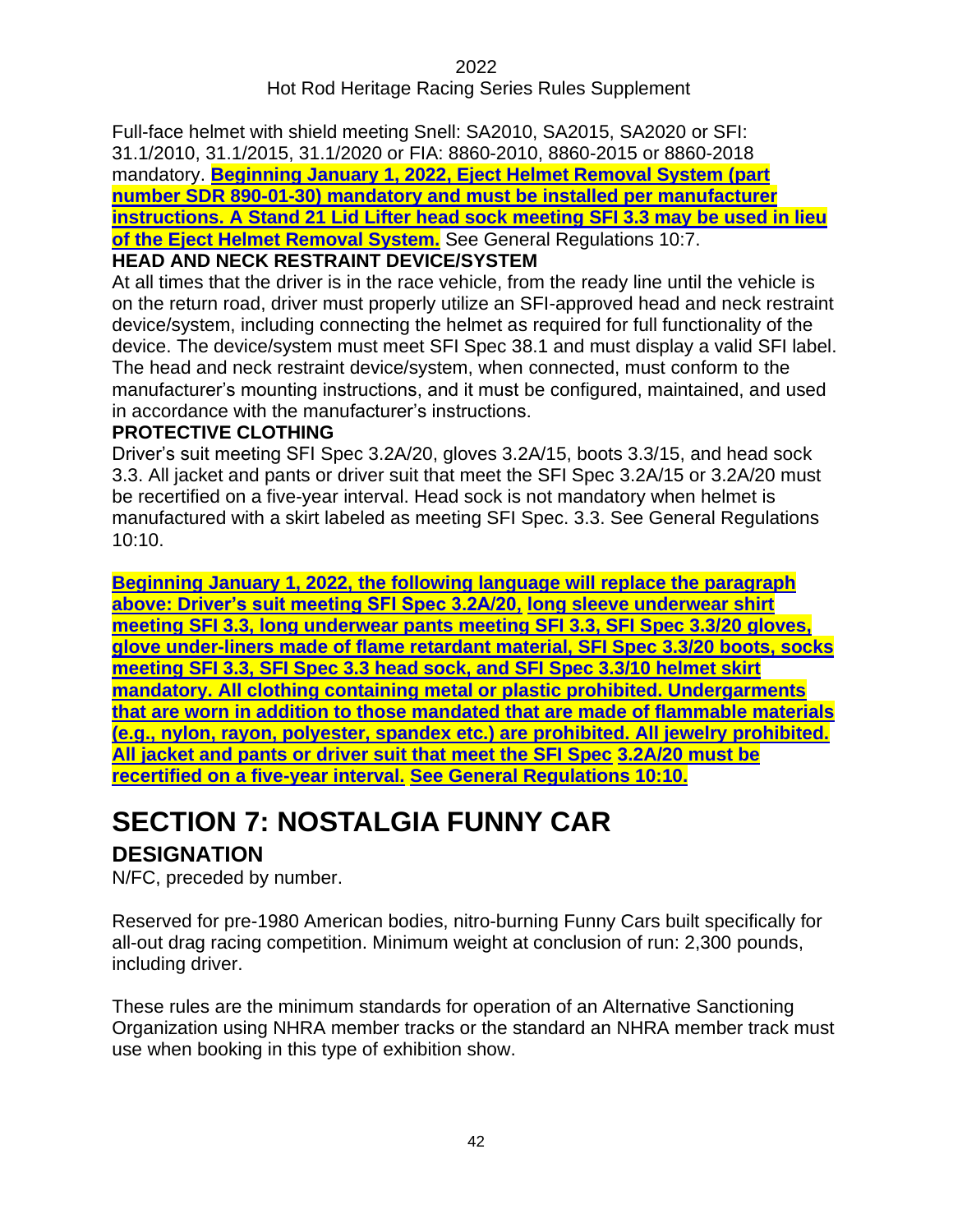Alternative Sanctioning Organizations must employ at least one silver-certified SFI tech inspector throughout the event. Proper tech inspection and follow-through during the entire event is imperative.

Speeds of 250 mph and/or elapsed times in the 5.90-second range will require a reevaluation of performance restrictions. True nostalgia cars that do not meet these rules may be certified for exhibition runs only through the NHRA main office on an individual basis.

# **REQUIREMENTS & SPECIFICATIONS**

# **ENGINE: 1**

## **ENGINE**

Any internal-combustion, American-made OEM-type engine permitted. Maximum cubic inches 500; maximum Hemi bore center spacing 4.840 inches, maximum Ford bore spacing 4.900 inches, must maintain bore centers +/- .015-inch from stock. Blocks and cylinder heads must retain all physical characteristics of stock-production components. Billet blocks permitted. Any new block design must be submitted to NHRA Technical Services Department for acceptance. Alloy and billet heads allowed. Accepted billet heads and block must remain as manufactured. Machining of billet heads or billet blocks to reduce weight is prohibited. OEM cylinder-head bolt pattern mandatory for all cylinder-head types. Cylinder heads must retain stock OEM-valve angles.

## **LOWER CONTAINMENT**

Engine must be equipped with an SFI Spec 7.1 lower-engine-ballistic/restraint device. In addition, an engine oil-retention pan mandatory; minimum material .050-inch aluminum or .040-inch carbon fiber/Kevlar. Pan must extend from framerail to framerail and extend from the rear motorplate to minimum 1 inch forward of the front face of the lower pulley and must incorporate minimum 4-inch-high vertical folded-up walls on the sides and minimum 2 inches on front and rear. Front and rear walls must be "coved" toward oil pan to assist oil in staying within the confines of the oil-retention pan. Pan must be either a one-piece design or constructed as to be sealed as a retention device to retain oil. Minimum number of slots or holes in the walls to clear frame, steering, or lines permitted. A nonflammable, oil-absorbent liner mandatory inside of retention device.

## **EXHAUST SYSTEM**

Double-pipe insulated exhaust headers mandatory. Double tube must extend to start of bend at bottom of body. See General Regulations 1:3.

## **FUEL**

Nitromethane and methanol permitted. All other fuels prohibited.

## **FUEL SYSTEM**

Single fuel pump mandatory. Fuel pump must be NHRA accepted. NHRA-accepted fuel pumps: Earl Machine NOSFC, Enderle 1200, 1270, and 1380, Settles Nitro Gerotor, Aeromotive 11936, Waterman 320950N or 320950, and Rage Racing 1400N-FC. All new fuel pumps must be submitted to NHRA for acceptance. Fuel pumps must retain as manufactured gear or rotor outside diameter, depth, and tooth/lobe count. Fuel pumps with a second outlet must have one of the outlets capped or routed back to the fuel tank or return system. Fuel pump restricted to a total fuel delivery limited to 21.0 gpm at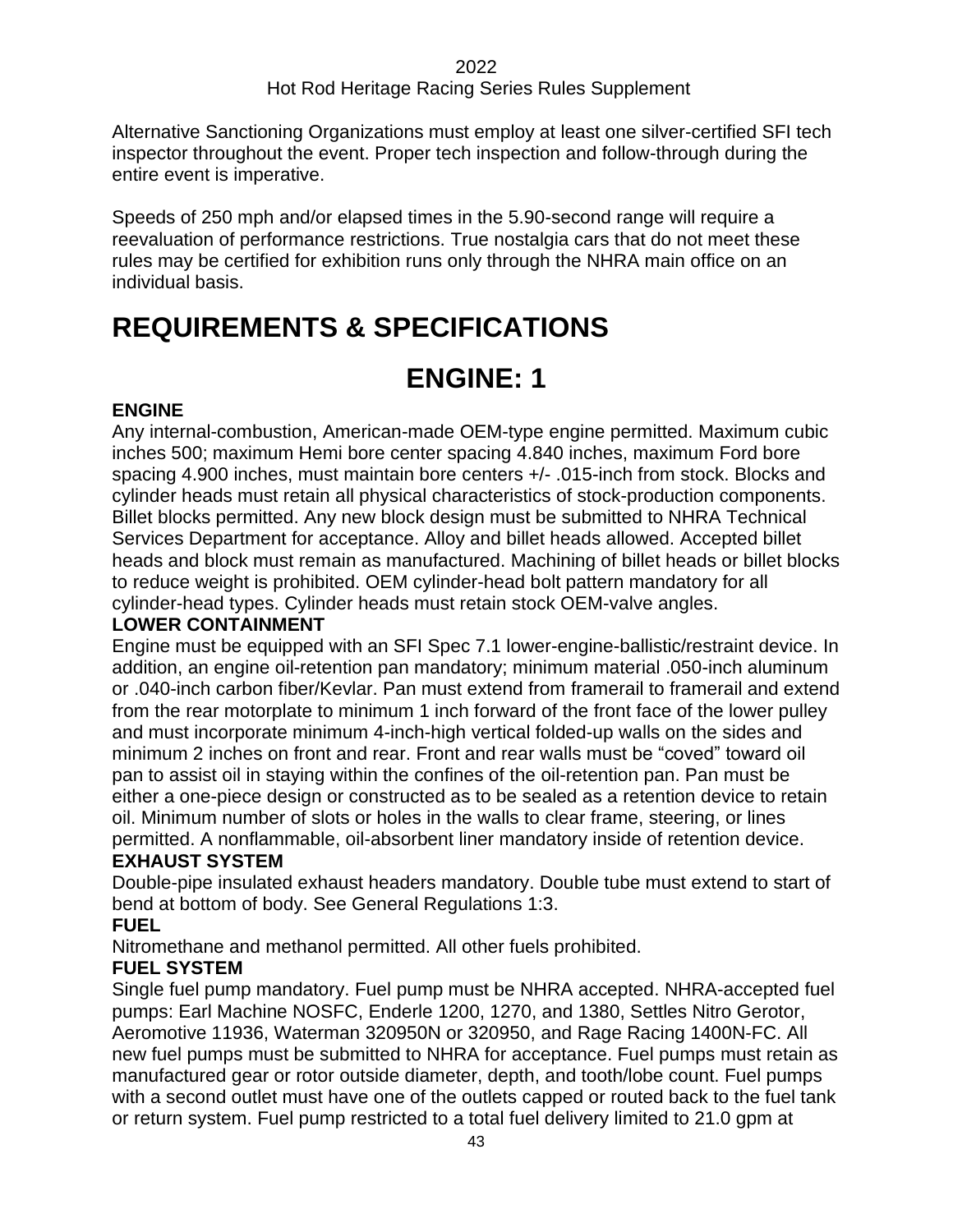4,000 rpm pump speed measured through a 0.300-inch orifice. All competitors must submit their fuel pump(s) to the NHRA-accepted testing facility (KJ Crawford Inc. Fuel Injection; phone, 707-542-9551) for certification prior to competition. All pumps must be sealed by KJ Crawford Inc. with a lead seal. Pump must be driven 1/2 crankshaft speed. NHRA reserves the right to confiscate fuel pumps or uphold competitor(s) protest request regarding fuel pumps at any time during or after the event for further inspection.

Fuel tank and fuel lines must be within the confines of the frame and be protected from coming in contact with the track surface. Fuel lines in the driver's compartment prohibited except for a fuel-pressure gauge; lines must be steel or steel-braided with steel fittings. All flexible fuel-pressure lines, with the exception of the hat nozzle lines, must be pressure-tested and labeled. All testing must be hydrostatic for minimum 30 seconds at 750psi. Label must indicate date, PSI, and tester ID. Labeling must be impervious to nitromethane and brake clean. Must have fuel shutoff operable from the driver's seat. Fuel tank must be equipped with a positive locking screw-on cap.

Maximum number of nozzles 24 (maximum 8 in injector hat, 16 in manifold). Y-nozzles may be used in lieu of individual nozzles in the manifold; limited to 16 nozzle jets. Down nozzles prohibited. Maximum fuel injector air inlet opening: 45 square inches measured at butterfly or throttle bodies, excluding cross shaft in fully open position. Fuel injector hat/scoops must be NHRA accepted prior to competition. No composite materials (i.e., carbon fiber/Kevlar, graphite, etc.) can be used in injector hat and/or scoop. Hat/scoop must be nostalgic in appearance, internal modifications allowed. Scoops limited to 12 1/2 inches above throttle body as measured from centerline of throttle shaft to top of scoop. The use of electric, pneumatic, or any other automatic way of switching or sequencing of fuel system is prohibited. Fuel system must operate on its own pressure as far as adding or subtracting fuel volume. Manual high-speed fuel system allowed. See General Regulations 1:5 and 1:6.

#### **NITROUS OXIDE**

Prohibited.

## **OIL LINES**

All flexible-pressure oil lines, excluding return lines and any line 30psi or lower in pressure, must be pressure-tested and labeled. All testing must be hydrostatic for minimum 30 seconds at 750psi. Label must indicate date, PSI, and tester ID. Labeling must be impervious to nitromethane and brake clean. Otherwise hard line mandatory. **SUPERCHARGER**

Restricted to Roots-type supercharger; rotor helix angle not to exceed that of standard 71-series GM-type rotor. High-helix prohibited. OEM manufacturer's cast or extruded billet blower case mandatory. Limited to a single, Roots-type 6.71 blower. Specification limits: 15-inch rotor length, 18.250-inch case length, and 5.840-inch rotor cavity diameter. Rotors must be driven from the front; both external drive and internal gearing. Rotor helix angle limited to standard 71 series GM-type rotor (60 degrees). Maximum overdrive: 18.99 percent. Blower setback may not allow any portion of blower to extend behind bellhousing mounting surface on cylinder block. Spacer or components between top of supercharger case and bottom of fuel injector hat restricted to 2-inch maximum. Supercharger restraint system meeting SFI Spec 14.3 mandatory. Aluminum studs required. Manifold burst panel meeting SFI Spec 23.1 mandatory. Manifolds are limited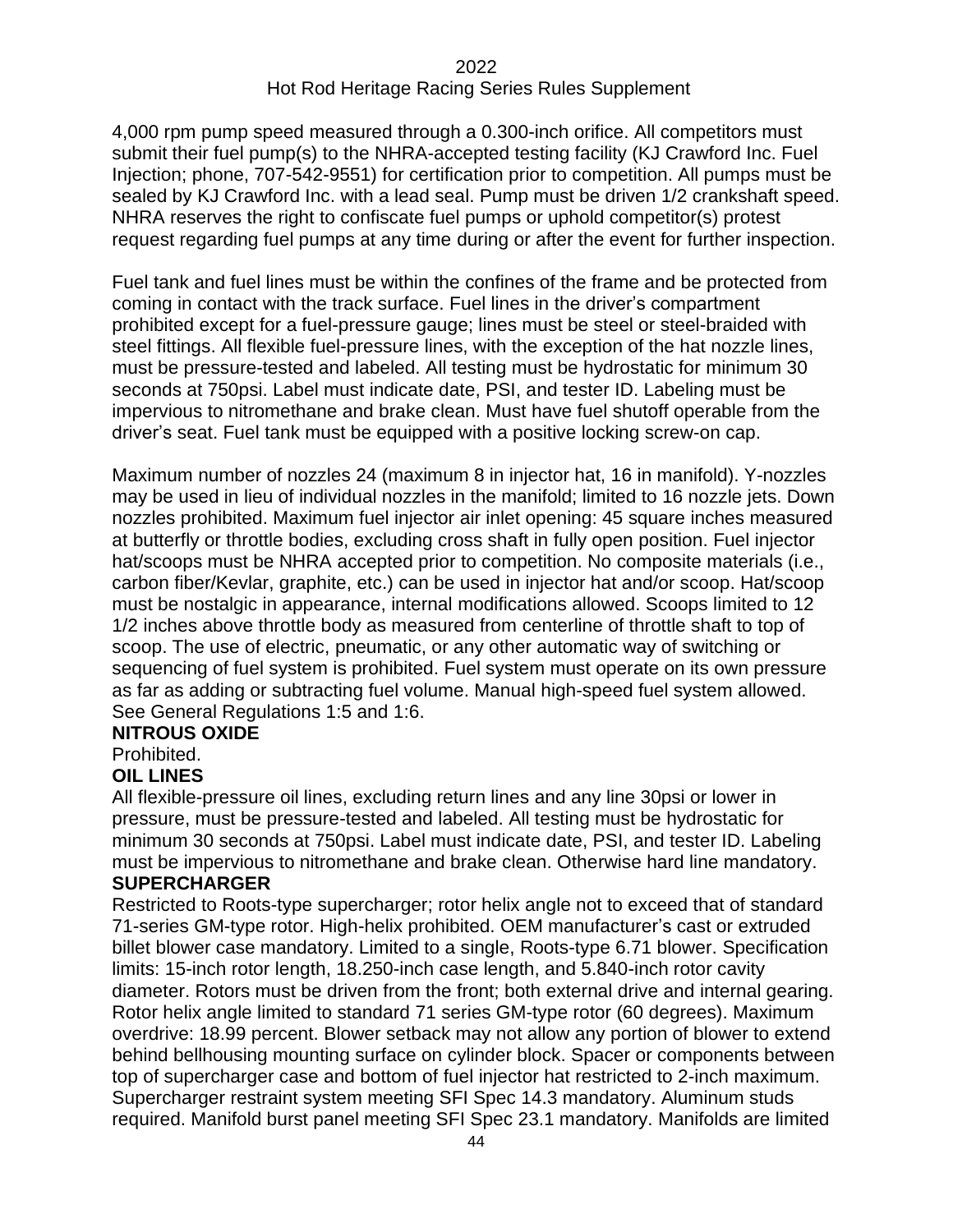to a maximum manifold height of 8 inches as measured from valley gasket surface to blower mounting surface. Supercharger belt guard mandatory. Fuel and/or oil lines must be shielded wherever they pass the supercharger drive belt. Either a belt guard or fuel/oil line guard permitted. Turbochargers, screw-type superchargers, and centrifugaltype superchargers prohibited. See General Regulations 1:10, 1:11.

## **THROTTLE**

Throttle control must be manually operated by driver's foot; electronics, pneumatics, hydraulics, or any other device may in no way affect the throttle operation. Throttle must incorporate a positive-action return system. See General Regulations 1:12.

#### **VALVE COVERS**

Cast or fabricated metal valve covers using all attachment bolts mandatory. Carbon fiber/composite valve covers prohibited.

#### **VENT-TUBE BREATHERS**

Vent tubes must be double clamped at each connection. Minimum diameter, 1 ¼ inches for all breather tubes. All quick connections in the system must have a secondary locking system (tape, wire ties, etc. not allowed). Minimum catch-can(s) capacity is an 8-quart sump. Catch can(s) must have adequate internal baffling to prevent oil from being deposited on racing surface. NHRA-accepted vent tubes/hoses are mandatory for all connections; see NHRARacer.com for a list of accepted vent tubes/hoses. See General Regulations 1:13.

# **DRIVETRAIN: 2**

## **CLUTCH, FLYWHEEL, FLYWHEEL SHIELD**

Flywheel and clutch meeting SFI Spec 1.3 or 1.4 and flywheel shield meeting SFI Spec 6.2 mandatory. Clutch management system prohibited. Maximum number of discs three, maximum number of fingers six. Release of clutch must be the result of a manual operation by the driver's foot. No staged systems allowed.

## **DRIVELINE COVER**

Driveline must be covered in .024-inch steel or .0625-inch aluminum 360-degree full cover. Couplers mandatory. Rear cover must surround the coupler. Front cover must surround the driveshaft from the back of the reverser to the end of the splicer sleeve in the area of the driver's leg. All covers must be securely mounted to frame, either by a suitable crossmember or third member.

#### **REAR END**

Rear-end gear ratio minimum (numeric) 3.90:1. Aftermarket full-floating or live axle assembly mandatory. See General Regulations 2:11.

#### **TRANSMISSION**

Two-speed transmission and reverser required. Transmission must be planetary-type design. OEM or Powerglide-type units prohibited. A ballistic shield covering all units mandatory; must meet SFI Spec 4.1. See General Regulations 2:13, 9:7.

# **BRAKES AND SUSPENSION: 33**

## **BRAKES**

Four-wheel hydraulic brakes mandatory. Application and release of brakes must be a function of the driver; electronics, pneumatics, or any other device may in no way affect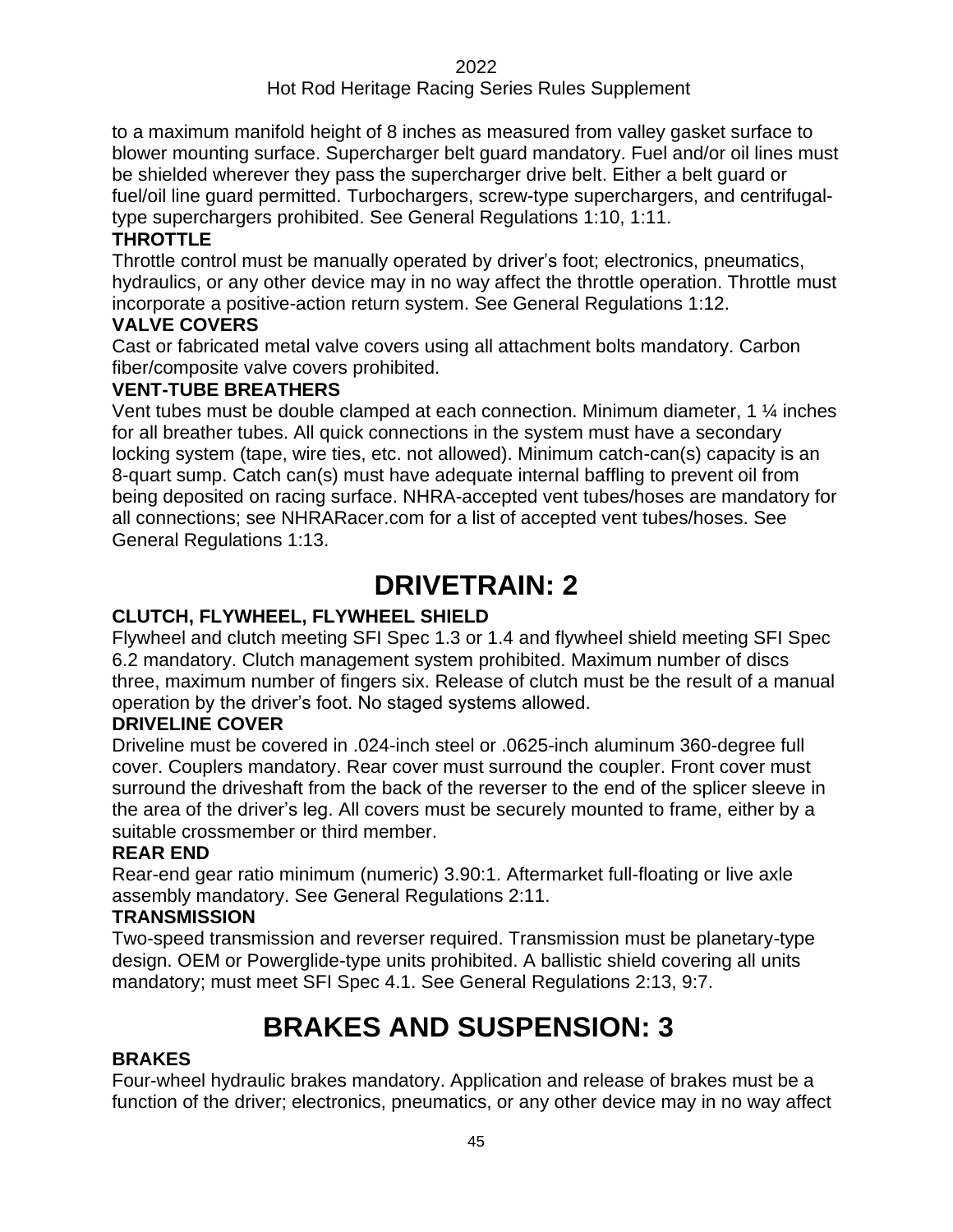or assist brake operation. Hand brake, if used, must be located inside body or driver compartment. Carbon-fiber brake rotors used in conjunction with carbon-fiber specific brake pads mandatory on rear wheels. Carbon-fiber brake rotors used in conjunction with carbon-fiber-specific brake pads mandatory on the front wheels of any car that runs 240 mph or faster. Once a car completes a run at or above 240 mph, carbon-fiber brake rotors with carbon-fiber-specific brake pads must be installed on the car before it can make another run. Steel brake lines mandatory. NHRA-accepted fireproof brake-line covering mandatory on all (front and rear) flexible connection lines; see

NHRARacer.com for a list of accepted manufacturers. See General Regulations 3:11. **STEERING**

Conventional automotive-type rod ends must be a minimum of 3/8-inch shank diameter and must be installed with washers to prevent bearing pullout. Removable steering wheel, if used, must meet SFI Spec 42.1.

# **FRAME: 4**

## **BALLAST**

Permitted. Must be secured with minimum of two 3/8-inch, Grade 8 fasteners, per 100 pounds.

## **GROUND CLEARANCE**

Minimum 3 inches from front of car to 12 inches behind centerline of axle; 2 inches for the remainder of the car, except oil pan and headers.

## **PARACHUTE**

Dual parachutes mandatory. Two separate shroud-line mounting points mandatory with sleeved 1/2-inch-minimum Grade 8 steel bolts with self-locking nuts or with nuts welded onto parachute brackets. Shroud-line mounting brackets must be constructed of minimum 3/16-inch 4130 steel. Fire-resistant protective covers must be on all parachute packs and unpacked shroud lines. Beginning January 1, 2022, pilot chutes must be made of a bright color, not black, to be visible on the racing surface if detached from the main chute. See General Regulations 4:8.

## **ROLL CAGE**

Chassis must have manufacturer's name, serial number, and date of manufacture. Chassis must meet SFI Spec 10.1. Plating of chassis prohibited; painting permitted. Chassis must be inspected yearly by NHRA and have serialized sticker affixed to frame before participation. Roll-cage padding meeting SFI Spec 45.1 mandatory where driver's helmet may come in contact with roll-cage components. Additional padding, mounted on flat stock and fastened to the roll cage on both sides of the driver's helmet, mandatory. Additional padding must be NHRA-accepted, securely mounted using bolts or locking fasteners, and must include a flame-retardant covering. A current list of NHRA-accepted lateral head supports is available on NHRARacer.com. Pressurization of framerails in lieu of air bottles is prohibited.

## **SUSPENSION**

Rigid rear suspension mandatory. Front suspension optional.

## **WHEELBASE**

Minimum: 118 inches; maximum: 125 inches, measured on long side. Maximum wheelbase variation from left to right: 2 inches.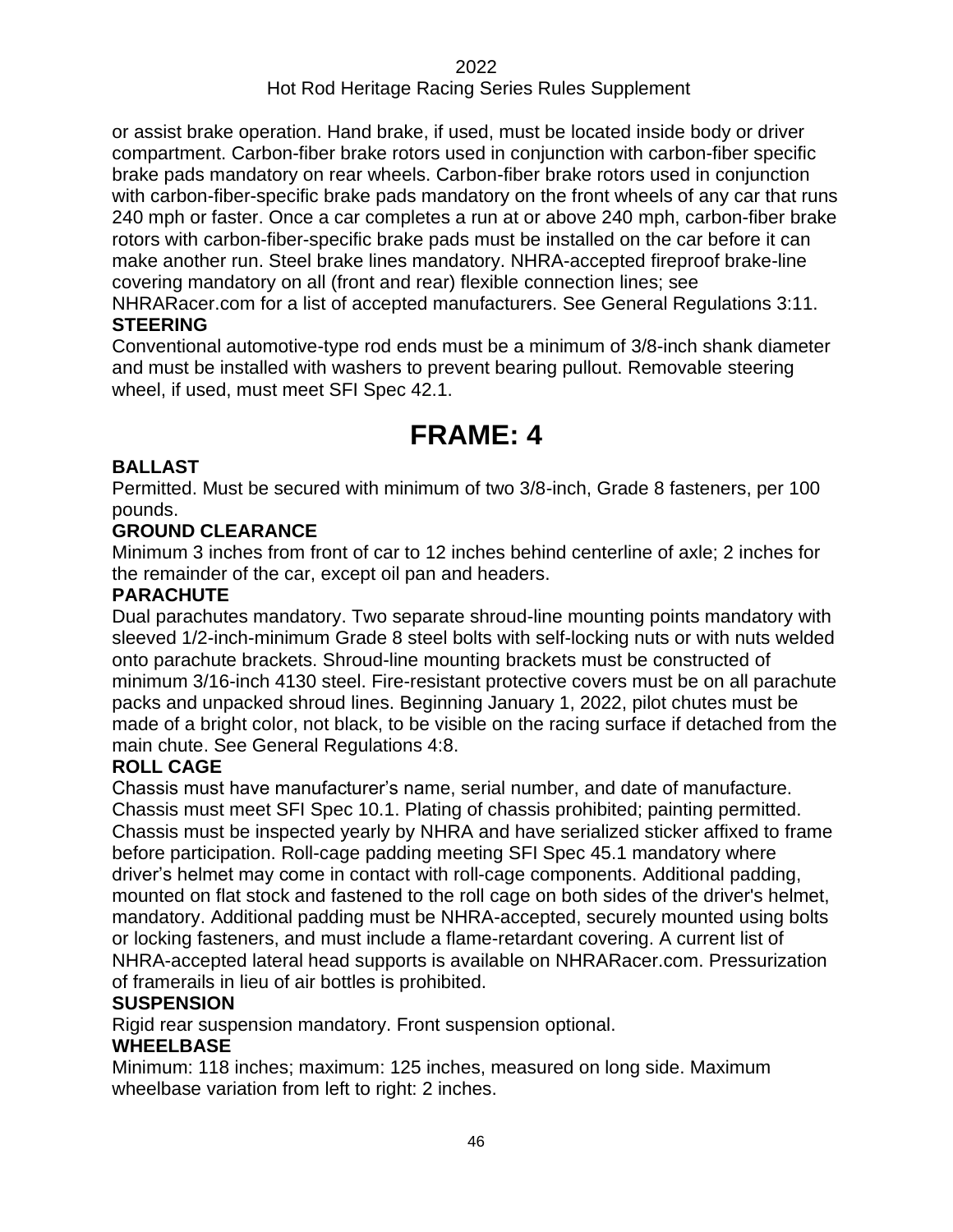Hot Rod Heritage Racing Series Rules Supplement

# **TIRES & WHEELS: 5**

## **TIRES**

Race-only spec tires on front mandatory. Size of rear tires limited to 34.6-inch diameter x 17-inch wide.

#### **WHEELS**

Must be either beadlock design or use of a liner mandatory on non-beadlock wheels.

# **INTERIOR: 6**

#### **SHEET METAL**

Driver-compartment interior, firewall, seat, etc. must be aluminum or steel. Magnesium or carbon fiber prohibited.

#### **UPHOLSTERY**

Seats must be foamed with energy-absorbing material and formed to the driver's body. Minimum one-layer, flame-retardant-material mandatory as seat upholstery.

# **BODY: 7**

#### **BODY**

Limited to 1965 to 1979 American-made bodies. Bodies must resemble the original mass-produced make and model. Corvette roadster and Jeep bodies permitted. Bodies may be made of fiberglass or composite material. Body must lift off as a one-piece unit. Minimum body width is 60 inches, measured at the centerline of the front and rear axle. Maximum lowering of roof height: 2 inches. Front fender bubbles allowed, maximum 2 1/2 inches. The body may be shortened or lengthened a maximum of 15 percent of original dimensions. Opening for blower hat must have a minimum 2.500-inch clearance between body and throttle linkage. Injector box in windshield cannot exceed 50 percent of windshield height. Any modifications to body not described are prohibited. Side windows prohibited. Side windows are the windows that would be where a front door would be in the stock vehicle being used. Exception: Vent windows permitted, may not extend 2 inches rearward where the A-pillar meets the roof line. Window must be perpendicular to the bottom of the side window frame. The 2 inches will be measured from the rearmost part of the upper curve of the circumference where the A-pillar meets the roof. The vent window must be flat. It cannot be formed to deflect air inward or outward. Rear Quarter Windows: Rear quarter window is where that window would be in the stock production vehicle being used. That window cannot extend forward of where the rear of the forward door opening would be. The rear quarter window may be solid (part of the body mold) or clear. But must be flat. And fit against the outside of the body. No part of the window can be formed to deflect air inward or outward. Diverting Air: Any device that diverts air into or out from the car's body or forms a flat lip that could be used for pushing down the body is prohibited. With regard to lips around the bottom of a body, that lip can be a maximum of 1 inch. Body (hood) burst panel, minimum 288 square inches, mandatory. Body burst panel must be secured with plastic screws and two 1/8-inch stainless-steel wires, with body pad bolted with plate on both sides of panel. Fireproof body undercoat required, with manufacturer's sticker required on the body. All new bodies or changes being made on current bodies that are intended for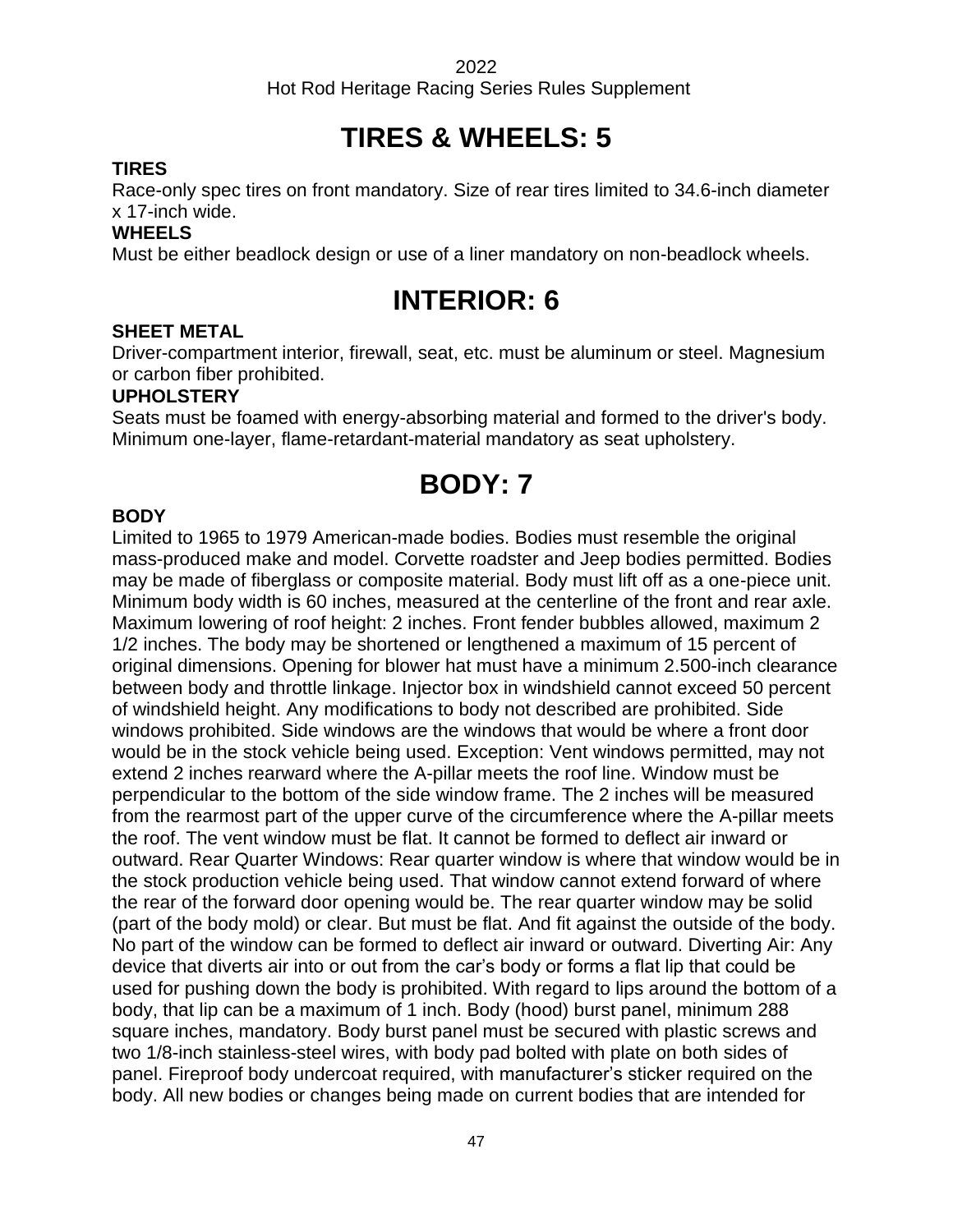## Hot Rod Heritage Racing Series Rules Supplement

use in the NHRA Hot Rod Heritage Racing Series N/FC class must be submitted for acceptance to the NHRA National Technical Director.

## **ESCAPE HATCH**

A working escape hatch must be installed in top of body to permit easy driver exit; seethrough types prohibited. Minimum size, 18 inches x 17 inches. Roof hatch must be permanently attached and hinged at front. Must have release mechanism, operable from both inside and outside of car.

#### **FIREWALL & FLOORS**

Must be constructed of .032-inch aluminum or .024-inch steel. Firewall must completely seal driver from engine compartment per specification for the Funny Car section of the NHRA Rulebook. Magnesium prohibited.

## **SPOILER**

Rear spoiler limited to roof height and body width (modern-type spoilers or spill plates prohibited). Spill plates may not extend forward of the bottom of the rear window or extend past the trailing edge of the rear deck lid. Spill plates cannot be above the roof line. Front spoiler limited to overall overhang measurement of 40 inches, measured from the centerline of the forwardmost front spindle. If the front overhang of a selected body is less than 40 inches, an extension may be added to reach a maximum of 40 inches, measured from the centerline of the forwardmost front spindle. The front and rear spoilers are the only aerodynamic devices permitted; any other wings, spoilers, or canards prohibited.

# **ELECTRICAL: 8**

## **COMPUTERS**

Computers prohibited. **DATA RECORDERS**

Data recorders permitted. Cannot perform any function in fuel, clutch, or driver management.

## **IGNITION**

## **Single Magneto System Permitted:**

- One Point style magneto with one single coil
- One Electronic MSD 3.5 inch diameter body magneto generator
- One MSD points box & MSD coil

## **Electronic Magneto System Permitted: (System 1 Nostalgia Pro Mag 12LT) (additional permitted components):**

• MSD Part Numbers: 8142 Red Coil, 8145 Red Point Box or MSD Part Numbers: 81423 Black Coil, 81453 Black Point Box

No amperage upgrades can be done to both the point and electronic style magnetos. (12 Amps maximum). MSD 4 inch diameter body generators prohibited. Rotation changes cap size and magneto drive adapter can be changed to adapt to different magneto drives and engine combinations.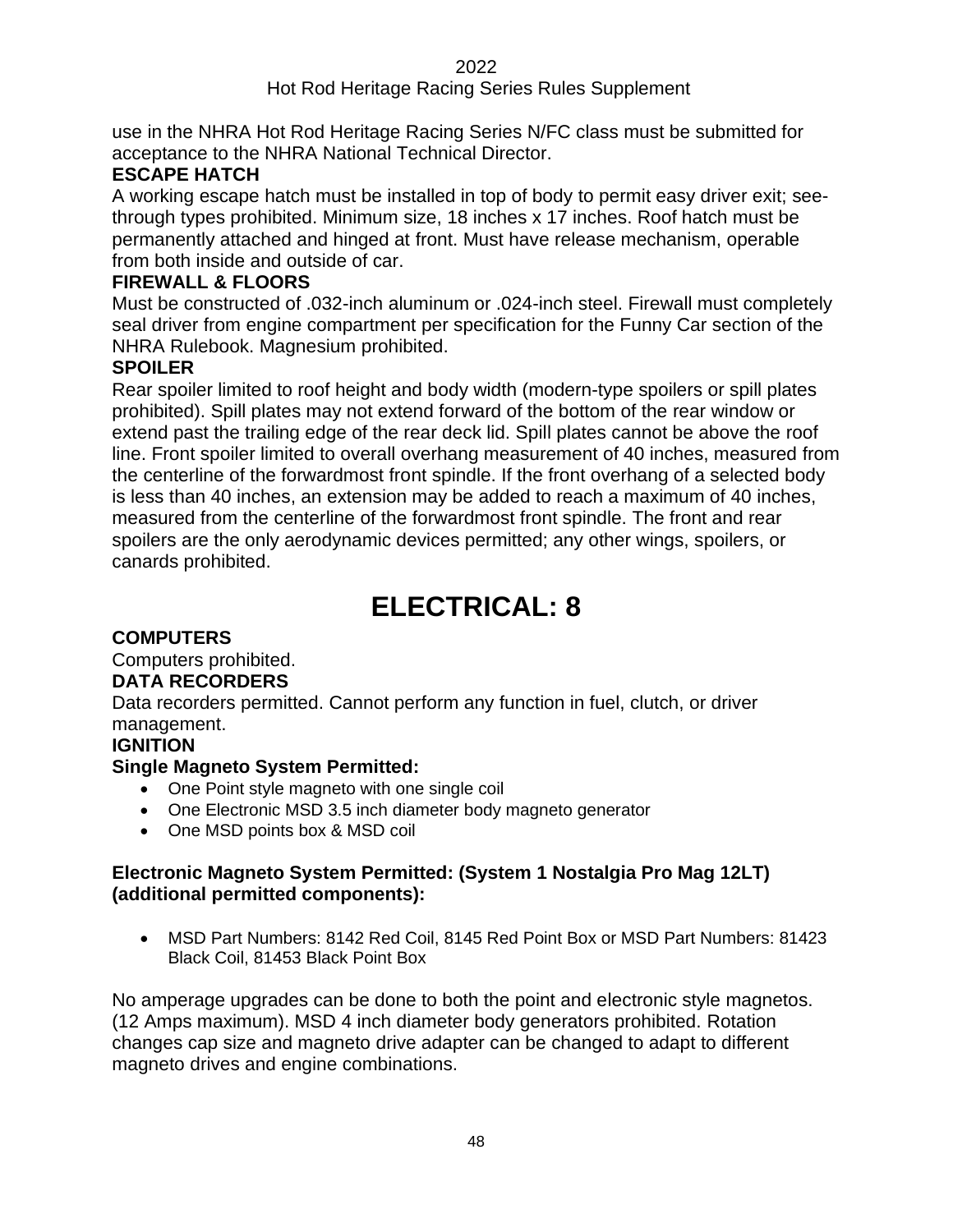Crank triggers, traction control devices and MSD Grids prohibited. Battery connection between magneto generator and MSD points box prohibited.

Timing retard must be a function of the driver by mechanical or pneumatic means only.

A functional positive action, ignition ON/OFF switch located in the driver's compartment capable of de-energizing the entire system is mandatory. Driver must be able to easily access and operate the ignition ON/OFF when seated in a normal driving position while seat belts are secured. Momentary contact with prohibited. The ignition ON/OFF switch is to be used to shut off the engine if the fuel shutoff does not function properly.

# **SUPPORT GROUP: 9**

## **FIRE SYSTEM**

Fire extinguishing system must meet SFI Spec 17.1. Minimum 20-pound or more fire extinguishing system mandatory. System must be divided so that a minimum of 15 pounds is directed into engine compartment by means of nozzled outlets placed in front of each bank of exhaust headers. Remaining 5 pounds or more should be dispersed in driver compartment by means of an atomizing nozzle placed at driver's feet. Must be installed per manufacturer's specifications. Fire-bottle activation cables must be installed inside framerail where cable passes engine/bellhousing area. Carbon-fiber bottles prohibited. See General Regulations 9:3.

## **JACKS AND JACK STANDS**

No work may be done under any car in the pits while supported by a jack. No car may be fired while on a jack. Jack stands are required while work is performed or while car is being warmed up; a licensed driver must be in the seat anytime the motor is being run. Jack-stand devices must provide a minimum ground clearance of 7 inches from bottom of rear tire to ground while car is running.

## **SHUTOFF DEVICE**

Properly installed and operational Electrimotion Nostalgia Shutoff Controller Kit (part number SB003) mandatory. The Electrimotion Nostalgia Shutoff Controller Kit must be installed per manufacturer's instructions. Beginning July 1, 2018 the Electrimotion Shutoff Receiver (part number RF001) is mandatory. Modification of or tampering with the Electrimotion Nostalgia Shutoff Controller Kit is prohibited. The Electrimotion Crew Alert Box, part number CB001, may be used in conjunction with the Shutoff Device to illuminate a dash light for driver notification, disengage throttle and /or enable the shutoff device. Any other use of the Crew Alert box is prohibited.

## **WARM-UPS**

When starting vehicle in the pit area, vehicle must be fully within the confines of the assigned space. No part of the car may extend past the trailer. See General Regulations 9:4, 8:12.

# **DRIVER: 10**

## **ARM RESTRAINTS**

Mandatory. See General Regulations 10:3. **CREDENTIALS**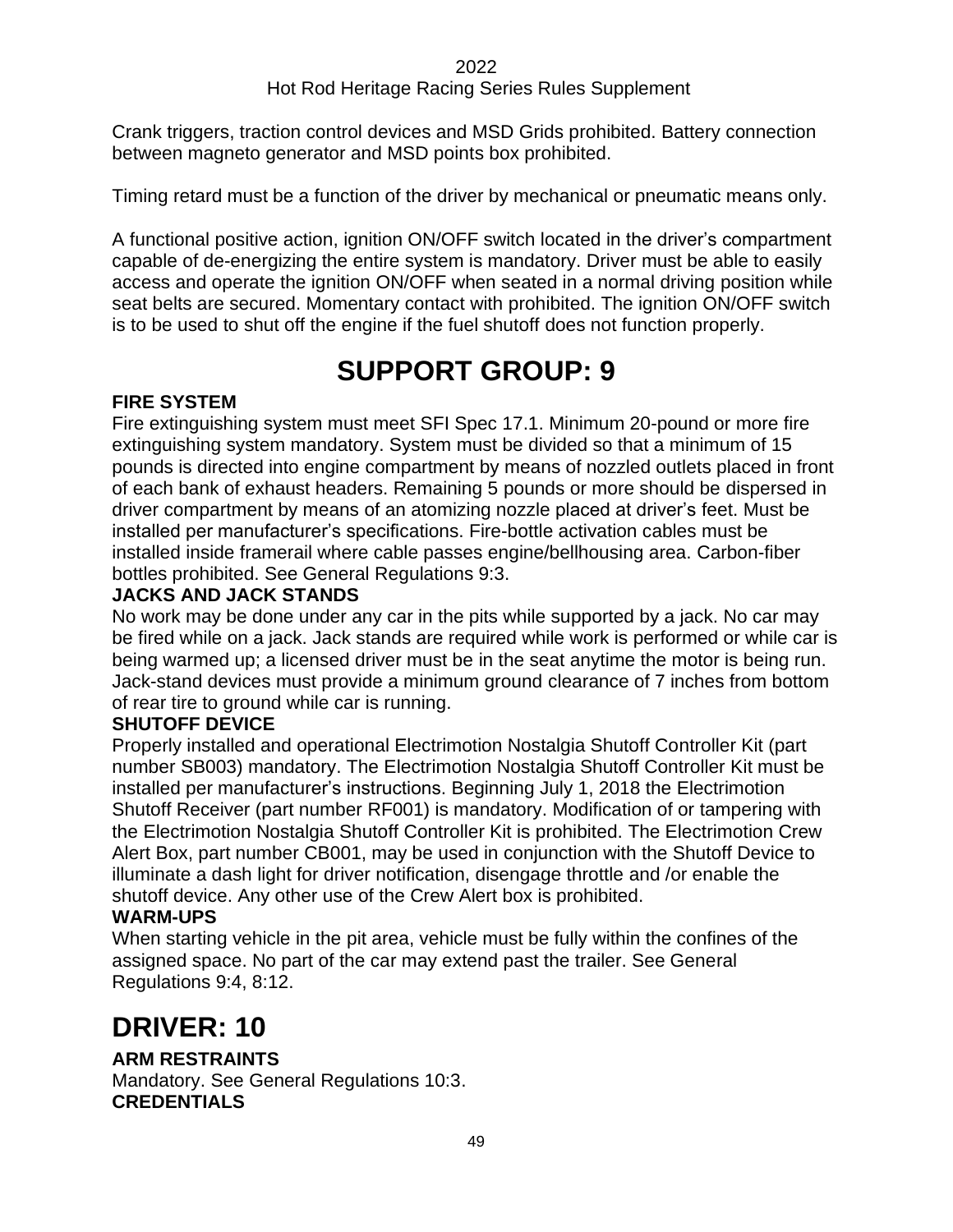## Hot Rod Heritage Racing Series Rules Supplement

Valid Nostalgia Funny Car or equivalent license mandatory. See General Regulations 10:4.

## **DRIVER RESTRAINT SYSTEM**

Minimum 6-point, driver restraint system meeting SFI Spec 16.1 or 16.5 mandatory. All belts and mounting points must be covered with a fire-resistant material. Restraint system must be updated at two-year intervals from date of manufacture. See General Regulations 10:5.

#### **HELMET**

Full-face helmet with shield meeting Snell: SA2010, SA2015, SA2020 or SFI: 31.1/2010, 31.1/2015 or 31.1/2020 or FIA: 8860-2010, 8860-2015 or 8860-2018 mandatory. Helmet must meet applicable SFI, Snell or FIA specs with fresh air system installed. Compressed air only. Air can be supplied on demand or by constant pressure. **Beginning January 1, 2022, Eject Helmet Removal System (part number SDR 890- 01-30) mandatory and must be installed per manufacturer instructions. A Stand 21 Lid Lifter head sock meeting SFI 3.3 may be used in lieu of the Eject Helmet Removal System.** See General Regulations 10:7.

## **HEAD AND NECK RESTRAINT DEVICE/SYSTEM**

At all times that the driver is in the race vehicle, from the ready line until the vehicle is on the return road, driver must properly utilize an SFI-approved head and neck restraint device/system, including connecting the helmet as required for full functionality of the device. The device/system must meet SFI Spec 38.1 and must display a valid SFI label. The head and neck restraint device/system, when connected, must conform to the manufacturer's mounting instructions, and it must be configured, maintained, and used in accordance with the manufacturer's instructions.

#### **PROTECTIVE CLOTHING**

Driver's suit meeting SFI Spec 3.2A/20, gloves 3.2A/20 boots 3.2A/20 and head sock 3.3 mandatory. All jacket and pants or driver suits that meet SFI Spec 3.2A/20 must be recertified on a five-year interval. A head sock is not mandatory when helmet is manufactured with a skirt labeled as meeting SFI Spec. 3.3. See General Regulations 10:10.

**Beginning January 1, 2022, the following language will replace the paragraph above: Driver's suit meeting SFI Spec 3.2A/20, long sleeve underwear shirt meeting SFI 3.3, long underwear pants meeting SFI 3.3, SFI Spec 3.3/20 gloves, glove under-liners made of flame retardant material, SFI Spec 3.3/20 boots, socks meeting SFI 3.3, SFI Spec 3.3 head sock, and SFI Spec 3.3/10 helmet skirt mandatory. All clothing containing metal or plastic prohibited. Undergarments that are worn in addition to those mandated that are made of flammable materials (e.g., nylon, rayon, polyester, spandex etc.) are prohibited. All jewelry prohibited. All jacket and pants or driver suit that meet the SFI Spec 3.2A/20 must be recertified on a five-year interval. See General Regulations 10:10.**

# **SECTION 8: NOSTALGIA TOP FUEL**

## **DESIGNATION**

N/TF, preceded by number.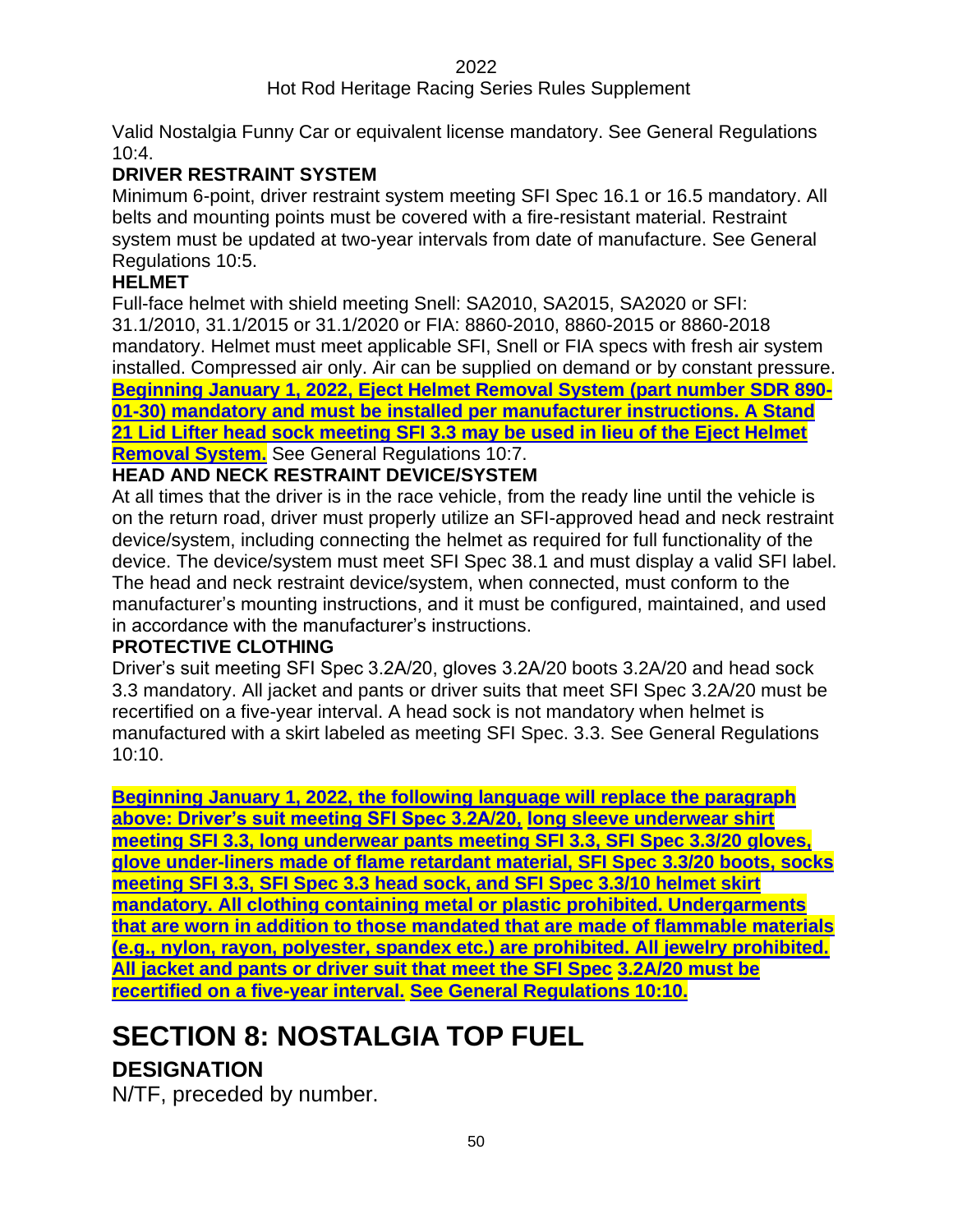Reserved for front-engine supercharged, nitro-burning dragsters built specifically for all-out drag racing competition.

These rules are the minimum standards for operation of an Alternative Sanctioning Organization using NHRA member tracks or the standard an NHRA member track must use when booking in this type of exhibition show.

Alternative Sanctioning Organizations must employ at least one silvercertified SFI tech inspector throughout the event. Proper tech inspection and follow-through during the entire event is imperative. Speeds of 260 mph and/or elapsed times in the mid-five-second range will require a reevaluation of performance restrictions.

True nostalgia cars that do not meet these rules may be certified for exhibition runs only through the NHRA main office on an individual basis.

# **REQUIREMENTS & SPECIFICATIONS**

# **ENGINE: 1**

## **ENGINE**

Any internal-combustion, American-made OEM-type engine permitted. Maximum cubic inches 470; Minimum weight per cubic inch 4.60; maximum Hemi bore center spacing 4.840 inches, maximum Ford bore spacing 4.900 inches, must maintain bore centers +/- .015-inch from stock. Blocks and cylinder heads must retain all physical characteristics of stock-production components. Billet blocks permitted. Any new block design must be submitted to NHRA Technical Services Department for acceptance. Machining of billet blocks to reduce weight is prohibited. Alloy and billet heads permitted. Accepted billet heads and block must remain as manufactured. OEM cylinder-head bolt pattern mandatory for all cylinder-head types. Cylinder heads must retain stock OEM-valve angles.

## **LOWER CONTAINMENT**

Engine must be equipped with an SFI Spec 7.1 lower-engine-ballistic/restraint device. In addition, an engine oil-retention pan mandatory; minimum material .050-inch aluminum or .040-inch carbon fiber/Kevlar. Pan must extend from framerail to framerail and extend from the rear motorplate to minimum 1 inch forward of the front face of the lower pulley and must incorporate minimum 4-inch-high vertical folded-up walls on sides and minimum 2 inches on front and rear. Front and rear walls must be "coved" toward oil pan to assist oil in staying within the confines of the oil-retention pan. Pan must be either a one-piece design or constructed as to be sealed as a retention device to retain oil. Minimum number of slots or holes in the walls to clear frame, steering, or lines permitted. A nonflammable, oil-absorbent liner mandatory inside of retention device. **EXHAUST SYSTEM**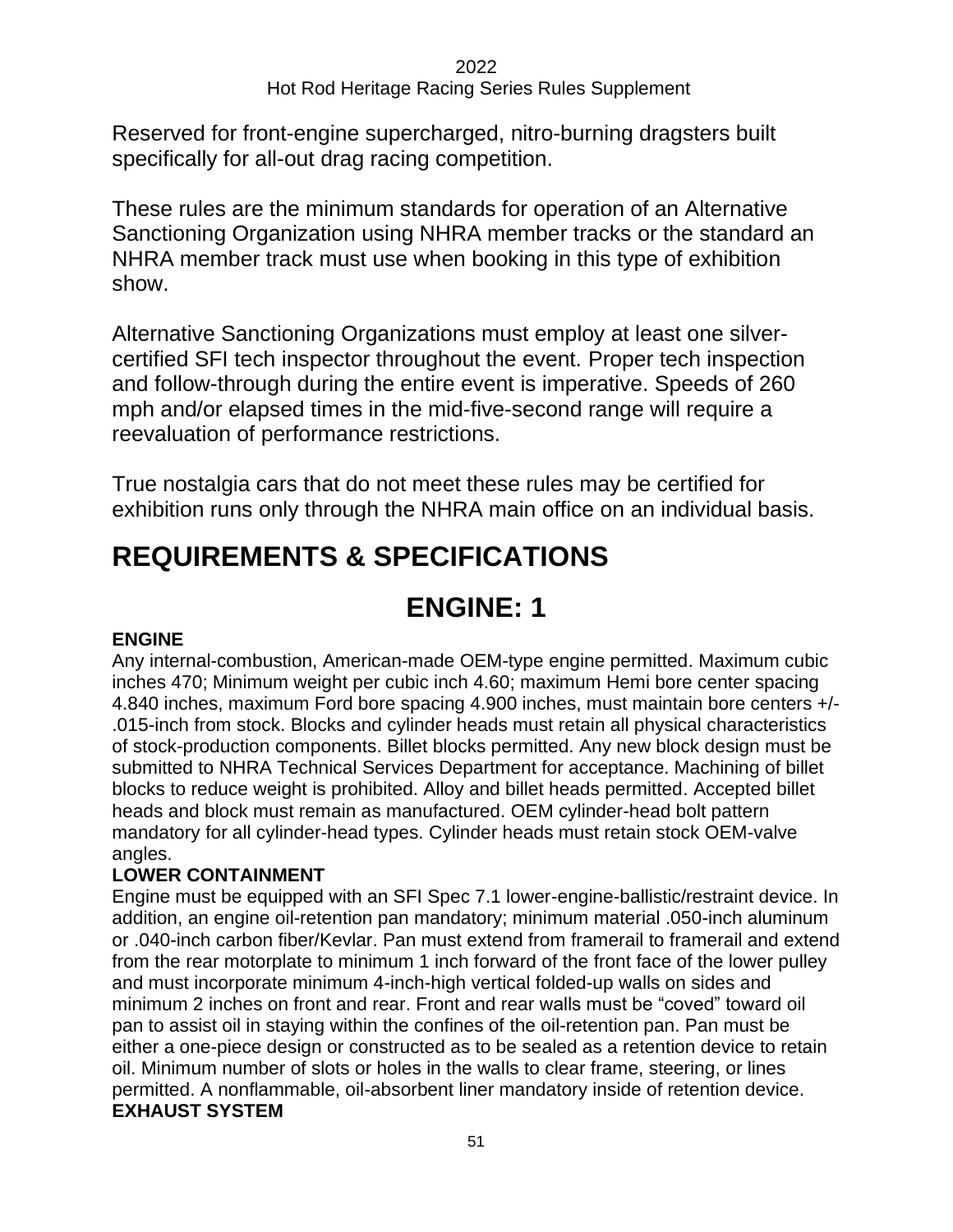## Hot Rod Heritage Racing Series Rules Supplement

Exhaust must be directed away from driver.

#### **FUEL**

Nitromethane and methanol permitted. All other fuels prohibited.

#### **FUEL SYSTEM**

Single fuel pump mandatory. Fuel pump must be NHRA accepted. NHRA-accepted fuel pumps: Earl Machine NOSTF, Enderle 1100, Hilborn -4, Settles Nostalgia Gerotor, Aeromotive 11937, Waterman 320900N, and Rage Racing 1400N. All new fuel pumps must be submitted to NHRA for acceptance. Fuel pumps must retain as-manufactured gear or rotor outside diameter, depth, and tooth/lobe count. Fuel pumps with a second outlet must have one of the outlets capped or routed back to the fuel tank or return system. Fuel pump restricted to a total fuel delivery limited to 20.0 gpm at 4,000 rpm pump speed measured through a 0.300-inch orifice. All competitors must submit their fuel pump(s) to the NHRA-accepted testing facility (KJ Crawford Inc. Fuel Injection; phone, 707- 542-9551) for certification prior to competition. All pumps must be sealed by KJ Crawford Inc. with a lead seal. Pump must be driven at 1/2 crankshaft speed. NHRA reserves the right to confiscate fuel pumps or uphold competitor protest request regarding fuel pumps at any time during or after the event for further inspection. No electronic, pneumatic, or hydraulic controls of fuel system. Fuel-system changes must be a function of the driver by mechanical means only. One action by the driver can only result in one function, one time, other than fuel pressure operated check valves (i.e., you may not incorporate a system through a driver-activated switch or lever, or a wideopen throttle switch, that starts a series of events). Fuel shutoff must be operable from the driver's seat.

No pressurized fuel tanks. Fuel tanks must be mounted above the lower framerail. Fuel tank and fuel lines must be within the confines of the frame and be protected from coming in contact with the track surface. Fuel tank must have a positive locking screwon cap. Fuel line must be isolated from driver's compartment. Fuel-gauge lines in the driver' compartment must be steel-braided with steel fittings. All flexible fuel-pressure lines, with the exception of the hat nozzle lines, must be pressure-tested and labeled. All testing must be hydrostatic for minimum 30 seconds at 750psi. Label must indicate date, PSI, and tester ID. Labeling must be impervious to nitromethane and brake clean.

Maximum number of nozzles 24 (maximum 8 in injector hat, 16 in manifold). Y-nozzles may be used in lieu of individual nozzles in the manifold; limited to 16 nozzle jets. No down nozzles allowed. Maximum fuel injector air inlet opening: 65 square inches measured at butterfly or throttle bodies, excluding cross shaft in fully open position. Fuel injector hat/scoops must be NHRA accepted prior to competition. No composite materials (i.e., carbon fiber/Kevlar, graphite, etc.) can be used in injector hat and/or scoop. Internal modifications to scoop or hat allowed. See General Regulations 1:5 and 1:6.

## **OIL LINES**

All flexible-pressure oil lines, excluding return lines and any line 30psi or lower in pressure, must be pressure-tested and labeled. All testing must be hydrostatic for minimum 30 seconds at 750psi. Label must indicate date, PSI, and tester ID. Labeling must be impervious to nitromethane and brake clean. Otherwise hard line mandatory. **PAN PRESSURE SHUTOFF SYSTEM**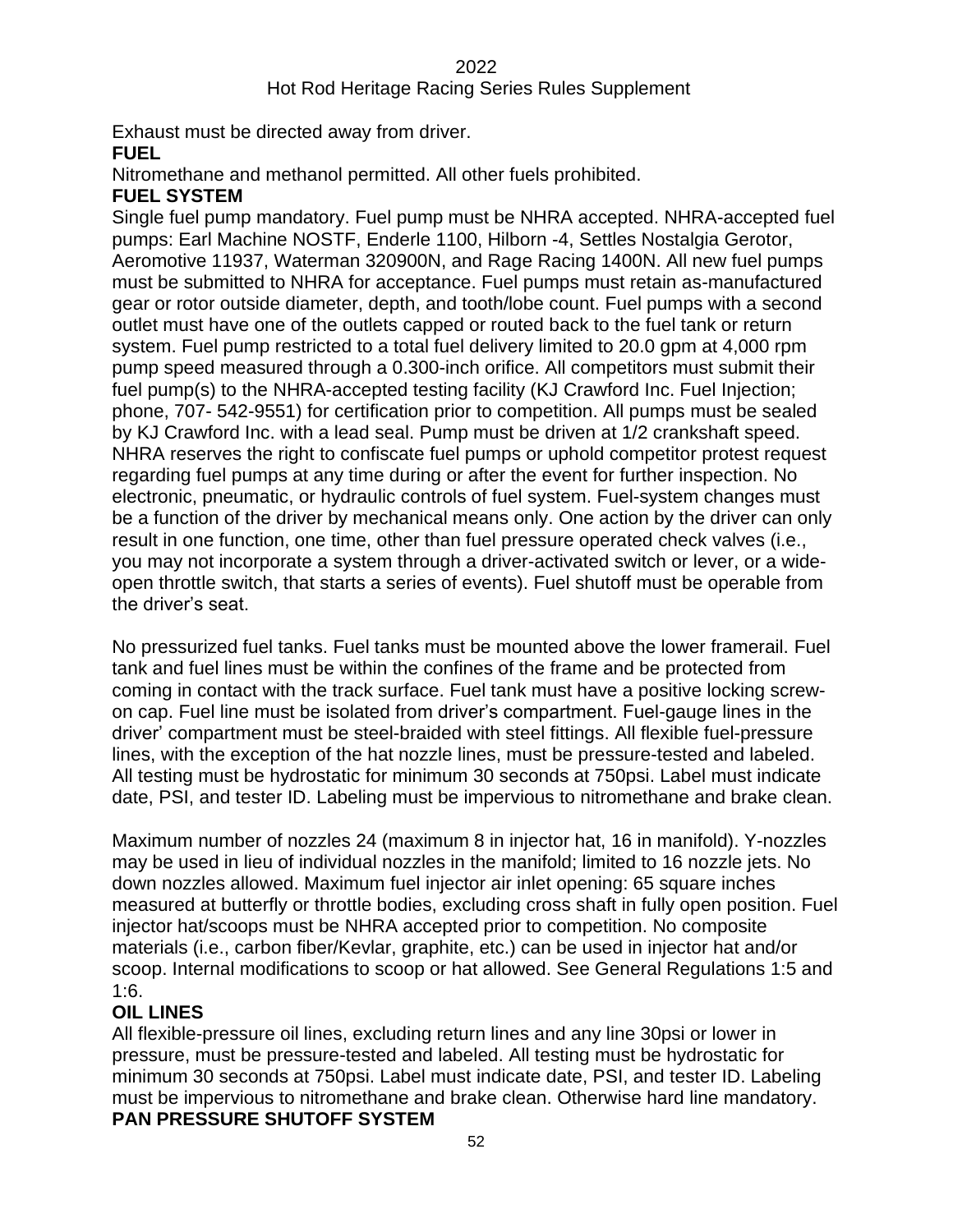A Electrimotion Nostalgia Pan Pressure Shutoff System Kit is mandatory on all cars. All of these components must be properly installed per the manufacturer's instructions and fully operational. Maximum setting for the pan pressure switch is 9 PSI. Any attempt to circumvent the function of any of these devices is strictly prohibited.

#### **SUPERCHARGER**

Restricted to Roots-type supercharger; rotor helix angle not to exceed that of standard 71-series GM-type rotor. High-helix prohibited. OEM manufacturer's cast or extruded billet blower case mandatory. Maximum size: 6-71, 18.250-inch case length. Maximum rotor length: 15 inches. Maximum rotor cavity diameter: 5.840 inches. Maximum overdrive: 14.99 percent. Rotors must be driven from the front; both external drive and internal gearing. Blower setback may not allow any portion of blower to extend behind bellhousing mounting surface on cylinder block. Spacer or components between top of supercharger case and bottom of fuel injector hat restricted to 2-inch maximum. Supercharger restraint system meeting SFI Spec 14.3 mandatory. Aluminum studs required. Manifold burst panel meeting SFI Spec 23.1 mandatory. Manifolds are limited to a maximum manifold height of 8 inches as measured from valley gasket surface to blower mounting surface. Supercharger belt guard mandatory. Fuel and/or oil lines must be shielded wherever they pass the supercharger drive belt. Either a belt guard or fuel/oil line guard permitted. Turbochargers, screw-type superchargers, and centrifugaltype superchargers prohibited. See General Regulations 1:11.

#### **THROTTLE**

Throttle control must be manually operated by driver's foot; electronics, pneumatics, hydraulics, or any other device may in no way affect the throttle operation. Throttle must incorporate a positive-action return system. See General Regulations 1:12.

#### **VALVE COVERS**

Cast or fabricated metal valve covers using all attachment bolts mandatory. Carbon fiber/composite valve covers prohibited. Must be NHRA-accepted.

## **VENT-TUBE BREATHERS**

Vent tubes must be double clamped at each connection. Minimum diameter, 1 ¼ inches for all breather tubes. All quick connections in the system must have a secondary locking system (tape, wire ties, etc. not allowed). Minimum catch-can(s) capacity is an 8-quart sump. Catch can(s) must have adequate internal baffling to prevent oil from being deposited on racing surface. NHRA-accepted vent tubes/hoses are mandatory for all connections; see NHRARacer.com for a list of accepted vent tubes/hoses. See General Regulations 1:13.

# **DRIVETRAIN: 2**

## **CLUTCH, FLYWHEEL, FLYWHEEL SHIELD**

Flywheel and clutch meeting SFI Spec 1.3 or 1.4 and flywheel shield meeting SFI Spec 6.2 mandatory. Clutch management system prohibited. Maximum number of discs, three. Release of clutch must be the result of a manual operation by the driver's foot. No staged systems allowed. See General Regulations 2:3, 2:5, 2:6, 2:7.

## **DRIVELINE COVER**

Driveline must be covered in .0625-inch steel or aluminum 360-degree full cover. Couplers mandatory. All covers must be securely mounted to frame, either by a suitable crossmember or third member. See General Regulations 2:1.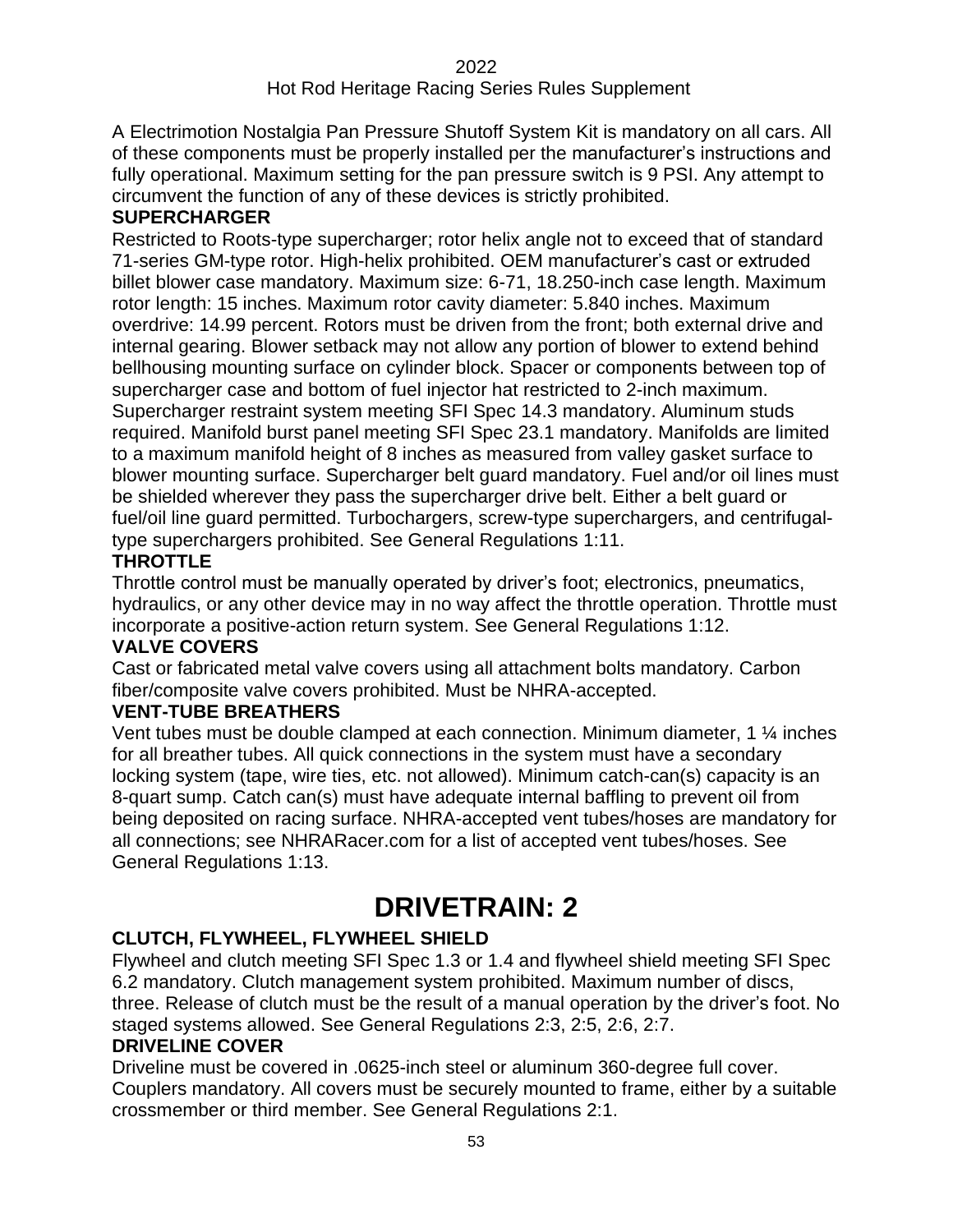## Hot Rod Heritage Racing Series Rules Supplement

## **REAR END**

Rear-end gear ratio limited to 3.90:1 (ratio numerically lower than 3.90:1; prohibited). Aftermarket full-floating or live axle assembly mandatory. See General Regulations 2:11.

## **TRANSMISSION**

Direct drive or two-speed transmission permitted. Two-speed transmission must be planetary-type design. OEM or Powerglide-type units prohibited. A ballistic shield covering all two-speed transmission units mandatory; must meet SFI Spec 4.1. A twospeed transmission may only be used in conjunction with a points-type magneto. Reverser mandatory. See General Regulations 2.13, 9:7.

#### **REVERSER SHIELD**

A one-piece ballistic shield covering all units mandatory. Must meet SFI Spec 4.1. See General Regulations 2:13.

# **BRAKES AND SUSPENSION: 33**

## **BRAKES**

Dual piston hydraulic rear wheel brakes mandatory. Application and release of brakes must be a function of the driver; electronics, pneumatics, or any other device may in no way affect or assist brake operation. Hand brake, if used, must be located inside body or driver compartment. Carbon-fiber brake rotors used in conjunction with carbon-fiber specific brake pads mandatory; all other materials prohibited. Steel brake lines mandatory. NHRA-accepted fireproof brake-line covering mandatory on all flexible connection lines; see NHRARacer.com for a list of accepted manufacturers. See General Regulations 3:11.

## **STEERING**

Conventional automotive-type rod ends must be a minimum of 3/8-inch shank diameter and must be installed with washers to prevent bearing pullout. Removable steering wheel, if used, must meet SFI Spec 42.1. See General Regulations 3:3.

# **FRAME: 4**

## **BALLAST**

Permitted. Must be secured with minimum of two 3/8-inch, Grade 8 fasteners, per 100 pounds. See General Regulations 4:2.

#### **GROUND CLEARANCE**

Minimum 3 inches from front of car to 12 inches behind centerline of front axle; 2 inches for the remainder of the car, except oil pan and headers.

## **PARACHUTE**

Dual parachutes mandatory. Two separate shroud-line mounting points mandatory with sleeved 1/2-inch-minimum Grade 8 steel bolts with self-locking nuts or with nuts welded onto parachute brackets. Shroud-line mounting brackets must be constructed of minimum 3/16-inch 4130 steel. Fire-resistant protective covers must be on all parachute packs and unpacked shroud lines. Beginning January 1, 2022, pilot chutes must be made of a bright color, not black, to be visible on the racing surface if detached from the main chute. See General Regulations 4:8.

## **ROLL CAGE**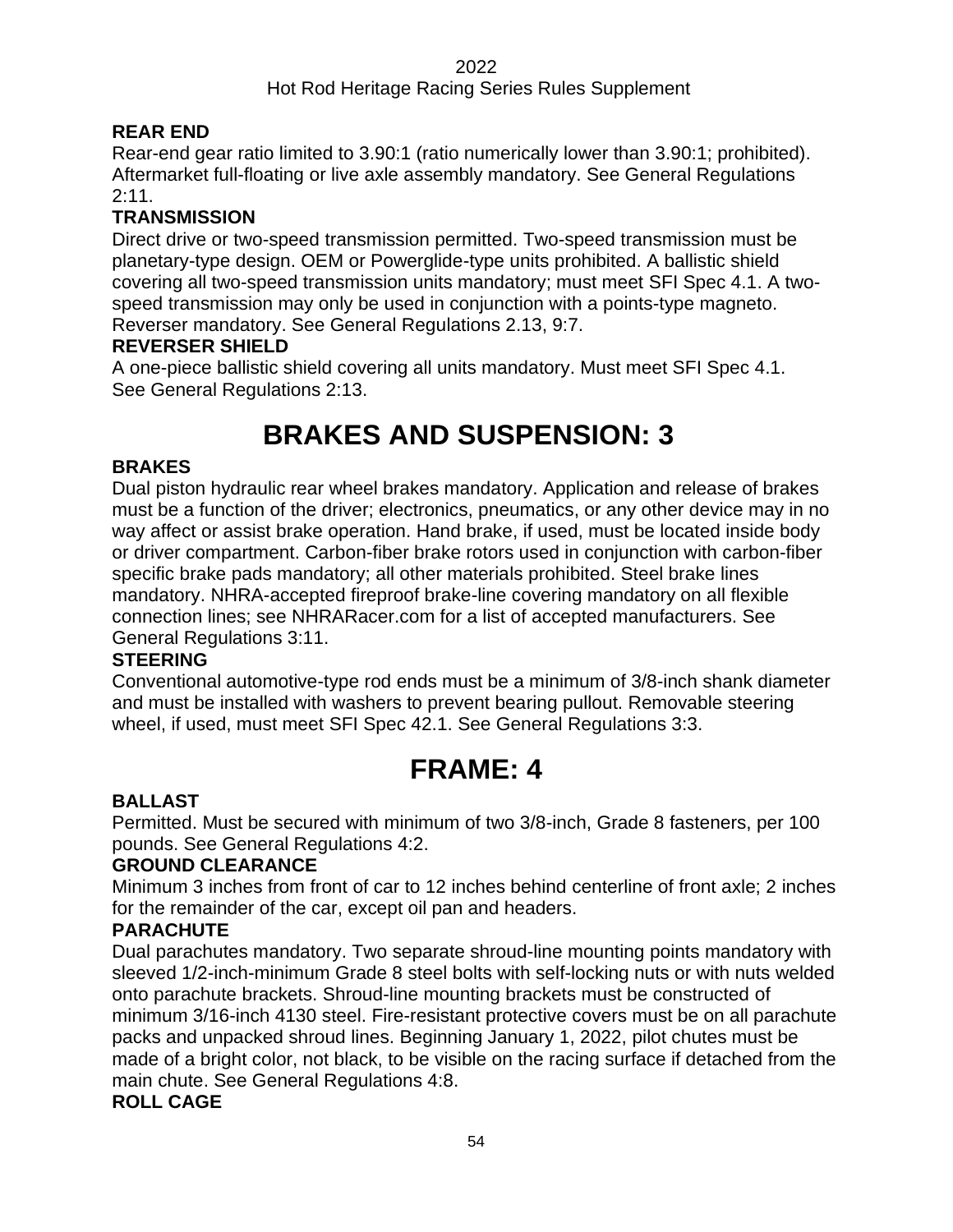## Hot Rod Heritage Racing Series Rules Supplement

Chassis must have manufacturer's name, serial number, and date of manufacture. Chassis must meet SFI Spec 2.2 (front-engine cars). Effective Jan. 1, 2011, chassis must meet SFI Spec 2.2. Current certification will be accepted until they expire. Plating of chassis prohibited; painting permitted. Chassis must be inspected yearly by NHRA and have serialized sticker affixed to frame before participation. Roll-cage padding meeting SFI Spec 45.1 mandatory where driver's helmet may come in contact with rollcage components. Additional padding, mounted on flat stock and fastened to the roll cage on both sides of the driver's helmet, mandatory. Additional padding must be NHRA-accepted, securely mounted using bolts or locking fasteners, and must include a flame-retardant covering. A current list of NHRA-accepted lateral head supports is available on NHRARacer.com. Pressurization of framerails in lieu of air bottles is prohibited.

#### **SUSPENSION**

Rigid rear suspension mandatory. Front suspension optional.

#### **WHEELBASE**

Minimum: 150 inches. Maximum: 225 inches on long side. Maximum wheelbase variation from left to right: 2 inches.

# **TIRES & WHEELS: 5**

#### **TIRES**

Only M&H, part numbers MVD-004, MVD-005, MVD-010, and Hoosier, part number 18975, tires permitted. Race-only spec tires on front mandatory.

#### **WHEELS**

Minimum width: 10 inches. Maximum width: 12 inches, or as determined by spec tire requirements. Must be either beadlock design or use of a liner mandatory on nonbeadlock wheels.

# **INTERIOR: 6**

#### **SHEET METAL**

All sheet metal within the driver compartment must be aluminum or steel. Magnesium prohibited.

## **UPHOLSTERY**

Seats must be foamed with energy-absorbing material and formed to the driver's body. Minimum one-layer, flame-retardant material mandatory as seat upholstery.

# **BODY: 7**

#### **AIRFOILS**

Side-mounted canard-type units permitted, securely mounted below the headers and in front of rear tires. Front wing permitted. Maximum canard wing surface 450 square inches per side. Canards may not extend more than 2 inches outside rear tire. Front wing must be no higher than top of front tires and may not extend outside of front tires. In addition, total front wing surface must not exceed 500 square inches. Maximum wicker on canards and front wings .500-inch. Canards and front wings only aerodynamic surfaces allowed. Any disguised surfaces prohibited. Maximum overhang limited to 30 inches, measured from the centerline of the forward-most front spindle.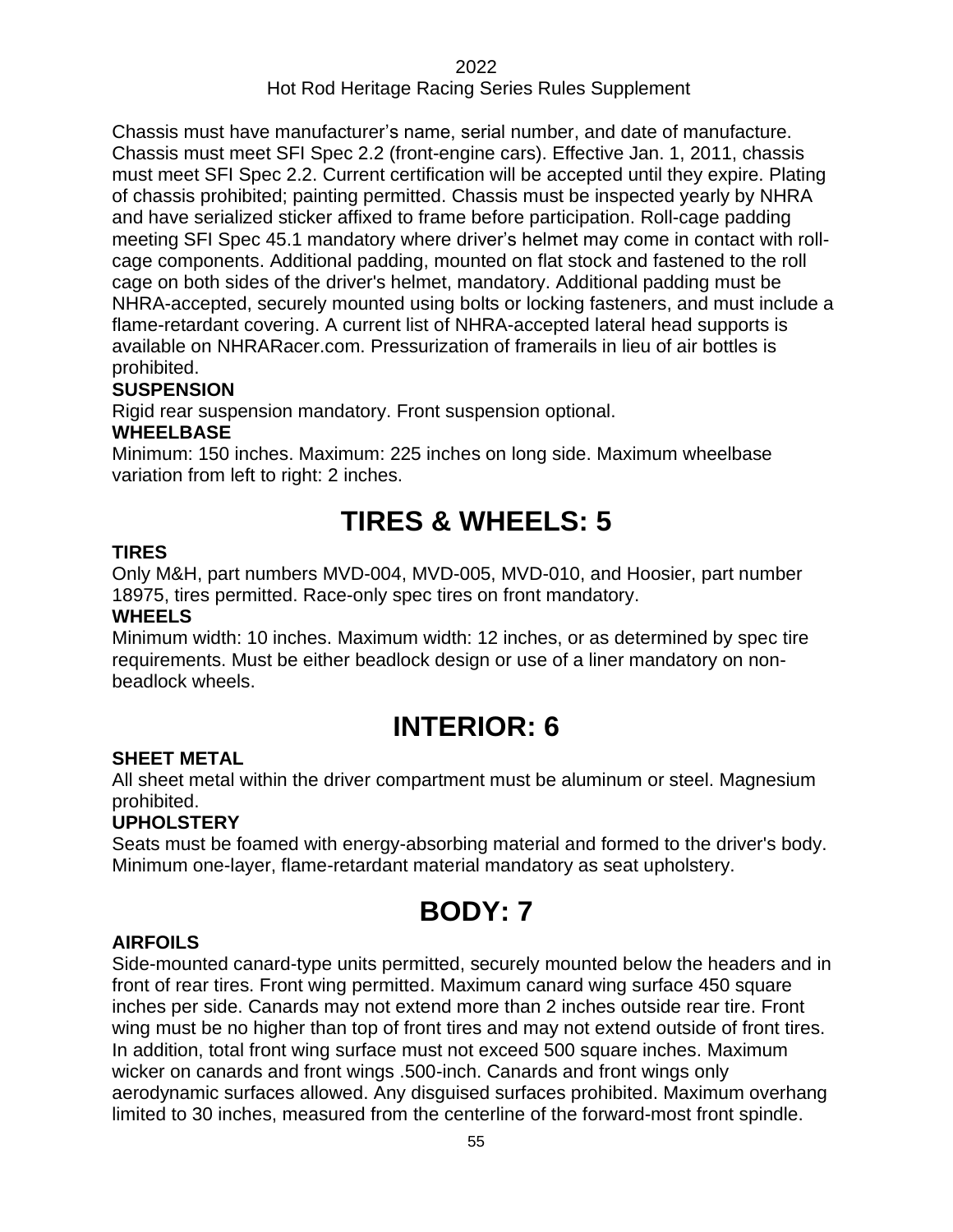## **BODY**

Body and cowl must be metal, fiberglass, or carbon fiber/Kevlar. Driver compartment, frame structure, roll bars, and body must be designed to prevent driver's body or limbs from contacting track surface.

## **MOTORPLATE**

Must be constructed of .250-inch aluminum or steel. Firewall must completely seal driver from engine. Magnesium prohibited.

# **ELECTRICAL: 8**

## **IGNITION**

For vehicles with direct drive: Limited to a single magneto with one coil and one spark box. Magneto limit: MSD 44 amp. No chips or computer-type ignition allowed. Timing retard or advance changes must be a function of the driver by mechanical means only. No electronic, pneumatic, or hydraulic timing change devices allowed. One action by the driver can only result in one function, one time (i.e., you may not incorporate a system through which a driver-activated switch or lever, or a wide-open throttle switch, starts a series of events).

For vehicles with two-speed transmission:

## **Single Magneto System Permitted:**

- One Point style magneto with one single coil
- One Electronic MSD 3.5 inch diameter body magneto generator
- One MSD points box & MSD coil

#### **Electronic Magneto System Permitted: (System 1 Nostalgia Pro Mag 12LT) (additional permitted components):**

• MSD Part Numbers: 8142 Red Coil, 8145 Red Point Box or MSD Part Numbers: 81423 Black Coil, 81453 Black Point Box

No amperage upgrades can be done to both the point and electronic style magnetos. (12 Amps maximum). MSD 4 inch diameter body generators prohibited. Rotation changes cap size and magneto drive adapter can be changed to adapt to different magneto drives and engine combinations.

Crank triggers, traction control devices and MSD Grids prohibited. Battery connection between magneto generator and MSD points box prohibited.

Timing retard must be a function of the driver by mechanical or pneumatic means only.

A functional positive action, ignition ON/OFF switch located in the driver's compartment capable of de-energizing the entire system is mandatory. Driver must be able to easily access and operate the ignition ON/OFF when seated in a normal driving position while seat belts are secured. Momentary contact with prohibited. The ignition ON/OFF switch is to be used to shut off the engine if the fuel shutoff does not function properly.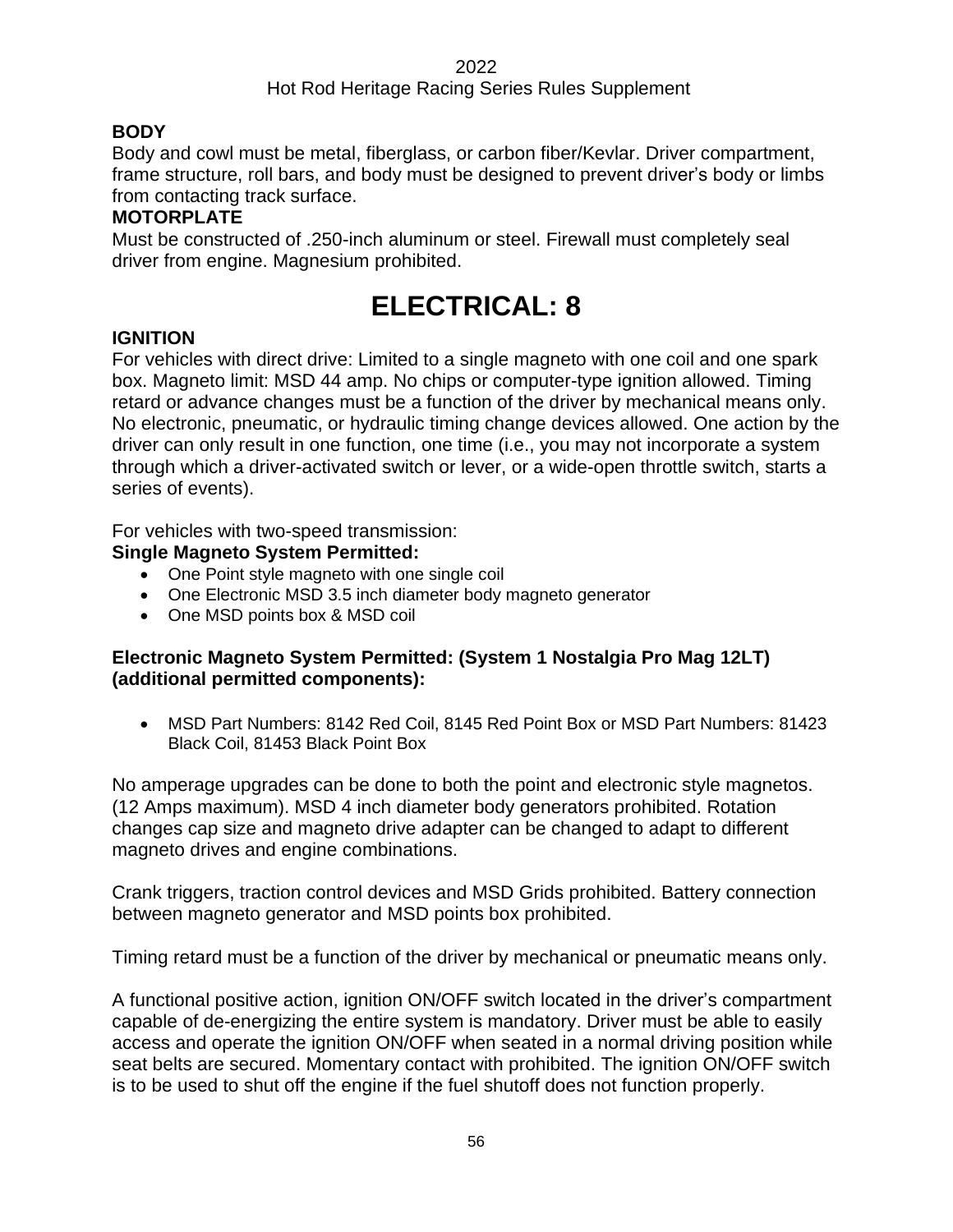Hot Rod Heritage Racing Series Rules Supplement

# **SUPPORT GROUP: 9**

## **DATA RECORDERS**

Data recorders allowed but only for the purpose of gathering data; they can perform no function of engine, clutch, ignition, or fuel-system control. See General Regulations 9:1, 9:2.

## **FIRE EXTINGUISHER SYSTEM**

Fire extinguisher system meeting SFI Spec 17.1 mandatory. Minimum 20-pound or more NHRA-accepted fire extinguishing system mandatory. Activation cables must be protected in bellhousing and engine area. Activation cables and distribution tubing must be steel. Must be installed per manufacturer's specifications. Carbon-fiber bottles prohibited. See General Regulations 9:3.

## **AIR BOTTLES**

No compressed air or similar devices allowed on car (except for use with a parachute only).

## **JACKS AND JACK STANDS**

No work may be done under any car in the pits while supported by a jack. No car may be fired while on a jack. Jack stands are required while work is performed or while car is being warmed up. A licensed driver must be in the seat anytime the engine is running. Jack-stand devices must provide a minimum ground clearance of 7 inches from bottom of rear tire to ground while car is running.

#### **PUSH STARTS**

Prohibited.

## **SHUTOFF DEVICE**

Properly installed and operational Electrimotion Nostalgia Shutoff Controller Kit (part number SB003) mandatory. The Electrimotion Nostalgia Shutoff Controller Kit must be installed per manufacturer's instructions. Beginning July 1, 2018 the Electrimotion Shutoff Receiver (part number RF001) is mandatory. Modification of or tampering with the Electrimotion Nostalgia Shutoff Controller Kit is prohibited. The Electrimotion Crew Alert Box, part number CB001, may be used in conjunction with the Shutoff Device to illuminate a dash light for driver notification, disengage throttle and /or enable the shutoff device. Any other use of the Crew Alert box is prohibited.

# **DRIVER: 10**

## **ARM RESTRAINTS**

Mandatory. See General Regulations 10:3.

## **CREDENTIALS**

Valid Nostalgia Top Fuel or equivalent license mandatory. See General Regulations 10:4.

## **DRIVER RESTRAINT SYSTEM**

Minimum 6-point, driver restraint system meeting SFI Spec 16.1 or 16.5 mandatory. All belts and mounting points must be covered with a fire-resistant material. Restraint system must be updated at two-year intervals from date of manufacture.

## **HELMET**

Full-face helmet meeting Snell: SA2010, SA2015, SA2020 or FIA: 8860-2010, 8860- 2015 or 8860-2018 mandatory with shield. **Beginning January 1, 2022, Eject Helmet**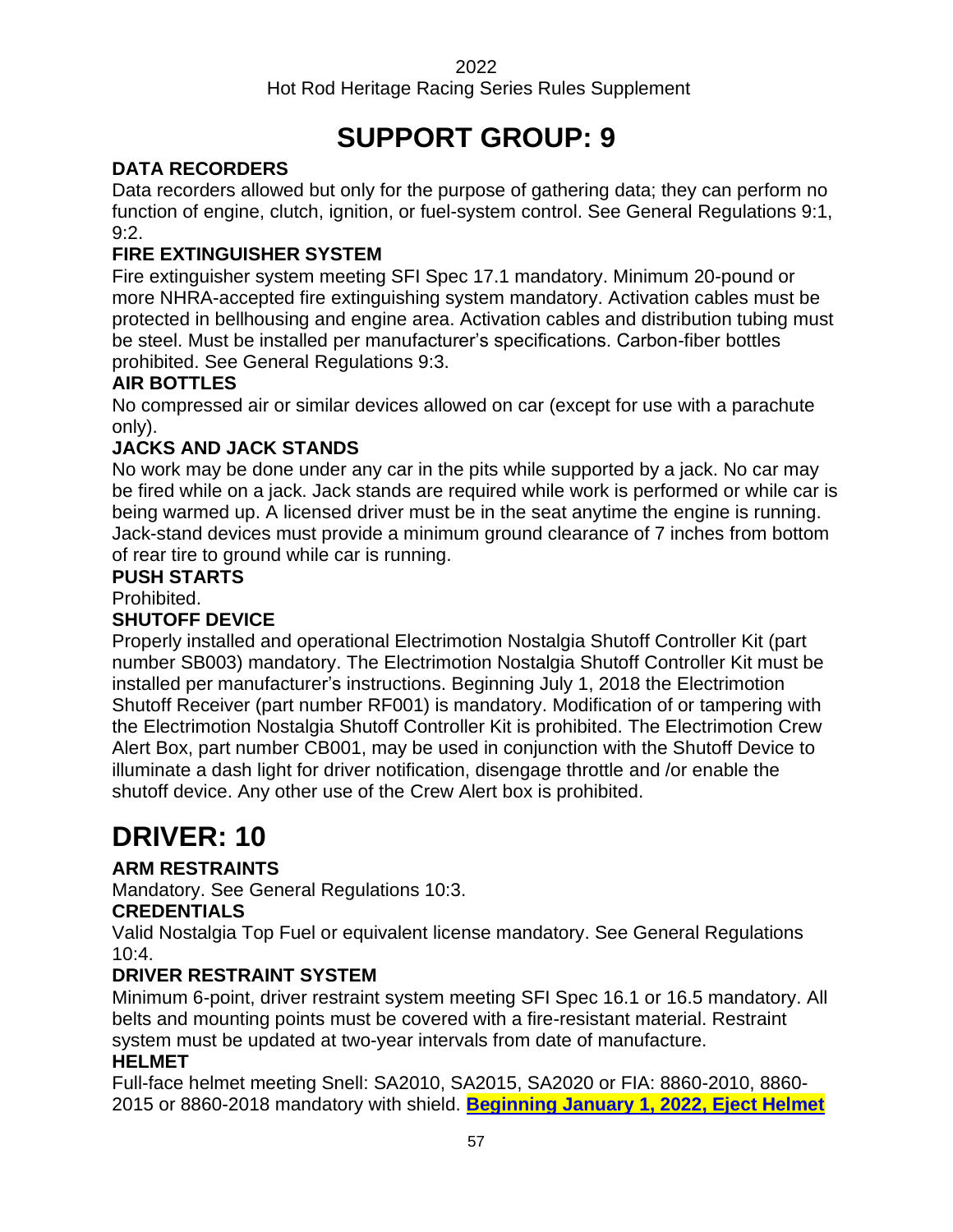**Removal System (part number SDR 890-01-30) mandatory and must be installed per manufacturer instructions. A Stand 21 Lid Lifter head sock meeting SFI 3.3 may be used in lieu of the Eject Helmet Removal System.** See General Regulations  $10:7.$ 

#### **HEAD AND NECK RESTRAINT DEVICE/SYSTEM**

At all times that the driver is in the race vehicle, from the ready line until the vehicle is on the return road, driver must properly utilize an SFI-approved head and neck restraint device/system, including connecting the helmet as required for full functionality of the device. The device/system must meet SFI Spec 38.1 and must display a valid SFI label. The head and neck restraint device/system, when connected, must conform to the manufacturer's mounting instructions, and it must be configured, maintained, and used in accordance with the manufacturer's instructions.

#### **PROTECTIVE CLOTHING**

Driver's suit meeting SFI Spec 3.2A/20, gloves 3.2A/20 boots 3.2A/20 and head sock 3.3 mandatory. All jacket and pants or driver suits that meet SFI Spec 3.2A/20 must be recertified on a five-year interval. A head sock is not mandatory when helmet is manufactured with a skirt labeled as meeting SFI Spec. 3.3. See General Regulations 10:10.

**Beginning January 1, 2022, the following language will replace the paragraph above: Driver's suit meeting SFI Spec 3.2A/20, long sleeve underwear shirt meeting SFI 3.3, long underwear pants meeting SFI 3.3, SFI Spec 3.3/20 gloves, glove under-liners made of flame retardant material, SFI Spec 3.3/20 boots, socks meeting SFI 3.3, SFI Spec 3.3 head sock, and SFI Spec 3.3/10 helmet skirt mandatory. All clothing containing metal or plastic prohibited. Undergarments that are worn in addition to those mandated that are made of flammable materials (e.g., nylon, rayon, polyester, spandex etc.) are prohibited. All jewelry prohibited. All jacket and pants or driver suit that meet the SFI Spec 3.2A/20 must be recertified on a five-year interval. See General Regulations 10:10.**

# **SECTION 9: AUTHENTIC HISTORIC VEHICLE**

The requirements for the inclusion of an authentic historic drag race vehicle or replica in this program are as follows:

The owner must submit to the NHRA Exhibition Committee an application that includes a full description of the vehicle to include, but not limited to:

- Chassis drawings
- Tubing sizes and tubing placement
- Photographs (front, rear, side, and three-quarter-side views)
- All safety equipment and shutoffs
- Fuel type Proposed speed and elapsed time limits
- Engine details
- Supercharger
- Rear end
- Brake system
- Parachute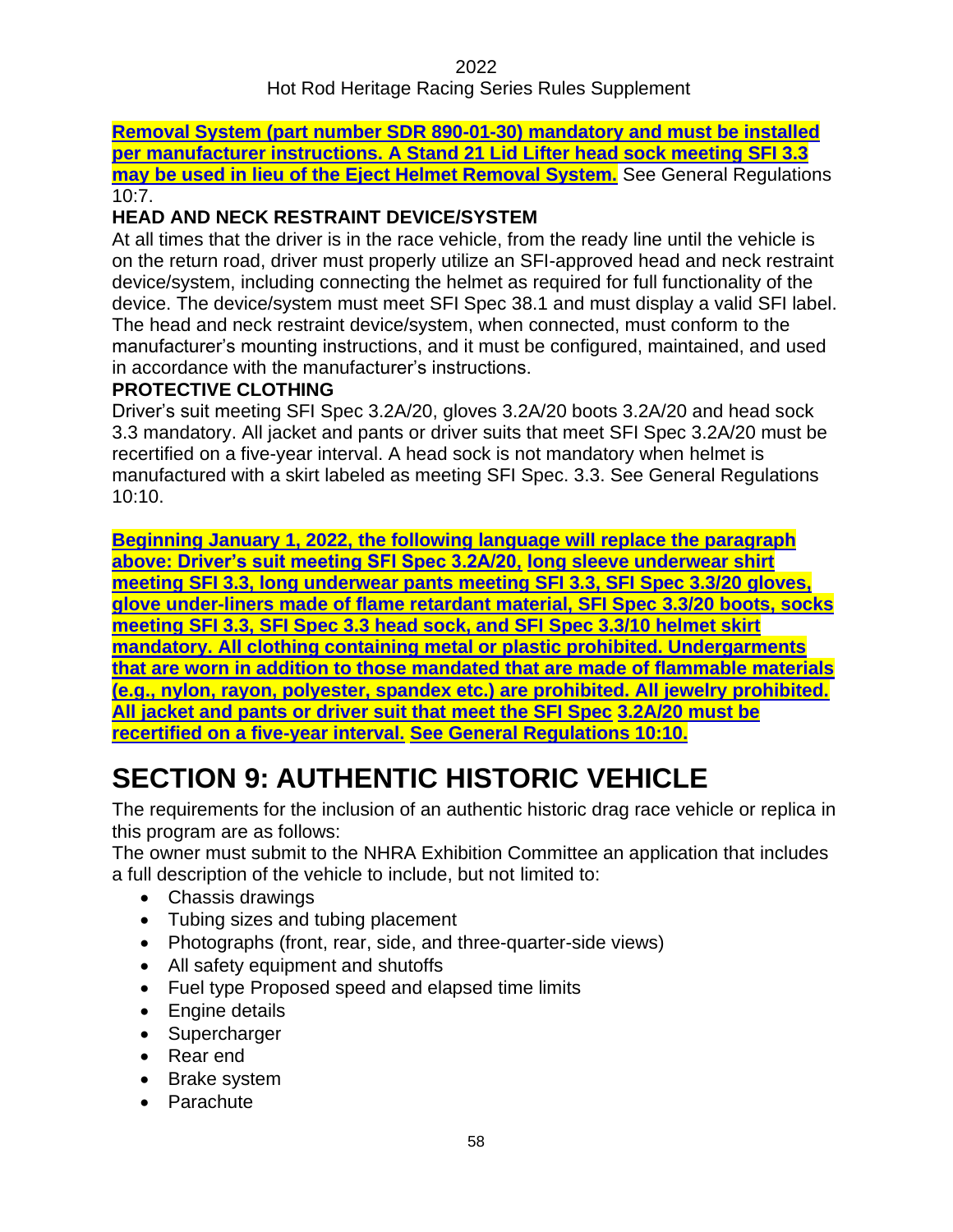#### Hot Rod Heritage Racing Series Rules Supplement

- Tires and wheels
- Driver safety equipment

A special Selection Committee shall be established to consider applications for inclusion in this program. The Selection Committee shall comprise:

- Executive Director-The Wally Parks NHRA Motorsports Museum
- Curator-The Wally Parks NHRA Motorsports Museum
- National Technical Director
- Nostalgia Technical Advisors

This Committee shall be chaired by the Vice President-The Wally Parks NHRA Motorsports Museum.

Authentic historic vehicles and replicas should meet the following requirements to be considered for inclusion in this program:

All chassis and/or frames must be original or suitable replica. The amount of repair and/or restoration allowed shall be determined by the committee. Only one active replica of an original true historic vehicle may be included in this program.

Vehicles should represent recognized participants from a significant era of organized drag racing history.

Vehicles accepted for inclusion in this program will be assigned to one of the following categories:

**Category I:** Display and engine starts only. May not make runs of any kind. No licensing required for this category.

**Category II:** May perform burnouts only.

**Category III:** May make full-throttle runs to the eighth-mile only.

Licensing procedures required for Category III only.

The primary objective of this program is the preservation and active presentation of authentic historic vehicles and replicas that would by upgrade to current NHRA rules be altered to the point of loss of identity, recognition, and/or historic value.

Each vehicle to be considered for inclusion in this program must be inspected for adherence to its requirements by a person appointed by the Selection Committee, who shall report his or her findings. These findings will then be provided to the Selection Committee members for their consideration.

Authentic historic vehicles will be evaluated on an individual basis and will be assigned by the Selection Committee to one of the categories of participation listed previously.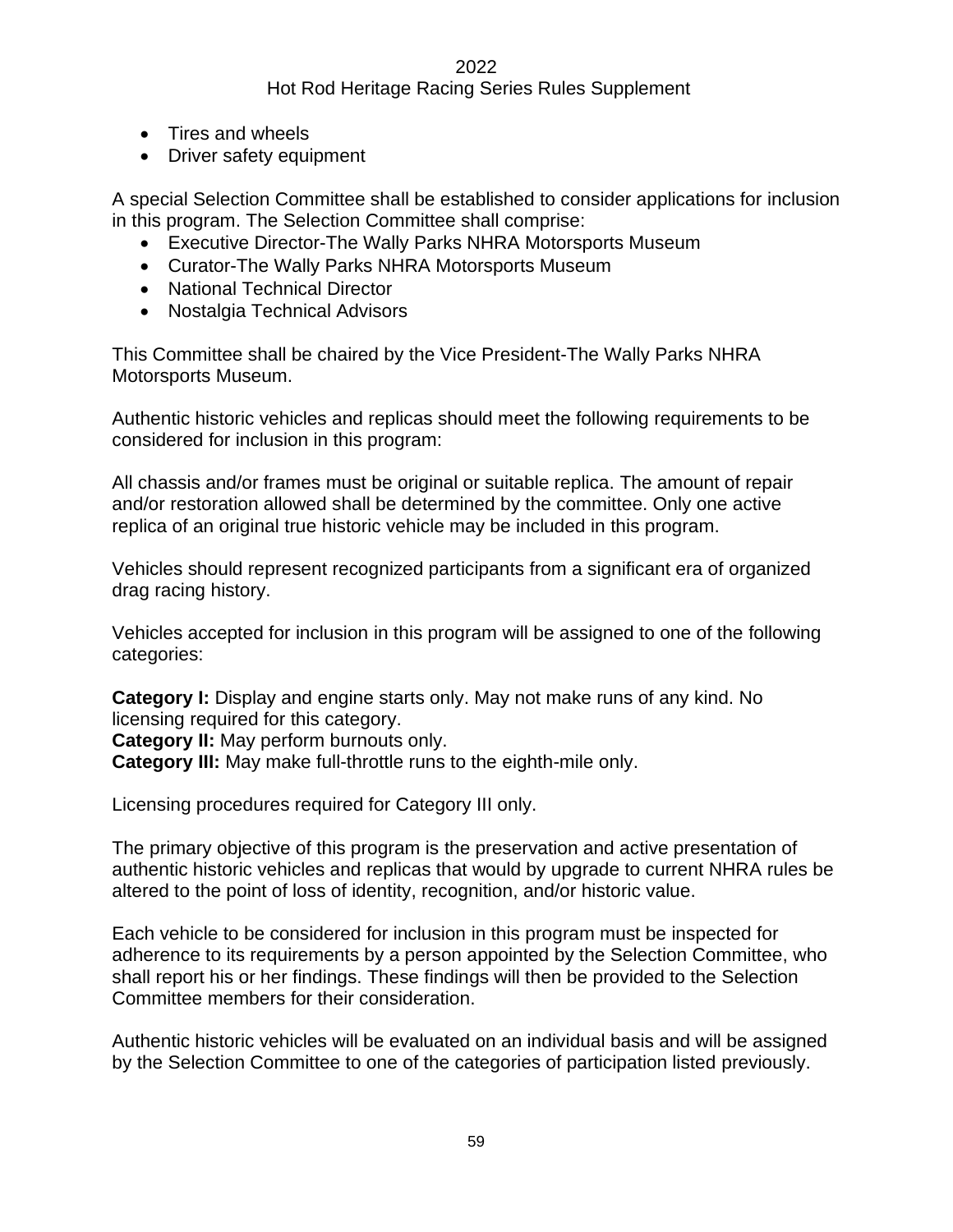Vehicles must then be certified by an SFI-certified chassis inspector who will be designated by the Selection Committee. Vehicle and driver will be licensed as a combination. Chassis must be inspected, certified, and tagged every three years. The fee for this inspection and certification will be \$200.00.

Applicants should contact the NHRA Technical Department for license forms and further information.

# **SECTION 10: CACKLEFEST VEHICLE**

The Cacklefest is an event created to celebrate the era known as The Golden Age of Drag Racing. Simply put, restored and/or accurately recreated race cars are push started by an era correct car or truck. After the engines are started, the race cars are lined up in a designated area in front of spectators and left running at an idle making the distinctive cackling sound of a nitro fueled engine. The NHRA Motorsports Museum created the event in 2000 with an exhibition of nine cars. Since then, the Museum is proud and grateful that dozens of functional Top Fuel dragsters now provide a nostalgic look back at early drag racing for older fans and an educational and exciting event for those too young to remember.

## **GENERAL**

All vehicles must be in good working order, with all components in proper mechanical condition including frame construction, brakes, steering, wheels and tires, etc. All drivers - of both cacklefest car and push vehicle, must have demonstrated experience to participate in push start Cacklefest activity.

## CACKLEFEST PRE-EVENT INSPECTION

Prior to any engine starts at Cacklefest events, including National and California Hot Rod Reunions®, and select NHRA National Events, all participating cars must have complied with **a tech inspection**. Inspections will be conducted by experienced personnel. Proper Waivers and Releases must be signed prior to any engine starts both static and push start.

## **IGNITION/MAGNETO**

Must have functional, positive action, ON/OFF switch located in driver's compartment capable of de-energizing the entire ignition system. Driver must be able to easily access and operate ignition switch when seated in normal driving position, with all belts secured. "Momentary contact" switch prohibited. Magneto switch is to be used to shut off engine if fuel shutoff does not function properly.

## **THROTTLE/LINKAGE**

Each vehicle must have a foot throttle incorporating a positive-acting return spring attached directly to the carburetor/injector throttle arm. A positive stop or override prevention must be used to keep linkage from passing over center and sticking in an open position. System must be free of binding.

## **FUEL SHUTOFF/CABLE**

Each vehicle must be equipped with a fully functional, quick-action, fuel-shutoff valve. Valve must be positioned at the outlet/pressure side of fuel pump. Valve must be controlled with positive-action device/cable where driver has full ON/OFF control. Driver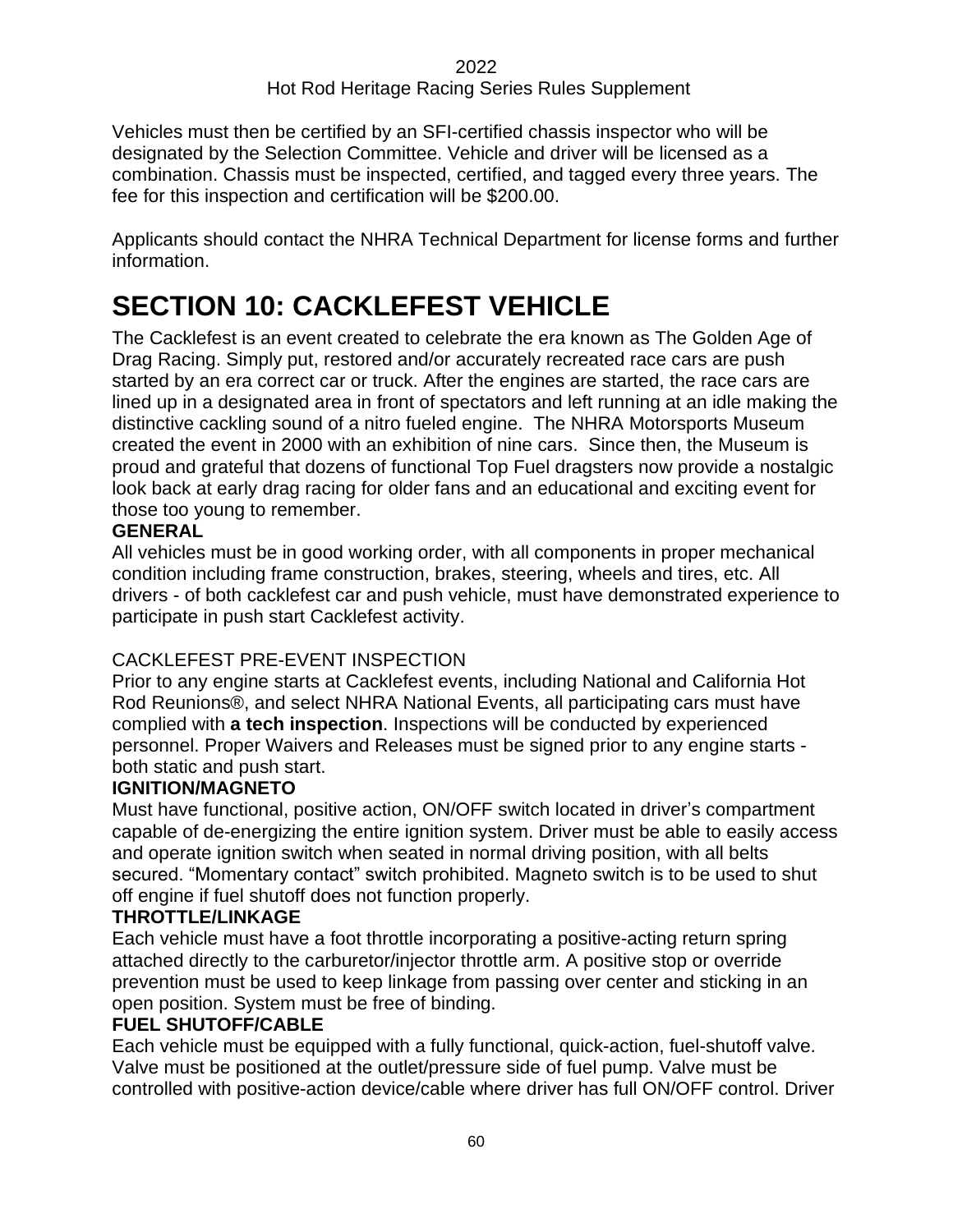#### Hot Rod Heritage Racing Series Rules Supplement

must be able to easily access and operate fuel shut off system when seated in normal driving position, with all belts secured.

## **CLUTCH/LINKAGE**

All vehicles must be equipped with automotive-type clutch using single or multiple disks. Fully centrifugal type clutches (Crower Glide, etc.) prohibited\*\*. Use of supplemental counterweights prohibited. Spring pressure is not to exceed normal operation requirement to start engine. Clutch adjustment settings must provide for full disengagement at any and all rpm. Clutch linkage must be in proper working order and provide driver with full range of control. Driver must have adequate leverage/control of clutch pedal to easily and fully disengage clutch at any and all rpm. \*\*Vehicles equipped with fully centrifugal clutches permitted to perform static starts only if driveline is fully disconnected.

## **DRIVELINE**

Drivelines must be completely disengaged during any static starts when drive wheels are touching the ground either by disconnecting coupler or use of "in and out" device. Exception would be when undergoing a mandated tech inspection static start in a designated and secure area.

Vehicles not equipped with driveline disconnect devices must have drive wheels off the ground using fixed-position jack-stand devices for static starts in populated areas.

If necessary to make static start, with driveline engaged and tires on the ground, the car must be relocated to a designated remote area free of spectators.

#### **FIRE EXTINGUISHER**

All participants making static starts must have a functional fire extinguisher near the car at any time the engine is running. Extinguishers must be carried in all push-start cars or trucks.

#### **DRIVER RESTRAINT SYSTEM**

Seat belts and shoulder harnesses must be in good condition and fully utilized during any push start procedure.

## **PROTECTIVE CLOTHING**

During any push-start procedures, including "practice starts," drivers are required to wear a jacket meeting SFI Spec 3.2A/1, full-length pants, closed-toe shoes, socks, gloves, helmet, mask, and goggles. Nylon or nylon-type clothing (i.e., gloves, pants, socks, or shoes) prohibited.

Note: During static starts, drivers are required to wear shirts (no tank tops), full-length pants, socks and closed-toe shoes.

#### **CREDENTIALS**

All drivers participating in push-start Cacklefest events must have demonstrated full capability to operate vehicle with multiple starts required to be included in feature events. Drivers may be asked to demonstrate the ability to locate, and operate, all controls even when blindfolded.

Drivers of all Cacklefest vehicles, and drivers of all push vehicles, must possess a valid state driver's license.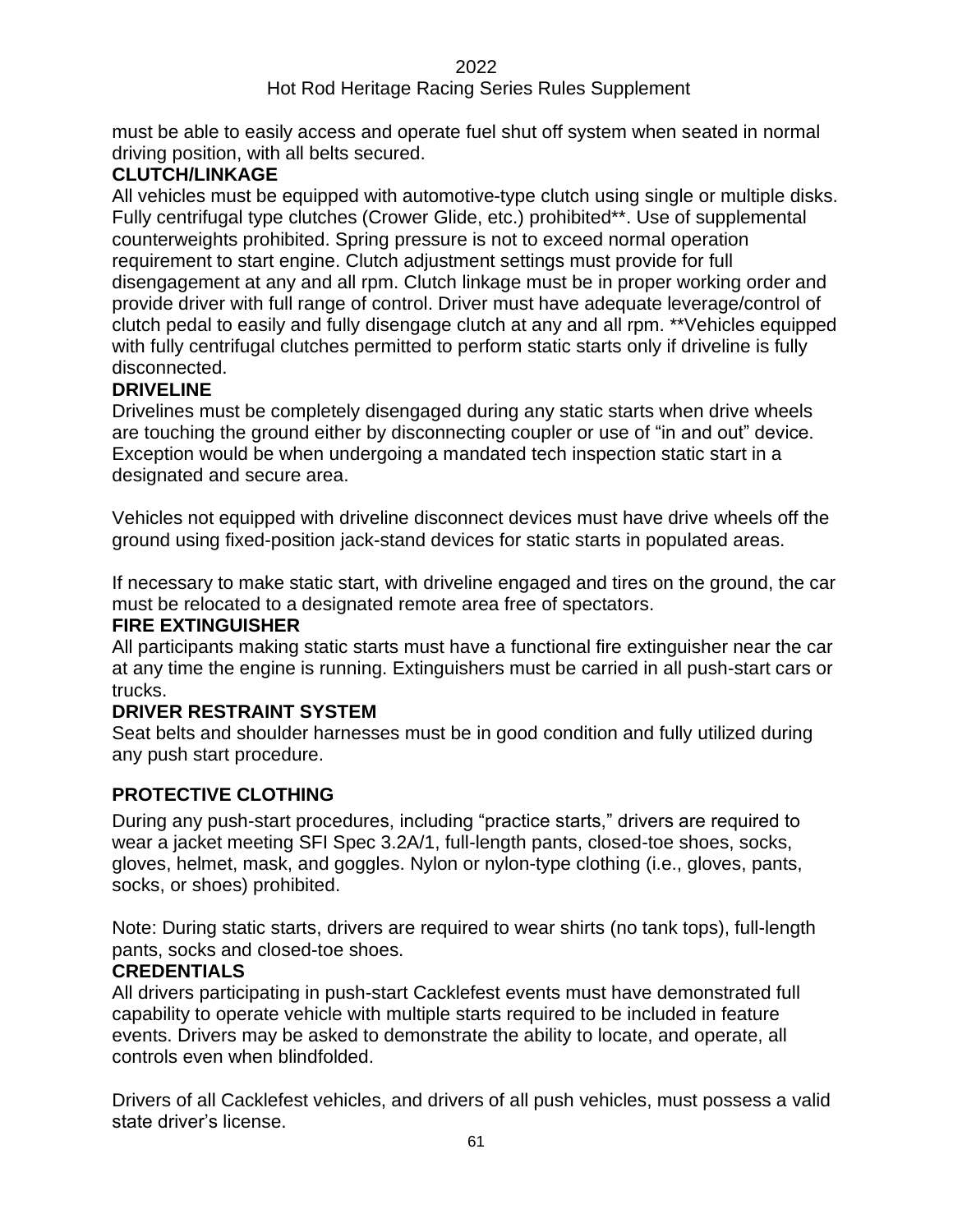## Hot Rod Heritage Racing Series Rules Supplement

## **PUSH VEHICLE**

Each entrant must have a "period correct" push vehicle for the Cacklefest presentation.

All push vehicles must be in good mechanical condition and must display a current license and registration. Proof of insurance may be requested before the vehicle can operate. Push vehicle should be known to be free of leaks and have adequate cooling system to prevent coolant overflow or spills.

Watch signals from official controlling the flow of cars. If the driver of the cacklefest car is unable to start the car in the area designated by the official, DO NOT MAKE ANY FURTHER ATTEMPTS TO START THE CAR. Drivers of cacklefest car and push vehicle must be able to communicate a failure to start and then proceed to carefully push the car to its designated parking location or return to the pits by the path indicated by the official.

# **SECTION 11: GENERAL REGULATIONS**

Throughout this Supplement, a number of references are made for particular products to meet certain specifications (i.e., SFI Specs, Snell, DOT, etc.). It is important to realize that these products are manufactured to meet certain specifications, and upon completion, the manufacturer labels the product as meeting that spec. Therefore, except as outlined under SFI requirements, any change to the product voids that certification**.**

**Under no circumstances may any certified product be modified, altered, or in any way vary from the "as manufactured" condition. Such a practice is in violation of the SFI, Snell, DOT, etc. program, voids such certification and therefore will not be accepted by NHRA.**

**Notice: It is the responsibility of the participant, not NHRA or any track, to ensure that all safety equipment is approved and is correctly installed, worn, maintained and used.**

# **REQUIREMENTS & SPECIFICATIONS**

# **ENGINE: 1**

## **1:1 COOLING SYSTEM**

All cooling systems/radiators must be installed in the stock location for body style used. Front-engine dragsters must have system installed in front of engine. See 4:3 DEFLECTOR PLATE.

## **1:2 ENGINE**

All functions of engine, fuel, timing, clutch, and throttle must be a direct function of the driver.

Classes limited to automotive engines only unless otherwise stated under Class Requirements. Contestants in weight-to-cubic-inch classes must claim cubic-inch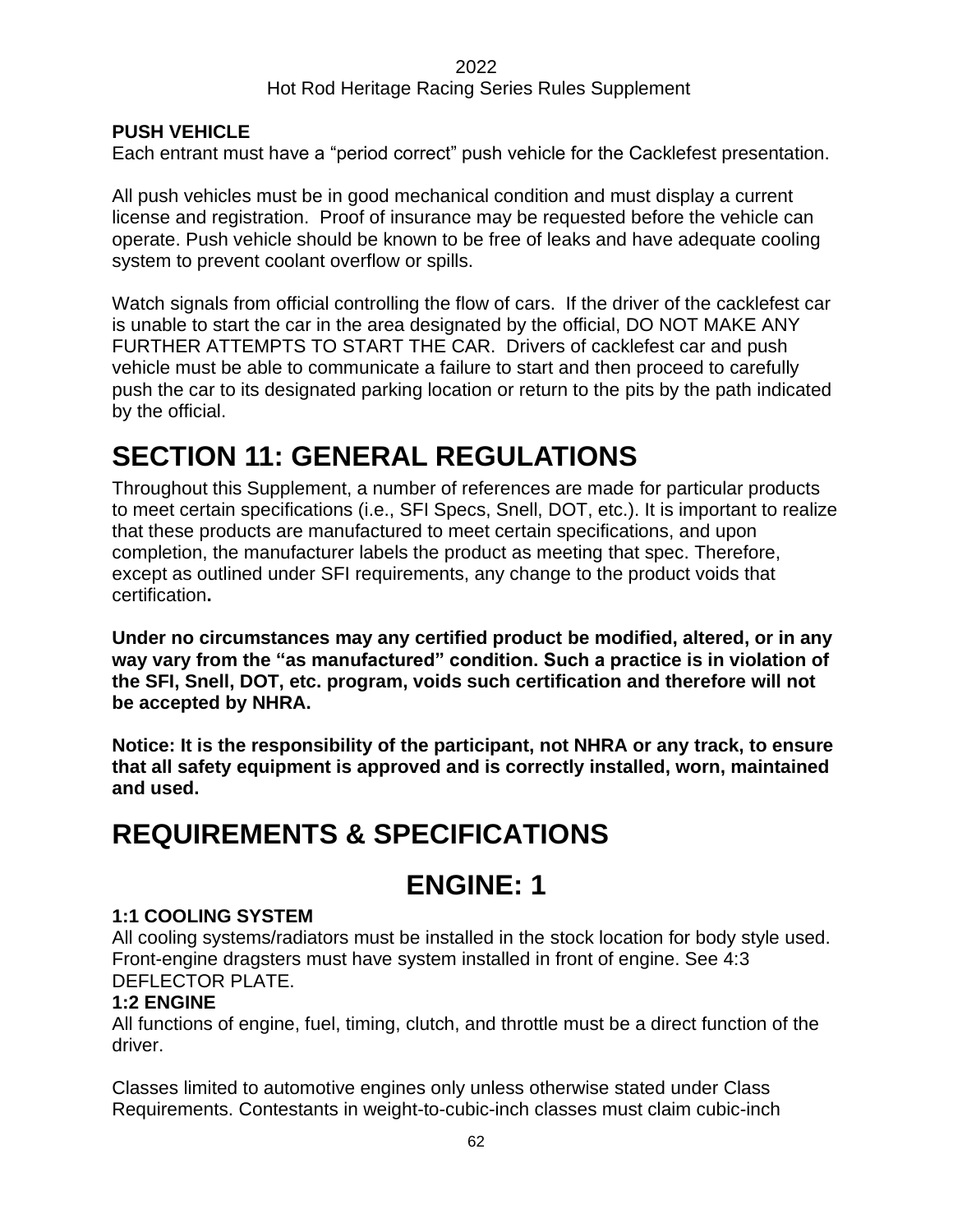displacement of engine used; under no circumstances may claimed displacement exceed actual displacement by more than 5 cubic inches. No allowance for overbore; any part of a cubic inch is rounded off to the next highest inch (i.e.,  $301.2 = 302$ ). If engine size is changed during a race, competitor must report to Technical Department supervisor before a run is attempted. Crankshaft centerline must not exceed 24 inches from ground in any class. Engine must be mounted to frame by a minimum of two 3/8 inch-diameter Grade 5 bolts. Valvetrain must incorporate conventional automotive coil spring design; pneumatic-type valvetrains are prohibited in all classes. All classes, with the exception of Stock and E.T. cars slower than 10.99 seconds, harmonic balancer meeting SFI Spec 18.1 or solid metallic hub mandatory. All cars with pressed-on front harmonic balancers must have such installed to protect accidental loss (i.e., drilled and bolted). Ceramic bearings prohibited in all NHRA categories.

#### **1:3 EXHAUST**

All vehicles must be equipped with exhaust collectors, headers, or stacks installed to direct exhaust out of vehicle body to rear of car, away from driver and fuel tank. No part of the exhaust system may be routed through the driver's compartment. Exhaust system components must be securely fastened (i.e., metal connector straps, bolted, welded, etc.) to prevent loss of system components during competition. All removable multipiece exhaust collectors/stacks must be securely fastened with either an NHRAaccepted header tether, a minimum 1⁄2" (half-inch) stitch weld located on each primary tube or be permanently attached to the vehicle body or frame with positive fasteners (i.e., exhaust hangers, support brackets, bolts/nuts, etc.) such that they require tools for removal. A current list of NHRA-accepted header tethers is available on NHRARacer.com. Flexible tubing or "flex pipe" prohibited in all categories. If mufflers are used, they must be securely attached to exhaust system and vehicle body or frame.

Part of NHRA's mission is to preserve the right to race. In many communities, the right to race is contingent upon reducing noise and complying with local noise and muffler laws, ordinances, regulations, or agreements. Therefore, all competitors must comply with any muffler rules applicable to his or her class in the Rulebook, and must comply with any noise-reduction requirements (including mufflers) mandated by any member track at which he or she races. Member tracks have the authority to impose muffler rules and noise regulations beyond those required by the NHRA Rulebook.

## **1:4 FLASH SHIELDS**

Carburetor inlet must not be openly exposed. In lieu of hood, carburetors must be equipped with a flash shield or velocity stacks that cover the top, back, and sides, preventing fuel from being siphoned into the airstream or blown into driver's face. Additionally, any car that is driven, not towed, through the pits, with open stack(s) not protected by hood or scoop, must have screening installed on open stack(s) to prevent items from entering stack.

#### **1:5 FUEL SYSTEMS**

**Location:** All fuel tanks, lines, pumps, valves, etc. must be outside of the driver's compartment and within the confines of the frame and/or steel body. Cool cans, fueldistribution blocks, etc. must be located at least 6 inches forward of the flywheel/bellhousing area on rear-wheel-drive (RWD) vehicles. Fuel pressure gauge isolators, with steel braided line, may be mounted on firewall.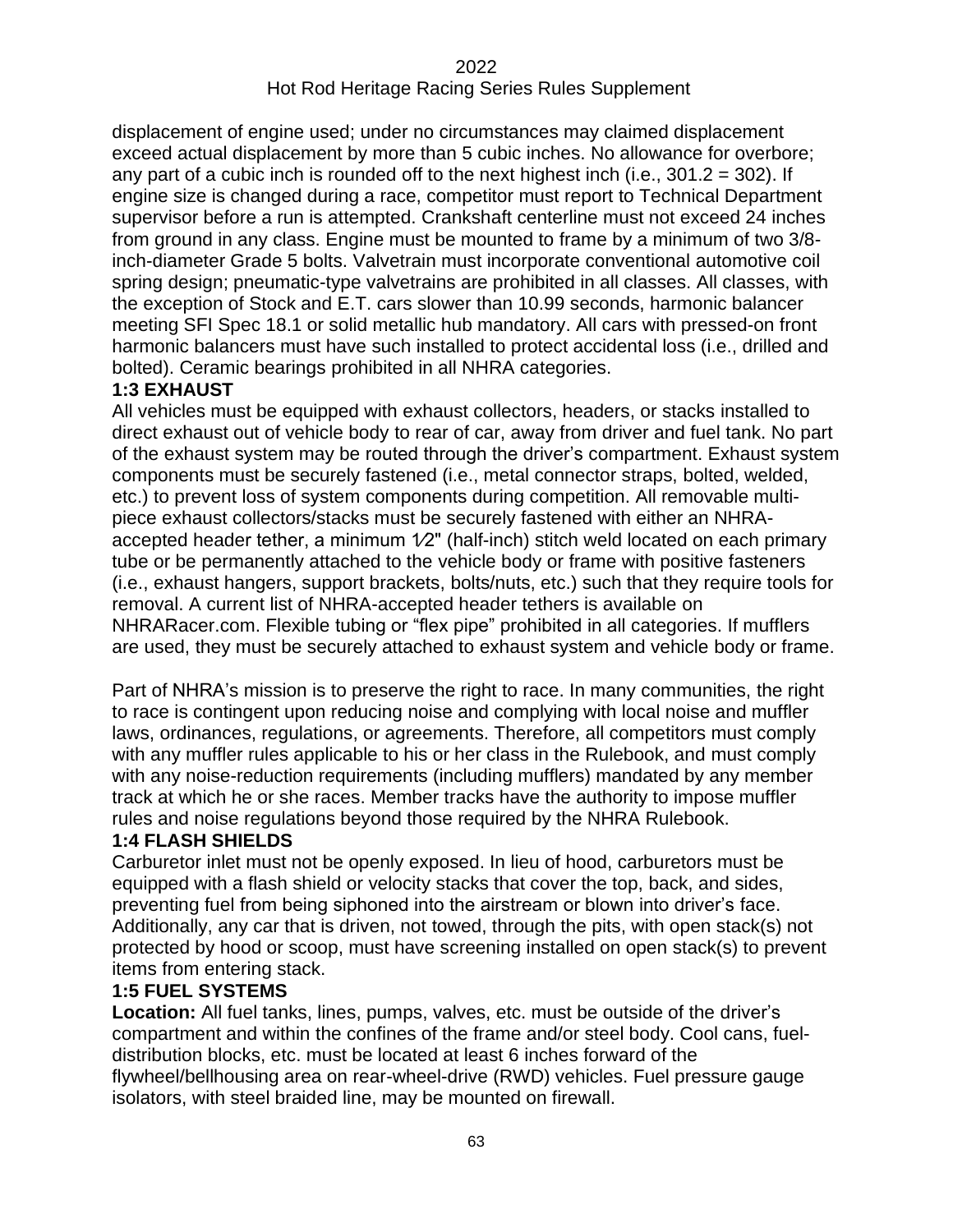**Tanks:** When permitted by class regulations, fuel tanks located outside body and/or frame must be enclosed in a steel tube frame constructed of minimum 1 1/4-inch O.D. x .058 chromoly or .118 mild steel tubing. All fuel tanks must be isolated from the driver's compartment by a firewall, completely sealed to prevent any fuel from entering the driver's compartment. All fuel tanks must have a pressure cap and be vented outside of body. A positive-locking screw-on fuel tank cap is mandatory on all open-bodied cars. Insulated fuel tanks prohibited. When used, nonmetallic fuel cells must have a metal box protecting the part of the fuel cell that is outside of body lines or trunk floor, excluding hose connection area in rear. Non-metallic fuel cells or tanks must be grounded to frame.

**Lines:** All non-OEM fuel lines (including gauge and/or data recorder lines) must be metallic, steel braided, or NHRA-accepted "woven or woven-pushlock." A maximum of 12 inches total (front to rear) of non-metallic or non-steel braided hose is permitted for connection purposes only; individual injector nozzle and motorcycle fuel lines are excluded. Fuel lines (except steel braided lines) in the flywheel/bellhousing area must be enclosed in a 16-inch length of steel tubing, 1/8-inch-minimum wall thickness, securely mounted as a protection against fuel-line rupture. Fuel lines may not be routed in the driveshaft tunnel. It is mandatory that fuel lines passing supercharger drive belts be steel braided, NHRA-accepted woven or woven-pushlock, or be enclosed in protective steel tubing. A current list of NHRA-accepted woven or woven-pushlock fuel lines is available on NHRARacer.com. All NHRA-accepted fuel lines must use ends that are specifically designed for the type of fuel line being used. No hose clamps allowed on NHRA-accepted fuel lines.

**Pumps/Valves:** Cars with non-OEM-type mechanical fuel pumps must have a quickaction fuel-shutoff valve within easy reach of driver and located in the main fuel line between the fuel tank and the carburetor and/or injectors. Fuel recirculation systems not part of normal fuel/pump system prohibited.

**Fuel/Air:** Any method of artificially cooling or heating fuel prohibited (i.e., cool cans, Freon, wet rags, etc.), except as noted in Class Requirements. Wet towels, rags, ice, etc. must be removed before vehicle leaves staging area. Coolers, chillers, etc., where permitted by Class Requirements, are prohibited outside of the competitor's pit. Ambient temperature air only; cooling or otherwise changing the conditions of the intake air is prohibited. Spraying of intake with any artificial spray or coolant prohibited.

**Alternative Fuels:** Containers for alternative fuels must be permanently labeled by the manufacturer as suitable for CNG or propane. Tank must be vented outside of body. Alternative fuel systems must incorporate pressure-relief valve meeting standards listed in NFPA 52. Alternative fuel systems must incorporate a manual shutoff valve according to standards listed in NFPA 52 for CNG vehicular systems. All hoses/lines used for alternative fuels must be permanently and distinctively marked by the manufacturer as to manufacturer name or trademark, service identifier, and design pressure. Plastic, cast iron, galvanized, copper, or aluminum pipe or hoses prohibited.

#### **1:6 FUEL**

**Racing Gasoline:** A current list of NHRA-accepted racing gasoline is available on NHRARacer.com. For all categories using racing gasoline, racing gasoline is defined for purposes of this Rulebook as a mixture of hydrocarbons only. Non-cyclic olefinic hydrocarbons and non- hydrocarbons that do not increase the specific energy of the gasoline are allowed to the extent they do not exceed 1 percent (1%) by volume and are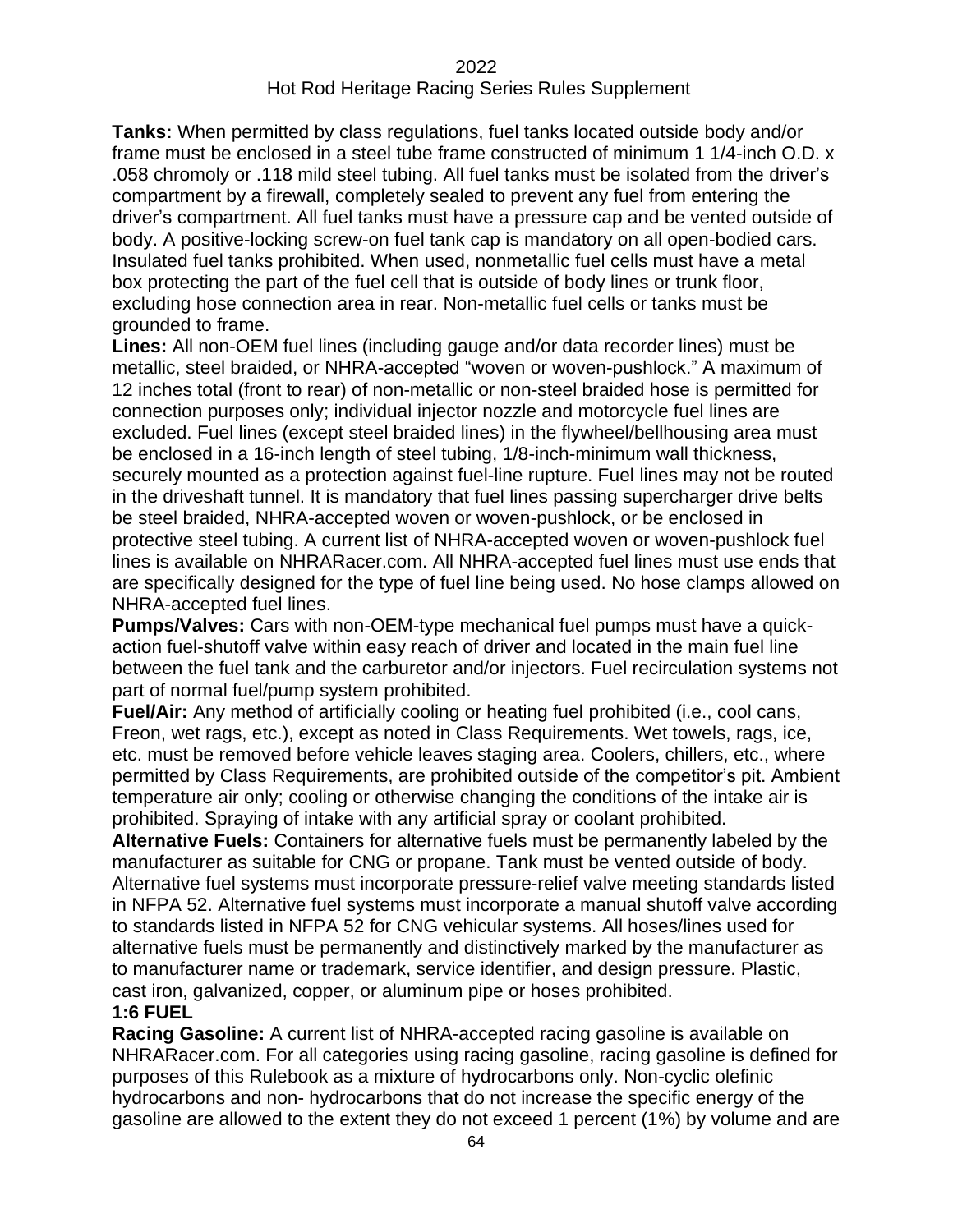blended in the gasoline by the refiner or fuel manufacturer. Non-hydrocarbons that do not increase the specific energy of the gasoline are allowed to the extent that they do not exceed 0.15 percent by volume and are blended in the gasoline by the refiner or fuel manufacturer. Racing gasoline is a good electrical insulator, or dielectric, and its relative effectiveness as an insulator is represented by its Dielectric Constant. The average D.C. for the hydrocarbons that make up gasoline is 2.025. This is defined as a reading of "0" with the NHRA Fuel Check meter. Racing gasoline is tested and certified at NHRA events by the application of various chemical analyses as considered appropriate by Fuel Check personnel. Racing gasoline in a vehicle may be checked before use in competition.

**Methanol:** Methanol is a clear, colorless liquid with a mild odor at ambient temperatures. Methanol is sold in two U.S. Federal Grades: A and AA. Either grade is permitted for use in NHRA competition, and racers should ensure that the methanol they purchase meets federal standards of purity. The purity standards for each grade are shown in the table below.

| <b>Property</b>                                                     | <b>Grade A</b>                       | <b>Grade AA</b> |
|---------------------------------------------------------------------|--------------------------------------|-----------------|
| Methanol content, wt percentage, min                                | 99.85                                | 99.85           |
| Acetone and aldehydes, ppm, max                                     | 30                                   | 30              |
| Acetone, ppm, max                                                   | 20                                   |                 |
| Ethanol, ppm, max                                                   | 10                                   |                 |
| Acid (as acetic acid), ppm, max                                     | 30                                   | 30              |
| Water content, ppm, max                                             | 1500                                 | 1000            |
| Specific gravity, 20C                                               | .7928                                | .7928           |
| Permanganate time, min                                              | 30                                   | 30              |
| Odor                                                                | Characteristic                       |                 |
| Distillation range at 101 kPa                                       | Not more than 1°C, including         |                 |
|                                                                     | (760mm Hg) 64.6 +/- 0.1°C at 760mmHg |                 |
| Color, platinum-cobalt scale, mix                                   | 5                                    | 5               |
| Appearance                                                          | clear-colorless                      |                 |
| Residual on evaporation, g/100 mL<br>Carbonizable impurities; color | .001                                 | .001            |
| platinum-cobalt scale, max                                          | 30                                   | 30              |

## **SPECIFICATIONS FOR PURE METHANOL**

Methanol is tested and certified at NHRA events by the application of various chemical analyses as considered appropriate by Fuel Check personnel. To be considered legal, methanol used in NHRA competition must meet the federal standards of purity. Any deviation from these standards because of impurities (beyond the limits established in the federal specification) in the fuel sample will result in disqualification. Because methanol is a hygroscopic substance, it readily absorbs moisture from the air, which rapidly renders methanol illegal as a fuel for use in NHRA competition. Racers are cautioned to keep methanol containers tightly capped at all times to minimize the absorption of water. Racers are encouraged to have Fuel Check personnel check samples of their methanol any time there may be doubt as to its purity.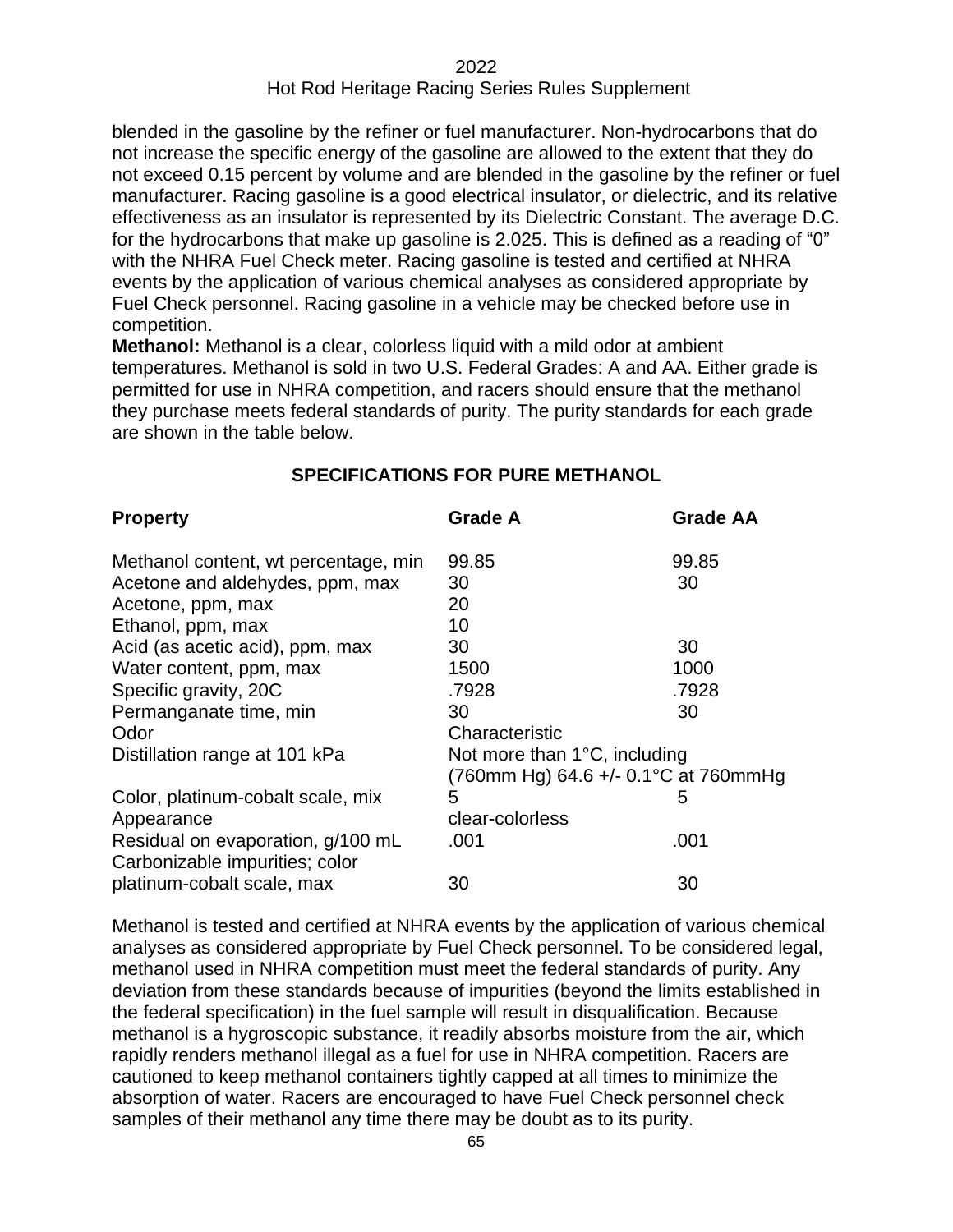**Nitromethane:** Only nitromethane from an NHRA-accepted supplier may be brought on site or used on site at any NHRA Series event. NHRA will designate accepted suppliers of nitromethane that may be brought on site and/or used on site at NHRA Events. To be eligible for competition, fuel teams must use nitromethane from one of the accepted suppliers. All nitromethane will continue to be required to contain a marker that changes color when the nitromethane has been sensitized or contaminated; no clear nitromethane will be allowed. Fuel, whether in the vehicle or otherwise, as well as transporters and pit areas, will be checked for compliance with this rule as deemed appropriate by NHRA. Any participant who violates any rule regarding nitromethane shall be banned from competition at the applicable event, or shall be subject to such other penalty deemed appropriate by NHRA.

#### **Nitromethane Regulations**

The Department of Homeland Security (DHS) continues to regulate the use and handling of nitromethane. NHRA has stressed for many years the importance of being not only responsible, but leaders, in the area of nitromethane security. The use of nitromethane in the sport of NHRA Drag Racing is vital to our sport and we need to take necessary measures to ensure its use for the foreseeable future.

The law requires anyone who possesses 400 pounds (44 gallons) or more of nitromethane to complete and submit a "Top Screen" questionnaire to the Department of Homeland Security. The Top Screen questionnaire is an exhaustive screening tool that requires a great deal of detail to complete. Failure to comply can lead to penalties up to \$25,000 per day or having the racing activity shut down. For additional information and instruction, we encourage you to contact the Department of Homeland Security.

NHRA cannot stress enough the importance of everyone in the racing community continuing to be conscious of the issues around nitromethane.

#### **Nitrous Oxide:** Prohibited.

**Propylene Oxide:** The use of propylene oxide is prohibited in all categories.

#### **1:7 LIQUID OVERFLOW**

All cars in competition with any type of water overflow capable of spilling water must have a catch can to accumulate the excess liquids and prevent leaking onto the track. Minimum catch can capacity: 1 pint. Catch can must be securely fastened; i.e., bolted, clamped. Overflow may be routed into headers on cars that are supercharged or burn nitromethane or alcohol.

#### **1:8 LOWER ENGINE CONTAINMENT DEVICE**

When required, an SFI Spec 7.1 or 7.2 Lower Engine Containment Device must cover the sides of the block and pan up to within one inch of the head mating surface and extend to within 1 1/2 inches of the front and rear of the cylinder case area. The front and rear oil pan must be covered upward to the pan rail. The device must be free of cuts, tears, openings, etc. that would allow oil to escape. The device must be secured with a minimum of four straps, one at each corner. A positive device must be used to cover and contain external oil pumps that fasten directly to the engine; this device must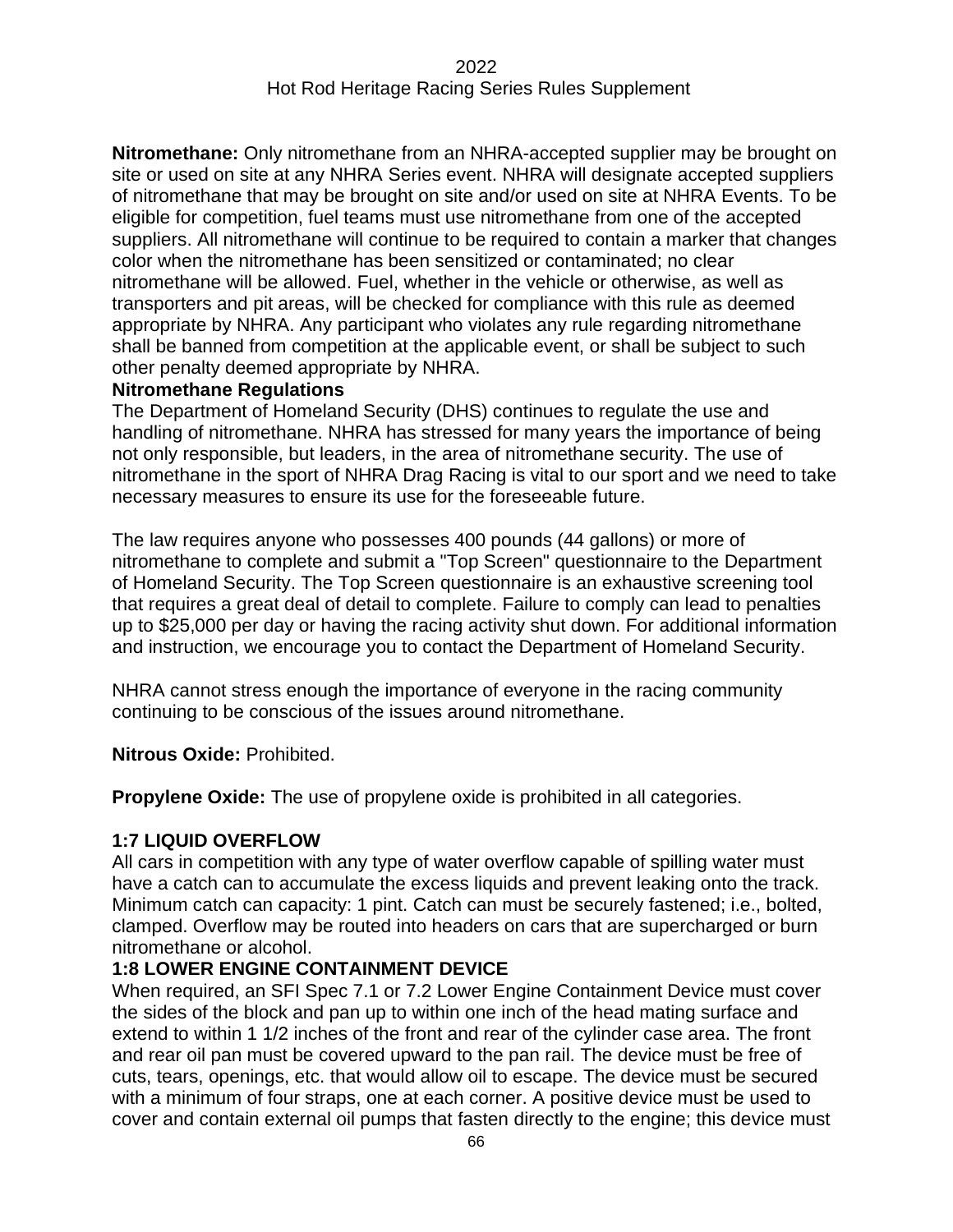#### Hot Rod Heritage Racing Series Rules Supplement

fit such that it will contain oil from an engine failure. The device must have a solid member (hard part) along the top edge to form a zero air gap between the sides of the device (and/or the absorbent material) and the engine block. SFI Spec 7.1 devices must be updated/recertified by the original manufacturer at one-year intervals.

#### **1:9 OIL SYSTEM**

Accu-sump, dry-sump tanks, oil filters, oil supply lines, etc. prohibited in driver compartment and outside of frame and/or steel body/fenders, except as noted in Nostalgia Top Fuel. Oil-pressure gauge and line permitted in driver compartment, metal or steel braided line mandatory, maximum 3/16-inch inside diameter. Power-enhancing additives prohibited.

#### **1:10 SUPERCHARGER**

**Nostalgia Top Fuel, Nostalgia Funny Car, A/Fuel, and AA/GS:** Refer to individual Class Requirements for supercharged specifications.

**Roots-type:** Maximum size: 14-71, 22 1/4-inch case length, 11 1/4-inch case width,19 inch rotor length; maximum rotor diameter: 5.840 inches including fixed stripping. Rotors must be driven from the front; both external drive and internal gearing. The case must be one piece with removable front and rear bearing end plates; rotor must be contained within one-piece case. Rotor helix angle may not exceed that of a standard 71-series GM-type rotor (4 degrees per inch). Maximum overdrive see Class Requirements. Aluminum studs (supercharger to manifold) mandatory in Advanced E.T., A/Fuel, Nostalgia Funny Car, and Nostalgia Top Fuel. See Class Requirements for manifold burst panel and restraint specifications.

**Roots-type high helix:** Must adhere to same maximum case dimensions and maximum rotor cavity diameter as standard Roots. Rotor helix angle may not exceed 6.5 degrees per inch (123.5 degrees total over 19-inch maximum rotor length). Rotors must be driven from the front; both external drive and internal gearing. Use of high-helix supercharger prohibited. Maximum overdrive see Class Requirements. Aluminum studs (supercharger to manifold) mandatory. See Class Requirements for manifold burst panel and restraint specifications.

Manifold burst panel meeting SFI Spec 23.1 mandatory with alcohol or nitromethane. Any other use of double burst panels on any supercharger or manifold prohibited. Aluminum studs (supercharger to manifold) mandatory. Overdrive limits, as determined appropriate by NHRA, are subject to adjustment at any time as dictated by performance. Variable multi-speed supercharger devices prohibited regardless of supercharger type.

**ALL SUPERCHARGERS:** For all cars running 9.99 seconds or quicker, fuel and/or oil lines must be shielded wherever they pass the supercharger drive belt. Either a belt guard or fuel/oil line guard may be used.

## **1:11 SUPERCHARGER RESTRAINT DEVICE**

Supercharger restraint system meeting SFI Specs mandatory per Class Requirements. Nostalgia Top Fuel and Nostalgia Funny Car requires SFI 14.3. SFI Spec 14.1 restraint permitted with Roots-type 6:71 on alcohol. Restraint system must be updated at twoyear intervals from date of manufacture. The blower restraint straps and fuel lines must be installed such that when the restraint straps are fully extended no load is placed on any of the fuel lines. See Class Requirements.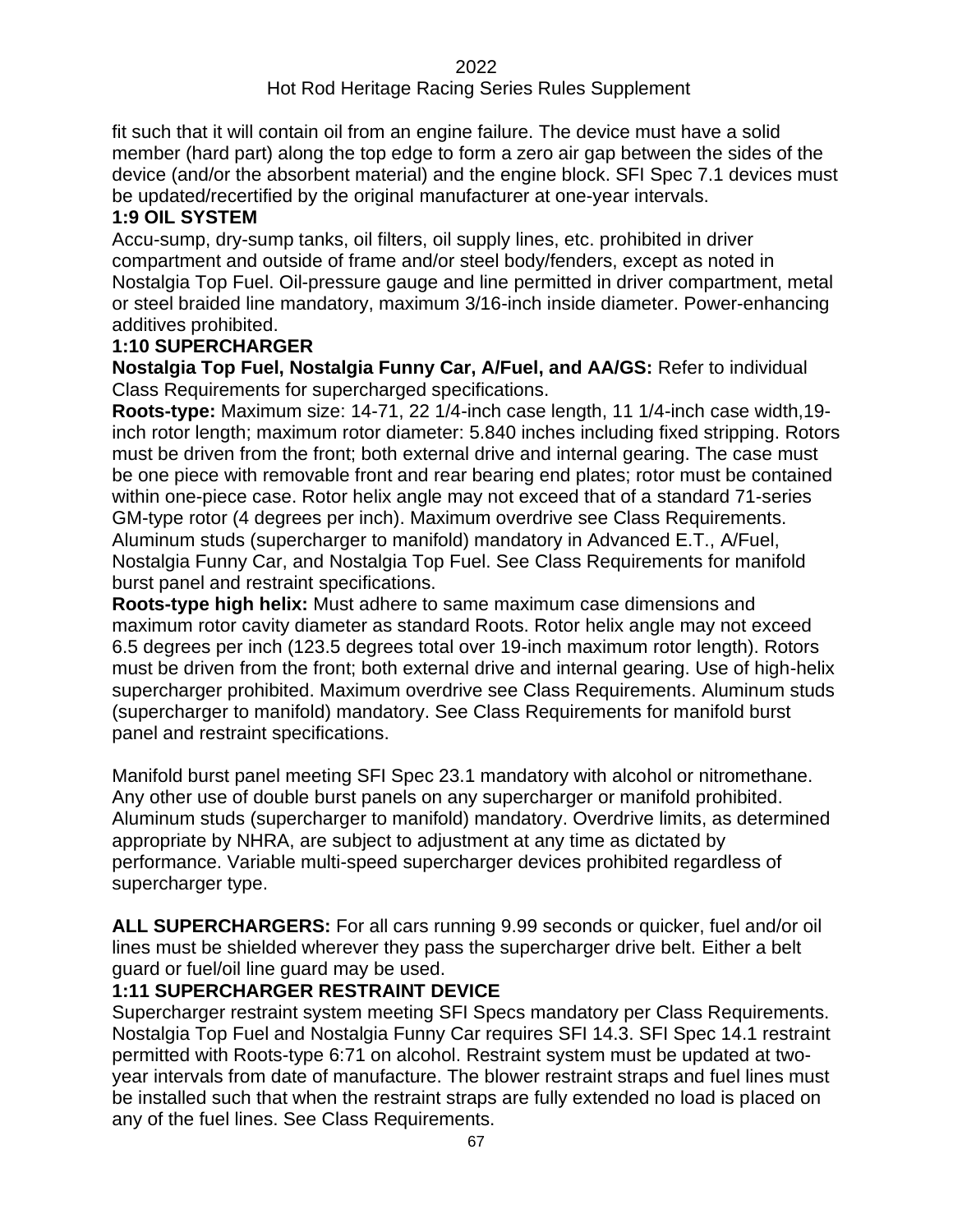## **1:12 THROTTLE**

Regardless of class, each car must have a foot throttle incorporating a positive-acting return spring attached directly to the carburetor/injector throttle arm. A positive stop or override prevention must be used to keep linkage from passing over center and sticking in an open position. In addition to return springs, some means of manually returning the throttle to a closed position by use of the foot must be installed on all altered linkage systems except hydraulically or cable-operated systems. Per Class Requirements throttle control must be manually operated by driver's foot; electronics, pneumatics, hydraulics, or any other device may in no way affect the initial throttle operation. Use of throttle stop type devices (mechanical only - no electronic, pneumatic or hydraulic adjustment during run allowed) may only be preset and non-adjustable from driving position. Cable throttle systems permitted. NHRA-accepted hand controls for the physically challenged permitted. Choke cables and brazed or welded fittings on steel cable prohibited. No part of throttle linkage may extend below framerails.

## **1:13 VENT TUBES, BREATHERS**

Mandatory as outlined in Class Requirements; permitted on all cars. Where used, the tubes must terminate into an acceptable, permanently attached catch tank with a minimum capacity of one gallon per engine (except as noted in Class Requirements). The catch tank must be baffled to keep overflow off track. Breather/vent tubes must be mechanically secured (tie-wraps prohibited) to the fittings and the fittings locked at both ends.

# **DRIVETRAIN: 2**

## **2:1 ANTI-BLOWBACK DEVICE**

If mandated by Class Requirements, a brace or device must be installed that will prevent the bellhousing or adapter shield from being blown rearward in the event of flywheel and/or clutch explosion. Material required is 4130 chromoly, minimum size is .875-inch O.D. x .083-inch wall tubing with 3/8-inch fasteners. Ball-lock pins prohibited.

## **2:2 AXLE-RETENTION DEVICES**

All cars, except as noted in Class Requirements, must be equipped with a satisfactory means of rear-axle retention; minimum .120-inch aluminum or .090-inch steel bearing retainer mandatory. Stock "C"-clip axle retention prohibited as outlined in Class Requirements.

## **2:3 CLUTCH**

Each car in competition, except those with automatic transmissions, must be equipped with a foot-operated clutch incorporating a positive stop to prevent clutch from going over center or past neutral, as in the case of centrifugal units. All pedals must be covered with non-skid material. NHRA-accepted hand controls for the physically challenged permitted. All slider clutches must meet SFI Spec 1.2, 1.3, or 1.4 as outlined under Class Requirements. In Class Requirements that call for an SFI Spec 1.2 clutch, an SFI Spec 1.5 clutch can be used. Multidisc clutch assembly for non-OEM supercharged and nitrous-oxide injected, vehicles must meet SFI Spec 1.3, 1.4, or 1.5 and must utilize an SFI Spec 6.2 or 6.3 flywheel shield, except as noted in Class Requirements.

## **2:4 DRIVELINE**

For cars with driveshafts that contain universal joints: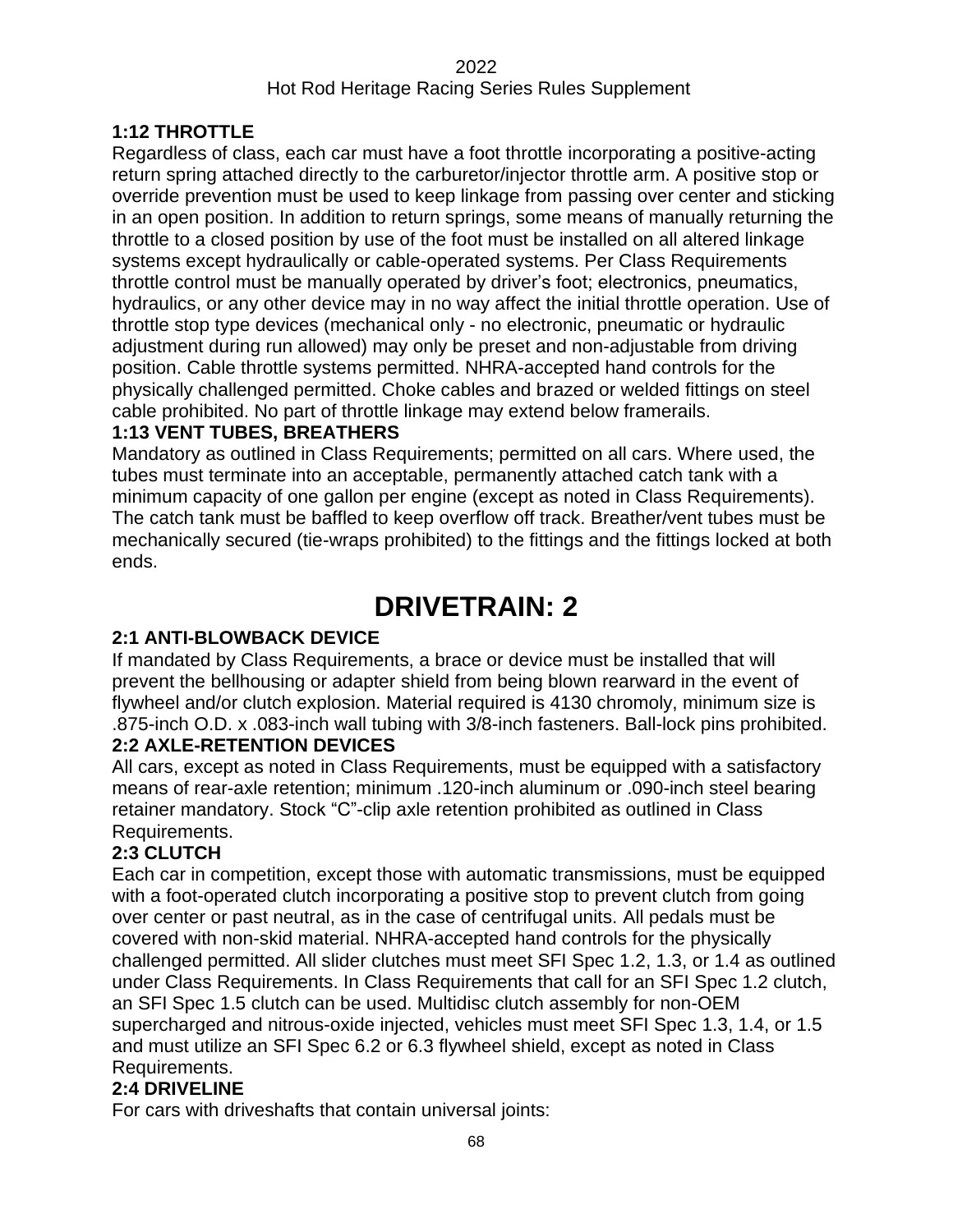For all full-bodied and open-bodied cars running between 7.50 (\*4.50) and 13.99 (\*8.59) in place of a crossmember located behind but within 6 inches of the center of the front universal joint: A front driveshaft loop is required on all cars, except vehicles running 11.49 (\*7.35) seconds or slower equipped with street tires. See Class Requirements.

Full-bodied cars 7.49 (\*4.49) seconds and quicker with the OEM floor retained (i.e., OEM floor may be modified according to Class Requirements for transmission removal but must be intact from 6 inches behind the center of the front universal joint rearward): A front driveshaft loop is required. See Class Requirements.

Full-bodied cars 7.49 (\*4.49) seconds and quicker with the OEM floor removed/replaced: Each end of the driveshaft must have a round 360-degree driveshaft loop within 6 inches of the U-joint, and a driveshaft tube is also required. See Class Requirements.

Open-bodied cars 7.49 (\*4.49) seconds and quicker where the driveshaft passes any part of the driver's body: Each end of driveshaft must have a round 360-degree driveshaft loop within 6 inches of U-joint, and a driveshaft tube is also required. The driveshaft tube must extend the full length of the portion of the driveshaft that passes any portion of the driver's body or extend to within 6 inches of the centerline of the rear U-joint. For center-steer cars with the driver seated above the driveshaft in lieu of a driveshaft tube a plate above the driveshaft of minimum thickness .120-inch steel or titanium with a minimum of four attachment points to the chassis, using either minimum 5/16 SAE Grade 8 bolts, welded, or 1/4-inch push/pull pins may be used. The plate must be at least as wide as the seat. See Class Requirements.

For all cars with driveshafts that do not contain universal joints but pass any part of the driver's body: Each end of driveshaft must have a full 360-degree cover of minimum 1/16-inch steel or 1/8-inch aluminum. Rear cover must surround the coupler. Front cover must surround the driveshaft from the back of the reverser to the end of the splicer sleeve in the area of the driver's legs. All covers must be securely mounted to frame, suitable crossmember, reverser, or third member. See Class Requirements.

DRIVESHAFT LOOP DEFINITION: 360 degrees of enclosure, 1/4-inch minimum thickness and 2 inches wide, or 7/8-inch x .065-inch welded steel tubing, securely mounted to the frame or frame structure where available (or to the OEM floor or rocker box where a frame does not exist) and located within 6 inches of the front or rear universal joint for support of the driveshaft in event of U-joint failure.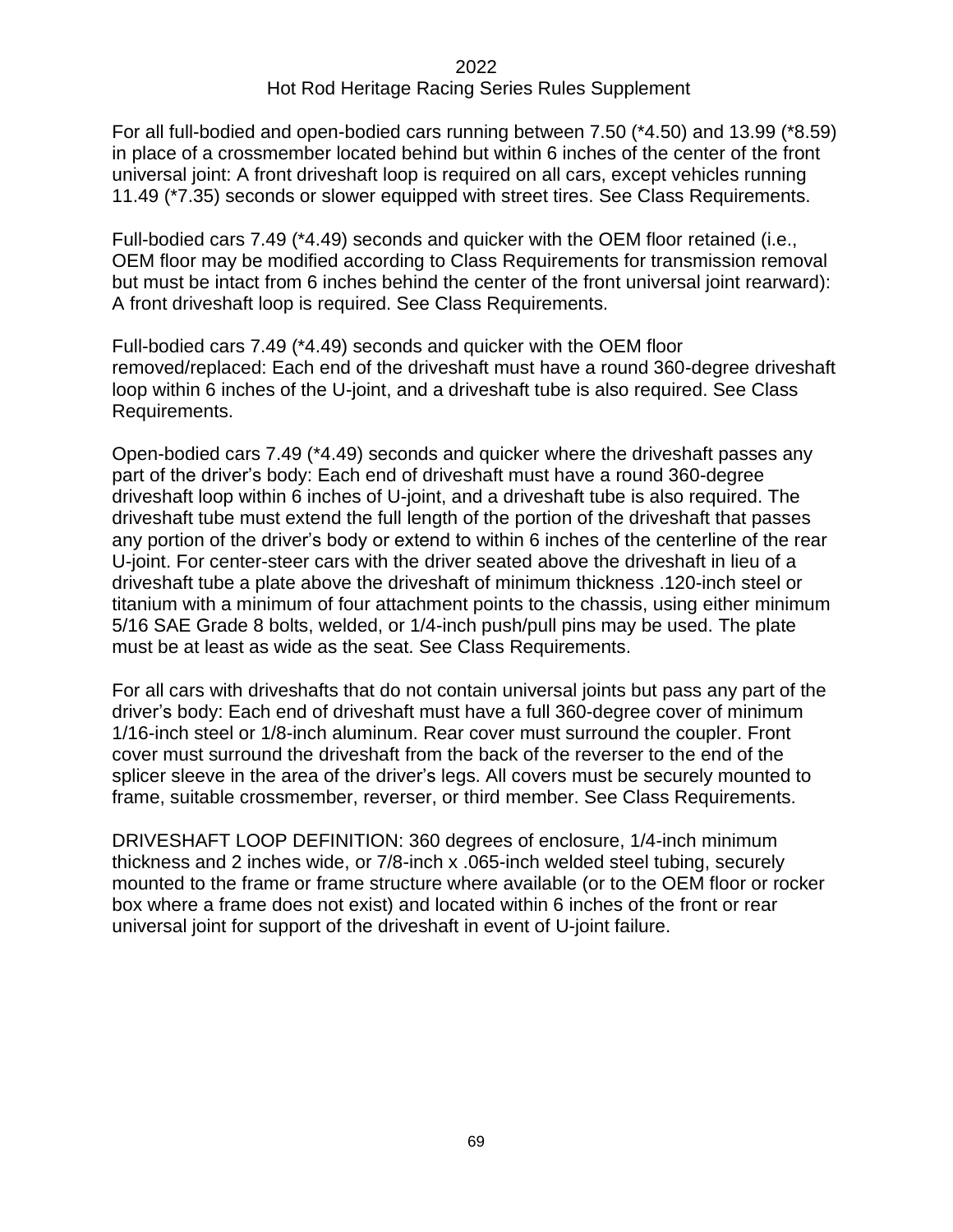2022 Hot Rod Heritage Racing Series Rules Supplement



DRIVESHAFT TUBE DEFINITION: Driveshaft must be covered by a 360-degree round, oval, or tapered tube, covering the front U-joint and extending rearward a minimum 12 inches. Minimum thickness of tube is .050-inch steel or titanium. Driveshaft tube must utilize a minimum of four attachment points to the chassis, using either minimum 5/16 SAE Grade 8 bolts, welded, or 1/4-inch push/pull pins. Two-piece tube assembly permitted with a minimum of six 3/8-inch SAE Grade 8 bolts.

#### **2:5 FLYWHEEL**

The use of stock-type cast iron flywheels and/or pressure plates prohibited. The use of aluminum flywheels in Nostalgia Top Fuel and Nostalgia Funny Car is prohibited. Units meeting SFI Spec 1.1, 1.2, 1.3, 1.4, or 1.5 mandatory except as noted in Class Requirements.

#### **2:6 FLYWHEEL SHIELD & MOTOR PLATE: General**

The use of aluminum bellhousing is permitted in all categories and applications. The aluminum bellhousing must meet applicable SFI Specifications. Absolutely no modifications to as manufactured design are permitted on SFI Spec 6.1, 6.2 or 6.3 flywheel shields and/or liners. An SFI Spec 6.1W bellhousing is also acceptable wherever an SFI Spec 6.1 bellhousing is mandatory or permitted. All 6.2 and 6.3 titanium bellhousings must be reinspected and recertified yearly. SFI 6.1 titanium and aluminum bellhousings and SFI 6.2 or 6.3 steel bellhousings must be reinspected and recertified every two years (or as specified by the manufacturer). SFI 6.1 bellhousings must be reinspected and recertified every five years (6.1). Where SFI Spec bellhousings are mandatory, all applicable liners, large mounting fasteners, motor plates, etc., as required by SFI Specs or the manufacturer, must be properly installed. For all new flywheel shields and for all flywheel shields certified or recertified after Nov. 14, 2012, all liners must be flush with the motor plate; liners may be notched for starter gears/snouts.

Where an SFI 6.1 or 6.3 bellhousing is mandatory, a full, one-piece motor plate is also mandatory at the rear of the engine block. The motor plate must be constructed of 6061-T6, 7075-T6 or 2024-T3 wrought heat-treated aluminum alloy plate, minimum 1/8 inch thick for 6.1 applications, minimum 3/16-inch thick for 6.3 applications. In addition to the fastener requirements noted below, the SFI 6.3 flywheel shield must be fastened to the motor plate with four 1/2-inch-diameter Grade 5 shoulder bolts or high strength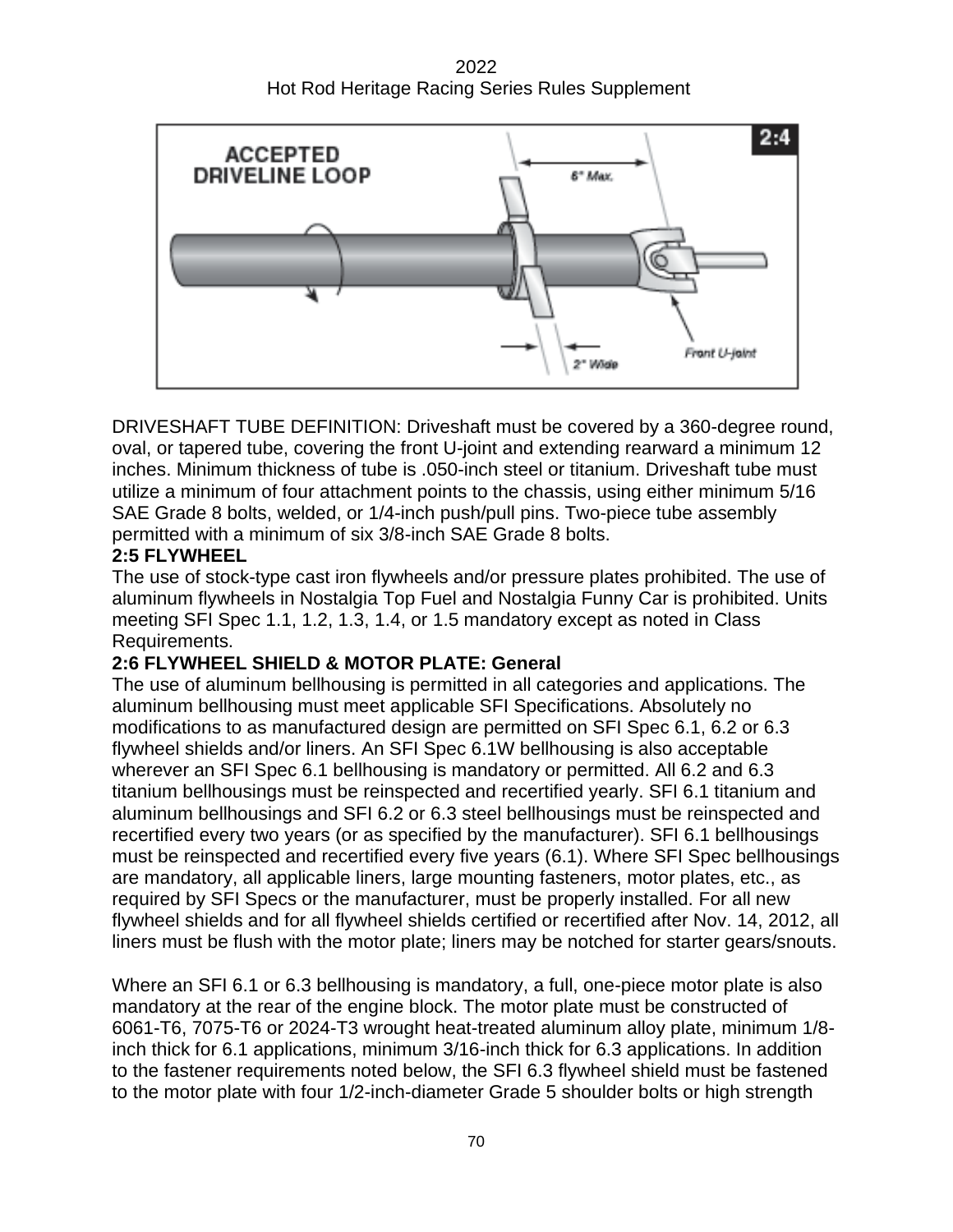steel (or titanium) fasteners and nuts, one in each quadrant. Where an SFI 6.2 bellhousing is mandatory, see Section 2:8 for motor plate and fastener requirements.

The flywheel shield must be fastened to the engine and motor plate with a full complement (all available engine bolt holes or as specified by the manufacturer) of Grade 8 bolts or high strength studs. The use of Allen bolts to fasten the shield to engine or motor plate, to fasten covers, etc. is prohibited. All bolts (not studs or nuts) used for flywheel shield mounting, covers, etc. must be identifiable as to grade; all nuts and bolts associated with flywheel shield mounting, covers, etc. must be full standard depth, width, etc. (reduced thickness bolt heads, hollow bolts, half nuts, thin wall nuts, etc. prohibited). Maximum depth of flywheel shield is 8 5/8 inches, except Nostalgia Top Fuel, Nostalgia Funny Car, and Advanced E.T., maximum depth 9.4 inches (inside). Maximum thickness of all motor plates, mid-plates, and mounting plates installed between engine and flywheel shield is 1/2-inch, except SFI 6.1 which may be 1 1/4-inch maximum. All covers and fasteners associated with the flywheel shield must be installed prior to starting engine at any time, including warm-ups. Maximum spacing between flange fasteners in the flywheel shield is 7 inches. Chemical milling or any other structure-weakening procedure is prohibited. Welding to repair a flywheel shield is prohibited unless it is performed by the manufacturer and recertified by the manufacturer prior to use.

For cars equipped with an SFI 7.1 lower engine ballistic/restraint device, a maximum of two holes, each no larger than two inches in diameter (or 3.14 square inches equivalent area) are permitted. The holes must be located entirely below the horizontal centerline of the crankshaft. The holes must be at least 0.5-inch from any bellhousing bolt hole and be separated by at least two inches. SFI 6.2 flywheel shields may have one twoinch maximum diameter hole in the bottom of the back face of the shield. The opening in the motor plate for the crankshaft flange may not exceed the crankshaft flange diameter by more than one inch (except as noted for Top Fuel and Funny Car). **2:7 FLYWHEEL SHIELD: Nostalgia Top Fuel and Nostalgia Funny Car** Nostalgia Top Fuel and Nostalgia Funny Car equipped with a clutch must have a flywheel shield (bellhousing) that meets SFI Spec 6.2 and is labeled accordingly. All requirements for Nostalgia Top Fuel and Nostalgia Funny Car bellhousing installations are the same as for Top Fuel and Funny Car with the following exceptions:

A one-piece motor plate constructed of 1/4-inch minimum thickness 2024 T3, 6061 or 7075 T6 aluminum and fitting between the engine and flywheel shield according to the requirements of SFI Spec 2.2B, 2.1, or 10.1E is required. The motor plate must be attached to the chassis at the four corners with at least two welded mounting points utilizing minimum 3/8-inch-diameter Grade 8 bolts and full nuts. The remaining two motor plate mounting points must be at least saddles fitting around the framerails and secured with aircraft-type clamps or bolts (hose clamps prohibited).

The flywheel shield and motor plate are to be fastened to the engine by at least seven 3/8-inchdiameter Grade 8 bolts or high strength steel or titanium studs threaded into the engine (3/4-inch minimum) and nuts of a similar material, above the centerline of the crankshaft. The motor plate must be fastened to the flywheel shield with at least eight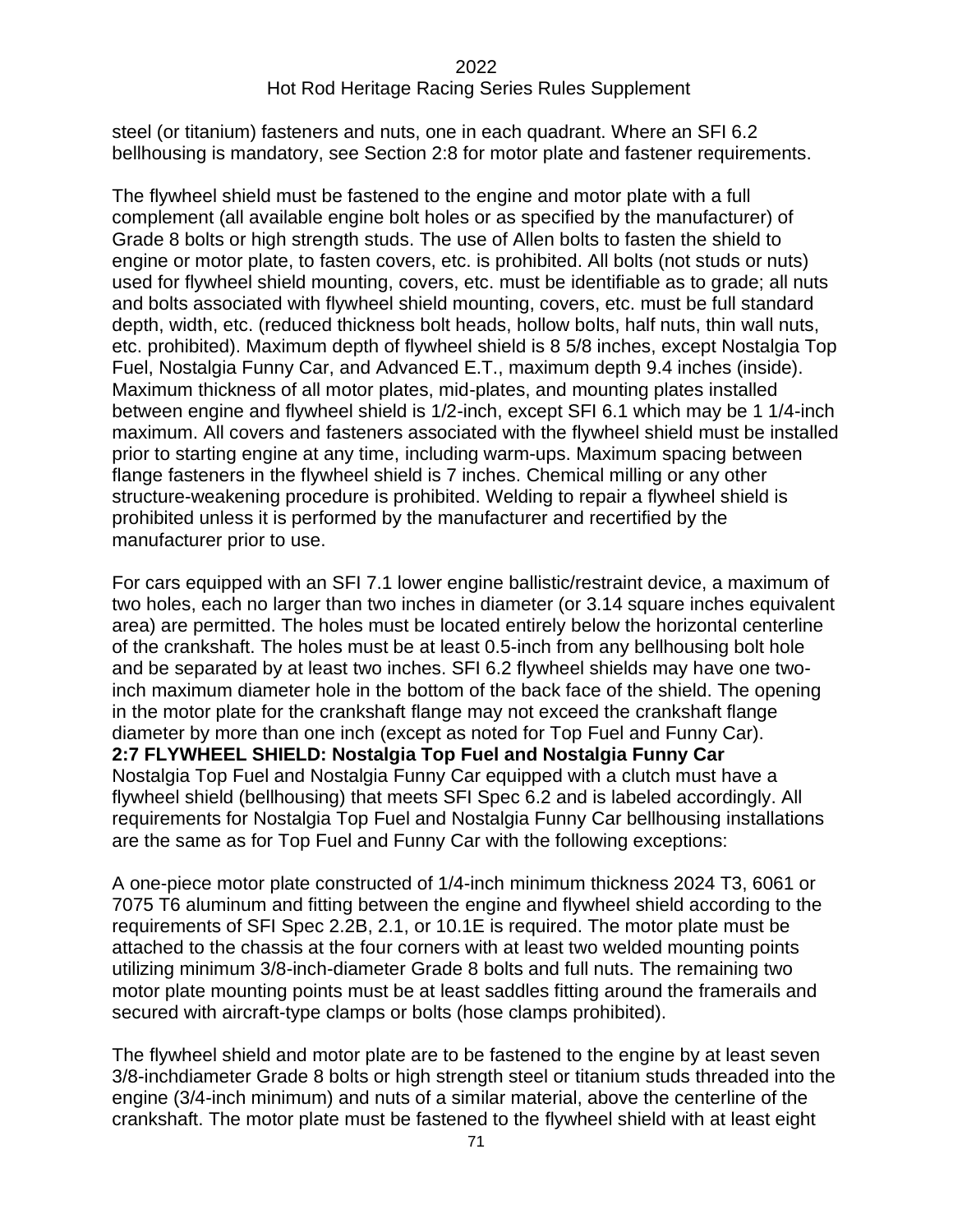#### Hot Rod Heritage Racing Series Rules Supplement

3/8-inch-diameter Grade 8 bolts or high strength steel alloy (or titanium) studs and nuts below the centerline of the crankshaft. The flywheel shield must also be fastened to the motor plate by four 3/4-inch-diameter Grade 5 shoulder bolts or high strength steel (or titanium) fasteners and nuts; one in each quadrant as required by SFI Spec 2.1 or 10.1E. Nostalgia Top Fuel and Nostalgia Funny Car: The opening in the motorplate for the crankshaft flywheel flange may not exceed the crankshaft diameter by more than one inch. See General Regulations 2:6.

#### **2:8 FLYWHEEL SHIELD: A/Fuel**

Cars equipped with a clutch must have a flywheel shield (bellhousing) that meets SFI Spec 6.2 and is labeled accordingly. All requirements for bellhousing installations are the same as for Nostalgia Top Fuel and Nostalgia Funny Car with the following exceptions:

A one-piece motor plate constructed of 1/4-inch minimum thickness 2024 T3, 6061 or 7075 T6 aluminum and fitting between the engine and flywheel shield according to the requirements of SFI Spec 2.2B or 10.1E is required. The motor plate must be attached to the chassis at the four corners with at least two welded mounting points utilizing minimum 3/8-inch-diameter Grade 8 bolts and full nuts. The remaining two motor plate mounting points must be at least saddles fitting around the framerails and secured with aircraft-type clamps or bolts (hose clamps prohibited).

The flywheel shield and motor plate are to be fastened to the engine by at least seven 3/8- inch-diameter Grade 8 bolts or high strength steel or titanium studs threaded into the engine (3/4-inch minimum) and nuts of a similar material, above the centerline of the crankshaft. The motor plate must be fastened to the flywheel shield with at least eight 3/8- inch-diameter Grade 8 bolts or high strength steel alloy (or titanium) studs and nuts below the centerline of the crankshaft. The flywheel shield must also be fastened to the motor plate by four 3/4-inch-diameter Grade 5 shoulder bolts or high strength steel (or titanium) fasteners and nuts; one in each quadrant as required by SFI Spec 2.2B or 10.1E. The opening in the motorplate for the crankshaft flywheel flange may not exceed the crankshaft diameter by more than one inch. See General Regulations 2:6.

**2:9 FLYWHEEL SHIELD: AA/Gas Supercharged and Junior Fuel**

As described in Section 2:6, any modifications or alterations to the bellhousing by anyone other than the original manufacturer are prohibited. Bellhousing must be recertified by the original manufacturer following modification. Clutch adjustment slots, maintenance holes and covers, etc. must be installed by the original manufacturer.

See Section 2:6 for motor plate and general requirements. The flywheel shield must be fastened to the engine and motor plate with a full complement (all available engine bolt holes or as specified by the manufacturer) of minimum 3/8-inch-diameter Grade 8 bolts or high strength steel studs above the centerline of the crankshaft. The motor plate must be fastened to the flywheel shield with at least eight 3/8-inch-diameter Grade 8 bolts or high strength steel alloy (or titanium) studs and nuts below the centerline of the crankshaft. An opening in the motor plate for an alternative starter location is permitted but it may not exceed 2 inches in diameter and when such an opening is present only one cooling hole is permitted in the motor plate.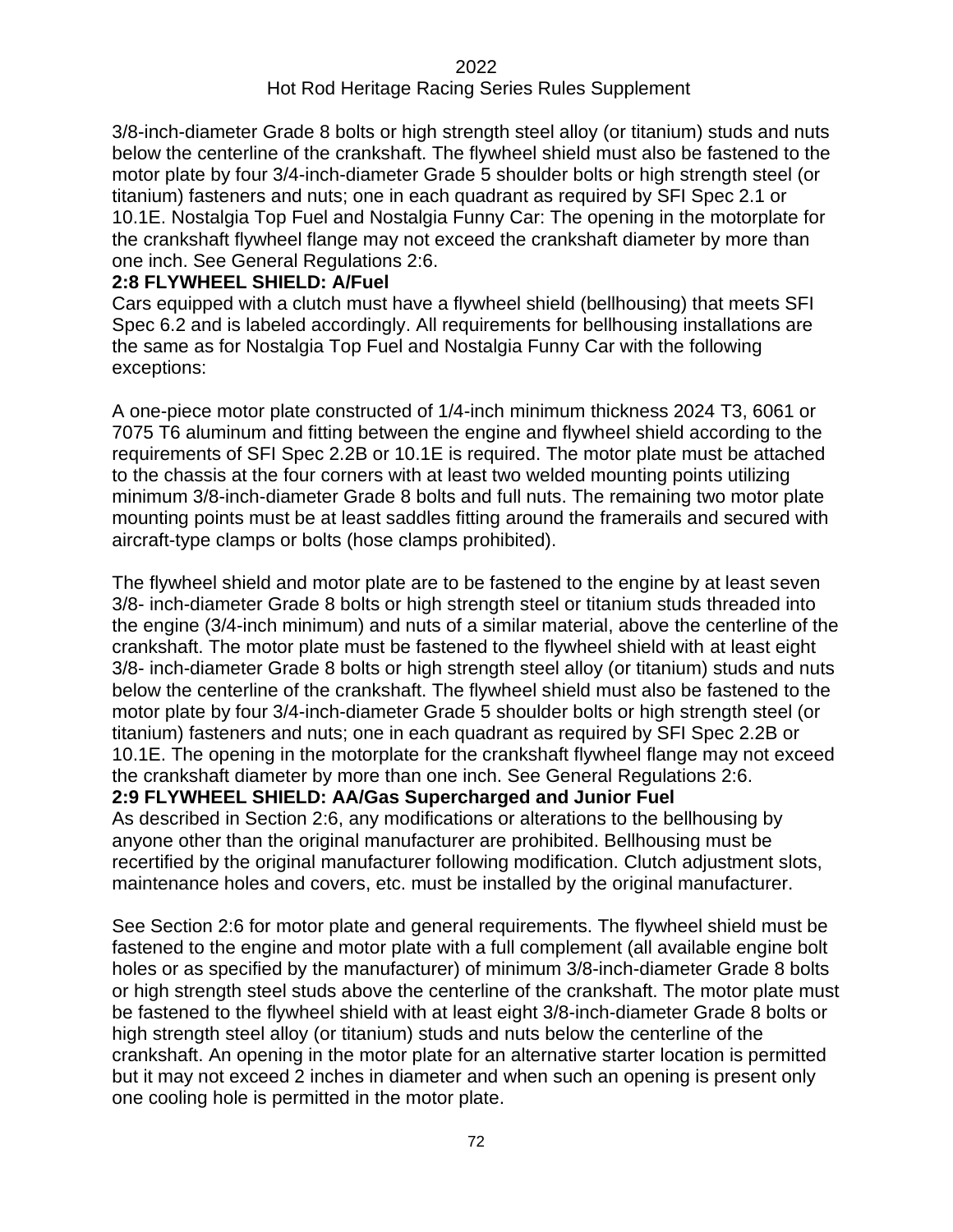All rear-engine cars must have a deflector plate to protect driver and fuel tank from engine. For Nostalgia Top Fuel and A/Fuel Dragster specifications, see Class Requirements. Plates must be made of minimum 1/8-inch aluminum or .060-inch steel or titanium. Must extend from top blower pulley to bottom pulley and be at least 1 inch wider than each pulley for supercharged cars. Other cars must have plate covering from shoulder height to bottom of chassis. On any enclosed engine/driver configuration, a full bulkhead must be installed, completely sealing the driver from the engine. Minimum attachment for any plate is four 5/16- inch, Grade 5 bolts. See 1:1 COOLING SYSTEM for additional requirements.

# **2:10 FLYWHEEL SHIELD: Other Classes**

All other cars using a clutch and running 11.49 or quicker must be equipped with an SFI 6.1, 6.2, or 6.3 flywheel shield. See Section 2:6 for motor plate and general requirements. There shall be a minimum of seven 3/8-inch-diameter Grade 8 bolts or high strength steel studs in the top half of the bellhousing. There shall be a minimum of eight 3/8-inch-diameter Grade 8 bolts or high strength steel studs in the bottom half of the bellhousing used to fasten the bellhousing to the motor plate. Modifications or repairs to the flywheel shield prohibited except if performed and recertified by manufacturer.

All cars running 11.49 or quicker for which an SFI 6.1, 6.2 or 6.3 flywheel shield is not commercially available may use an SFI 6.1, 6.2 or 6.3 flywheel shield from another application and mount it to a motor plate that is mounted to the engine block at all available bolt holes; or must be equipped with a flywheel shield made of 1/4-inch minimum thickness steel plate, securely mounted to the frame or frame structure and completely surrounding the bellhousing 360 degrees. The flywheel shield shall not be bolted to either the bellhousing or engine. The flywheel shield must extend forward to a point at least 1 inch ahead of the flywheel and 1 inch to the rear of the rotating components of the clutch and pressure plate.

# **Titanium flywheel shields permitted.**

# **2:11 REAR END**

Welded spider gear rear ends prohibited in all classes. Four-wheel drive permitted per Class Requirements. Aftermarket axles and axle-retention device mandatory on any vehicle 10.99 or quicker; also mandatory on any car (regardless of class or E.T.) with a spool.

#### **2:12 TRANSMISSION**

All cars and trucks in competition except motorcycle- or snowmobile-powered dragsters must be equipped with a reverse gear.

# **2:13 TRANSMISSION, Aftermarket Planetary**

Automated shifters are not allowed in any class.

A transmission shield covering transmission and reverser that meets SFI Spec 4.1 is mandatory if engine burns nitromethane; or engine burns methanol or nitrous oxide and runs 9.99 seconds or quicker; or vehicle runs 7.49 seconds or quicker; or engine is supercharged or turbocharged; or on any overdrive unit. Air shifter bottles must be stamped with DOT-1800 pound rating (minimum) and be securely mounted (i.e., no tiewraps or hose clamps).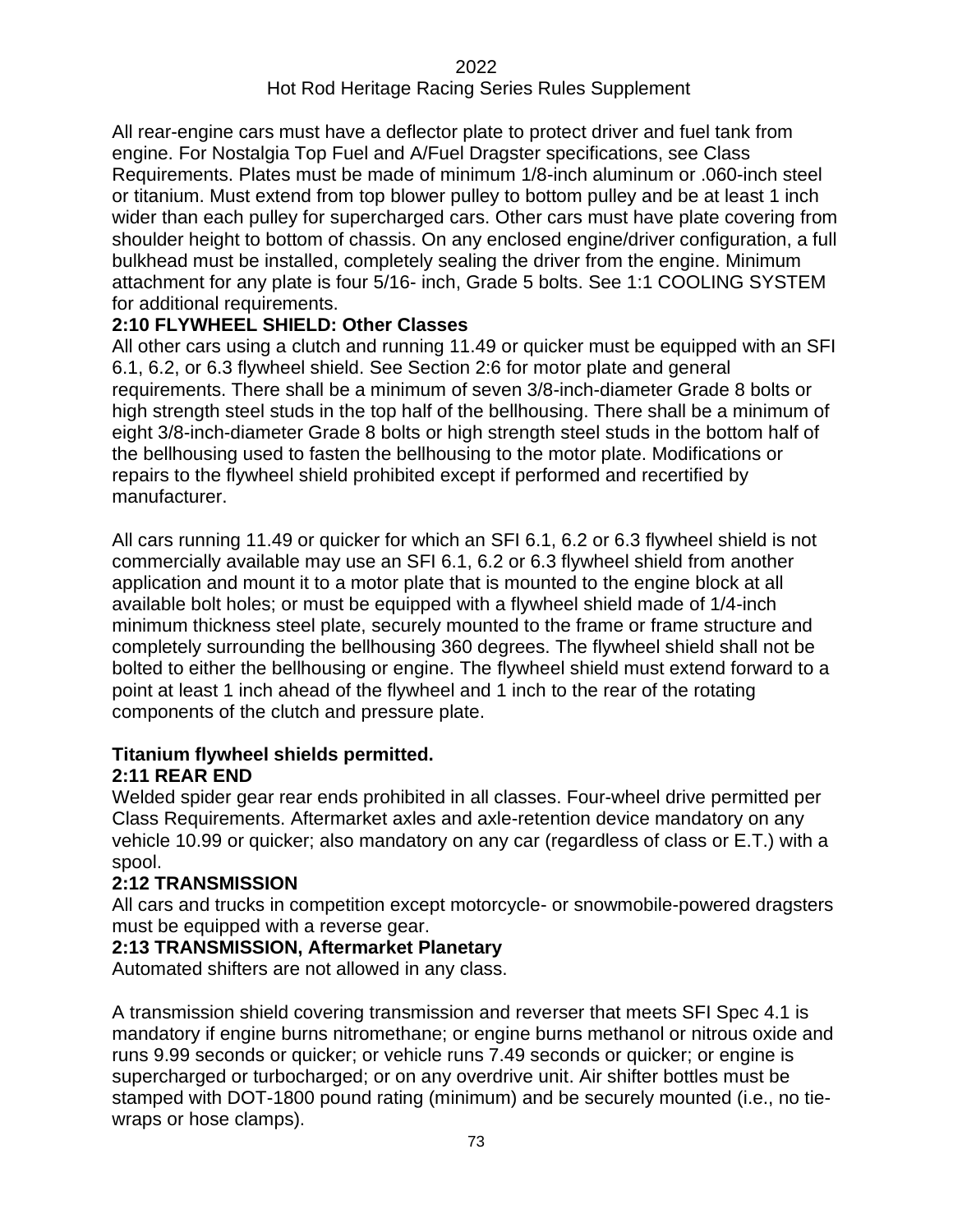At least three bolts, 3/8-inch minimum, must be used to secure aftermarket planetary transmissions to bellhousing, except as noted in Class Requirements. **2:14 TRANSMISSION, Automatic/NHRA-Accepted**

Automated shifters are not allowed in any class.

Any non-OEM automatic floor-mounted automatic transmission shifter must be equipped with a spring-loaded positive reverse lockout device to prevent the shifter from accidentally being put into reverse gear. Functional neutral safety switch mandatory. All transmission lines must be metallic or high-pressure-type hose. All vehicles running quicker than 10.99 seconds (\*6.99) or faster than 135 mph and using an automatic transmission must be equipped with a transmission shield meeting SFI Spec 4.1 and labeled accordingly. ("Blanket"-type shield, appropriately labeled as meeting SFI Spec 4.1, permitted.) All non-blanket-type shields must incorporate two (or one, per manufacturer's instructions) 3/4 x 1/8-inch straps that bolt to the shield on each side and pass under the transmission pan, or transmission pan must be labeled as meeting SFI Spec 4.1. Permitted in all classes where an automatic transmission is used.

Any car 9.99 or quicker, and 135-mph or faster using an automatic transmission, Lenco Drive, or BRT must be equipped with a flexplate meeting SFI Spec 29.1 and covered by a flexplate shield meeting SFI Spec 30.1. Transmission that can utilize a high-gear transbrake must be supported by the use of two momentary buttons (one to arm the system, second as the main transbrake). Air shifter bottles must be stamped with DOT-1800 pound rating (minimum) and be securely mounted (i.e., no tie wraps or hose clamps).

All cars running 10.99 (\*6.99) seconds and quicker must have an NHRA-accepted locking-type dipstick on the transmission and dipstick/filler tubes must be securely fastened (i.e., bolted, aircraft clamped). Wire ties, hose clamps, etc. prohibited.

# **BRAKES AND SUSPENSION: 33**

#### **3:1 BRAKES**

Brakes on each car, regardless of class, must be in good working order with two-wheel hydraulic brakes on rear wheels as a minimum requirement. Four-wheel hydraulic brakes are recommended, or as specified under Class Requirements. Lightening of backing plates, brake drums, and/or brake shoes by cutting or trimming metal prohibited. Cooling or lightening holes may not be drilled in cast iron disc brake rotors. Aluminum rotors prohibited. If hand brake is used, brake handle must be inside car body or driver compartment. Brake lines must be steel, steel braided, or DOT-approved flexible and routed outside the framerail, or enclosed in a 16-inch length of 1/8-inch minimum wall thickness steel tubing securely mounted where line(s) pass the flywheel bellhousing area and not routed in the driveline tunnel. All brake lines must be attached to chassis as per OEM style; hoses must have mounting brackets; no tie wraps, tape, etc. All brake lines on any rear-engine car must be protected inside of tubing or be braided steel construction where they pass the engine. All pedals must be covered with non-skid material. Secondary braking systems are permitted. NHRA-accepted hand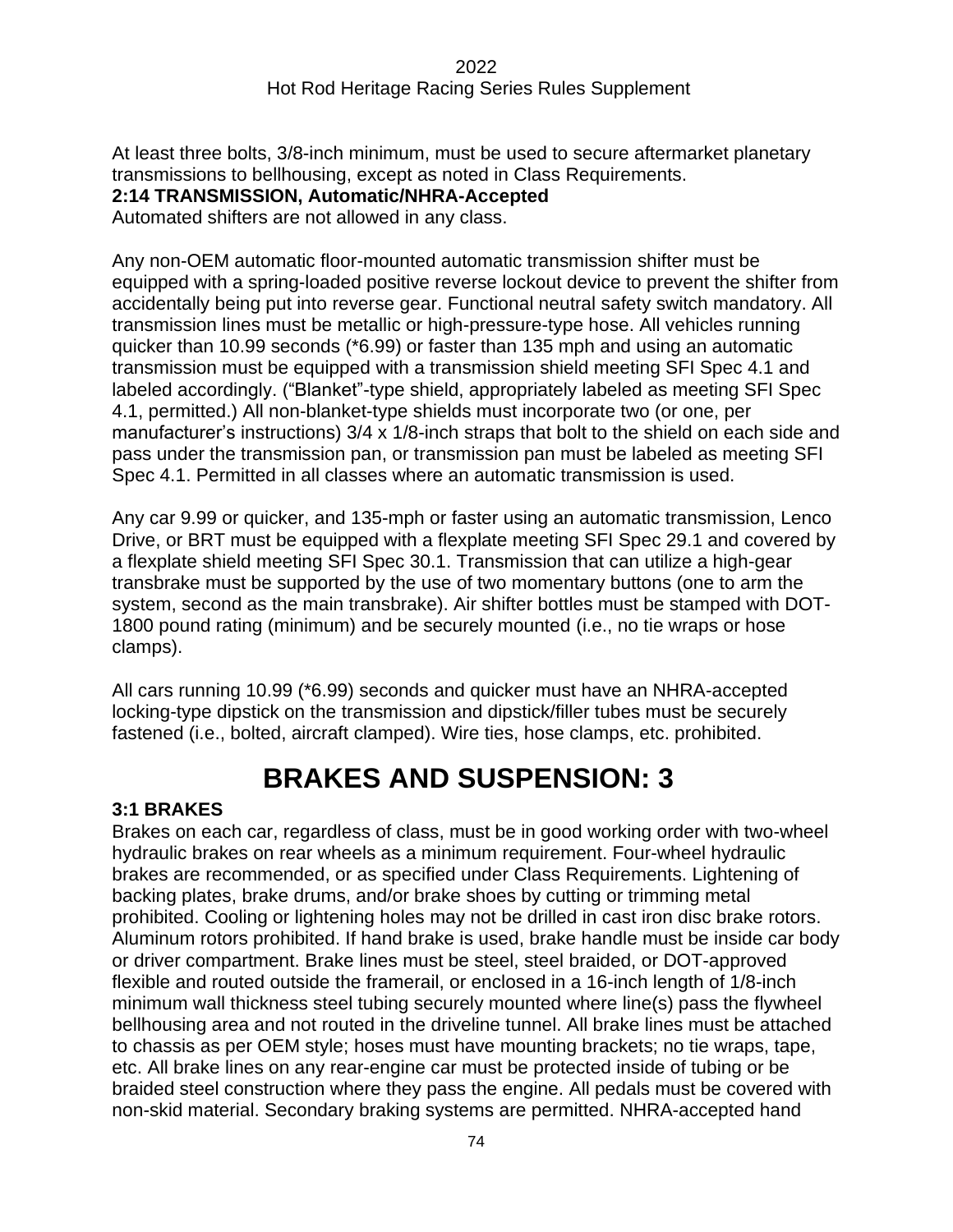controls for the physically challenged permitted. Automated braking systems prohibited; application and release of brakes must be a direct function of the driver; electronics, pneumatics, or any other device may in no way affect or assist brake operation. NHRAaccepted mechanical ABS systems permitted in all classes; contact NHRA Technical Department headquarters. If brake system includes a differential pressure switch, lineloc installed on front brakes must have solenoid installed after the differential switch. All line-locs (electric or hydraulic) must be self-returning to normal brake operating mode. **3:2 SHOCK ABSORBERS**

Each car in competition must be equipped with one operative shock absorber for each sprung wheel. Shock absorbers may be either hydraulic or friction type, securely mounted, and in good working order. See Class Requirements.

# **3:3 STEERING**

Each car's steering system must be secure and free of defects. All butt-welded parts must have additional visible reinforcement. Only conventional automotive steering systems are permitted; flexible steering shafts prohibited. Rear-wheel steering prohibited, unless vehicle was originally manufactured with an OEM system. An OEM system may not be modified, altered, or used in any manner inconsistent with manufacturer's specifications. All rod ends must be a minimum of 3/8-inch shank diameter and must be installed with flat washers of sufficient outside diameter to prevent bearing pullout. All steering boxes, sectors, and shafts must be mounted to the frame or suitable crossmember and cannot be mounted in any case to the bellhousing and/or bellhousing adapter shield, or motor plate. A secondary steering shaft stop must be installed to prevent long steering shaft from injuring driver in case of frontal impact (i.e., collar or U-joint pinned at crossmember, bracket, etc.). Commercially available quick- disconnect steering wheels permitted (except as noted in Class Requirements). Adapter must be welded to shaft. All fasteners must be of a positive nature; no roll or pressed pins, no ball-lock pins, set screws, etc. NHRA-accepted swing-away steering column permitted with removable steering wheel.

#### **3:4 SUSPENSION**

All cars must have a full suspension system of the type produced by an automobile manufacturer (i.e., springs, torsion bars, etc.). Rigid-mount front and/or rear axles are permitted when so indicated in Class Requirements. All rod ends must be installed with flat washers of sufficient outside diameter to prevent bearing pullout. Hollow rod ends are prohibited. **With the exception of unaltered OEM production Can-Am Spyder three-wheel motorcycles, three-wheel vehicles are not eligible for competition in any class.** Radius rods are not required on front axles that are rigidly mounted 18 inches or less from kingpin axis. Any front suspension using a beam or tubular axle must have radius rods attached to frame.

#### **3:5 TRACTION BAR ROD ENDS**

Minimum requirement for rod ends on the front of all ladder-type traction bars is 3/4-inch steel. A rod end strap to keep ladder bar secured in event of rod end failure mandatory in all classes. All traction devices that are not attached at front (i.e., slapper bars, etc.) must have a U-bolt or strap to prevent them from coming in contact with track.

#### **3:6 WHEELIE BARS**

Some classes limit length of wheelie bar — see Class Requirements. All wheelie bars, regardless of class, must have non-metallic wheels (i.e., rubber, plastic). Wheelie-bar wheels must turn freely at starting line, any preload prohibited. Wheelie bars must be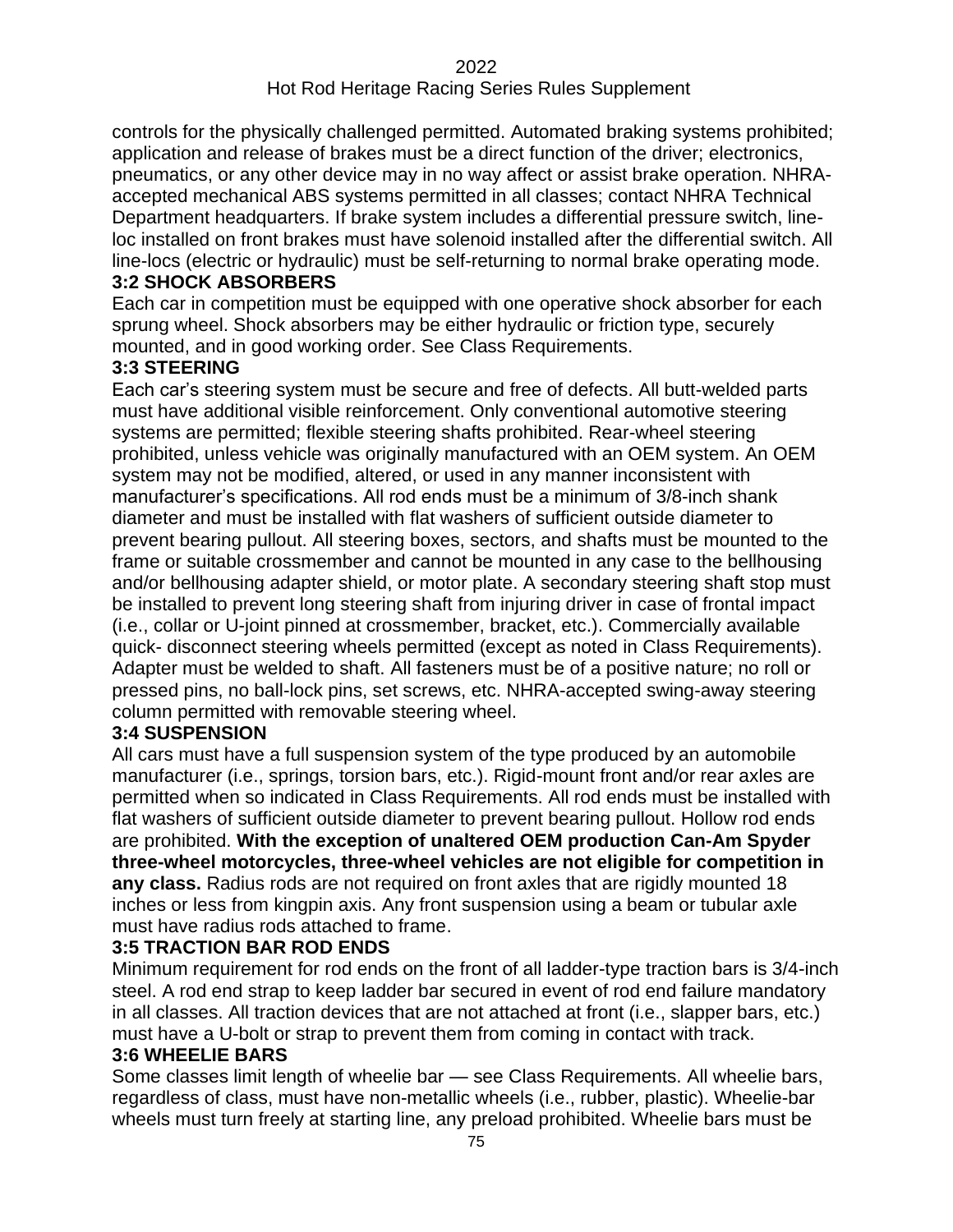# Hot Rod Heritage Racing Series Rules Supplement

fixed. Hydraulics, pneumatics, electronics, etc. or any adjustment or movement during run prohibited. Using wheelie-bar wheels as "fifth wheel" sensing device prohibited. Pressure sensors and parachute nets permitted. No other devices of any kind may be attached to the wheelie bar (e.g. cameras, other sensors etc.).

# **FRAME: 4**

### **4:1 ALIGNMENT**

Each car in competition, regardless of class, must have sufficient positive front-end alignment to ensure proper handling of car at all speeds.

### **4:2 BALLAST**

As permitted in Class Requirements. Any material used for the purpose of adding to a car's total weight must be permanently attached to the car's structure and must not extend in front of or behind the rear of the car's body or above the rear tires. No liquid or loose ballast permitted (i.e., water, sandbags, rocks, shot bags, metal weights, etc.). Discovery of loose or disguised ballast will result in disqualification from the event, regardless of whether infraction occurs during qualifying or eliminations. Additional penalties may be imposed in the sole and absolute discretion of NHRA. Weight boxes (two maximum) made of 1/8-inch material may be constructed to hold small items such as shot bags, lead bars, etc., as long as box and contents do not weigh more than 100 pounds or as outlined in Class Requirements. The box must be securely fastened to the frame or crossmember with at least two 1/2-inch-diameter steel bolts. Any liquid other than engine fuel being used, located behind the front firewall (on a front-engine car), is considered ballast and is prohibited, except for intercooler tanks that contain water and/or ice only. Tank must be securely mounted to frame, frame member, or OEM floorpan. To permit "making a class" due to a difference in scale calibration, a maximum removable weight of 100 pounds (or as outlined in Class Requirements) is permitted. Removable weight must be securely mounted to the frame or frame structure by a minimum of two 1/2-inch-diameter steel bolts per 100 pounds, or one 3/8- inch steel bolt per 5 pounds; all other weight bars, pucks, etc. must use minimum 1/2-inch-diameter SAE grade 8 bolts for attachment. Hose clamps, wire, strapping, tape, tie wraps, etc. for securing weight or ballast prohibited. Acceptable forms of ballast are 1) Heavier gauge steel floors (i.e., 16- or 18-gauge, heavier gauge and/or plate steel prohibited); 2) Frame reinforcing cross members; or 3) the addition of protective equipment such as roll bars, flywheel shield, etc. If additional ballast is needed and is permitted by Class Requirements, it must be permanently attached to frame, bolted with two 1/2-inchdiameter bolts per 100 pounds, with nuts welded to bolts. Maximum amount of removable and/or permanent ballast, unless otherwise stated under Class Requirements, is 500 pounds.

#### **4:3 DEFLECTOR PLATE**

See 1:1 COOLING SYSTEM for additional requirements.

# **4:4 FRAMES**

Nostalgia Top Fuel, Nostalgia Funny Car, and any car 9.99 or quicker (see Class Requirements) must have a serialized chassis sticker affixed to frame before participating in any NHRA event. Certifications are available at NHRA events, or by making prior arrangements through a division office. Grinding of welds prohibited. All butt welds must have visible reinforcement (i.e., sleeve and rosette welds).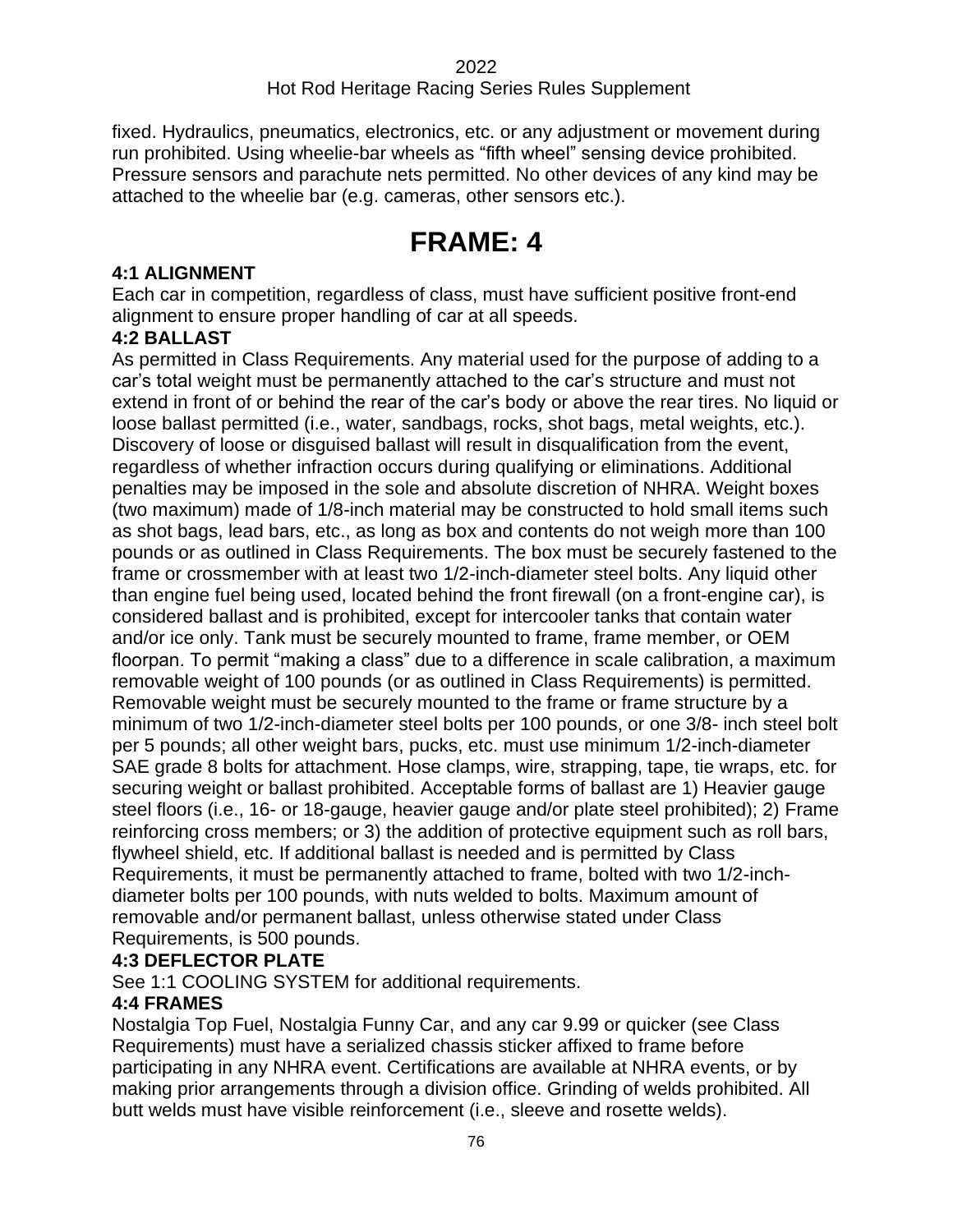Pressurization of framerails, roll bar, or roll cage in lieu of air bottles is prohibited. Visible reinforcement around any hole in any SFI Spec chassis (not just the roll cage) mandatory. Reinforcement must be of at least the same cross sectional area as the hole, at least .049-inch-thick chromoly and completely welded around the outside. See also 4:10 ROLL BAR and 4:11 ROLL CAGE.



# **4:5 GROUND CLEARANCE**

Minimum 3 inches from front of car to 12 inches behind centerline of front axle; 2 inches for remainder of car, except oil pan and exhaust headers where permitted. When permitted under Class Requirements, devices used for anti-rotation purposes (i.e., wheelie bars) are exempt from the 2-inch clearance rule.

# **4:6 MAGNAFLUX CERTIFICATES**

Magnaflux certificates may be required by the technical inspector on any altered or welded parts.

# **4:7 MOUNTING HARDWARE**

Hose clamps and tie wraps may be used only to support hoses and wires; all other components must be welded, bolted, aircraft clamped, etc. All self-locking fastener buttons must be metallic. All self-locking fastener buttons may be painted any color on their face, but must be WHITE or SILVER ONLY under the face. This rule applies to ALL cars in ALL classes.

# **4:8 PARACHUTE**

If outlined in Class Requirements, it is mandatory to have a braking parachute produced by a recognized drag racing parachute manufacturer. Dual parachutes required for all cars running 200 mph or more or if required by Class Requirements. Tech inspectors may observe the proper operation of the parachute(s) and inspect for worn or frayed shroud lines, ripped or dirty canopies, and worn or ragged pilot chutes. Parachute cable housings should be mounted solidly to frame tube or other suitable member no farther back than 1 inch from the release handle. If automated push-button release system is used, driver must also be able to use handle to manually release the parachute(s). The release housing must be attached within 12 inches of the parachute pack and in a manner that will allow the inner cable to release the parachute. When supercharged or using nitromethane as a fuel, it is mandatory that the parachute pack and unpacked shroud lines be protected with fire-resistant material from the mounting point to the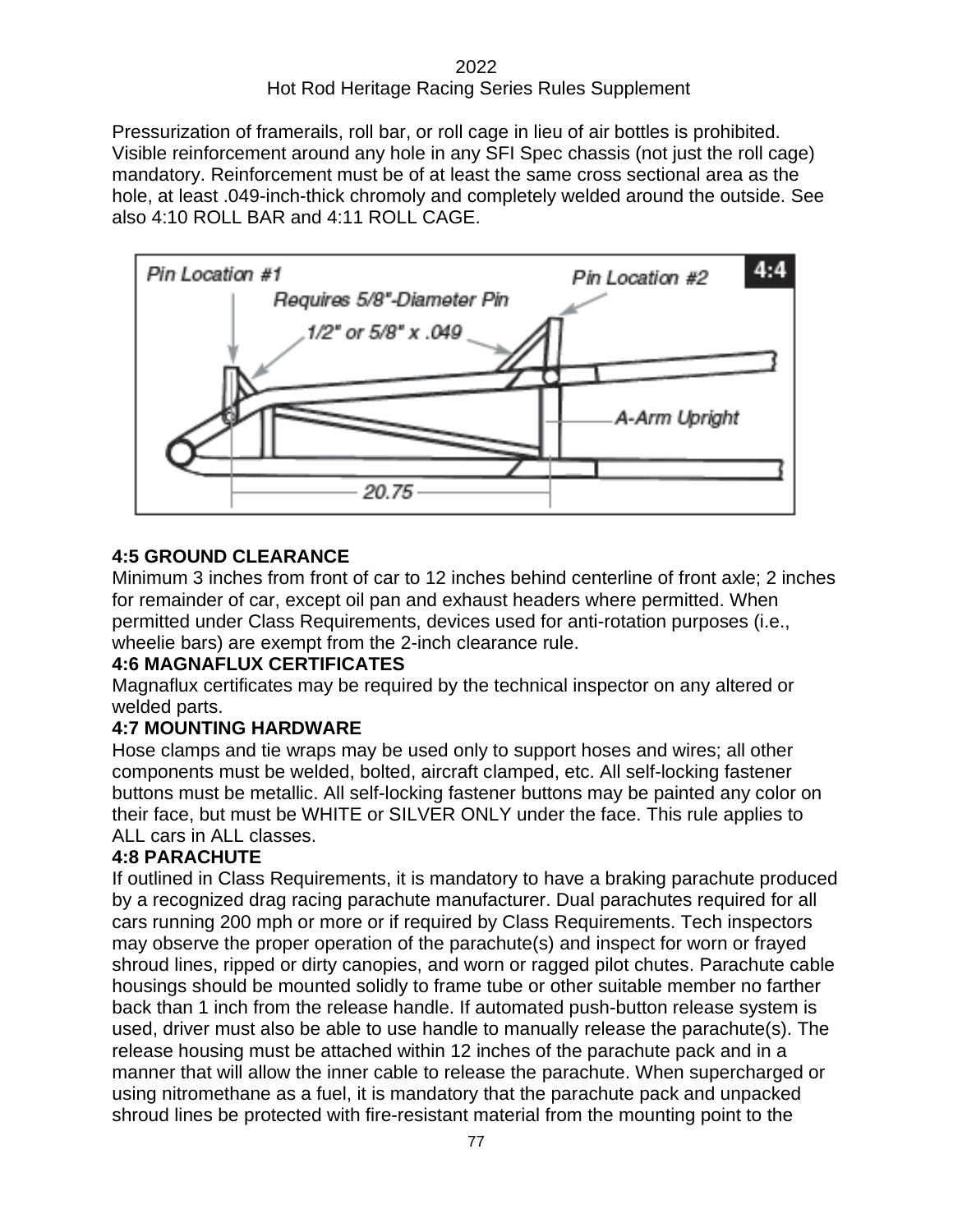### Hot Rod Heritage Racing Series Rules Supplement

pack. Parachutes must have their own independent mounting with sleeved 3/8-inchminimum steel bolts or steel pins required for all applications unless otherwise stated in Class Requirements. The use of ball-lock pins for parachute mounting prohibited. Applications using two parachutes are required to have separate mounting points for each parachute system. Shroud-line(s) mounting brackets must be constructed of minimum .090-inch steel unless otherwise stated in Class Requirements. Safety pins must be red flagged and removed prior to burnout.

### **4:9 PINION SUPPORT**

All cars using an open driveline must have radius arms, traction bars, or some suitable pinion support to prevent rear-end housing rotation.

### **4:10 ROLL BAR**

All roll bars must be within 6 inches of the rear, or side, of the driver's head, extend in height at least 3 inches above the driver's helmet with driver in normal driving position, and be at least as wide as the driver's shoulders or within 1 inch of the driver's door. Roll bar must be adequately supported or cross-braced to prevent forward or lateral collapse. Rear braces must be of the same diameter and wall thickness as the roll bar and intersect with the roll bar at a point not more than 5 inches from the top of the roll bar. Crossbar and rear braces must be welded to main hoop. Sidebar must be included on driver's side and must pass the driver at a point midway between the shoulder and elbow. Swing-out sidebar permitted. All roll bars must have in their construction a cross bar for seat bracing and as the shoulder harness attachment point; cross bar must be installed no more than 4 inches below, and not above, the driver's shoulders or to side bar. All vehicles with OEM frame must have roll bar welded or bolted to frame; installation of frame connectors on unibody cars does not constitute a frame; therefore it is not necessary to have the roll bar attached to the frame. Unibody cars with stock floor and firewall (wheeltubs permitted) may attach roll bar with 6-inch x 6-inch x .125-inch steel plates on top and bottom of floor bolted together with at least four 3/8-inch bolts and nuts, or weld main hoop to rocker sill area with .125-inch reinforcing plates, with plates welded completely. Also the roll bar may be welded to frame connectors that are fully welded in place and are 1 5/8 inches x .118-inch MS or .083-inch CM round and/or 2 inches x 2 inches x .058 MS or CM rectangular. All 4130 chromoly tube welding must be done by approved TIG heliarc process; mild steel welding must be done by approved MIG wire feed or approved TIG heliarc process. Welding must be free of slag and porosity. Any grinding of welds prohibited.

Roll bar must be padded anywhere driver's helmet may contact it while in driving position. Adequate padding must have minimum 1/4-inch compression or meet SFI Spec 45.1. All cars running 9.99 (\*6.39) or quicker, SFI Spec 45.1 mandatory.

# **4:11 ROLL CAGE**

All cage structures must be designed in an attempt to protect the driver from any angle, 360 degrees. All 4130 chromoly tube welding must be done by approved TIG heliarc process; mild steel tube welding must be approved MIG wire feed or TIG heliarc process. Welding must be free of slag and porosity. Any grinding of welds prohibited. Plating of chassis prohibited for all cars manufactured after Jan. 1, 2003, unless otherwise noted in Class Requirements; painting permitted. Additionally, roll cage must be padded anywhere the driver's helmet may contact it while in the driving position. Beginning June 1, 2011, all cars running 9.99 (\*6.39) and quicker, padding must meet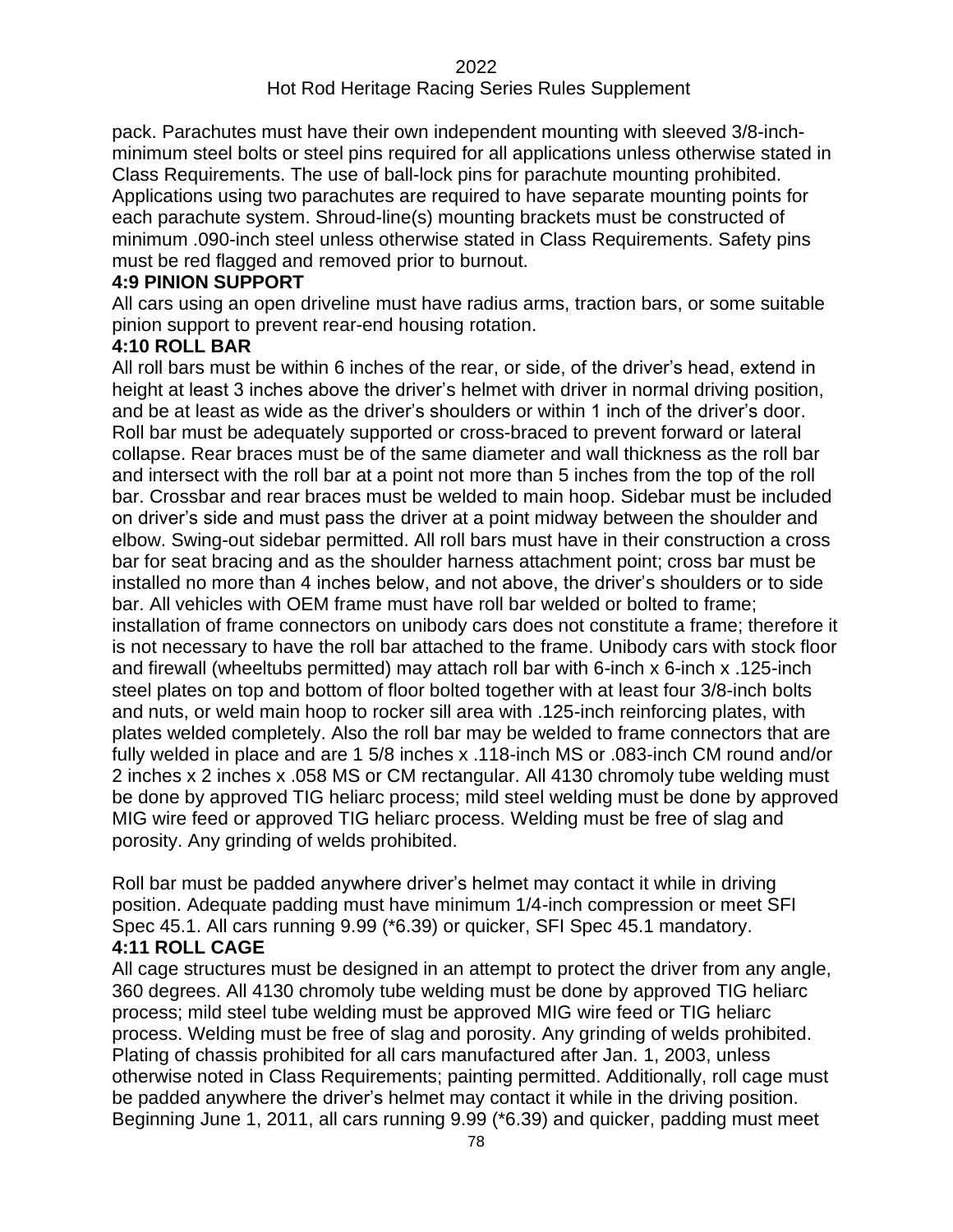SFI Spec 45.1. Additional padding mounted on flat stock and fastened to the roll cage on both sides of the driver's helmet mandatory in 7.0 Pro, Jr. Fuel, AA/Gas, A/Fuel, Nostalgia Funny Car, and Nostalgia Top Fuel. Additional padding must be NHRAaccepted (with manufacturer's name displayed), securely mounted using bolts or locking fasteners, and must include flame-retardant covering. A current list of NHRAaccepted lateral head supports is available on NHRARacer.com.

#### **Open-Bodied Cars**

When driver is in driving position in an open-bodied car, roll cage must be at least 3 inches in front of helmet. Cars without crossmember above driver's legs must have a strap or device to prevent legs from protruding outside chassis. On front-engine dragster, seat uprights and back braces must be arranged such that a flat surface passed over any two adjacent members will not contact the driver's seat or containment. Additional uprights, max 30 degrees from vertical, must be added until this requirement is satisfied. When non-vertical upright or "running W" side bay designs are used (i.e., uprights installed at greater than 30 degrees from vertical), adjacent roll-cage diagonals must be the same size as that required for the upright. Motor mount and/or rear-end uprights (except rear-engine dragster) may be rectangular tubing, 1 3/4-inch x 1-inch x .058 CM or MS minimum.

For all vehicles required to meet SFI Specification 2.1, 2.2, 2.3, 2.4, 2.5, 2.6, 2.7, 10.1 and 10.4 the upper roll-cage members must have head/helmet guards of one-inch by .058-inch round tube on all new chassis or at scheduled recertification.

#### **Full-Bodied Cars**

On full-bodied cars with driver in driving position, helmet must be in front of main hoop. If helmet is behind or under main hoop, additional tubing same size and thickness as roll cage must be added to protect driver. Main hoop may be laid back or forward, but driver must be encapsulated within the required roll-cage components. On unibody cars with stock floor and firewall (wheel tubs permitted), the roll cage may be bolted or welded to the floor/rocker box via 6-inch x 6-inch x .125-inch steel plates similar to the roll-bar attachment requirements of paragraph 4:10 in this section. Unless attaching to OEM floor or frame, the minimum requirements for a frame member or fully welded in place frame connectors on unibody cars to which a roll-cage member is attached are 1 5/8-inch x .118-inch MS or .083-inch CM round and/or 2-inch x 2-inch x .058 MS or CM rectangular.

All cage structures must have in their construction a cross bar for seat bracing and as the shoulder harness attachment point; cross bar must be installed no more than 4 inches below, and not above, the driver's shoulders, or to side bar. All required rear braces must be installed at a minimum angle of 30 degrees from vertical and must be welded in. Side bar must pass the driver at a point midway between the shoulder and elbow.

Unless an OEM framerail is located below and outside of driver's legs (i.e., '55 Chevy, '65 Corvette, etc.) a rocker or sill bar, minimum 1 5/8-inch x .083 CM or .118 MS or 2 inch x 2-inch x .058-inch CM or MS rectangular, is mandatory in any car with a modified floor or rocker box within the roll-cage uprights (excluding 6 square feet of transmission maintenance opening). Rocker bar must be installed below and outside of driver's legs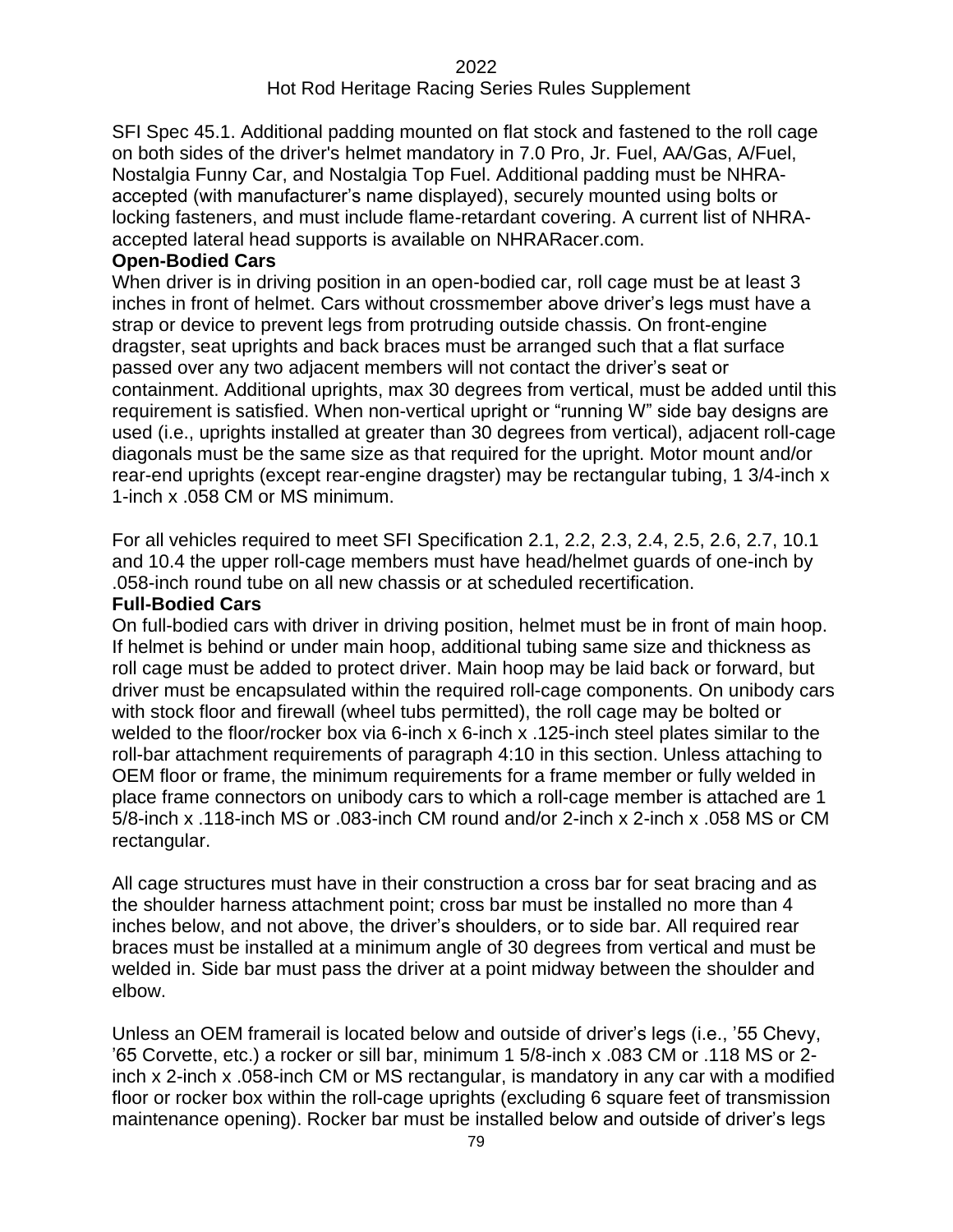and must tie into the main hoop, the forward hoop, frame, frame extension, or side diagonal. Rocker bar may not tie into swing-out side bar support. If rocker bar ties into side diagonal more than 5 inches (edge to edge) from forward rollcage support or main hoop, a 1 5/8-inch x .083 CM or .118 MS brace/gusset is mandatory between the diagonal and forward roll-cage support or main hoop.

Swing-out side bar permitted on OEM full-bodied car 8.50 e.t. and slower. The following requirements (a through d) apply:

a. 1 5/8-inch O.D. x .083-inch CM or .118-inch MS minimum. Bolts/pins must be 3/8 inch-diameter steel, minimum and in double shear at both ends.

b. Male or female clevis(es) permitted. Male clevis must use two minimum 1/8-inch-thick brackets (CM or MS) welded to each roll-cage upright; female must use minimum 1/4 inch-thick bracket (CM or MS) welded to each roll-cage upright. Pins must be within 8 inches of the vertical portion of both the forward and main hoops. A half-cup backing device must be welded to the vertical portion of the main hoop (inward side) or the upper end of the swing-out bar (outward side), minimum .118-inch wall (CM or MS) extending at least 1 5/8 inches past the center of the pins. A clevis assembly using a minimum .350-inch-thick male component and two minimum .175- inch-thick female components may use a 1/2-inch-diameter Grade 5 bolt and does not require a half-cup backing device.

c. Sliding sleeves of 1 3/8-inch x .083 CM or .118 MS, with minimum 2-inch engagement, are permitted in lieu of the upper pin/cup.

d. All bolt/pin holes in the swing-out bar must have at least one-hole diameter of material around the outside of the hole.

**On all cars requiring a roll cage,** if the OEM firewall has been modified (in excess of 1 square foot for transmission removal, not including bolted in components) a lower windshield or dash bar of 1 1/4 x .058-inch 4130 chromoly or 1 1/4 x .118-inch mild steel is mandatory connecting the forward cage supports.

# **4:12 WHEELBASE**

Minimum 85 inches, unless car has original engine in original location and is shorter than original, or noted in Class Requirements. Maximum wheelbase variation from left to right is 1 inch, unless otherwise noted in Class Requirements.

# **TIRES & WHEELS: 5**

# **5:1 TIRES**

Tires will be visually checked for condition, pressure, etc. and must be considered free of defects by the technical inspector prior to any run. All street tires must have a minimum of 1/16-inch tread depth. Temporary spares, space saver spares, farm implement or trailer tires prohibited. Metal, screw-in valve stems mandatory in tubeless tires, front and rear, on vehicles running 11.99 or quicker; unless OEM tire pressure monitor sensor is used. Chemically treating and physically altering (e.g., lightening, etc.) a tire in any manner is prohibited unless such treatment or alteration is performed by the original manufacturer.

#### **5:2 WHEELS**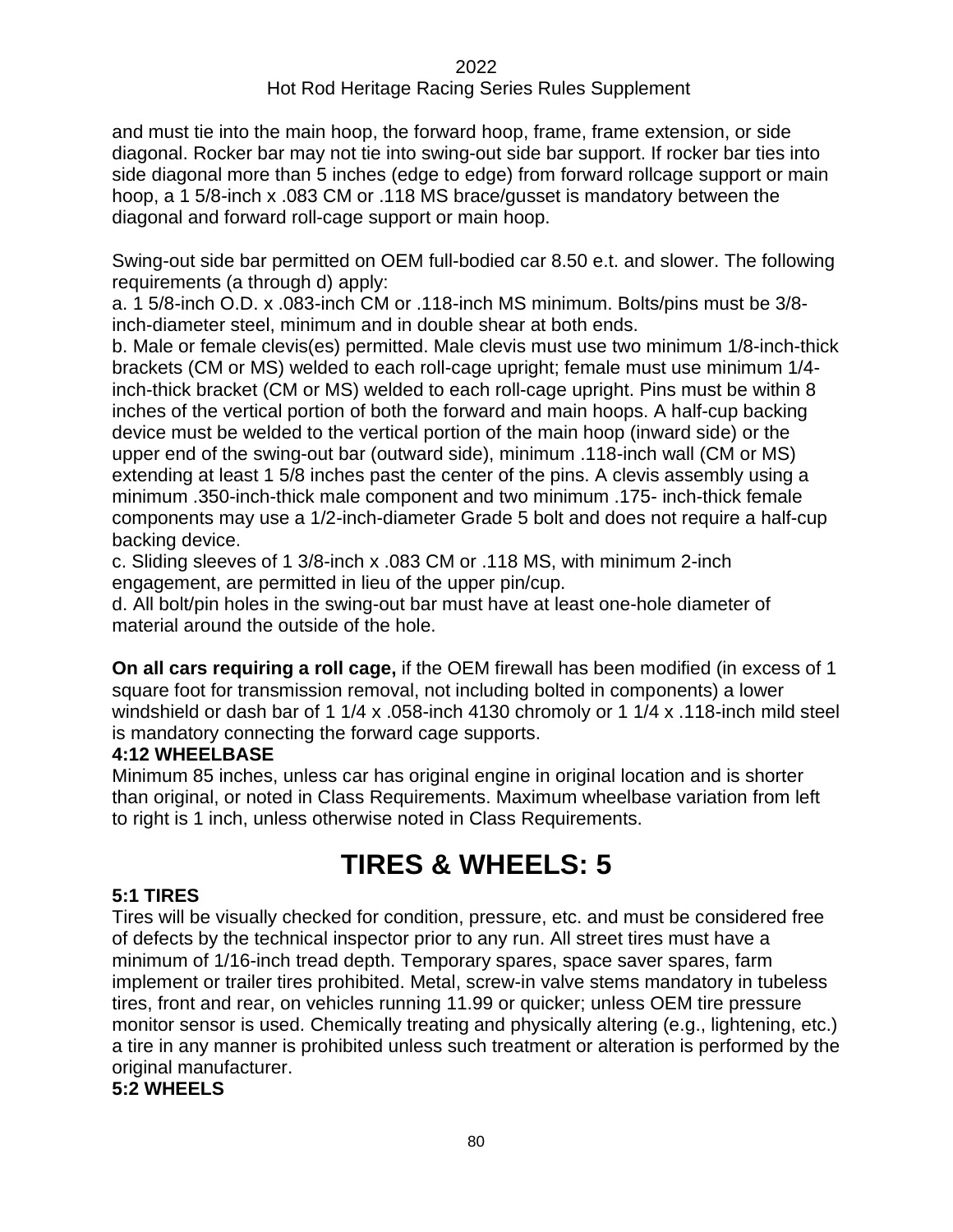Hubcaps must be removed for inspectors, who will check for loose lugs, cracked wheels, worn or oversize lug holes, and condition of spindles, axle nuts, cotter pins, etc. Snap-on hubcaps are prohibited on any class car. The use of "spinner" style wheels or any wheel design that incorporates movable pieces while vehicle is in motion or stationary are prohibited. Each car in competition must be equipped with automotivetype wheels with a minimum 12 inches of diameter unless Class Requirements stipulate otherwise. Motorcycle wheels or lightweight automotive wire wheels must be equipped with .100-inch minimum diameter steel spokes, properly cross-laced to provide maximum strength. All spoke holes in rim and hub must be laced. Omissions to lighten wheels prohibited. The thread engagement on all wheel studs to the lug nut, or lug bolts to wheel hubs, must be equivalent to or greater than the diameter of the stud/bolt. Length of the stud/bolt does not determine permissibility. (Example: A 7/16-inch stud must be thoroughly engaged through the threads in the hex portion of the lug a minimum of 7/16-inch.)

Wheel spacer permitted. Spacer to be either hub-centric or lug-centric and must fit with minimal clearance to retain concentricity. The wheel spacer must not reduce the minimum permitted thread engagement below the limits established by fastener diameter. (See example as stated above.) No stacking of wheel spacers allowed. Maximum rim width on any car: 17 inches. No rear wheel discs or covers permitted in any category.

# **INTERIOR: 6**

#### **6:1 DRIVER COMPARTMENT**

Both doors must be functional from inside and outside on all full-bodied cars. All interior panels (firewalls, floors, wheel tubs, doors, etc.) within the driver compartment of enclosed-cockpit cars where the driver is located behind the engine must be constructed of materials other than magnesium. Driver compartment of any enclosed or full-bodied car must be totally sealed from engine and transmission. Openings around all linkages, lines, wires, hoses, etc. must be minimized.

#### **6:2 UPHOLSTERY, SEATS**

The driver's seat of any car in competition must be constructed, braced, mounted, and upholstered to provide full back and shoulder support. The driver's seat must be supported on the bottom and back by the frame or crossmember. Except as noted in SFI Specifications, seats must be bolted with four bolts (and nuts and washers) on the bottom and one bolt in the rear into crossbar; all bolts must go into frame or crossbraces. Ball-lock pins for seat attachment prohibited in all classes. All seats must be upholstered, or as noted under Class or SFI Requirements. Properly braced, framed, supported, and constructed seats of aluminum, fiberglass, carbon fiber, or double-layer poly (accessory seats) permitted. Single-layer fiberglass seats must have steel tube framework, 1/2-inch-minimum O.D., for support. Aftermarket aluminum seats must have reinforced head rest. Magnesium seats prohibited.

#### **6:3 WINDOW NET**

An SFI 27.1 ribbon-type or mesh-type window net is mandatory on any full-bodied car running 7.49 (\*4.49) or quicker. For full-bodied cars running 7.50 (\*4.50) to 9.99 (\*6.39) or if vehicle runs 135 mph or faster, a ribbon-type or SFI 27.1 mesh-type window net is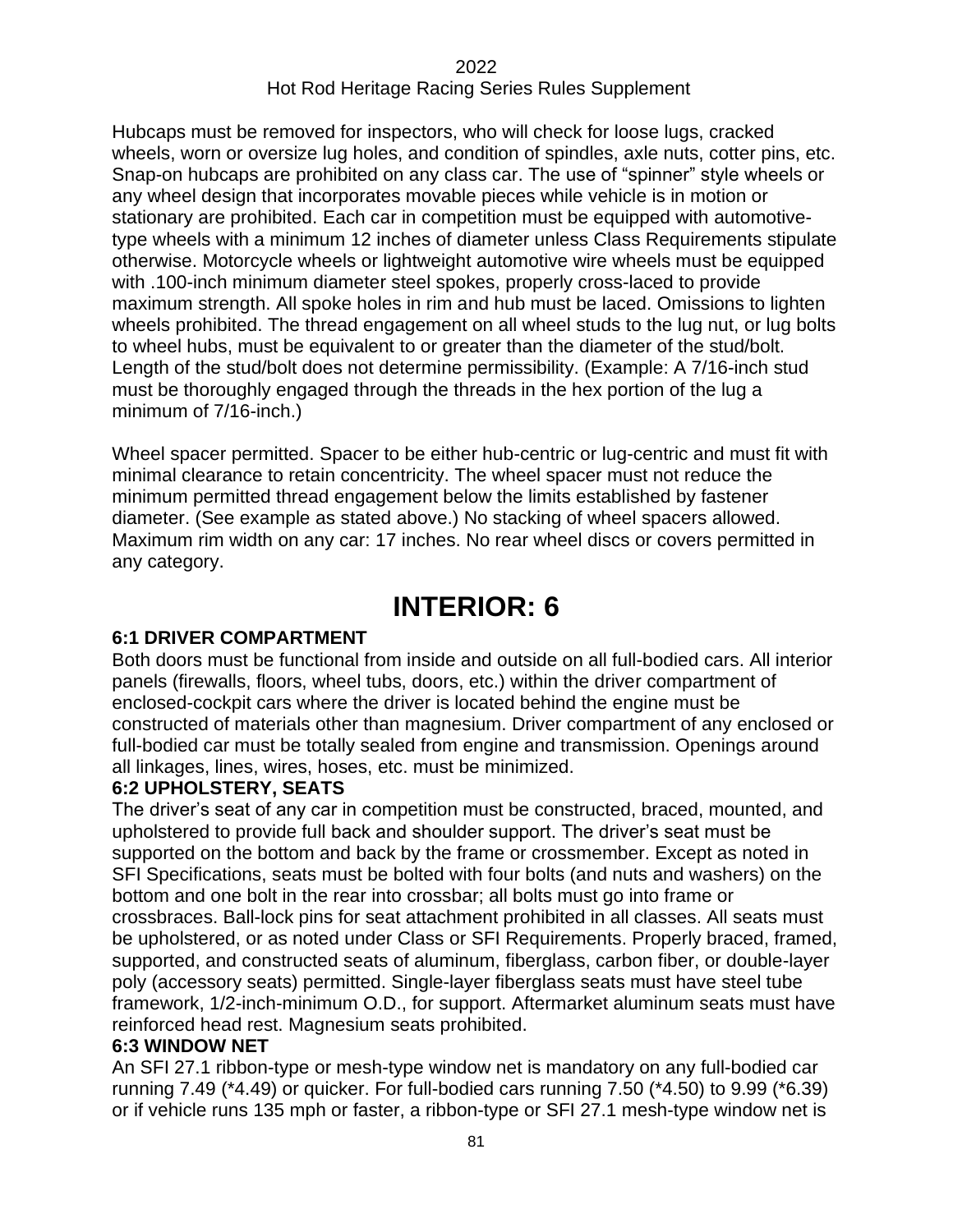mandatory unless otherwise specified by Class Requirements. SFI 27.1 window net, when required, must be updated at two-year intervals from the date of manufacture. Window net must be securely mounted on the inside of the roll cage, with the permanent attachment at the bottom. All attachment points must be designed in an attempt to protect the driver and avoid contact with track surface or guardwall. Eyelet clips, dogleash hardware, hose clamps, etc. prohibited. Penetration of webbing, except as performed per manufacturer's instructions, prohibited. Any other modification to net must be performed by manufacturer.

# **BODY: 7**

# **7:1 AIR FOILS, WINGS**

Air foils, canards, wings, and spoilers other than original factory equipment are permitted only in open-bodied class cars or as noted in Class Requirements. A positive locking device to prevent movement mandatory. No part to be within 6 inches of rear tires. Spring-loaded spoilers, wings, or canards prohibited. Adjustment of air foils, wings, or spoilers during run prohibited. NOTE: A spoiler is mounted directly to the deck lid of the vehicle such that air passes only on the top side of the device. An air foil or wing is mounted on stands, struts, or pedestals such that air passes over the top and underneath the device. Minimum fastener size on all front wings, canards, etc. is 1/4 inch. Ball-lock pins prohibited.

**Beginning Jan. 1, 2016:** For all open-wheel/body cars where rear wings are permitted and mounted to the roll cage the wing may either be fully mounted to the roll cage via plates and/or short brackets; maximum 6 inches center-to-center between the upper (wing tab) and lower (roll cage tab) bolts or have a roll-cage shroud. A multi-piece shroud is permitted. The shroud must be constructed of minimum .075-inch Grade 2 ASTM-B-265 titanium or .090-inch 4130 steel and must be shaped to conform to the roll cage. The shroud must be attached to each of the side bars with a minimum of three 1/4-inchminimum- diameter Grade 8 bolts and bosses per side, to the top with one 1/4 inch-minimum-diameter Grade 8 bolt and boss, and to the rear bars with a minimum of two 1/4-inch-minimum-diameter Grade 8 bolts and bosses per side. Tabs with bolt and nut, where the nut is welded to the tab, may be used in place of the bosses. Absolutely no components may be mounted to the helmet shroud above the top of the shoulder hoop. Bolt heads must be 1/2-inch hex-style head.

NHRA-accepted helmet shrouds must be made as a one-piece shroud, a two-piece shroud, where each half must overlap; or a three-piece shroud, that includes two side shields and the center section.

All shrouds must fully encapsulate the rear braces and the secondary roll-cage hoop on the sides and top; when viewed from the rear, the shroud must cover the complete visible roll-cage structure. On the bottom, the shroud must have 2-inch clearance between the upper frame rail/shoulder hoop; on the top and sides, the entire shroud must extend fully forward to at least the centerline of the side bars.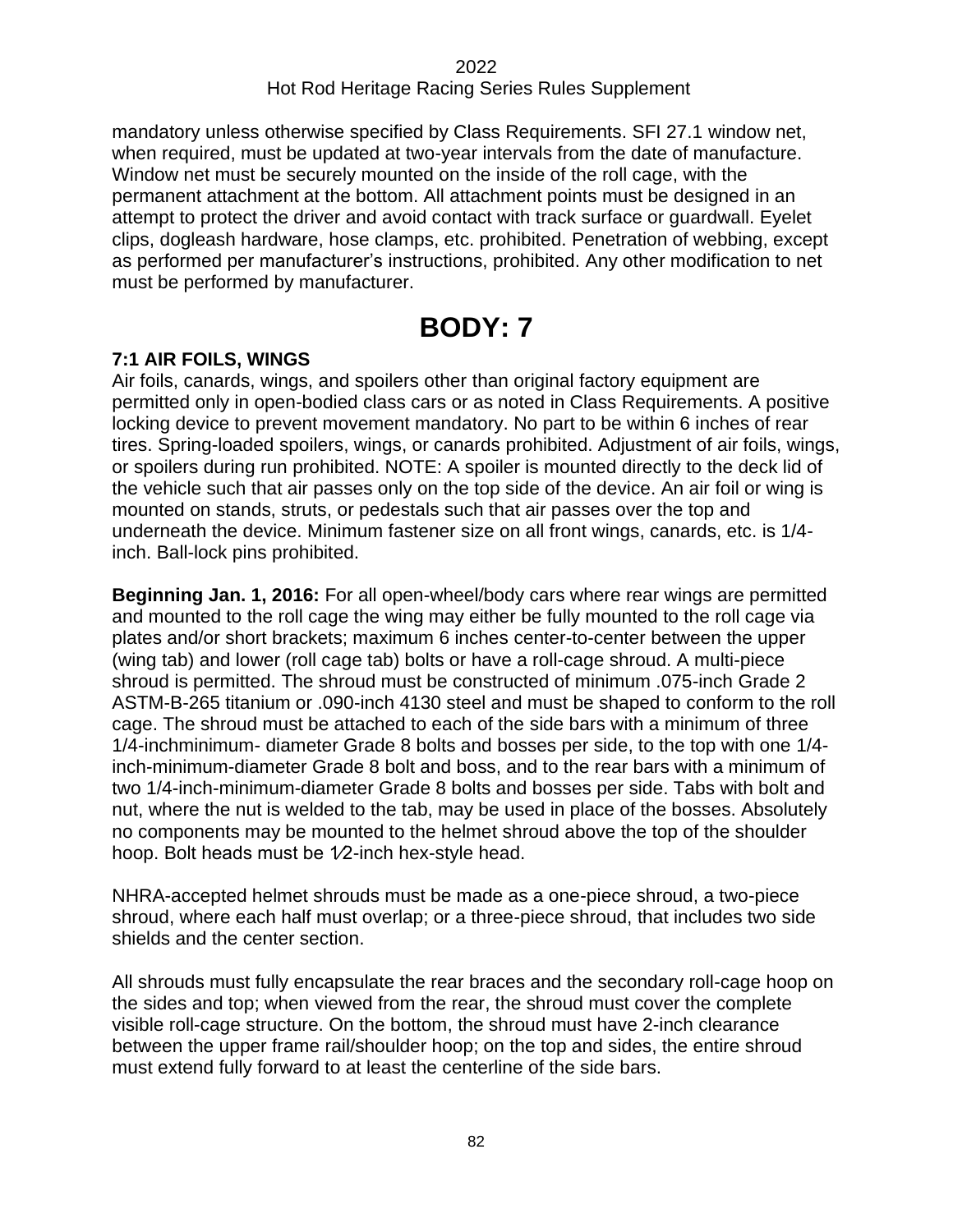When the shroud is fabricated as a two-piece unit, the components must overlap a minimum of 3/4-inch per side.

On a three-piece shroud, the center/rear section of the shroud may stand off from/behind the side pieces by no more than  $\frac{3}{4}$  inches at any point and must overlap each side a minimum of 1 1/2 inches. The side shrouds must extend to the centerline of the rear hoops.

# **7:2 COMPETITION NUMBERS**

All contestants are required to display a permanent driver number at all NHRA events. Numbers on side windows must be a minimum 4 inches high and 1 1/2 inches wide. Class designation letters must be a minimum 3 inches high and 1 inch wide. Driver's competition number and class designation must be displayed in a legible manner in a contrasting color to the vehicle's background color, or light color on windows, in a prominent position, and be clearly visible to the tower personnel. Class and numbers must be in the form of permanent decals or paint. The use of shoe polish in any form is prohibited.

# **7:3 FENDERS**

All vehicles in all classes must have re-rolled or beaded edges on altered fenders. Flaring or spreading external fender lines prohibited, except as noted in Class Requirements. Front fenders may not be "drooped" on full-fendered car except as noted in Class Requirements.

### **7:4 FIREWALL**

Each car in competition must be equipped with a minimum .032-inch aluminum or .024 inch steel firewall, extending from side to side of the body and from the top of the engine compartment's upper seal (hood, cowl, or deck) to the bottom of the floor and/or belly pan. Firewall must provide a bulkhead between the engine and/or fuel tank and driver compartment. All holes in firewall must be sealed with aluminum or steel. In certain instances, fiberglass, carbon fiber, or other composites may be used. See Class Requirements or consult NHRA. Use of magnesium prohibited.

#### **7:5 FLOOR**

All cars without floors must be equipped with floor pans made of steel or aluminum that must extend the full length and width of the driver compartment to the rear of the driver's seat. Cars equipped with floors or belly pans made of fiberglass or other breakable material must have metal subfloors. In all cars with OEM fiberglass floors, a crossmember (minimum 2 inches x 2 inches, .083-inch wall thickness square tubing) must be installed between framerails for proper driver's seat, seat belt, shoulder harness, and crotch strap installation. Belly pans and subfloors enclosing engine or driver compartment must contain suitable drain holes so that liquids and foreign matter cannot collect, thus creating a fire hazard. Minimum .032-inch aluminum or .024-inch steel. In certain instances, an NHRA-accepted panel made of composite material may be substituted for steel or aluminum. Contact the NHRA Technical Services Department for list of accepted composite panels. Use of magnesium prohibited.

#### **7:6 HOOD SCOOP**

On full-bodied cars, where permitted (unless class rules differ; i.e., AA/GS), hood scoop may not extend more than 13 inches above height of original hood surface. On openbodied, front-engine cars, scoop may not extend more than 11 inches above height of carburetor top. Scoop must have one opening only in Nostalgia Top Fuel, Nostalgia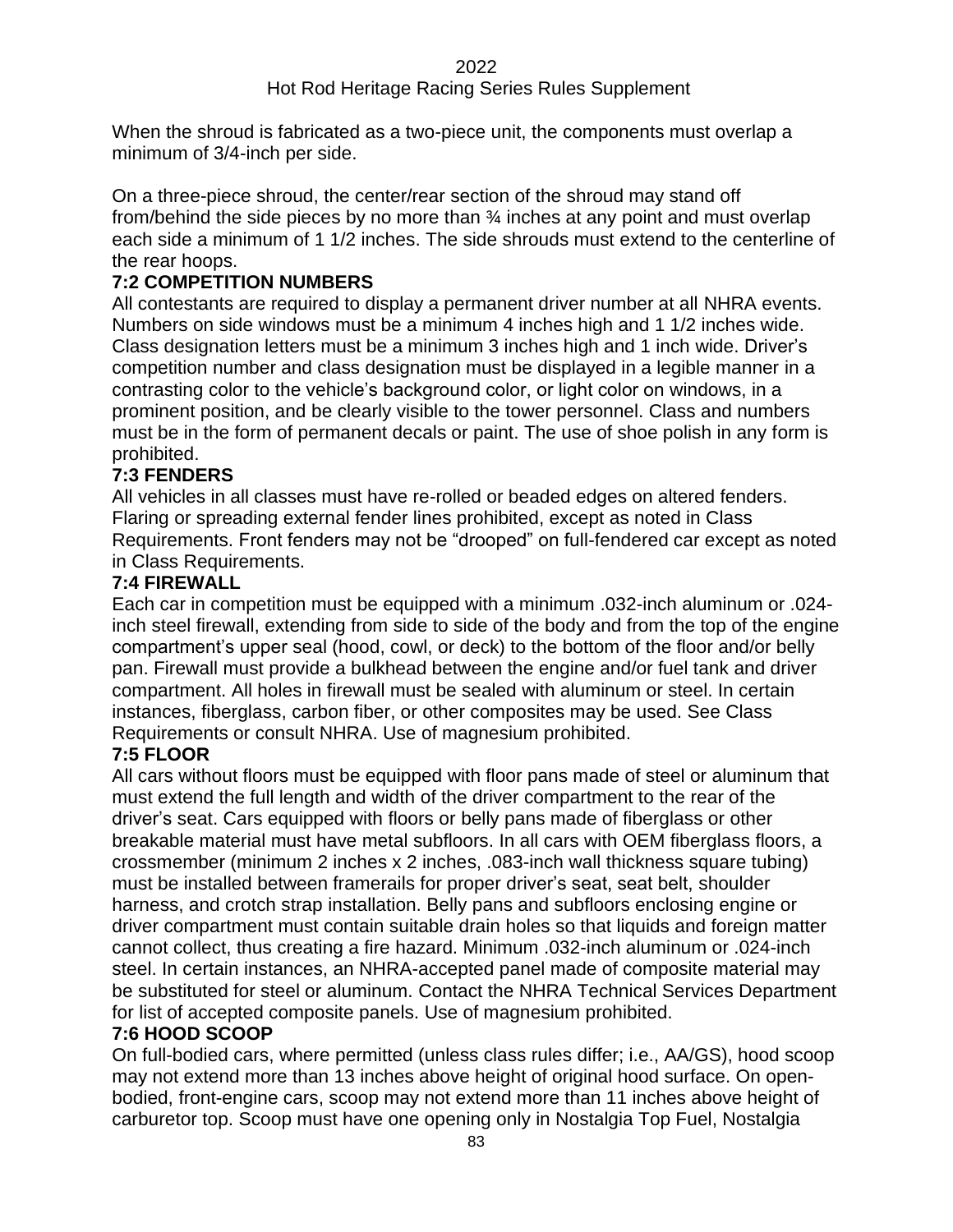Funny Car, AA/Gas Supercharged, Jr. Fuel, and A/Fuel. All other classes, multiple scoop openings permitted. Sensors, transducers, vents, wiring, hoses, etc. prohibited inside hood scoop. See Class Requirements for additional restrictions.

#### **7:7 WINDSCREEN**

On open-bodied cars, or any other class car without a windshield, a metal or other fireproof deflector must be installed. Minimum size on open-bodied cars is 5 inches x 12 inches. The deflector should divert wind, liquids, and foreign matter over the driver's head, be securely mounted, and installed in such a manner that it does not obstruct the driver's frontal view in any way. Tape of any kind prohibited on any transparent windscreen. The use of any temporary or permanent shielding, including paint, that obstructs the driver's vision (e.g., blinders, staging aids) and that is attached to the helmet or windscreen is prohibited.

#### **7:8 WINDSHIELD, WINDOWS**

Windshields and/or windows on all cars, when called for under Class Requirements, must be of safety glass, Plexiglas, Lexan, or other shatterproof material, minimum 1/8 inch thick. In all vehicles, windshields and/or windows must be clear, without tinting or coloring, except factory-tinted safety glass. In all other applications, windshield/window tint must meet the applicable state requirements. Competition number decals are permitted on any window, windshield or backlite, except as noted in Class Requirements. Tape of any kind prohibited on any windshield or window.

# **ELECTRICAL: 8**

#### **8:1 BATTERIES**

All batteries must be securely mounted; must be of sufficient capacity to start vehicle at any time. Batteries may not be relocated into the driver or passenger compartments. Rear firewall of .024-inch steel or .032-inch aluminum (including package tray) required when battery is relocated in trunk. In lieu of rear firewall, battery may be located in a sealed .024-inch steel, .032-inch aluminum, or NHRA-accepted poly box. If sealed box is used in lieu of rear firewall, box may not be used to secure battery and must be vented outside of body. Relocated battery(s) must be fastened to frame or frame structure with a minimum of two 3/8-inch-diameter bolts. OEM located batteries without complete OEM hold-down hardware must be secured to OEM battery box/tray using the same 3/8-inch-diameter bolt hold-down method described in previous sentence. ("J" hooks prohibited or must have open end welded shut.) Metal battery hold-down straps mandatory. Strapping tape prohibited. A maximum of two automobile batteries, or 150 pounds combined maximum weight (unless otherwise specified in Class Requirements), is permitted. Maximums may vary according to Class Requirements.

#### **8:2 DELAY BOXES/DEVICES**

Delay boxes prohibited in all categories. A delay box or delay device is defined as any device (electric, electronic, pneumatic, hydraulic, mechanical, etc.) built for the express purpose of creating a delay between release of trans-brake or line-loc button, or release of foot or hand brake, or release of clutch pedal/lever, and the resultant action of the vehicle.

Changeable vehicle components, legal unto themselves (solenoids, throttle-linkage components, hoses, springs, etc.), even though the removal and replacement of that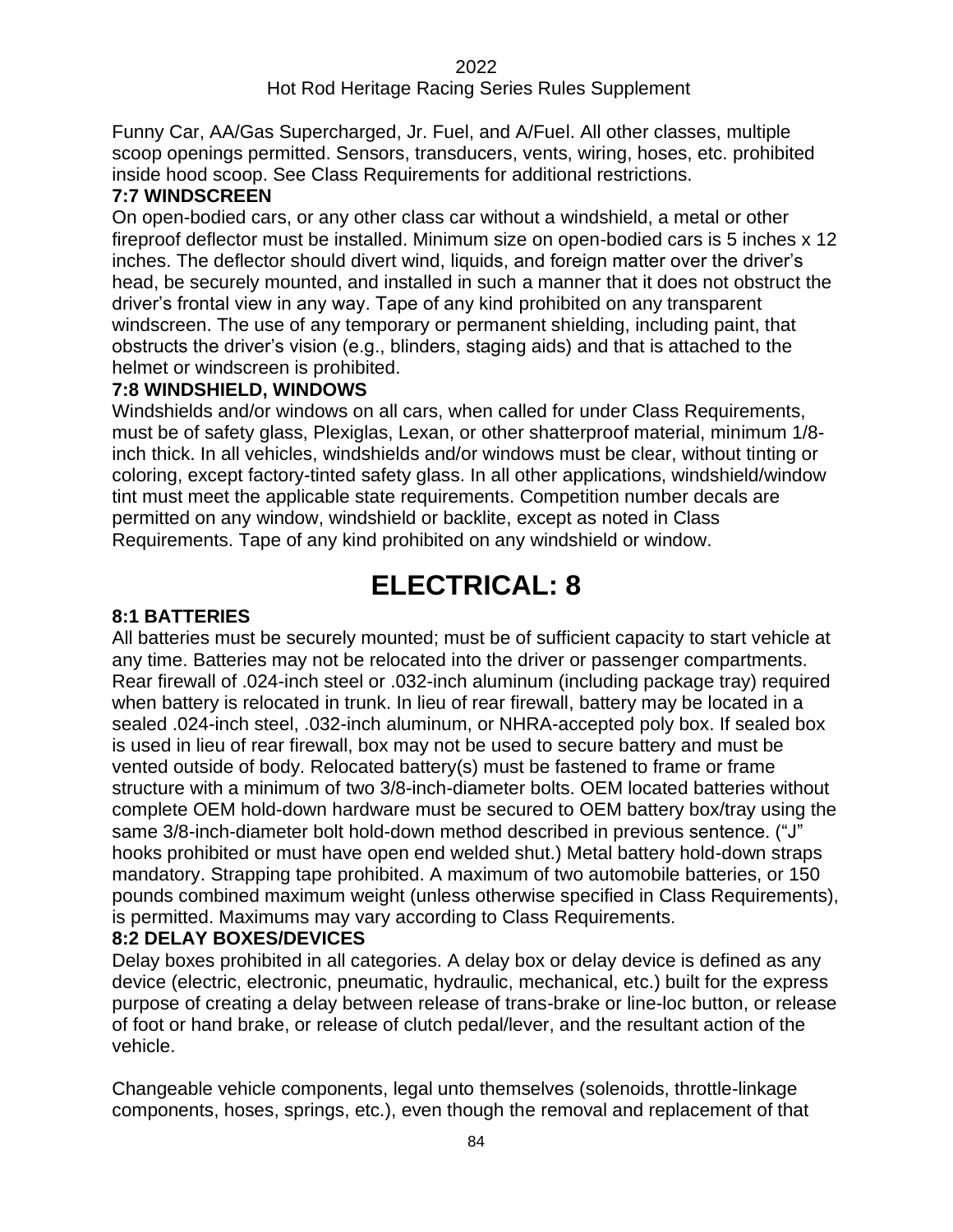component may affect the reaction time of the vehicle in relation to the driver action, is not considered a delay device. Wiring may consist of a single (i.e., "one" or "1") continuous wire from a power source to a switch (or button), and a single continuous wire from the switch to the transbrake or line-loc solenoid. One splice (no quickdisconnect) is permitted from the two-step to the solenoid (i.e., between the switch and the solenoid). All switches, buttons, wiring, solenoids, etc. must be for normal automotive use; i.e., not intended to create a delay (adjustable or non-adjustable) between release of the button and the resultant action of the solenoid. All lineloc/transbrake wiring before and after the switch must be separate from any other wiring and fully visible. Computer wiring, sensors, relays, and the like may not be wired to the solenoid wiring. Two-steps or other rev limiters that are adjustable by thumbwheel, replaceable chips, and the like may not be within the driver's reach and will preferably be located outside the driver compartment.

Any system that does not fit the above description is prohibited and must be corrected before the vehicle will be passed through pre-event technical inspection. Further, discovery of a delay device, adjustable or non-adjustable, at any time following preevent technical inspection will be grounds for immediate disqualification from the event, loss of all NHRA Heritage Drag Racing Series points for the season, and suspension from all NHRA Championship Drag Racing events for remainder of season. Additional penalties may be imposed at the discretion of NHRA.

#### **8:3 IGNITION**

No programmable or digital ignition systems allowed in any classes. Each car in competition must have a positive-action on/off switch, capable of de-energizing the entire ignition system, in good working order, located within easy reach of the driver. "Momentary contact" switch prohibited. Magneto "kill button"-type switches are prohibited.

All ignition systems and/or components wiring harnesses and attachments must utilize those supplied by the ignition system manufacturer. The wiring harness must be used in an unaltered manner consistent with the manufacturer's installation and instruction books. All wiring associated with the ignition system must be fully visible, labeled, and traceable.

All removable or pin-type timing devices are prohibited. Two-steps or other rev limiters that are adjustable by thumbwheel, replaceable chips, and the like may not be within the driver's reach and will preferably be located outside the driver compartment. The use of any programmable multi-point rev limiter and/or a rate-of-acceleration rpm limiter, either by themselves (i.e., MSD 7561, MSD 7761) or integrated into the ignition system (i.e., MSD 7531), is prohibited in NHRA competition.

#### **8:4 MASTER CUTOFF**

Mandatory when battery is relocated, or as outlined in Class Requirements. An electrical power cutoff switch (one only) must be installed on the rearmost part of each vehicle and be easily accessible from outside the car body. This cutoff switch must be connected to the **positive** side of the electrical system and must stop all electrical functions including magneto ignition. The off position must be clearly indicated with the word "OFF." If switch is "push/pull" type, "push" must be the action for shutting off the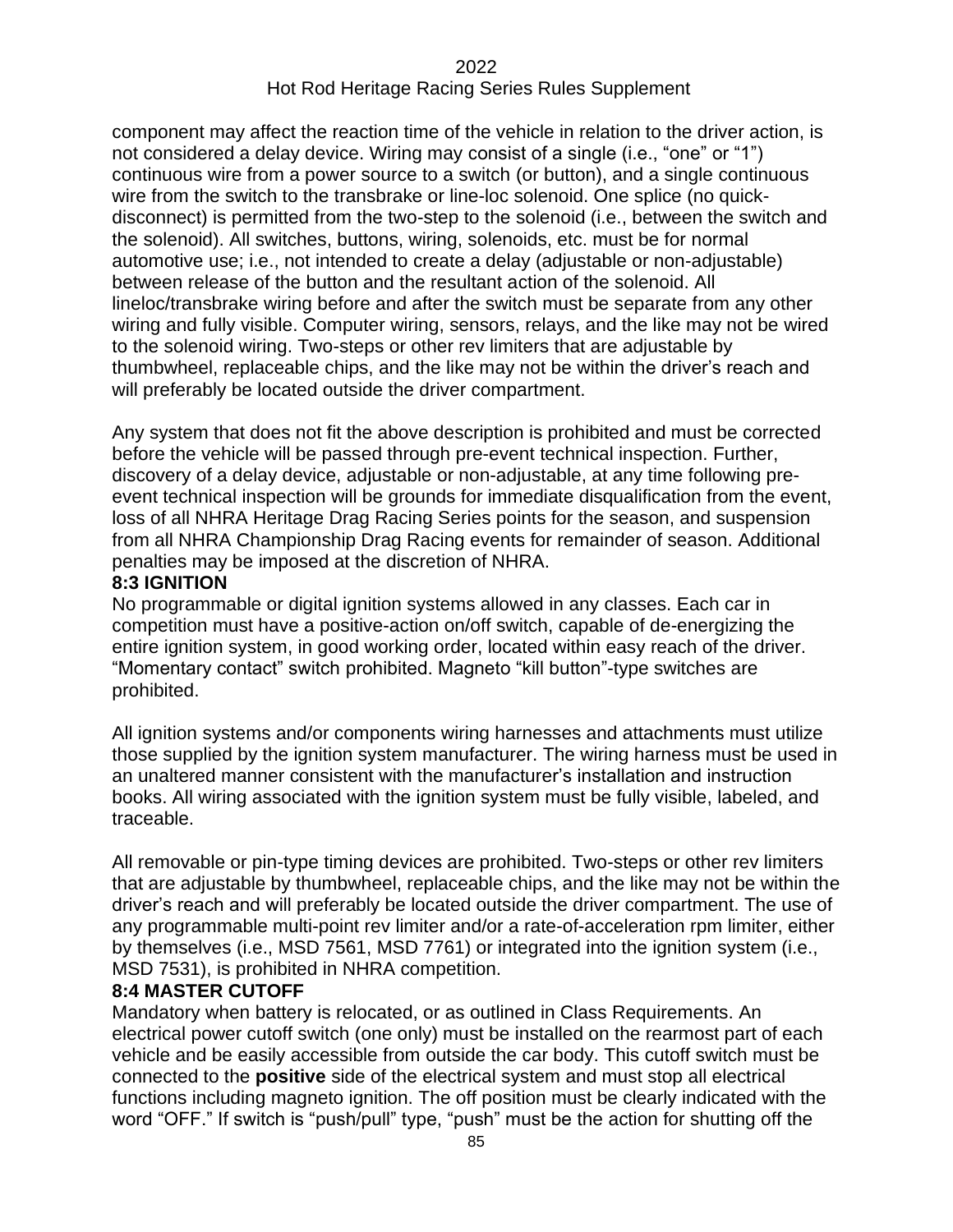# Hot Rod Heritage Racing Series Rules Supplement

electrical system, "pull" to turn it on. Any rods or cables used to activate the switch must be minimum 1/8-inch diameter. Plastic or keyed switches prohibited. Switches and/or controls must be located behind rear wheels on rear-engine dragsters.

#### **8:5 STARTERS**

All cars must be self-starting. Rollers and/or push starts prohibited.

# **8:6 TAILLIGHTS**

All vehicles except Nostalgia Top Fuel, Nostalgia Funny Car, A/Fuel, 7.0 Eliminator, AA/Gas Supercharged, and Jr Fuel, one functional taillight mandatory. Strobe, flashing, high intensity, laser, infrared, photo sensitive, or other light-emitting/receiving device prohibited. See also Class Requirements.

### **8:7 SWITCHES & BUTTONS**

All switches and/or buttons must be standard, mechanical connection type. Infrared, laser, retinal scan, fingerprint, light source, or any other non-mechanical-type switch and/or button prohibited in all NHRA classes.

#### **8:8 SHIFT LIGHT**

Shift light may only be triggered by tachometer output or ignition output.

# **SUPPORT GROUP: 9**

# **9:1 COMPUTER**

A computer is defined as any device (electrical, mechanical, pneumatic, hydraulic, etc.) that activates any function of, or in any way affects the operation of, the vehicle based on measurement, sensing, processing, etc. of any data related to the performance of the vehicle. Except those installed on stock vehicles by the new-vehicle manufacturer for the proper operation of such vehicle, no vehicles may be equipped with computers.

Per Class Requirements, OEM or aftermarket OEM-type electronic fuel injection permitted. Electronic fuel injection must be closed, OEM-type system; i.e., may monitor only engine functions. Monitoring of vehicle performance criteria, wheel speed, driveshaft speed, vehicle acceleration, etc. by fuel-injection system prohibited. All aftermarket OEM-type electronic fuel injection must be NHRA-accepted. All related wiring, sensors, etc. must be identifiable to the tech inspector. A current list of NHRAaccepted electronic-fuel-injection systems is available on NHRARacer.com.

During NHRA competition, a portable computer (e.g., laptop, PDA, Palm Pilot, programmer, etc.) must be securely mounted when located in driver's compartment at any point beyond the staging area ready line. All functions or values must be preset prior to this point.

Per Class Requirements, timed or rpm-activated shifters and the like permitted, but all automated functions must be preset before the run. Timer may display only timer amount dialed in; analog or digital display permitted. Devices may be removed at any time at discretion of NHRA Technical Department.

#### **9:2 DATA RECORDERS**

Data recorders may be used (per Class requirements) to record functions of a vehicle so long as they do not activate any function on the vehicle. All data recorders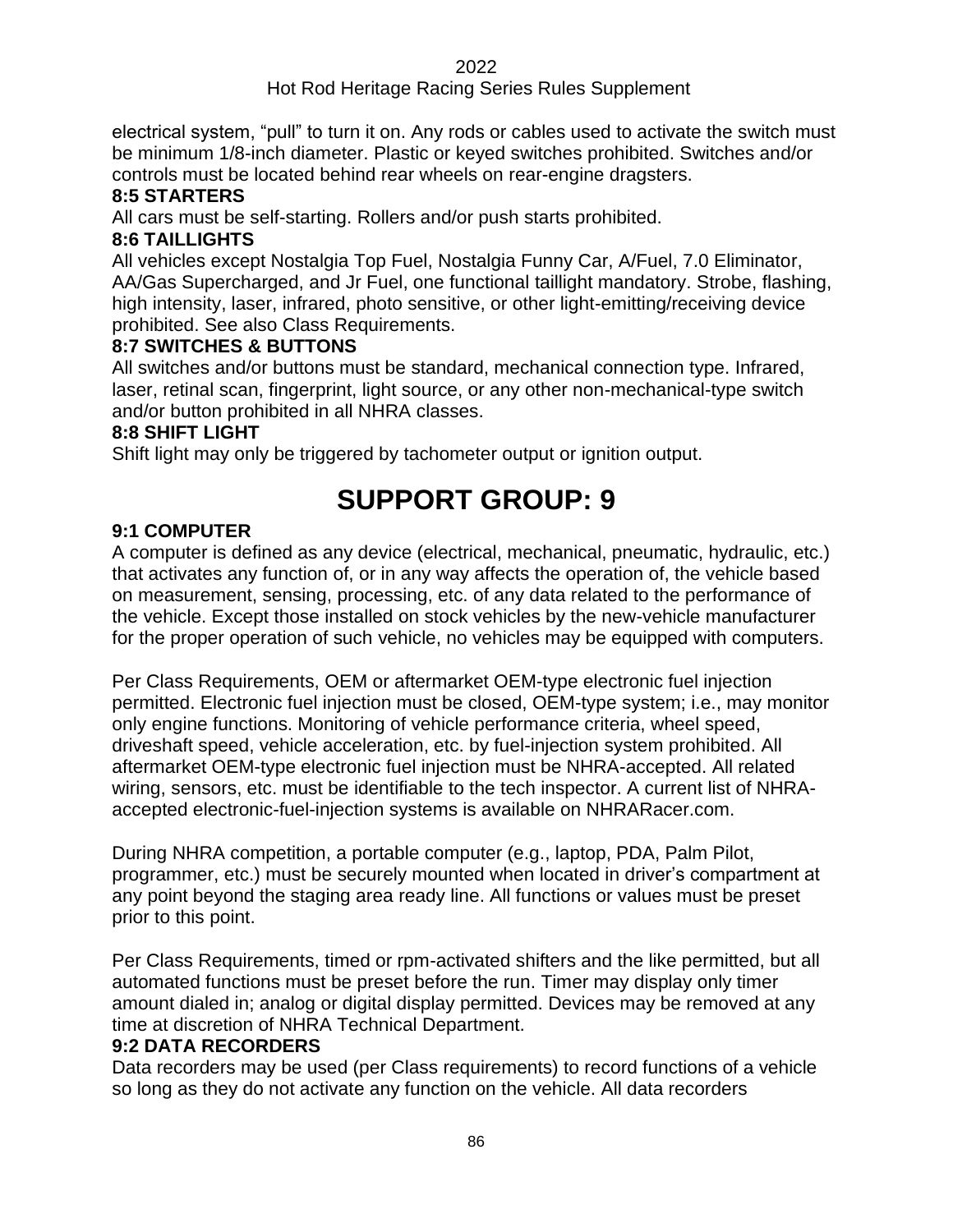manufactured after Jan. 1, 2006, must be NHRA-accepted. A current list of NHRAaccepted data recorders is available on NHRARacer.com.

Fifth-wheel sensing devices prohibited on all vehicles (includes wheelie-bar wheels). All lines sensing flow, pressure, etc. of fuel or oil must be metallic or steel braided. Ride height sensors prohibited unless specifically permitted by Class Requirements.

Any device (mechanical, hydraulic, pneumatic, electrical, optical, etc.) other than OEMtype that assists in determining track location of the competitor's own vehicle or opponent's vehicle is prohibited. Only OEM-style mirrors, mounted in conventional fashion, permitted.

For non-OEM data recorder applications, the transmission or display of any vehicle performance data (e.g., wheel speed, driveshaft speed, vehicle acceleration, etc.) gathered or processed by the data recorder, to the driver or any remote location, during the run, is prohibited. This data may be reviewed (printout, replay, etc.) only after the run. Discovery of a device that displays, indicates, or transmits "on track," "track location," or "elapsed time"-type data will be grounds for immediate disqualification from the event. Additional penalties may be imposed at the discretion of NHRA. Devices may be removed at any time at the discretion of the NHRA Technical Department.

#### **9:3 FIRE EXTINGUISHER**

An onboard fire extinguisher system is mandated under certain Class Requirements. **ALL FIRE BOTTLE SAFETY PINS MUST BE REMOVED BEFORE THE VEHICLE REACHES THE READY LINE.** In other classes, it is recommended that each contestant and/or his or her crew have a loaded, serviceable fire extinguisher and a fire blanket in their possession, carried in the tow vehicle, race car, or otherwise available for immediate use. Dry chemical or CO2-type extinguishers, 2 1/2-pound minimum size, are recommended. When installed in a race car, must be mounted in a secure manner; use of flip-open-type clamps prohibited.

When required, Nostalgia Top Fuel, Nostalgia Funny Car, fire extinguishing system must meet SFI Spec 17.1 and be installed and utilized per manufacturer's installation requirements.

For all other vehicles, onboard fire extinguisher systems must be manually controlled Cold Fire 302, Fire X plus, Halon FE1211 or 1301 or FM200, or F500, and mounted per manufacturer's specifications with the primary nozzle(s) directed in an attempt to protect the driver. Other agents, classified on the EPA SNAP list as Acceptable Total Flooding Agents (Feasible for Use in Occupied Areas) and NHRA accepted, may be used. Bottles and lines must be mounted above the bottom of the adjacent framerails. Fire bottle activation cables must be installed inside framerail where cables pass engine/bellhousing area. Bottles must be DOT-approved or meet SFI Spec 17.1 and permanently mounted (no hose clamps or tie wraps). In the case of more than one bottle, each bottle must have its own distribution tubing and nozzles. The use of bottles, nozzles, or tubing other than that recommended by the manufacturer is prohibited. Upon activation of the system, the contents of the bottle(s) must be totally discharged; partial discharge systems prohibited. The bottles must be mounted in such a manner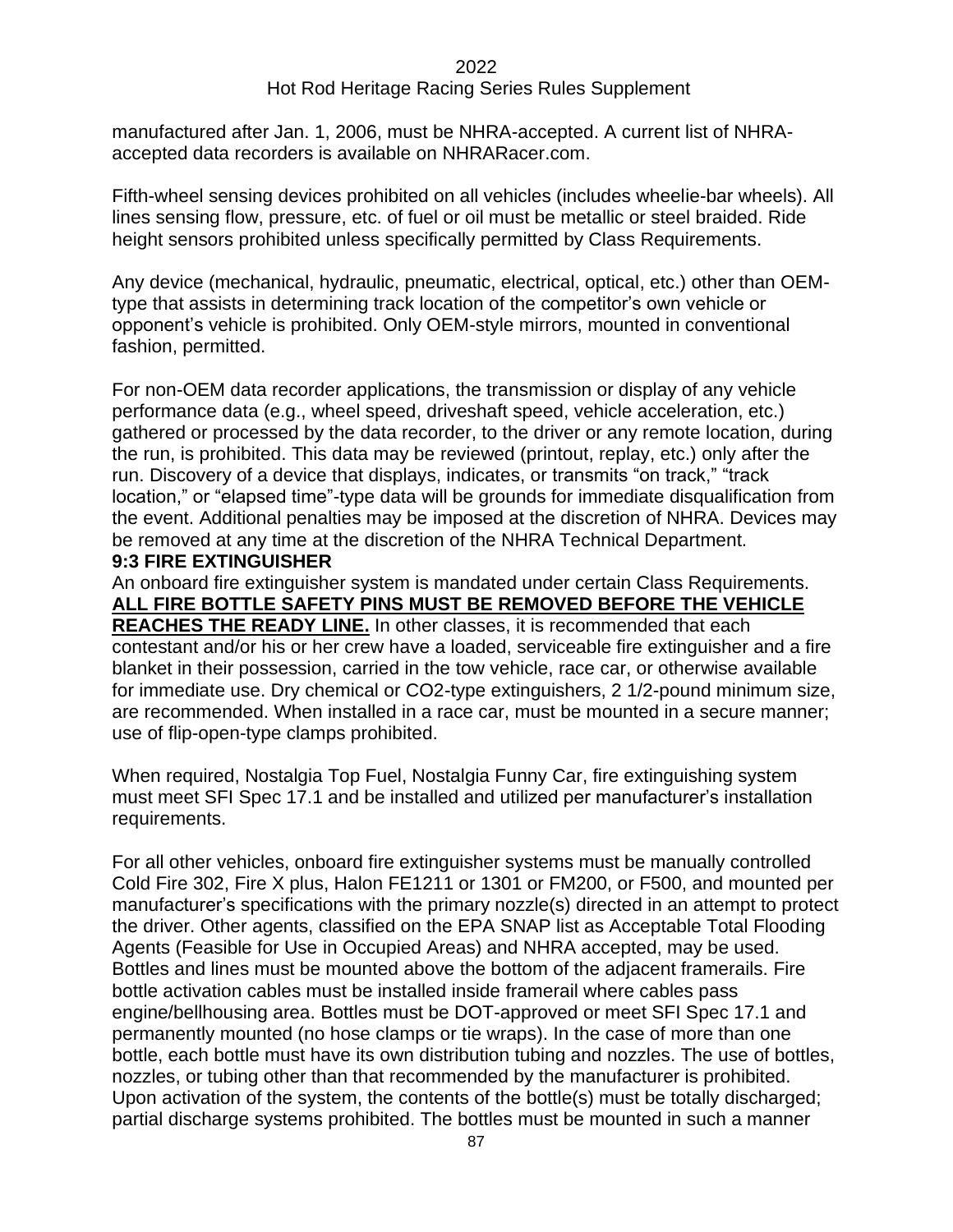that should an explosion or failure of any mechanical component of the vehicle occur, the bottles will be protected from flying parts. When installed in/on a race car, must be mounted in a secure manner; use of flip-open-type clamps, hose clamps, tie wraps, snaps, etc. prohibited. They should be protected from excessive temperature and mounted rigidly to the vehicle. Remote cables must be metallic (plastic or plasticwrapped cables prohibited) and installed so they are protected in the event of an upset or collision. Follow the manufacturer's recommendations regarding installation, especially on bend radius, and protection from crimping or kinking. All fire systems must use steel lines, steel or aluminum distribution nozzles, and must be equipped with a pressure gauge. **All bottles must be identified with a gross loaded weight figure.** It is the responsibility of the competitor to weigh the bottle prior to each event.

# **9:4 JACKS AND JACK STANDS**

No work may be done under any car in the pit area while the car is supported by only one jack. Additional safety devices such as jack stands are mandatory to provide additional protection in the event of jack failure. Failure to observe this rule is grounds for immediate disqualification. Nostalgia Top Fuel, Nostalgia Funny Car, and A/Fuel Dragster, must use cradles/jack stand devices that attach to the frame (conventional jack stands prohibited) when working on and/or running engine in pits with vehicle in a raised position. Jack-stand devices must be constructed as to provide a minimum ground clearance of 7 inches as measured from the ground to the outer diameter limit of the rear tires.

### **9:5 LIFTING DEVICES**

Any form of mechanical, hydraulic, or other leverage-type device for raising a car's driving wheels off the starting-line surface is prohibited.

# **9:6 OVERSIZE TRAILERS**

Contestants using semi-tractor/trailer equipment (18-wheelers) must close lift-gate-type rear doors after unloading/loading procedures are completed. Also, all extended ramps must be stowed after use. Maximum width of trailer and awning combination not to exceed 22 feet.

# **9:7 PRESSURIZED BOTTLES**

All pressurized bottles, excluding SFI Spec 17.1 Onboard Fire Extinguishing Systems (i.e., air, CO2, nitrous, etc.) used for air shifters, clutches, etc. must meet, and be engraved as meeting, DOT-1800 pound minimum Spec. All bottles must be securely mounted (hose clamps and/or tie wraps prohibited). Any pressurized bottle used for pneumatic operation must be filled with compressed air, nitrogen, or CO2. All other materials prohibited.

# **9:8 PUSH BARS**

Push bar must be designed to prevent push car from riding up on rear wheel of openwheeled race cars. Push or tow starts prohibited.

#### **9:9 TELEMETRY DEVICES**

Telemetry transmission of certain Professional-category vehicle parameters intended for the sole purpose of national event television coverage, which meet applicable NHRA criteria, permitted. Application for telemetry transmission(s) must be submitted in writing to NHRA Technical Services, National Headquarters, Glendora, Calif. Final, written authorization from applicable event Technical Services Crew Chief mandatory. Discovery of any unauthorized telemetry device, or unauthorized transmission of data, in any category, will result in disqualification from the event, loss of all season points,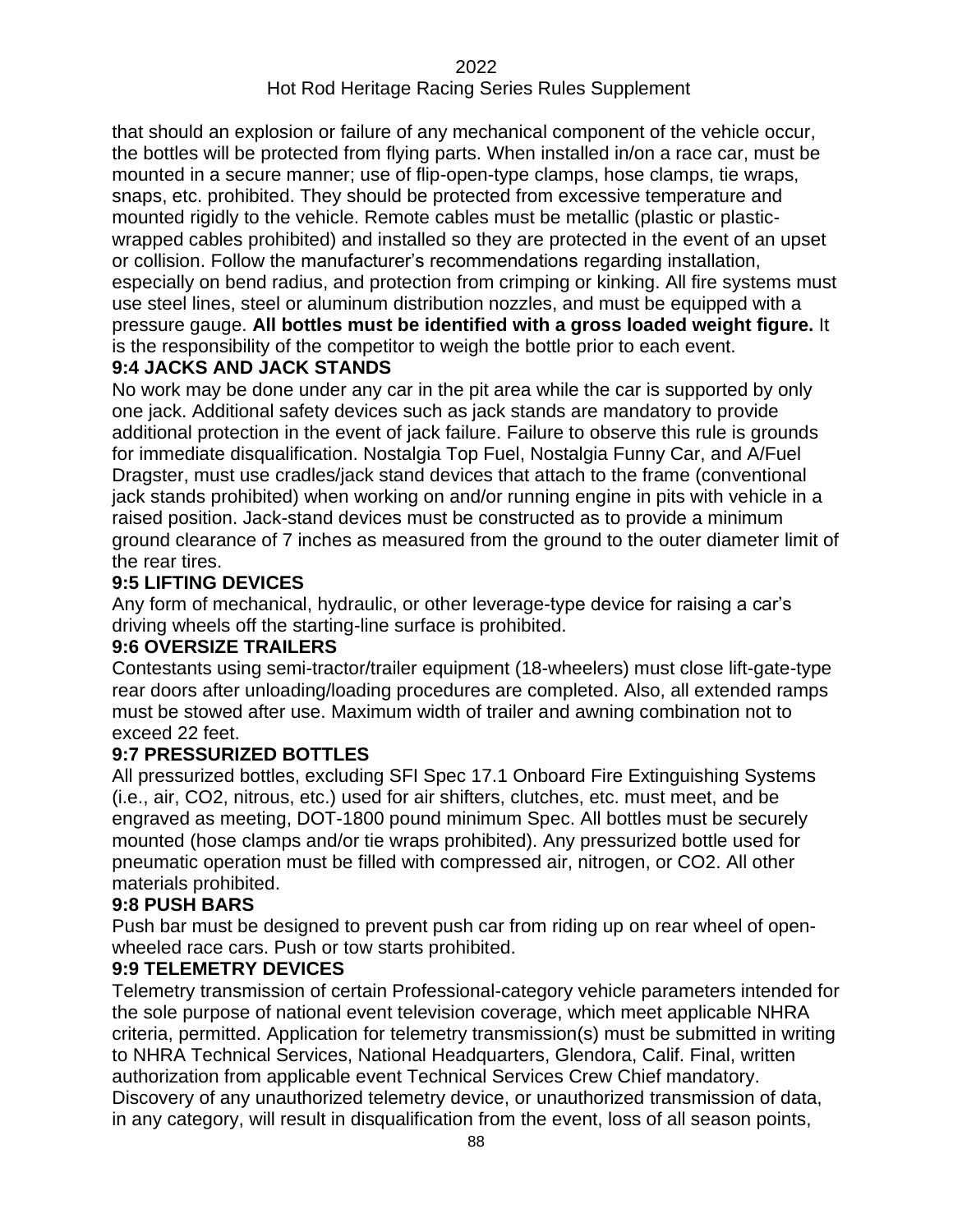### Hot Rod Heritage Racing Series Rules Supplement

plus suspension of competition privileges for the remainder of the season. Additional penalties may be imposed at the sole and absolute discretion of NHRA.

# **9:10 TOW VEHICLE**

Any vehicle used as a tow vehicle must have the driver's competition number displayed on the tow vehicle. Limit of six crewmembers in tow or push vehicle. Crewmembers must be inside cab or completely inside bed or truck, not to be seated on tailgate, standing on running boards, or otherwise not completely inside vehicle. Generators or other external power supplies, extension cords, support equipment other than the tow vehicle, etc. are prohibited outside the pit area. Once a race vehicle leaves the pit, it must be in race-ready condition, and the only support equipment permitted is the tow or push vehicle until the vehicle returns to the assigned pit area; exceptions for engine start-up equipment as needed.

# **9:11 TWO-WAY RADIO COMMUNICATION**

The use of two-way radios for the purpose of voice communication between driver and crew is permitted in all classes. Telemetry may in no way be used for gathering data or performing control functions. When radio is mounted in driver's compartment, must be secured in holder by some type of strap or device when car is moving.

### **9:12 WARM-UPS**

It is mandatory that a driver be seated in the car in the normal driving position anytime the engine is running, unless coupler or driveline is removed from vehicle. **The practice of transbrake testing, converter stalls, line-loc testing, and/or transmission warming is prohibited in all classes, in all areas of the event except in startingline approach areas beyond staging, or unless vehicle is on jack stands. Noncompliance is grounds for disqualification or such other and/or action as deemed appropriate by NHRA.**

**TOP FUEL & FUNNY CAR:** When starting these categories of vehicles in the pit area, the car must be fully within the assigned space. Race teams may not back car out of the pit space to start the engine. NO PART OF THE REAR TIRE MAY EXTEND PAST THE END OF THE ASSIGNED PIT SPACE. When occupying the "end spot" pit space or if the neighboring trailer does not completely shield your car, it is mandatory to park a tow truck/car alongside the race car while the engine is running.

# **9:15 CAMERAS**

Images from any camera permitted under this section are permitted to be used for competition/analytical purposes only. One camera permitted unless NHRA permission is granted for additional cameras. May not be intentionally directed at the racer in the other lane without NHRA permission. Video may not be transmitted in any means or manner without NHRA permission, which permission, if granted, may be revoked at any time. Incident video may not be transmitted under any circumstances. No video monitors permitted in or on the car. Video may not be used in any way to determine track position in real time. Must be securely attached to the vehicle with appropriate fasteners. May not be attached with suction cups, wire ties, hose clamps etc. For any camera mounted external to any vehicle, all mounting brackets, associated fasteners, hardware, etc. from the camera to the vehicle attachment point must be metal, no plastic or nonmetallic components permitted. For all vehicles, attachment to the driver, the driver's helmet, or the steering wheel/handle bars prohibited.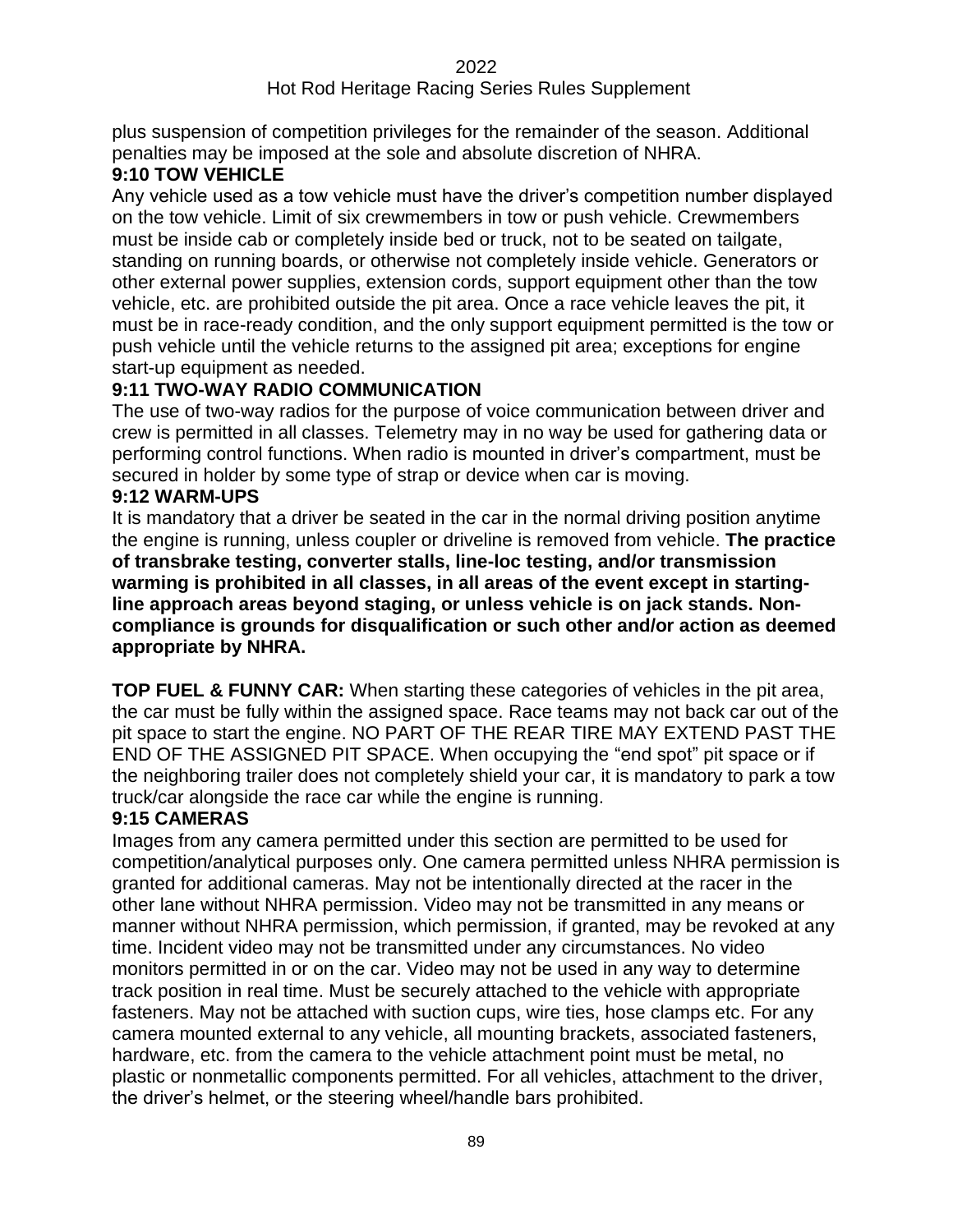# **DRIVER: 10**

# **10:1 APPAREL**

Each member of a participant crew must be fully attired when present in the staging, starting, and competition areas of the racetrack. Shoes are mandatory. Shorts, bare legs, tank tops, or bare torsos are prohibited when driving in any class. See Class Requirements.

### **10:2 APPEARANCE**

Vehicles participating in drag racing events must be presentable in appearance at all times; those considered improperly prepared may be rejected by the technical inspector. The appearance of personnel attending contestant vehicles is equally important and is subject to the same considerations.

#### **10:3 ARM RESTRAINTS**

Where mandated by Class Requirements, arm restraints must be worn and adjusted in such a manner that driver's hands and/or arms cannot be extended outside of roll cage and/or framerails. Arm restraints shall be combined with the driver restraint system such that the arm restraints are released with the driver restraints. Refer to manufacturer for instructions.

### **10:4 CREDENTIALS**

Each driver of a vehicle entered in any event conducted at an NHRA member track must have a valid state or government-issued driver's license beyond a learner's-permit level or NHRA Competition License subject to inspection by officials at any time.

In addition, a current NHRA membership is required for participation in any divisional or national NHRA- sanctioned event, obtaining a new permanent competition number or renewing a permanent competition number, and obtaining a new competition license or renewing an existing competition license.

All NHRA competition license applicants must be at least 16 years of age; minimum age for any Professional-category applicant is 18. A 17-year-old may apply for a Professional category license if all the following criteria are met: 1) applicant's 18th birthday falls during the regular NHRA national event schedule; 2) applicant was an active participant in another NHRA license category (9.99 E.T. or quicker) the previous year; 3) applicant holds a valid NHRA competition license (9.99 E.T. or quicker).

Drivers of the following type vehicles are mandated to have a valid NHRA competition license.

# **Heritage License**

| Group 1                     | <b>Type/Class</b> | Group 2                   | <b>Type/Class</b> |  |  |
|-----------------------------|-------------------|---------------------------|-------------------|--|--|
| A/Fuel                      | ЗA                | Nostalgia Eliminator 1-3  | $4A-4B$           |  |  |
| Junior Fuel A               | 3A                | A-D Gas                   | 4B                |  |  |
| Junior Fuel B               | 3A                | <b>Hot Rod Eliminator</b> | $4A-4B$           |  |  |
| AA/Gas Supercharged         | 3B                |                           |                   |  |  |
| 7.0 Eliminator              | $3A-3B$           |                           |                   |  |  |
| Type A= Wheelbase over 125" |                   |                           |                   |  |  |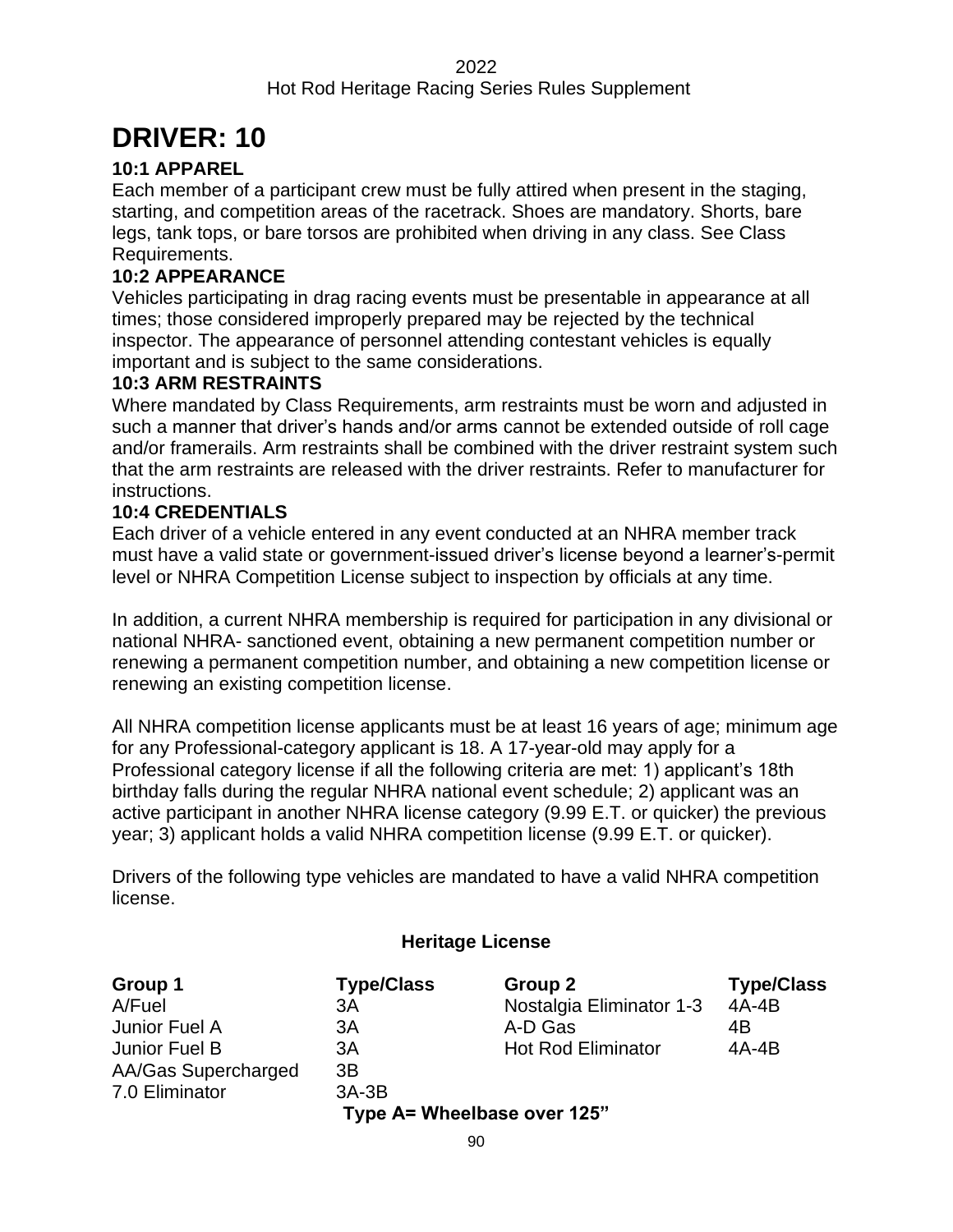# **Type B= Wheelbase up to 125"**

Drivers with Top Fuel or TAD license allowed to compete in N/TF. Drivers with Funny Car or TAFC license allowed to compete in N/FC.

License applicants for Nostalgia Top Fuel and Nostalgia Funny Car must complete two runs at or above the requested class(es)' minimum e.t. and mph standard. The class standards are:

| <b>Class</b>              | <b>Standard</b>             |
|---------------------------|-----------------------------|
| <b>Nostalgia Top Fuel</b> | two runs of 6.99 or quicker |
| Nostalgia Funny Car       | two runs of 6.99 or quicker |

All license applicants are required to have a physical examination before making any test runs. Physical forms and license applications are available from NHRA headquarters or your division office. (Physical expires every two years. License expires with physical.) Likewise, the vehicle used for test runs must be current with respect to rules and regulations for the class/license being applied for.

# **WHEEL-DRIVEN CATEGORIES**

A new driver who has not previously held a competition license will be given a special cockpit-orientation (blindfold) test, and will be required to make a minimum of six runs under the observation of two licensed drivers and a designated NHRA official. Witnessing drivers must hold a competition license equal to or greater than one being applied for. A driver who is upgrading or cross-grading (bodied category to/from openwheel category) is required to take the cockpit-orientation test and make three runs (per license application instructions). A licensed driver may drive a car classed under his or her license limitation. It is prohibited to cross over to or from the long wheelbase category to short wheelbase, dragster to bodied, motorcycle to car, etc. unless specifically licensed for each.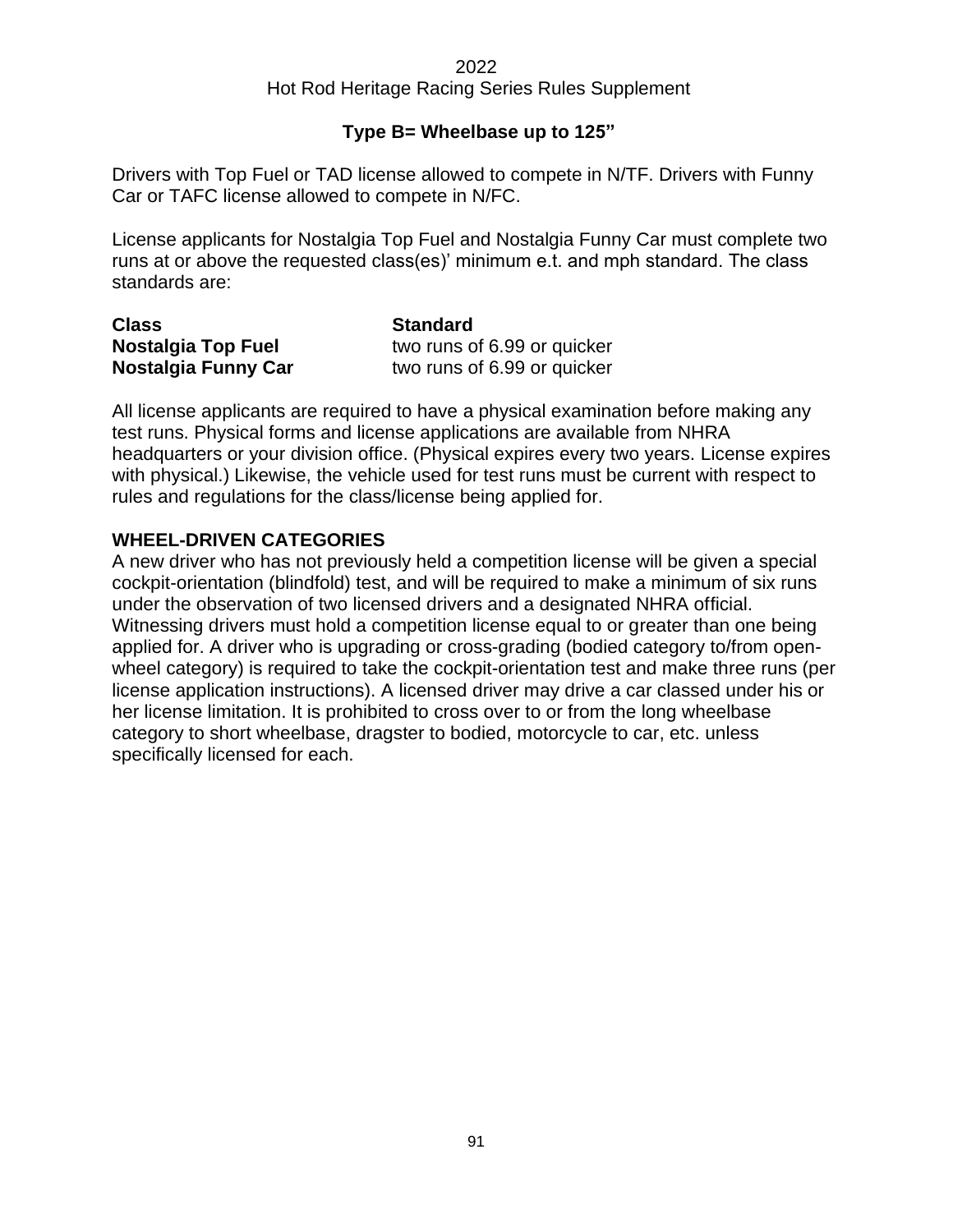2022 Hot Rod Heritage Racing Series Rules Supplement



#### **10:5 DRIVER RESTRAINT SYSTEMS**

A quick-release, driver restraint system, with a 2-inch crotch strap, meeting SFI Spec 16.1 or 16.5 or a 2-inch-minimum-width driver restraint system, with a 2-inch crotch strap meeting SFI Spec 16.5 is mandatory in all cars in competition required by the rules to have a roll bar or a roll cage. (Permitted in all other classes.) Driver restraint system must be clearly labeled as meeting SFI Spec 16.1 or SFI Spec 16.5 and be dated by manufacturer. SFI 16.1 or 16.5 shoulder harness straps folded over and sewn to be 2 inches wide by the original manufacturer in order to fit into head and neck restraint lips/channels are acceptable; See Class Requirements for additional requirements for Top Fuel and Funny Car. SFI Spec 16.1 or 16.5 Y-type belts prohibited. (In cases where the class does not require an SFI 16.1 or 16.5 driver restraint system, the two-year recertification does not apply.) System must be updated at two-year intervals from date of manufacture. All seat-belt and shoulder harness hardware must be originally designed to be used with each other and produced by the same manufacturer. For harness installation, see illustration. Cars using OEM or OEMtype seat may route crotch strap in front of seat instead of through seat; otherwise install according to manufacturer's instructions. Mandatory that units must release all attachment points (five, six or seven, if applicable) in one action. When arm restraints are worn with a restraint system that utilizes a "latch lever," a protective cover must be installed to prevent arm restraint from accidentally releasing the latch lever. Protective cover not required if system utilizes "duck-bill" latch hardware. All harness sections must be mounted to the frame, crossmember, or reinforced mounting, and installed to limit driver's body travel both upward and forward. Seat belts may not be wrapped around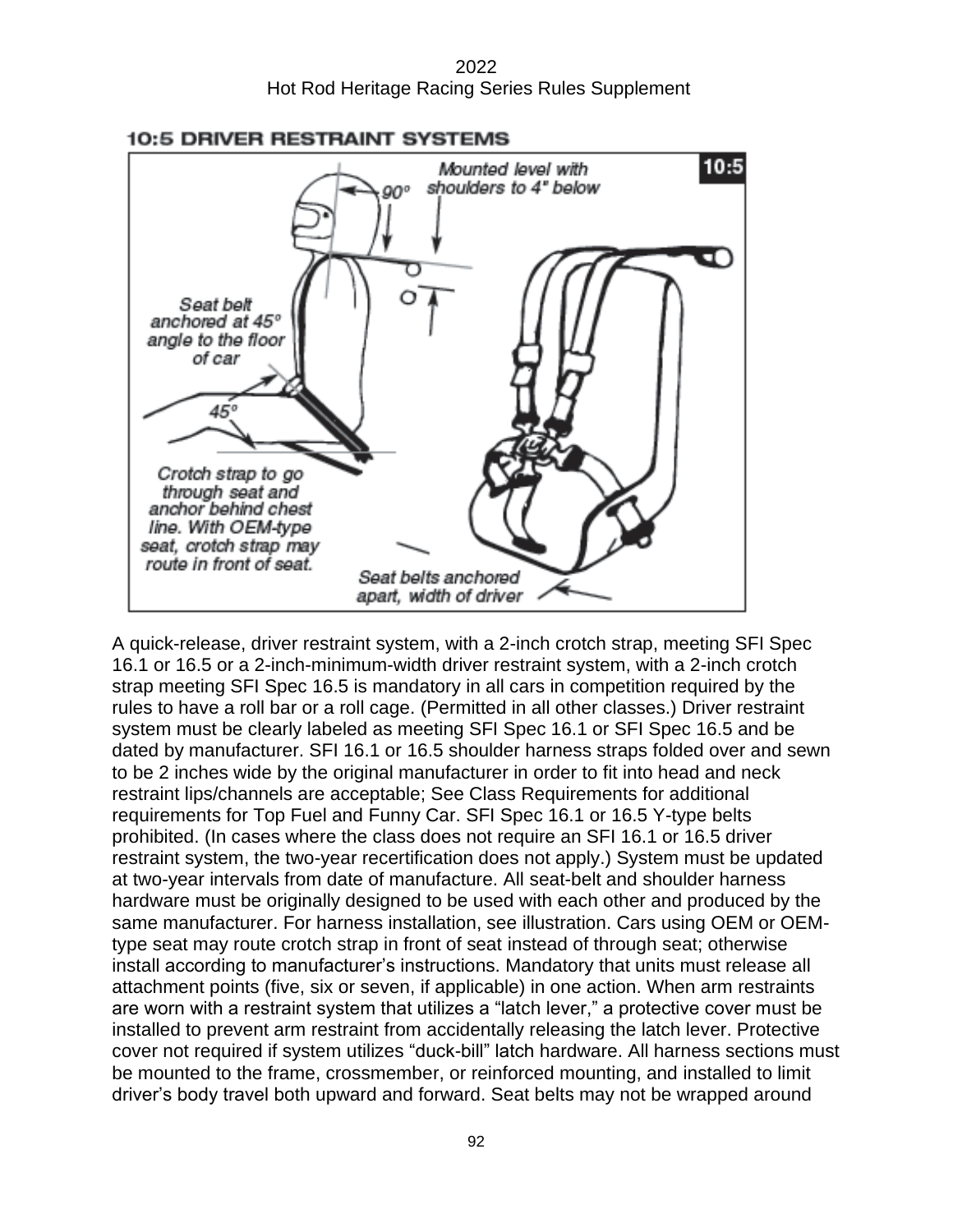# Hot Rod Heritage Racing Series Rules Supplement

lower framerails. Under no circumstances are bolts inserted through belt webbing permitted for mounting.

# **10:6 HEAD PROTECTOR**

In any car where a roll bar or roll cage is installed, a padded head protector must be provided at the back of the driver's head and constructed in an attempt to prevent whiplash upon impact. The roll bar or cage must be padded wherever it may come in contact with the driver's helmet. Adequate padding should permit minimum 1/4-inch compression or meet SFI Spec 45.1. The use of weather stripping and similar thin or low impact resisting materials is prohibited. A padded roll bar or cage alone is not acceptable as a padded head protector unless it is within 4 inches of the driver's helmet. A seat that incorporates a reinforced head rest is permitted.

# **10:7 HELMETS AND GOGGLES**

As outlined under Class Requirements, drivers in all classes, including motorcycles, must wear a helmet meeting Snell, SFI or FIA Specifications.

#### **Full-face helmet mandatory on all cars 9.99 or quicker.** See individual Class Requirements for additional requirements. **Shield mandatory 7.49 and quicker.**

Drivers of NHRA Lucas Oil Drag Racing Series and E.T. cars (13.99 or quicker) must use a helmet meeting Snell: SA2010, SA2015, SAH2010, K2010, M2010, M2015, SFI: 31.1/2010, 31.1/2015, 41.1/2010, 41.1/2015, FIA: 8860-2010, 8860-2015 or 8860-2018 Specs. Drivers in supercharged, front-engine, open-bodied cars and Funny Cars must wear a helmet meeting Snell: SA2010, SA2015, SAH2010, SFI: 31.1/2010, 31.1/2015, FIA: 8860-2010, 8860-2015 or 8860-2018 Specs. See Class Requirements.

| <b>NHRA Helmet Expiration Dates</b> |                |                                     |                |  |
|-------------------------------------|----------------|-------------------------------------|----------------|--|
| Label                               | <b>Expires</b> | Label                               | <b>Expires</b> |  |
| <b>Snell 2010</b>                   | 1/1/2022       | SFI 24.1/2015 (JDRL only)           | 1/1/2027       |  |
| <b>Snell 2015</b>                   | 1/1/2027       | SFI 24.1/2020 (JDRL only)           | 1/1/2032       |  |
| <b>Snell 2020</b>                   | 1/1/2032       | Snell CMR 2016 (JDRL only) 1/1/2028 |                |  |
| SFI 31.1 and 41.1/2010              | 1/1/2022       | FIA 8860-2010                       | 1/1/2028       |  |
| SFI 31.1 and 41.1/2015              | 1/1/2027       | FIA 8860-2015                       | 1/1/2033       |  |
| SFI 31.1 and 41.1/2020              | 1/1/2032       | FIA 8860-2018                       | 1/1/2036       |  |
| SFI 24.1/2010 (JDRL only) 1/1/2022  |                |                                     |                |  |

Structural modifications to helmet/shield are prohibited. Cutting of helmet or helmet shield prohibited. Helmet must remain as manufactured, except for paint scheme/graphics and permitted non-structural driver modifications to helmet shield as set forth below. Taping or similar modifications to the helmet shield made by the driver that reduce the driver's field of vision, and are deemed safe by driver in the driver's judgment, are permitted at this time so long as the driver can demonstrate to technical inspectors that the purpose of the modification is to reduce distraction in the driver's field of vision. By using such a modification to the helmet shield, the driver acknowledges and agrees that the driver deems such modification safe in the driver's judgment consistent with the driver's obligations in Section 1, Participant Agreements and Administrative and Procedural Rules, set forth above, and that the modification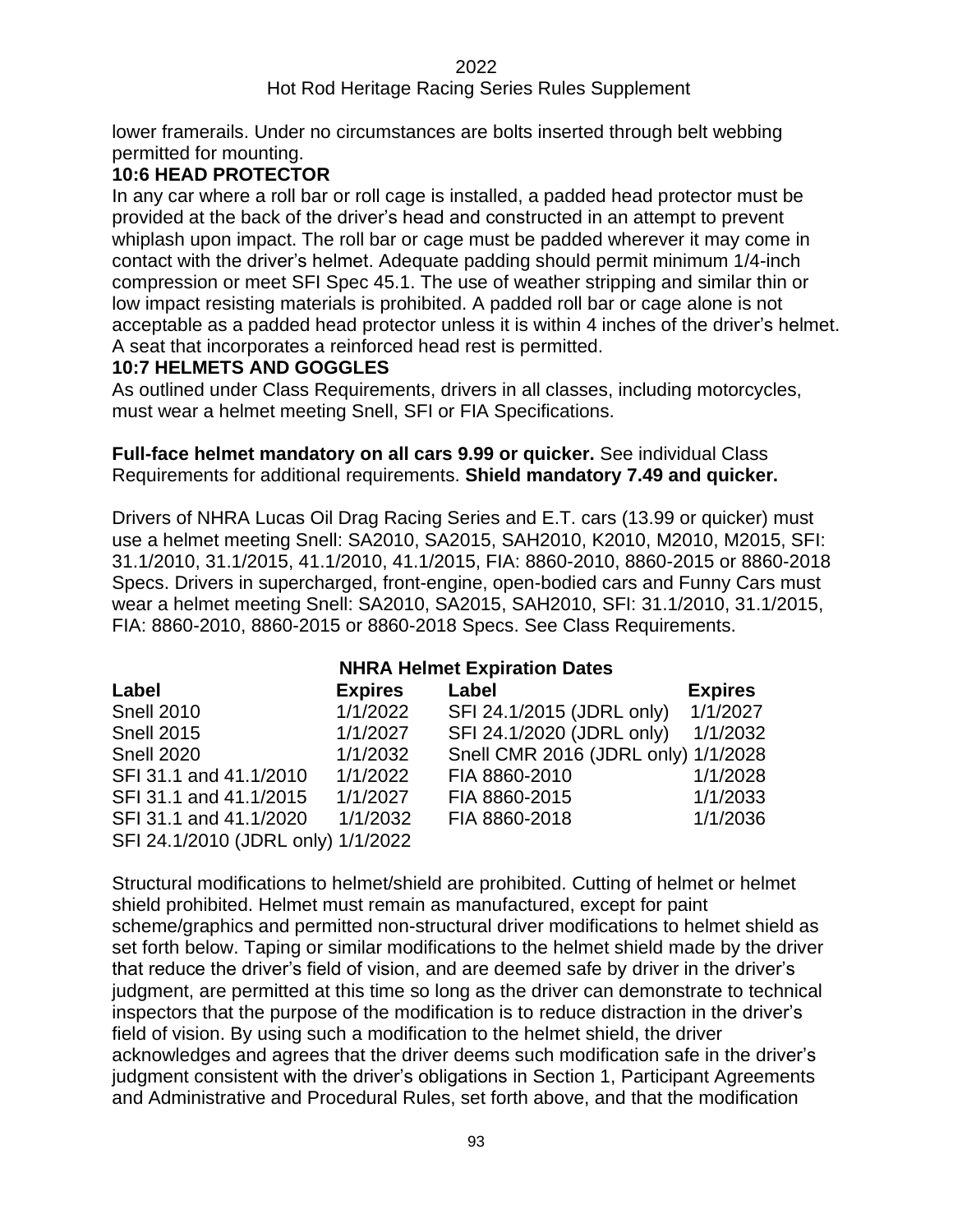### Hot Rod Heritage Racing Series Rules Supplement

does not impair or interfere with the safe operation of the driver's vehicle. See General Regulations 7:8.

### **10:8 NECK COLLAR/HEAD AND NECK RESTRAINT DEVICE/SYSTEM**

Neck collar must be commercially produced and designed for racing. Two different types of collars are commercially available: a full 360-degree "donut" type or a pulltogether "horseshoe" type. Modification according to manufacturer's recommendations to fit helmet and driver's neck/shoulder spacing permitted. Must be worn as per manufacturer's recommendations. Must meet SFI Spec 3.3 as per class rules.

**Neck collar meeting SFI Spec 3.3 mandatory in all open-bodied cars and any car running 9.99 (\*6.39) or quicker or cars exceeding 135 mph. A head and neck restraint device/ system may be used in lieu of a neck collar. A head and neck restraint device/system meeting SFI 38.1 is mandatory for any vehicle running 200 mph or faster or running 7.49 (\*4.49) or quicker or by Class Requirements.**

When using a head and neck restraint device/system, at all times that the driver is in the race vehicle, from the ready line until the vehicle is on the return road, driver must properly utilize the SFI-approved head and neck restraint device/system, including connecting the helmet as required for full functionality of the device. The device/system must meet SFI Spec 38.1 and must display a valid SFI label. The head and neck restraint device/system, when connected, must conform to the manufacturer's mounting instructions, and it must be configured, maintained, and used in accordance with the manufacturer's instructions. A head and neck restraint device/system may be used with or without a neck collar.

#### **10:9 OCCUPANTS**

No more than one person is permitted in any car during any run, except one co-driver permitted in 14-second (\*8.60) and slower E.T. cars; co-driver must be a minimum of 16 years old. All occupants of tow vehicles must be inside of car or pickup in a seated position while tow vehicle is in operation. Anytime a car is started, whether in the pits, staging lanes, with self-starter, or anywhere else on the race facility, a competent driver must be in the driver's seat unless coupler or driveline is removed. Noncompliance is grounds for disqualification from the event.

#### **10:10 PROTECTIVE CLOTHING**

"Protective Clothing" includes suit (one-piece suit or jacket and pants); head sock; gloves; and boots or shoes.

Driver must meet all Protective Clothing requirements stated under Class Requirements for vehicle being driven.

SEE Class Requirements.

Protective Clothing requirements stated are minimum requirements; drivers are free to upgrade Protective Clothing.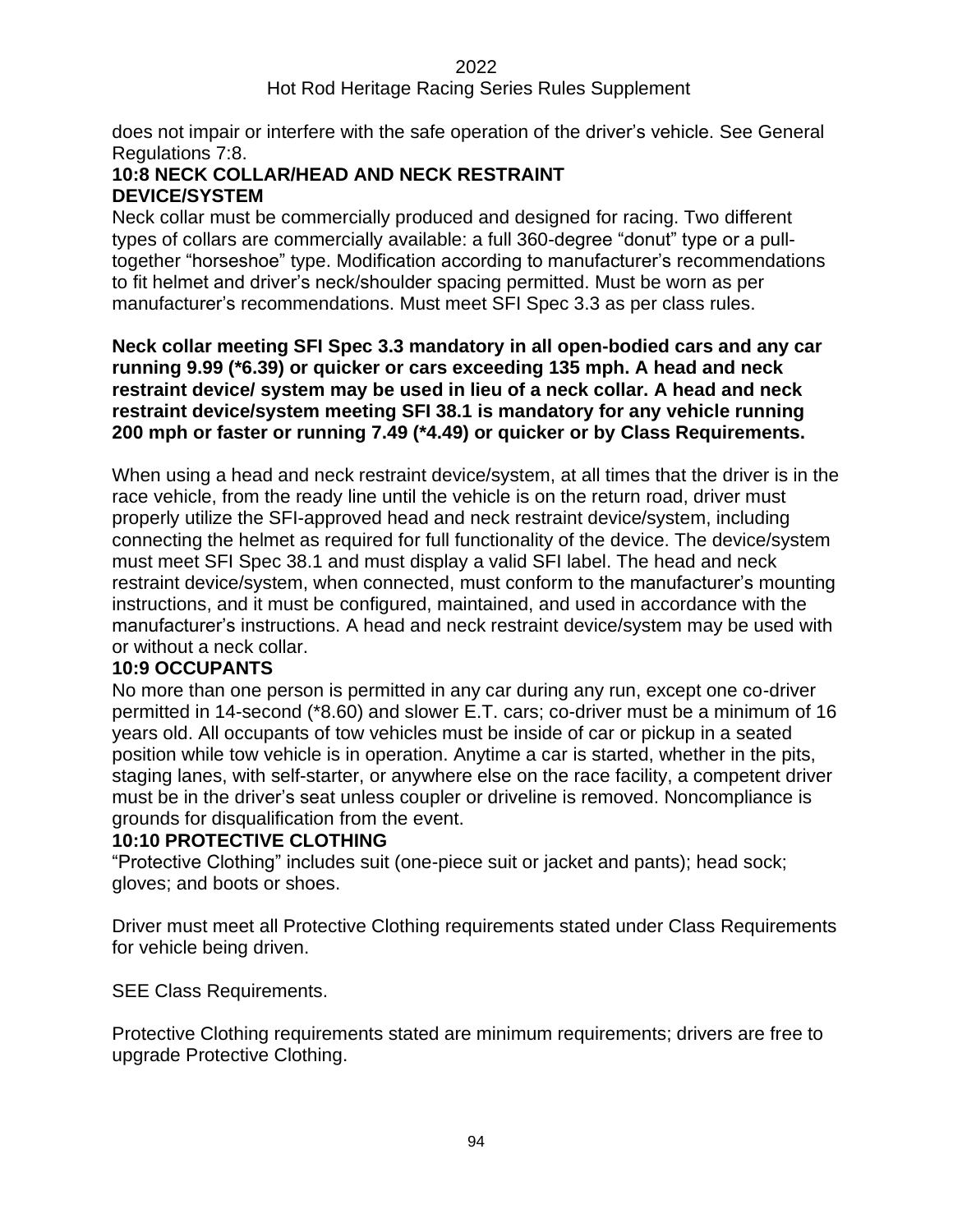Each item of Protective Clothing must meet applicable specifications. Each item must be properly labeled and in good condition. All jackets/pants or suits for SFI Spec 3.2A/15 or 3.2A/20 must be recertified on a five-year interval.

All gloves must have a full layer of flame-retardant material inside the glove. Leather palm gloves without a full layer of flame-retardant material separating leather from driver's hand prohibited.

An SFI 3.3 head sock or SFI 3.3 skirted helmet is required where a neck collar is required but has been substituted with a head and neck restraint device. See Class Requirements.

If no specific Protective Clothing requirements are stated for a particular class, then the minimum requirements are as follows: full-length pants; short- or long-sleeved shirt; closed shoes; and socks. No shorts. No bare legs. No bare torsos. No tank tops. No open-toe or open-heel shoes or sandals. Synthetic clothing not recommended. For unaltered full-bodied OEM vehicles with an unaltered fuel system using ethanol or methanol and unleaded gasoline fuel blends such as E-85 or gasohol, the Protective Clothing requirements are the same as those for gasoline. See Class Requirements.

For any vehicle other than an unaltered full-bodied OEM vehicle with an unaltered fuel system using ethanol or methanol fuel blends in excess of 15% by volume such as E-85, requires the same Protective Clothing as is required for 100% alcohol and/or methanol fueled cars. For ethanol or methanol fuel blends of 15% or less the Protective Clothing requirements are the same as those for gasoline. See Class Requirements. **10:11 SEAT BELTS**

#### All cars not required by Class Requirements to use SFI 16.1 or 16.5 driver restraint systems must be equipped with an accepted quick-release-type driver seat belt. (All cars in competition requiring a roll bar or a roll cage, or as outlined by Class Requirements, require a fivepoint SFI 16.1 or 16.5 restraint system. See 10:5 DRIVER RESTRAINT SYSTEMS. Belts must be securely fastened to the frame, crossmember, or reinforced mounting so that all fittings are in a direct line with the direction of pull. Seat belts may not be wrapped around lower framerails. Steel castings of the type recommended by FAA or U-bolt-type mounts are permitted. If used for installation, flat steel plates must be a minimum of 1/4- inch thickness and have rounded edges to prevent cutting seat belts. Under no circumstances can belts be installed with bolts through webbing. In all cars with fiberglass floors, a crossmember (minimum 2-inch x 2 inch x .083-inch wall thickness square tubing) must be installed between framerails for proper driver's seat-belt installation.

# **GENERAL: 11**

# **11:1 ADVERTISING AND OTHER MATERIAL/DISPLAYS**

NHRA reserves the right to regulate any advertising or other material that is present on site at any NHRA event including without limitation any material appearing on any participant, on the body or any other visible part of any vehicle or transporter participating in NHRA events including on support vehicles, in any pit area, in any area